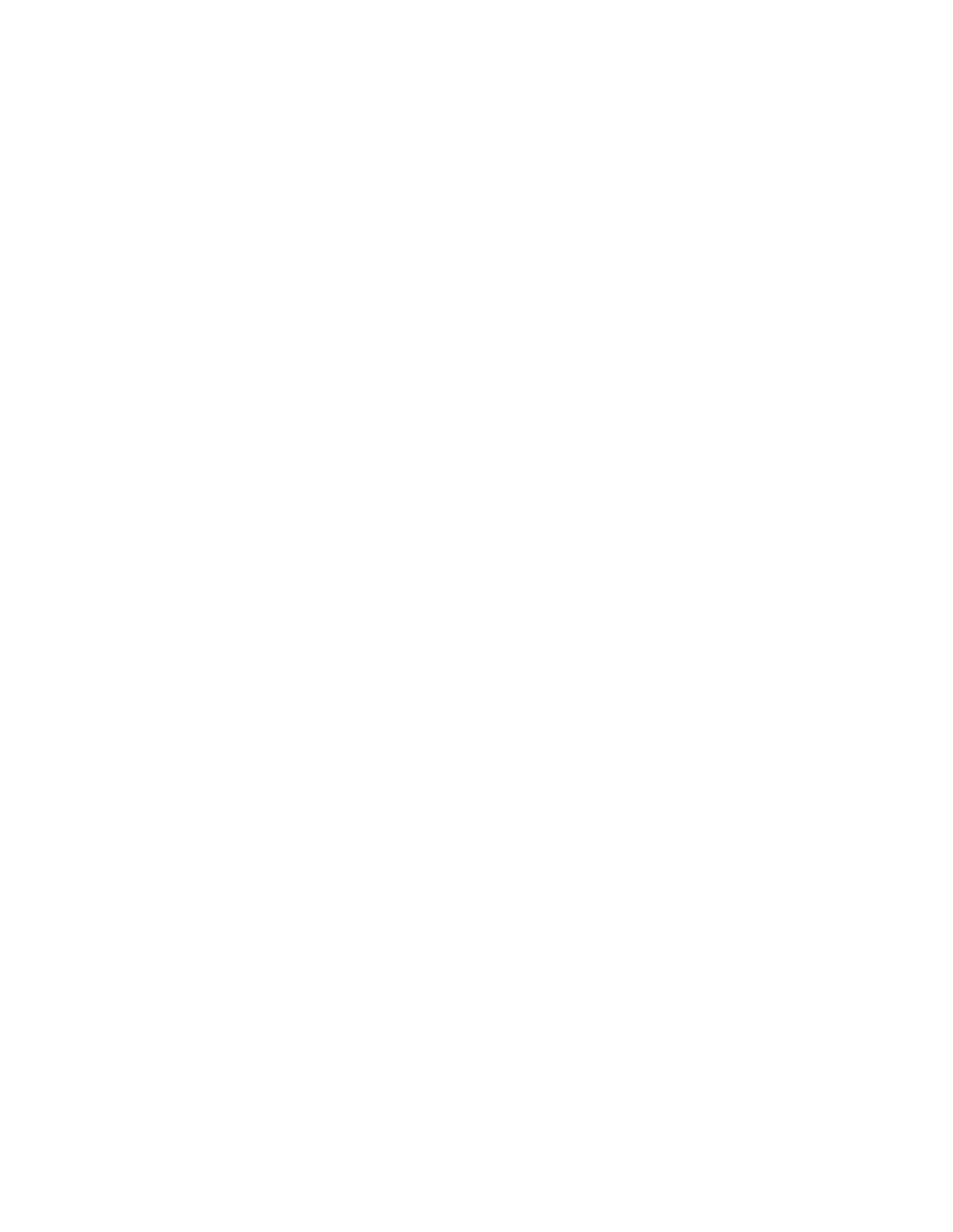#### **Contents**

[Sandeha Nivarini 5](#page-4-0) [Preface for this Edition 6](#page-5-0) [A Word to the Reader 7](#page-6-0) [Chapter I. Gurus and Mantras 8](#page-7-0) [Chapter II. Listen to Yourself, Not to Disbelievers 11](#page-10-0) [Chapter III. The External World, Internal World, and Bhagavan 14](#page-13-0) [Chapter IV. Awareness and its Lower Form 19](#page-18-0) [Chapter V. Thai! Thai! Thai! Dummy! 22](#page-21-0) [Chapter VI. The Internal and External Senses 27](#page-26-0) [Chapter VII. Forty-six Maxims of Conduct 29](#page-28-0) [Chapter VIII. The Meaning of Superimposition 33](#page-32-0)  [Chapter IX. The Supreme Soul 36](#page-35-0) [Chapter X. Reflections on Manifesting and Merging 40](#page-39-0) [Chapter XI. Obstructions of the Past, Present, and Future 45](#page-44-0) [Chapter XII. The Gross and the Subtle 48](#page-47-0) [Chapter XIII. The Ramayana in the Heart of Man 50](#page-49-0) [Chapter XIV. The Bhagavatha: the Description of Atma 53](#page-52-0) [Chapter XV. Gurus and Ashrams 56](#page-55-0) [Chapter XVI. Meditation 60](#page-59-0) [Chapter XVII. The Power of Ignorance 63](#page-62-0) [Glossary 66](#page-65-0)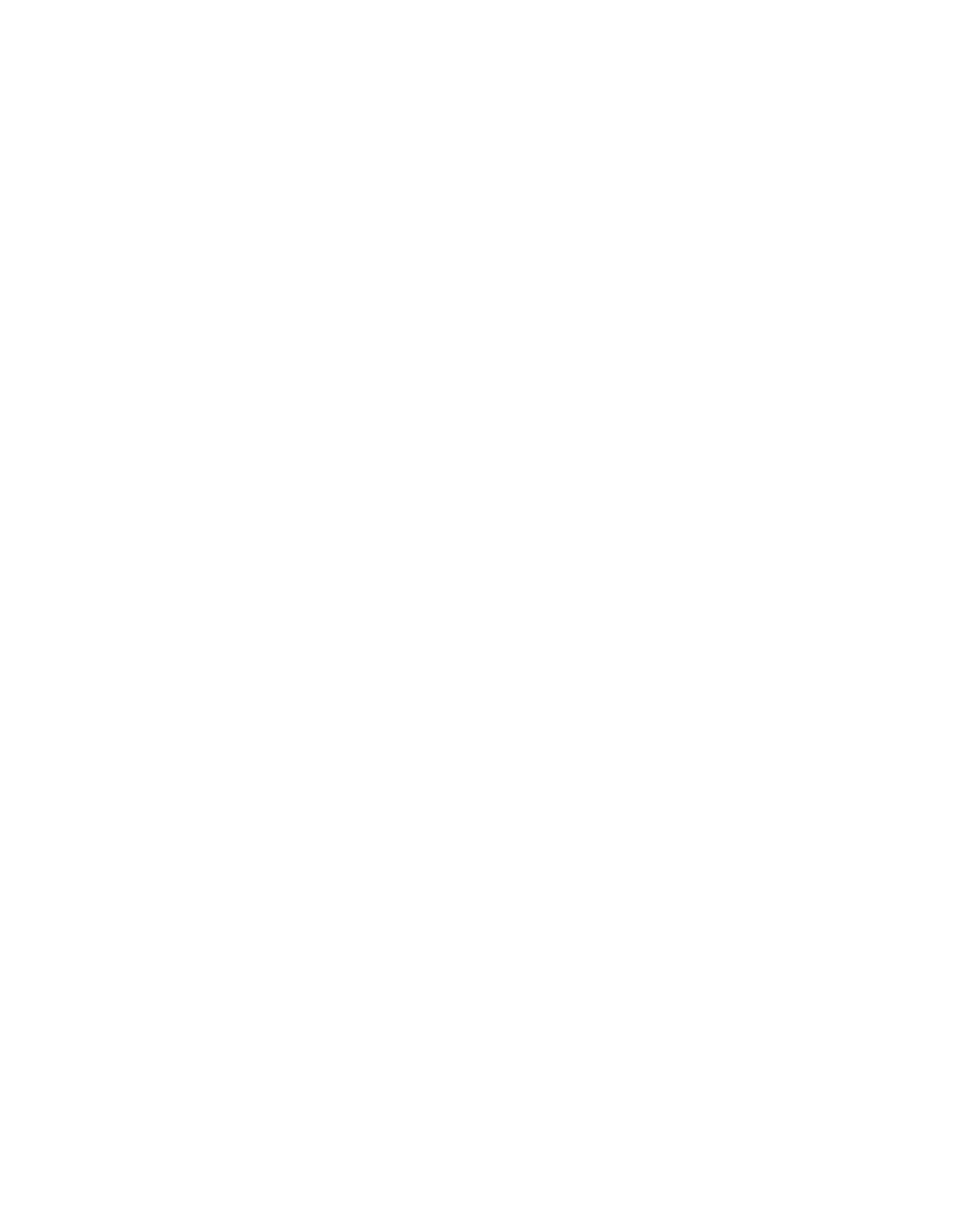#### <span id="page-4-0"></span>**Sandeha Nivarini**



#### **SRI SATHYA SAI SADHANA TRUST Publications Division**

Prasanthi Nilayam - 515134 Anantapur District, Andhra Pradesh, India STD: 08555 : ISD : 91-8555 Phone: 287375, Fax: 287236 Email: enquiry@sssbpt.org URL www.sssbpt.org

© Sri Sathya Sai Sadhana Trust, Publications Division, Prasanthi Nilayam P.O. 515 134, Anantapur District, A.P. (India.)

All Rights Reserved.

The copyright and the rights of translation in any language are reserved by the Publishers. No part, passage, text or photograph or Artwork of this book should be reproduced, transmitted or utilised, in original language or by translation, in any form or by any means, electronic, mechanical, photo copying, recording or by any information, storage and retrieval system except with the express and prior permission, in writing from the Convener, Sri Sathya Sai Sadhana Trust, Publications Division, Prasanthi Nilayam (Andhra Pradesh) India - Pin Code 515 134, except for brief passages quoted in book review. This book can be exported from India only by the Publishers - Sri Sathya Sai Sadhana Trust, Publications Division, Prasanthi Nilayam, India.

International Standard Book Number for paper edition: 81-7208-309-2: ISBN for this ebook edition will come later.

First Ebook Edition: April 2014

Published by: The Convener, Sri Sathya Sai Sadhana Trust, Publications Division Prasanthi Nilayam, Pincode 515 134, India STD: 08555 ISD: 91-8555 Phone: 287375 Fax: 287236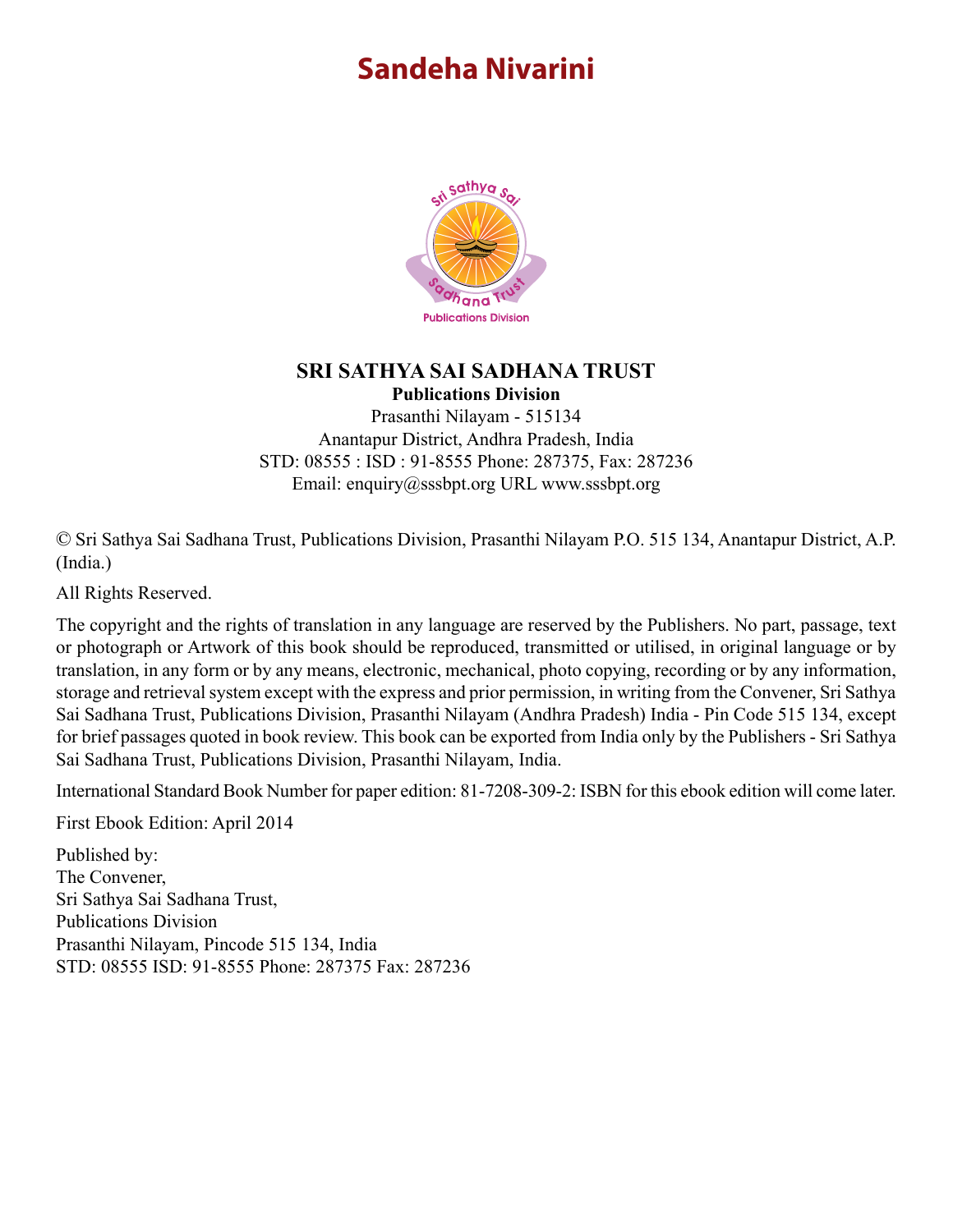#### **Preface for this Edition**

<span id="page-5-0"></span>This edition of *Sandeha Nivarini* improves on the previous edition in several ways. Some grammatical errors and typos have been corrected, and several sentences have been rewritten to smooth and clarify the presentation —of course, without disturbing the original meaning. Some long paragraphs have been split in two where it made sense and provided easier reading.

Sanskrit words have been replaced by their English equivalents, to make *Sandeha Nivarini* more accessible to readers who do not know Sanskrit. However, most of the Sanskrit words have been retained (in parentheses, following their English replacements). Many Sanskrit words have no exact English equivalent, and retaining the Sanskrit keeps the edition accurate.

Some Sanskrit compounds have been hyphenated between their constituent words to aid those who like to analyze the meanings of the individual words.

Several Sanskrit words have made their way into the English language and can be found in most dictionaries —e.g. *dharma*, *guru*, *yoga*, and *moksha*. These words have generally been used without translation, although their meanings appear in the glossary at the end of the book.

Besides definitions of Sanskrit words used in *Sandeha Nivarini*, the Glossary contains descriptions of the people, places, and literature mentioned in the text.

Finally, this ebook edition allows you, the reader, to choose the point size and perhaps the font. Moreover, you can click on most place names, people, and Sanskrit words, which takes you directly to the glossary explanation; your ebook reader should have a back button to help you return to where you were reading..

With these changes, we hope that the revised *Sandeha Nivarini* will be of great benefit to earnest seekers in the spiritual realm.

Convenor

Sri Sathya Sai Books and Publications Trust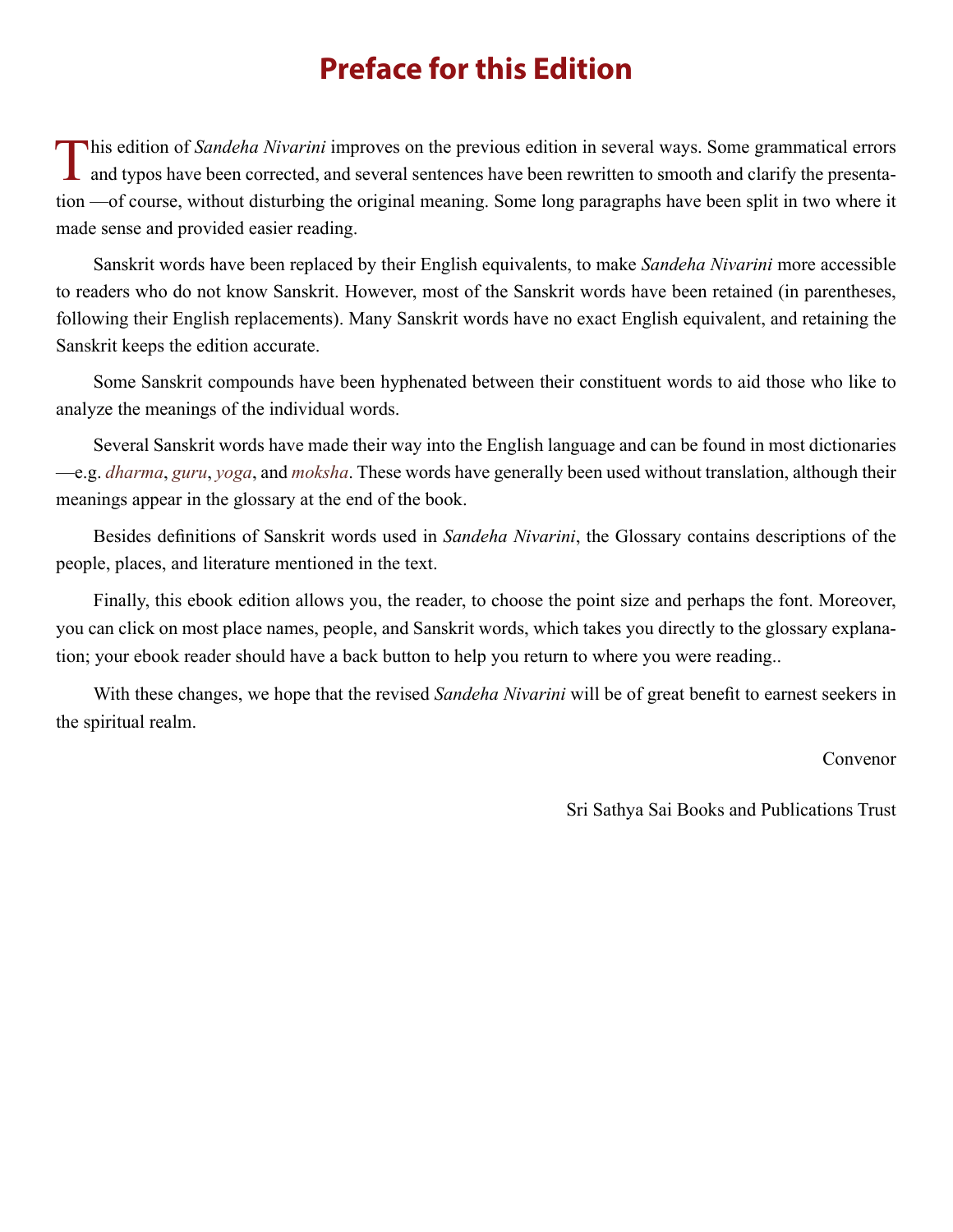#### **A Word to the Reader**

<span id="page-6-0"></span>"I am the Sai Baba of Shirdi come again; then, I was mostly engaged in preparing the meal; now I have come to feed you all with the strengthening, purifying repast," says Bhagavan Sri Sathya Sai Baba. He announced thus, in his fourteenth year, while casting away his school books and addressing the first gathering of devotees in 1940. Ever since, Baba has been consoling, correcting, and curing, with His compassion and all-conquering love, an ever-increasing band of physical and spiritual sufferers and establishing the new Sai era of peace and joy.

As part of His mission of establishment of *[dharma](#page-67-0)*, in February, 1956, Baba started a monthly magazine, which He named *Sanathana Sarathi* (Ancient Charioteer). Evidently, He meant to declare more clearly through that title that He is both Ancient and the Charioteer of all physically embodied beings. He announced that the *Sanathana Sarathi* is engaged in a campaign against falsehood of all types and varieties, as well as against the spirit of selfishness. This series of dialogues with Baba, published in the magazine originally in Telugu, unravels the mysteries of spiritual truth and lovingly removes the mist that hides the vision of aspirants. Perused with care and faith, these dialogues are bound to clarify, reinforce, and convince. May the perusal lead you nearer and nearer the goal.

N. Kasturi, M.A., B.L.

New Year, 1985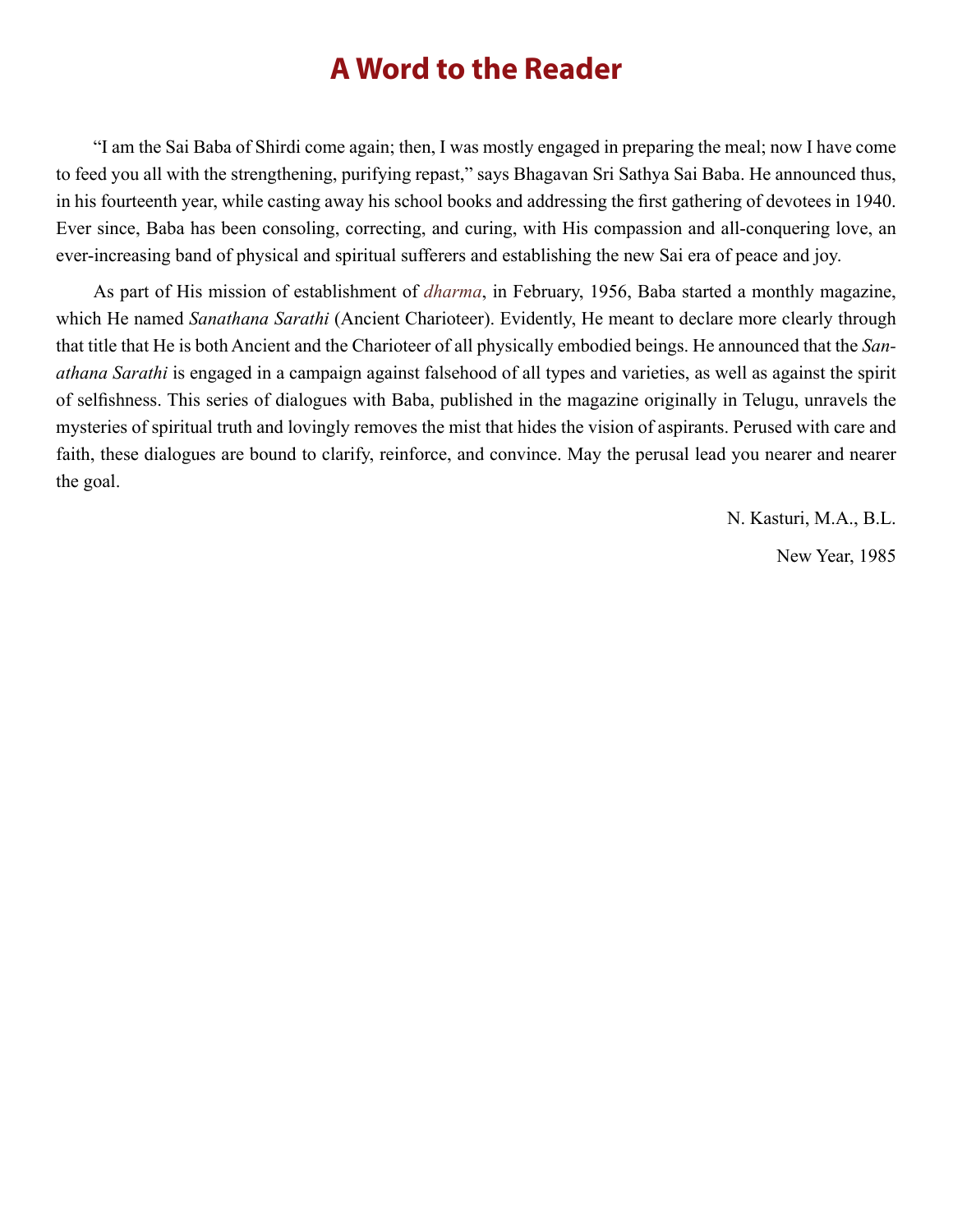#### **Chapter I. Gurus and Mantras**

<span id="page-7-0"></span>**evotee**: Swami, can we ask you freely about any topic concerning the spiritual path that we don't know?

**Swami**: Certainly. Why this doubt? What is the objection? What am I here for? Isn't it for explaining to you things you don't know? You can ask me without any fear or hesitation. I'm always ready to answer. However, I want earnest inquiry with a desire to know.

**Devotee**: But some elders say it is wrong to vex the *[guru](#page-68-0)* with questions. Are they right, Swami?

*[guru](#page-68-0)*: That is not correct. Whom else can the disciple approach? Since the *[guru](#page-68-0)* is everything to the disciple, it is best to consult the *[guru](#page-68-0)* in all matters and then act.

**Devotee**: Some say that we should reverentially carry out whatever the elders ask us to do, without raising objections. Is that your command also?

**Swami**: Until you develop full faith in them and know that their words are valid, it will be difficult for you to carry out their orders reverentially. So, until then, it won't be wrong to ask them the significance and validity of their orders, so that you may be convinced.

**Devotee**: Swami, whom are we to believe, whom are we to discard? The world is so full of deceit. When those whom we believe to be good turn out to be bad, how can faith grow?

**Swami**: Well, My boy! Where is the need for you in this world or any world to grow faith in others? Believe in yourself first. Then believe in the Lord (*[Param-atma](#page-71-0)*). When you have faith in these two, neither the good nor the bad will affect you.

**Devotee**: Swami, faith in the Lord also diminishes sometimes. Why is that?

**Swami**: When one is deluded by the mere external world, and when one doesn't attain success in such external desires, faith in the Lord diminishes. So give up such desires. Desire only the spiritual relationship; then you won't become the target of doubts and difficulties. The important thing for this is faith in the Lord; without that, you start doubting everything, big and small.

**Devotee**: They say that until we understand the reality of the Supreme Self (*[Param-atma](#page-71-0)*), it is important to be in the company of the great and the good and also to have a *[guru](#page-68-0)*. Are these necessary?

**Swami**: Of course! The company of the great and the good is necessary. To make the reality known to you, a *[guru](#page-68-0)* is also important. But you should be very careful. Genuine *[gurus](#page-68-0)* are scarce these days. Cheats have multiplied, and teachers have retreated into solitude, in order to realise themselves undisturbed. There are many genuine *[gurus](#page-68-0)*, but they can't be secured easily. Even if you get them, you must thank your destiny if they vouchsafe to you more than one single divine maxim; they won't spend time telling you all kinds of stories! There should be no hurry in the search for a *[guru](#page-68-0)*.

**Devotee**: Then, what in the world is the path?

**Swami**: Why, it is just for this that we have the *[Vedas](#page-75-0)*, *[Sastras](#page-73-0)*, *[Puranas](#page-71-1)*, and *[Ithihasas](#page-68-1)*. Study them, adhere to the path they teach, and gather the experience. Understand their meaning and the trend of their message from *[pundits](#page-71-2)*. Follow them in practice, and meditate on the Supreme Self (*[Param-atma](#page-71-0)*) as the *[guru](#page-68-0)* and as God. Then, those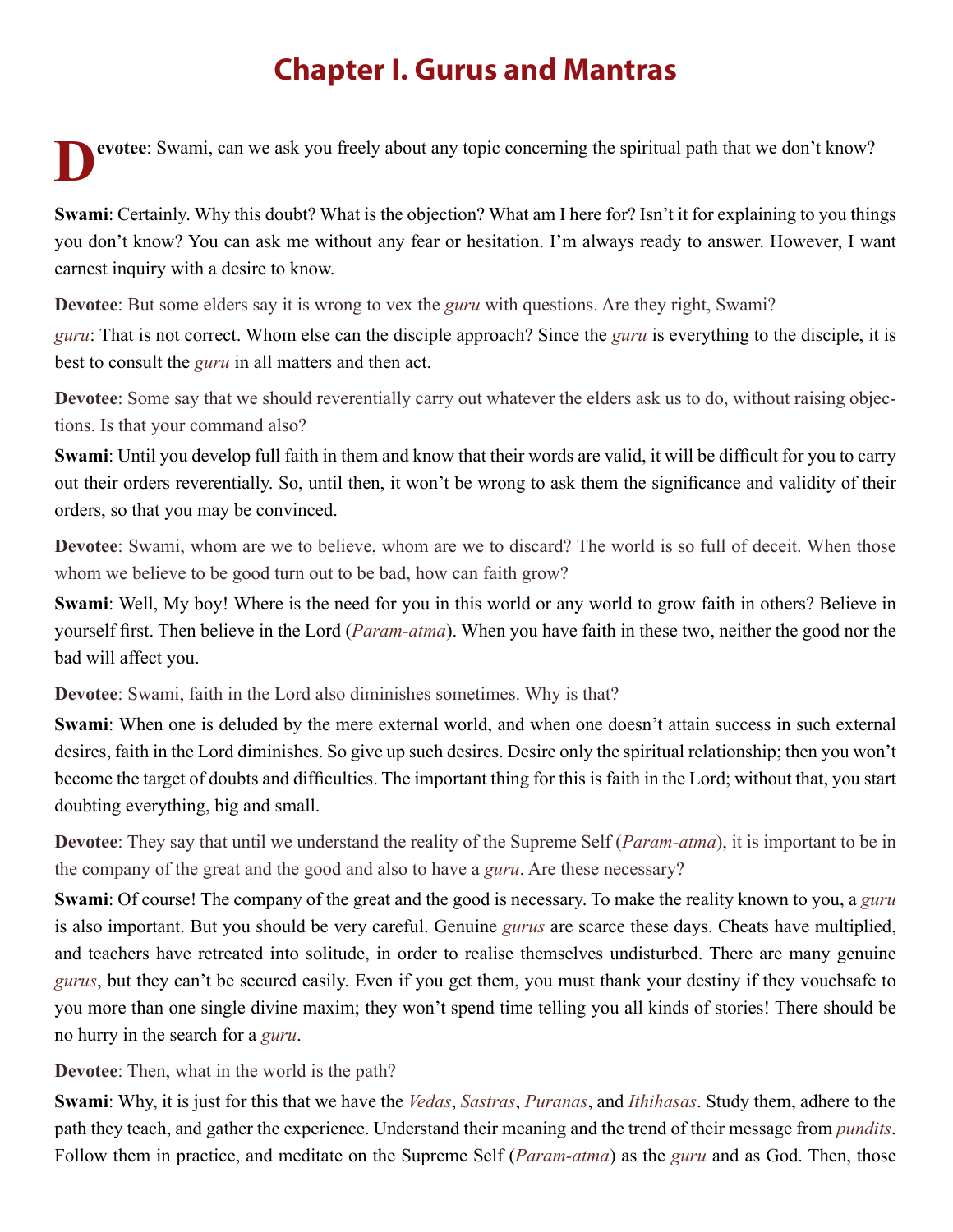books themselves will help you as your *[guru](#page-68-0)*. For what is a *[guru](#page-68-0)*? The *[guru](#page-68-0)* is that through which your mind gets fixed on God. If you consider the Supreme Self as the *[guru](#page-68-0)* and do spiritual exercises with unshakable love, the Lord Himself will appear before you and give you a *[mantra](#page-70-0)* just as a *[guru](#page-68-0)*. Or, He may so bless you that as a result of your spiritual exercises, you may meet a true teacher.

**Devotee**: But nowadays, some great big people are granting a *[mantra](#page-70-0)* (*[upadesa](#page-74-0)*) to all who ask; aren't they true teachers (*[sadgurus](#page-72-0)*), Swami?

**Swami**: I won't say they are or they are not. I declare only this: It is not the sign of a true teacher to grant a *[mantra](#page-70-0)* to each and every person who comes with praise, without considering the past and the future, without discovering the qualifications of the pupil and testing whether the pupil is fit.

Devotee: Then Swami, I have committed a blunder! When one great person arrived at our village, and when all were receiving a *[mantra](#page-70-0)* from him, I also went and prostrated before him and asked him for it. He granted me a good *[mantra](#page-70-0)*. I repeated it for some time, but soon, I learned that the great person was a cheat. Since that day, I lost faith in the name he gave me; I gave up the *[mantra](#page-70-0)*. Was this wrong? Or am I right?

Swami: Do you doubt the right and wrong of this? It is very wrong. Just as the *[guru](#page-68-0)*, as I told you now, examines the qualifications of the disciple, the disciple also has to critically examine the credentials of the *[guru](#page-68-0)* before receiving a *[mantra](#page-70-0)*. Your first mistake was that you didn't pay attention to this but hastily accepted the *[mantra](#page-70-0)*. Well, even if the *[guru](#page-68-0)* gave it without the necessary qualification, why did you break your vow and stop repeating the name? That is the second mistake: casting the fault of another on the sacred name of God.

Before receiving a *[mantra](#page-70-0)*, you should have taken the time to learn of the *[guru](#page-68-0)*'s genuineness and develop faith in them. Then, when the desire to accept the person as *[guru](#page-68-0)* emerged, you should have received the *[mantra](#page-70-0)*. But once you accept it, you must repeat it, whatever the difficulty; you shouldn't give it up. Otherwise, you commit the wrong of accepting without deliberation and rejecting without deliberation. That wrong will be on your head. You should not accept a Name when you are still afflicted by doubt or a Name that you do not prefer. Having accepted it, you should not give it up.

**Devotee**: What happens when it is given up?

**Swami**: Well, my boy. Disloyalty to the *[guru](#page-68-0)* and discarding the name of God —on account of these, your onepointed endeavour and concentration will wither away. As the saying goes, "The diseased seedling can never grow into a tree."

**Devotee**: But if the *[guru](#page-68-0)* grants the *[mantra](#page-70-0)* even though we lack the merit?

**Swami**: Such a *[guru](#page-68-0)* is no *[guru](#page-68-0)*. The result of the *[guru](#page-68-0)*'s wrong act won't fall on you. The evil of that wrong will devolve only on the *[guru](#page-68-0)*.

**Devotee**: Can disciples realise the goal if they act according to the promise made to the *[guru](#page-68-0)* and honour the *[guru](#page-68-0)* as before, regardless of what the *[guru](#page-68-0)* may turn out to be?

**Swami**: Certainly! What doubt is there? Don't you know the story of [Ekalavya](#page-68-2)? Though [Dronacharya](#page-68-3) did not accept him as his disciple, he installed an image and took it as [Dronacharya](#page-68-3) himself; revering as such, he learned archery and achieved mastery of all arts. Finally, when the *[guru](#page-68-0)*, blinded by injustice, asked for his right thumb as his fees, he offered it gladly. Did [Ekalavya](#page-68-2) take to heart the injury done by the *[guru](#page-68-0)*?

**Devotee**: Of what avail was that offer? His education was all a waste, that was all. What was the net result of his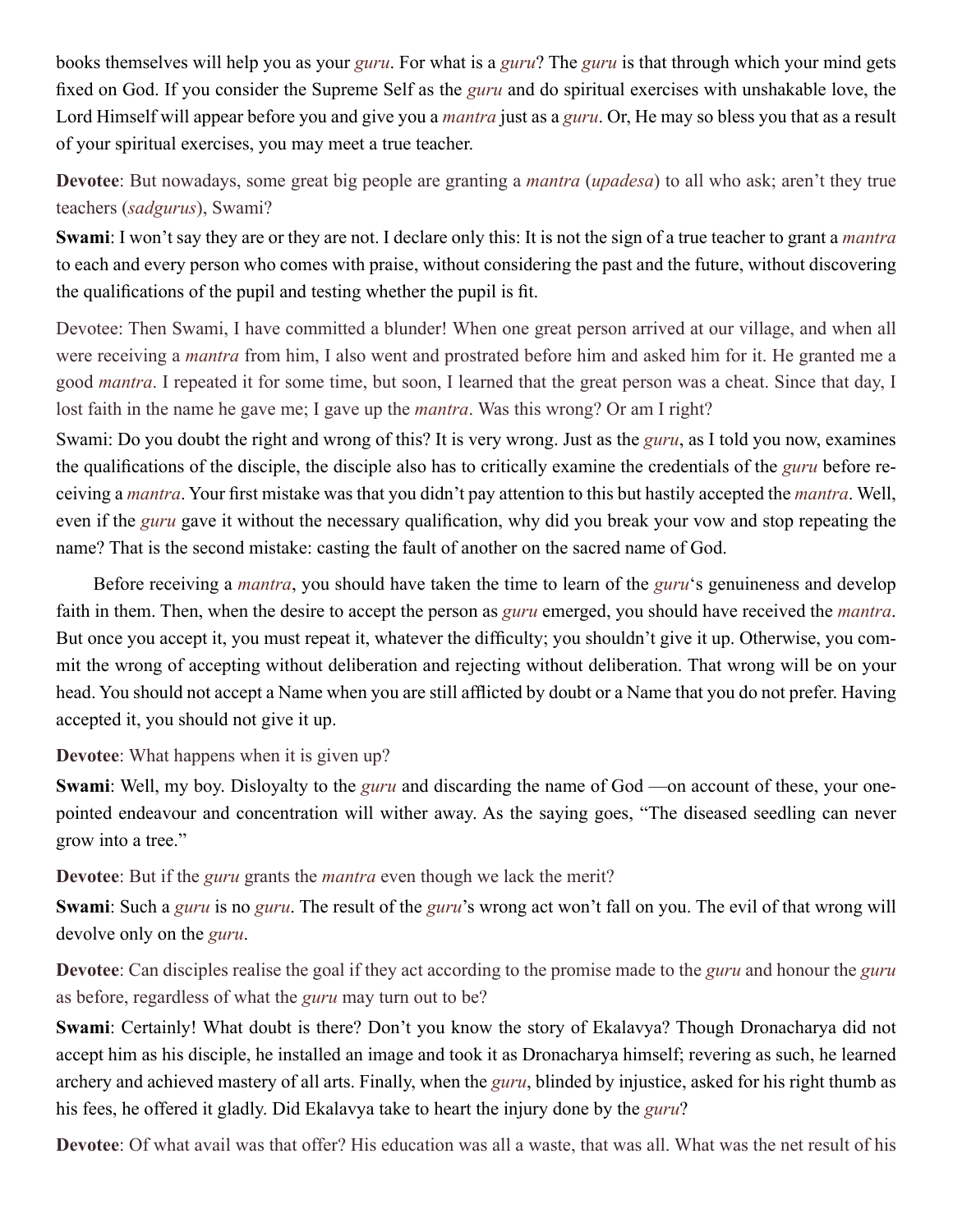achievement?

**Swami**: Though [Ekalavya](#page-68-2) lost all chance of using his skill, the character that he earned by that training was never lost. Isn't the fame he acquired by his sacrifice enough compensation?

**Devotee**: Well, what is past is past. Hereafter, at least I shall hold fast and try not to discard the name. Please grant me a *[mantra](#page-70-0)* (grant *[upadesa](#page-74-0)*) yourself.

**Swami**: Your attitude is just like that of the person who, after having witnessed the *[Ramayana](#page-72-1)* being enacted all through the night, asked someone at daybreak how [Rama](#page-72-2) was related to [Sita](#page-73-1)! I was telling you that the *[guru](#page-68-0)* and the granting of the *[mantra](#page-70-0)* will come when your qualifications ripen. It will come by itself. There is no need for you to ask!

Really speaking, the disciple should not ask for a *[mantra](#page-70-0)*. The disciple cannot be aware of being ripe for it. The *[guru](#page-68-0)* will watch for the proper moment and will themself bless and help. You should not get a *[mantra](#page-70-0)* (receive *[upadesa](#page-74-0)*) more than once. It is not repeatable. If you give up one *[mantra](#page-70-0)* and take up another, whenever you feel like it, you will be like a married woman gone astray.

**Devotee**: So, what is my fate now? Is there no way to save myself?

**Swami**: Repent for the mistake committed, but continue meditating on the name you received. For remembrance of the name of the Lord (*[nama-smarana](#page-71-3)*), apart from soft prayer (*[japa](#page-69-0)*), you can use as many names as you like. For meditation (*[dhyana](#page-68-4)*), only the name obtained by initiation into a *[mantra](#page-70-0)* should be used, remember. Don't change that sacred name; transform yourself by persistent yearning and effort, and proceed.

**Devotee**: Swami! Today is indeed a great day; for all doubts have disappeared by the message you gave. As you said, the granting of a *[mantra](#page-70-0)* created the doubt, and Your instruction dispelled it. If permitted, I will return now to my place. When I come again, I'll bring some new doubts to be cast away in Your Presence, in exchange for peace and joy. If you so command, I shall come next month.

**Swami**: Very good. That is exactly what I want —that people like you should rid themselves of doubts, should grasp the real significance of life, and, welcoming the instruction with faith and steadfastness, should dwell in constant remembrance of the name of the Lord. Whenever you come, whatever comes, learn from Me the method and means of ridding yourself of grief, doubt, and worry. Never suffer from grief, for with that pain inside you, you will not be able to do any spiritual exercises. Whatever spiritual exercise you do will be like rose water poured on ash. Very well, go now and come later.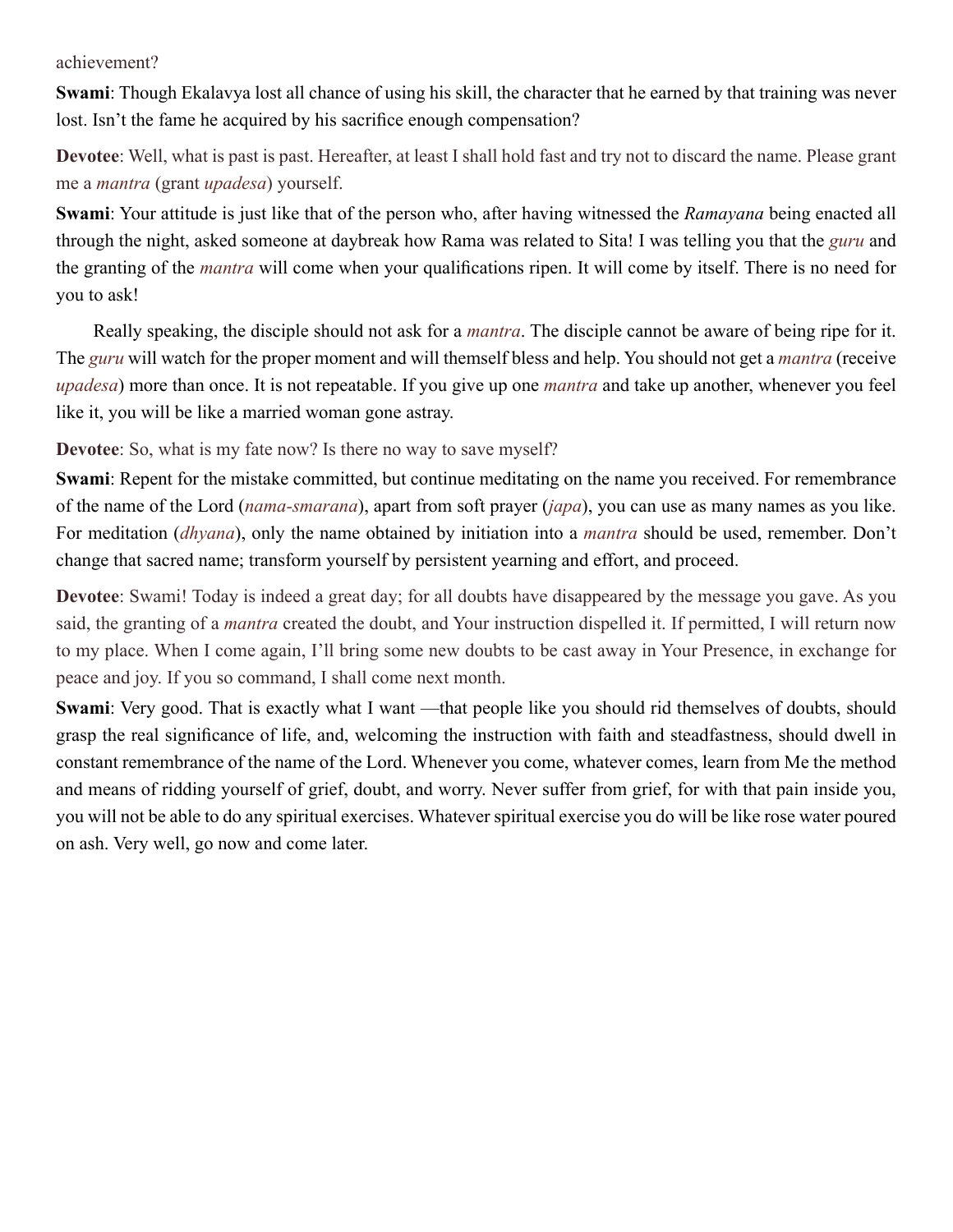#### **Chapter II. Listen to Yourself, Not to Disbelievers**

<span id="page-10-0"></span>evotee: A reverential salutation to you, Swami.

**Swami**: Happy to see you. You seem very tired, and in this summer, travel is even more exhausting. Rest for a little while; we can converse thereafter.

**Devotee**: When there is no peace of mind, where can rest be got?

**Swami**: Well my boy, rest is for the sake of peace of mind. Once you have that peace, where is the need for rest? There is need for a bandage until the wound heals; after that, what is its use?

**Devotee**: Swami, just now my mind is restless. I cannot decide upon anything. I don't know what or why. What shall I do?

**Swami**: Well, no effect can take place without a cause. You do certainly know the cause of your present condition. Well, nothing else need be done. At such times of mental pain, do repetition of the name (*[nama-smarana](#page-71-3)*) for a while, sitting in a solitary place, or sing devotional songs (*[bhajans](#page-66-0)*) loudly in a raised voice. If that isn't possible, spread the bed and sleep for some time. Thereafter you can think about all this.

**Devotee**: You have told us that in this world, each one has some dearly loved thing or other, and that if any harm came to that thing, peace of mind could not be had. Then how can I have peace of mind when something like this happens —someone either disrespecting my dearly loved thing or finding fault with it? What am I to do then?

**Swami**: Well. Good people who have understood what inquiry into the *[Atma](#page-66-1)* (*[Atma-vichara](#page-66-2)*) is will not blame the things that others love. Nor will they even associate with such people. For they would argue within themselves that when they blame another's beloved, they will feel as much pain as one feels when one's own beloved is blamed. Therefore, be at peace with yourself, realising that people who abuse like this are ignorant of inquiry into the *[Atma](#page-66-1)*. Engaged as you are in inquiry into the *[Atma](#page-66-1)*, you have nothing to do with ignorant persons who don't know about such inquiry. Well. Let it go. What has really happened to cause all this? The whole trouble will end if what is inside comes out.

**Devotee**: The world knows well how You are vouchsafing courage and daring and guiding men to do good spiritually, physically, and mentally. The world knows how You have rendered educational and medical help. You have never done any harm or caused harm to anyone in any form. How can we suppress the people who invent and spread all kinds of silly stories about such as You? Do they gain anything by this?

**Swami**: Oh. So this is the story! Well don't you know that good and bad are of the very nature of the world? If all are engaged in selling, who will buy? With regard to God, fault finding has come down from the beginning of time; it is not new. But present-day people might manufacture some new tales. Well, why should you take such abuse to heart? Take it that they are remembering Swami by this means!

Memories of love and memories of hatred are two types. The latter are ignorance-based illusion (*[a-vidya](#page-66-3)[maya](#page-66-3)*) and are related to the quality of passion (*[rajoguna](#page-72-3)*). The former are knowledge-based illusion (*[vidya-maya](#page-75-1)*) and are related to the quality of serenity (*[sathwa](#page-73-2)-guna*). Ignorance-based illusion results in grief; knowledgebased illusion results in bliss (*[ananda](#page-65-1)*). Their results are indicated there itself.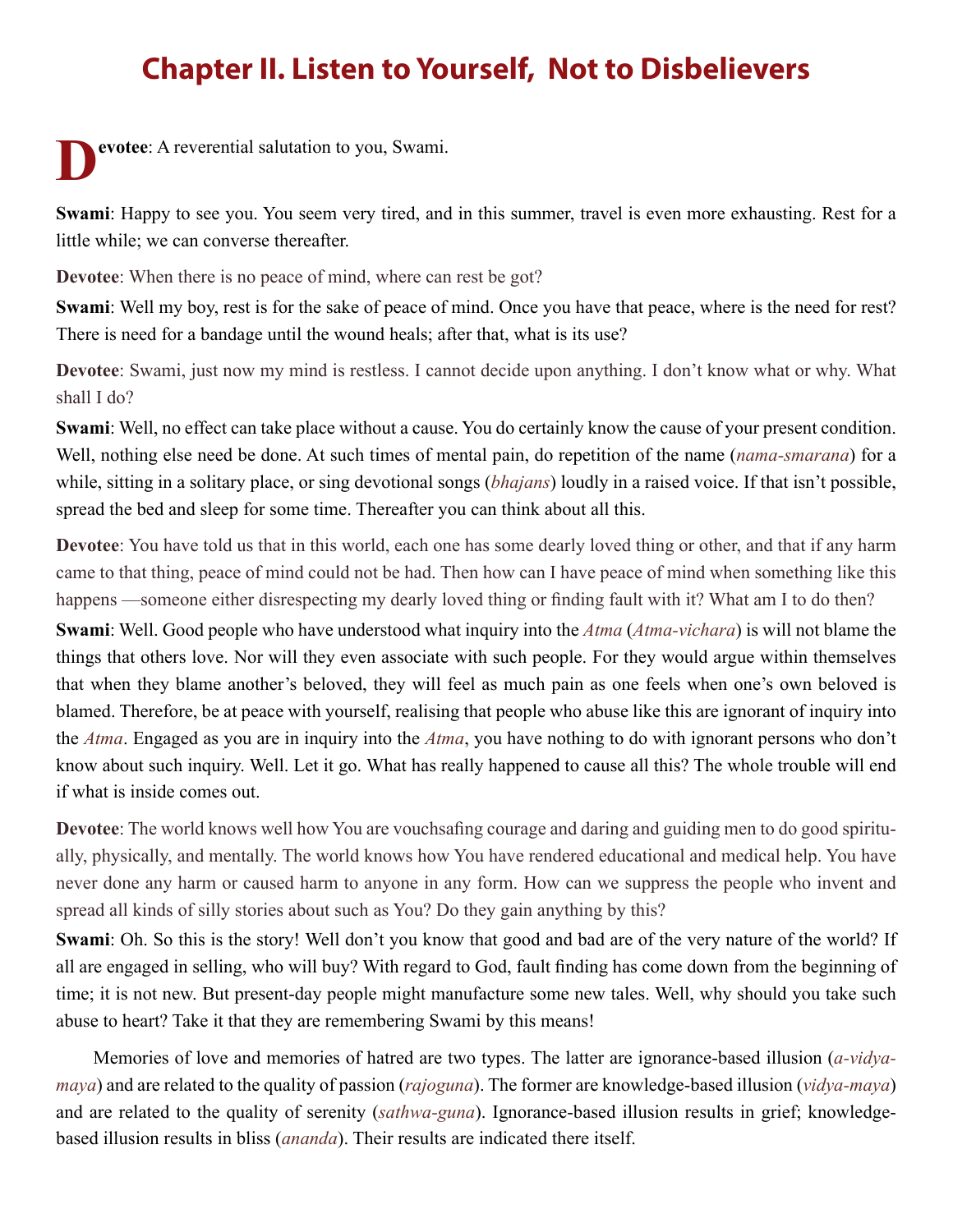Now, why should you suppress? You asked about the gain, right? They don't need any gain; finding fault with others has become their habit; they do it as their duty. As the saying goes, "What does the moth care or gain whether the sari costs a hundred tankas or is cheap? To gnaw and tear is its nature." The moth tears a costly sari or a rag equally. Does it know the value of things? Its work is such. So be at peace, realising that the work of these fault-finders is the same as the work of these moths.

**Devotee**: Swami! What You said is the truth. We can take it that ignorant people, when they behave like this, are of the brood of moths. But when people who are well educated, who are great, who know —when these devote themselves to spreading such stories, how can it be endured?

**Swami**: Learning means learning about the *[Atma](#page-66-1)* (*[Atma-jnana](#page-66-4)*); it is not the knowledge of things related to the world, which trains for a living and is useful as basis for a living. To compare learning about the *[Atma](#page-66-1)* with such knowledge (*[vidya](#page-75-2)*) is a great mistake. Great men are those who don't abuse others, who search for the reality with good intentions. Spiritual matters cannot be understood by those without the power of discrimination, by those who are puffed up with the authority they have, or by those who are unaware of any knowledge of the *[Atma](#page-66-1)*. So consider those whom you described as educated and great as belonging to the brood mentioned above and, without yielding place to such ideas and worries, engage yourself in strengthening your belief.

**Devotee**: Many believers (*[asthikas](#page-66-5)*) in this world are changing into atheists (*[nasthikas](#page-71-4)*) on account of such people, aren't they, Swami? Is there no weapon to put down these people, who, without any regard for their own learning and without any effort to know the reality, abuse the outstanding sages?

**Swami**: Why? There is. "A load of rags is placed on a ragged saddle," is the saying. The words of such people will be listened to only by such people; no real believer will associate with them. Even if they do, they will move far away as soon as they understand that those stories are fictitious. So, the weapon to put down these people is in their own hands. Haven't you heard the story of [Bhasmasura](#page-66-6)? He placed his hand on everyone's head and reduced them to ashes; finally, he placed his hand on his own head and reduced himself to ashes! Similarly, accusing others, they themselves will be finally accused by their own words.

Those who find fault with the Lord are of four types:

- 1. People who have no interest at all in matters related to God.
- 2. People who, on account of individual spite, cannot endure another's greatness.
- 3. People who have neither personal experience nor contact nor knowledge of anything and so merely manufacture stories based on hearsay to which they have become enslaved.
- 4. People who come with some worldly desire and who accuse the Lord, as an excuse for the failure caused by their own destiny.

Only these four types of people clamour as you say; the others won't shout or jump about like puppets. Even if they don't have personal experience, when they hear such stories, they will just analyse them within themselves and arrive at conclusions for their own satisfaction. They won't abuse others.

It is not the correct path to disbelieve one's own mind and give room therein to another's words. Besides, there is no profit in discussing with those who don't know the Reality. As a matter of fact, Reality does not admit of any discussion at all. To argue with those who don't know either but who are in the intermediate stage is like seeing the trunk and believing it to be the entire body, as in the story of the blind men and the elephant.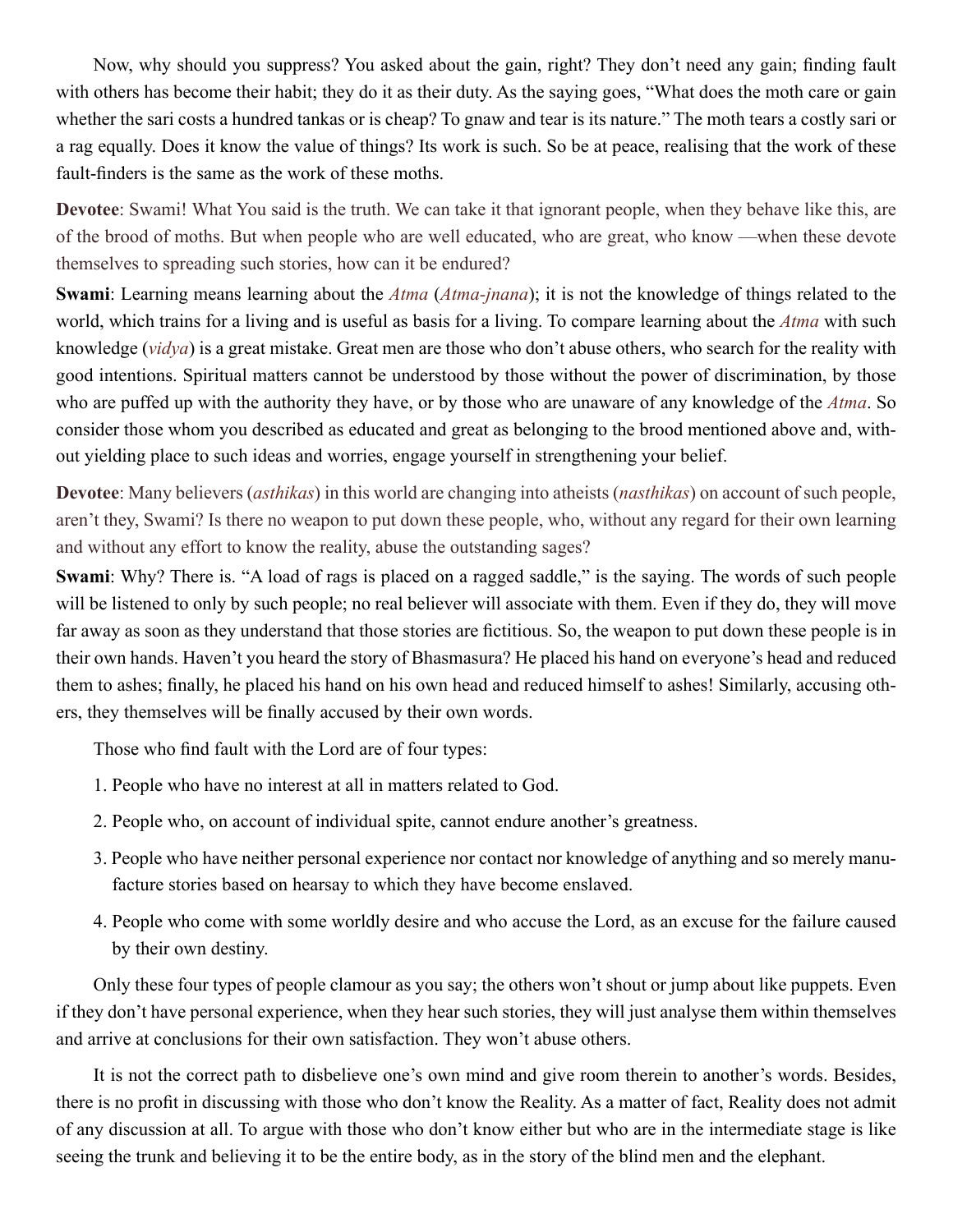Well. Note this! It is not good to spend time in this type of conversation. Abuse and fault-finding are natural and common. Knowing this, those who aspire to become true devotees should search only for bases on which to build their bliss (*[ananda](#page-65-1)*). All available time should be used for holy purposes; it should not be wasted. You have nothing to do with the good and the bad in others. Instead of wasting time, utilise it to discard the bad and develop the good in you.

Ask me about some spiritual exercise or instruction that you need, and seek something that is worthwhile. Hereafter don't bring me such stories of fault-finding indulged in by others. You shouldn't take in such things.

**Devotee**: All this happened because we also have the same human nature. But now that I understand the subject from your answers, courage and joy have entered into me, driving away the doubt and sorrow I had. Through the talk of such men, even the little faith, devotion, and earnestness that men have are being reduced. That was why I asked you these questions. Otherwise, I have also nothing to do with such topics. Pardon me; hereafter I won't talk along these lines to you.

**Swami**: Very good! During the little time available, if you don't think of some good subject, but merely recollect the ignorant prattle of others, it is as if you joined in blaming those people. That is harmful to devotees. Whatever others may say, don't give up your faith. Once you are firmly established in that, you will not be in want any day. One word following another produces anger and pain. The path of devotion (*[bhakthi-](#page-67-1)[marga](#page-70-1)*) is designed to suppress, not develop, these qualities.

You tell me that devotion and faith disappear because people listen to such accusers —but for how long? As soon as the truth is discovered, will they be trusted again? Will their words be valued again?

The talk of those fault-finders is as the sound of bronze. Cheap metals make more sound; gold, which does not make sound, is very valuable. True devotees will be mute. They will follow the path of silence. Their tongues will be fully engaged in the repetition of the essential greatness of the Lord. It is best that they have no respite for any other word. So, don't permit the words of the bronze-voiced people to enter your ears, but fill them with the name of the Lord, which is the *[Om](#page-71-5)* (*[pranava](#page-71-6)*) sound itself.

Next month, if you get any problems regarding such useful topics as spiritual exercise or action (*[anushtana](#page-65-2)*), come here and have them solved. But don't bring with you bundles of such doubts!

**Devotee**: I am indeed blessed this day. On account of them, You have vouchsafed to me the light of wisdom. Seeing all this, I feel that the saying, "All is for our good," is true. Henceforth, whatever anyone may say, I will be patient and won't take it in because "All is for our good." Salutations (*[namaskaram](#page-71-7)*). Allow me to take leave.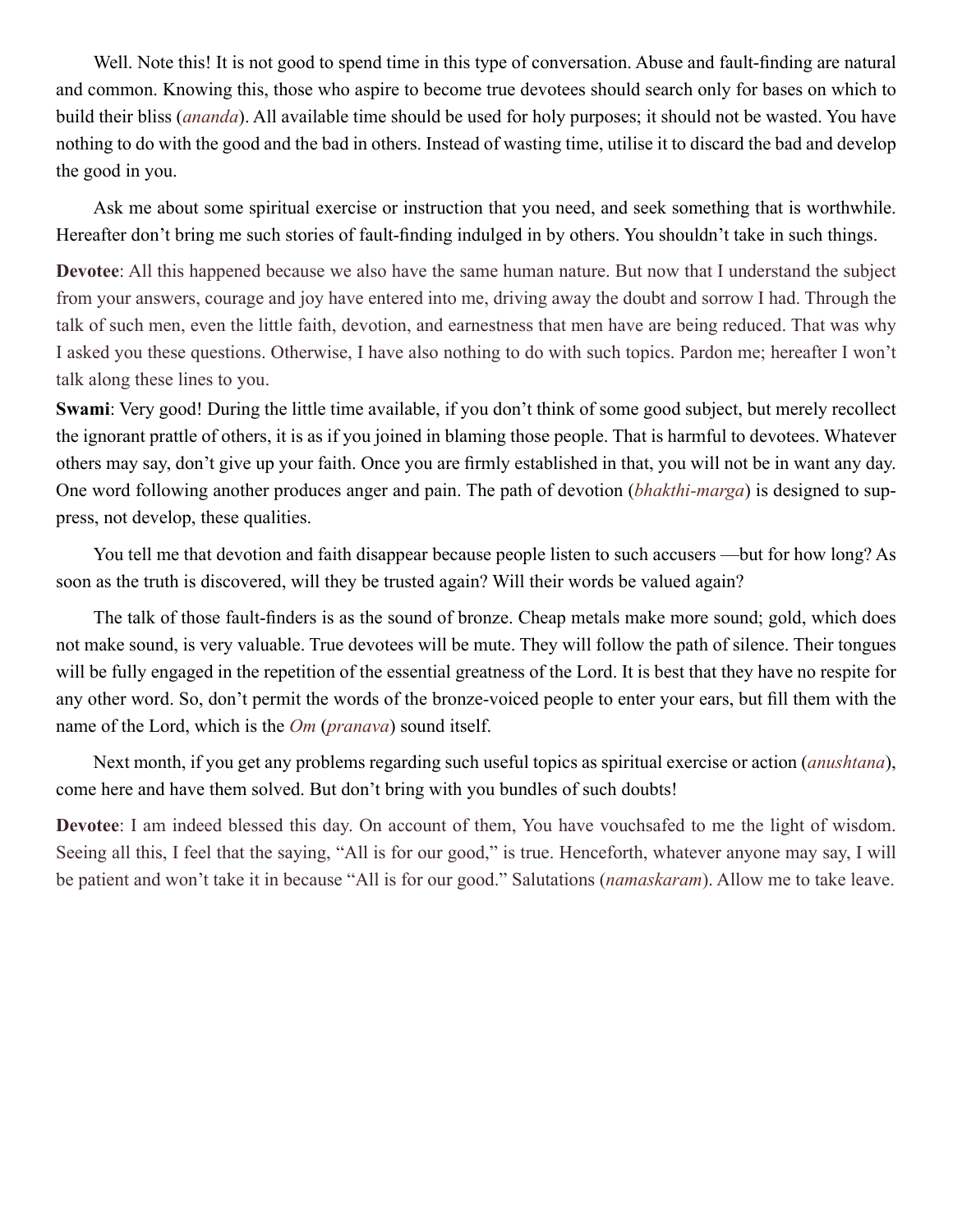#### <span id="page-13-0"></span>**Chapter III. The External World, Internal World, and Bhagavan**

**Swami**: Oh! When did you arrive? You were not visible anywhere outside. Are you well?

**Devotee**: I came two days ago. I see here a number of people everywhere outside. I hear the incessant confusion of voices. Coming from my place to avoid that confusion, I find here crowds also. Therefore, I came inside. There, it is fine, blissful, quiet. That is why I was inside the Hall. It is as quiet inside as it is restless outside.

**Swami**: What is special about this? It is natural. Where there is sugar, the ants gather —and between outside and inside, this is the distinction! That is the characteristic. That is how it is.

**Devotee**: Swami! I don't understand what You say. If You tell me in detail, I shall listen and be happy.

**Swami**: You yourself said, didn't you, that there is an outside and an inside? Well. Those are what we call the external world (*[bahya-prapancha](#page-67-2)*) and the internal world (*[antara-prapancha](#page-65-3)*). Now, which is the internal? Give me your idea.

**Devotee**: You want it to come from my mouth itself? It would be so good if You speak.

**Swami**: Well. Making the questioner give out the answers is the ancient and eternal method of teaching. If those who question gave the answers, they would clearly understand the subject. The lecturing style is now different. In olden days, all the sages enabled their disciples to understand *[Vedanta](#page-74-1)* by only this method. So come on! Speak! Let us see.

**Devotee**: Do you ask me to speak of the objects I have seen with the eye?

**Swami**: Not only the eye. Tell me all that you have experienced and known through all the senses of cognition, the eye, the ear, etc.

**Devotee**: Earth, sky, water, sun, moon, wind, fire, stars, dusk, mountains, hills, trees, rivers, women, men, children, old persons, animals, birds, coldness, heat, the happy, the miserable, fishes, insects, diseases —like these I have seen many.

**Swami**: Enough, enough, that's enough! This is the world (*[prapancha](#page-71-8)*). Did you see it only today? Did it exist yesterday? Will it exist tomorrow?

**Devotee**: Why do you ask me, Swami? It has existed like this for ages, hasn't it? Who knows for how long it will exist, or for how long it has existed?

**Swami**: "For how long it has existed!", you said, right? That is what we speak of as beginningless. This external world is beginningless.

Where there is "external", there must also be "internal", right? Well, have you ever seen a cinema?

**Devotee**: Ever seen! Why, Swami, the cinema is also part of the world (*[prapancha](#page-71-8)*), isn't it? I have seen many. **Swami**: What did you see? Tell me.

**Devotee**: I have seen many wonderful "pictures"; I have heard numerous experiences of joy and sorrow.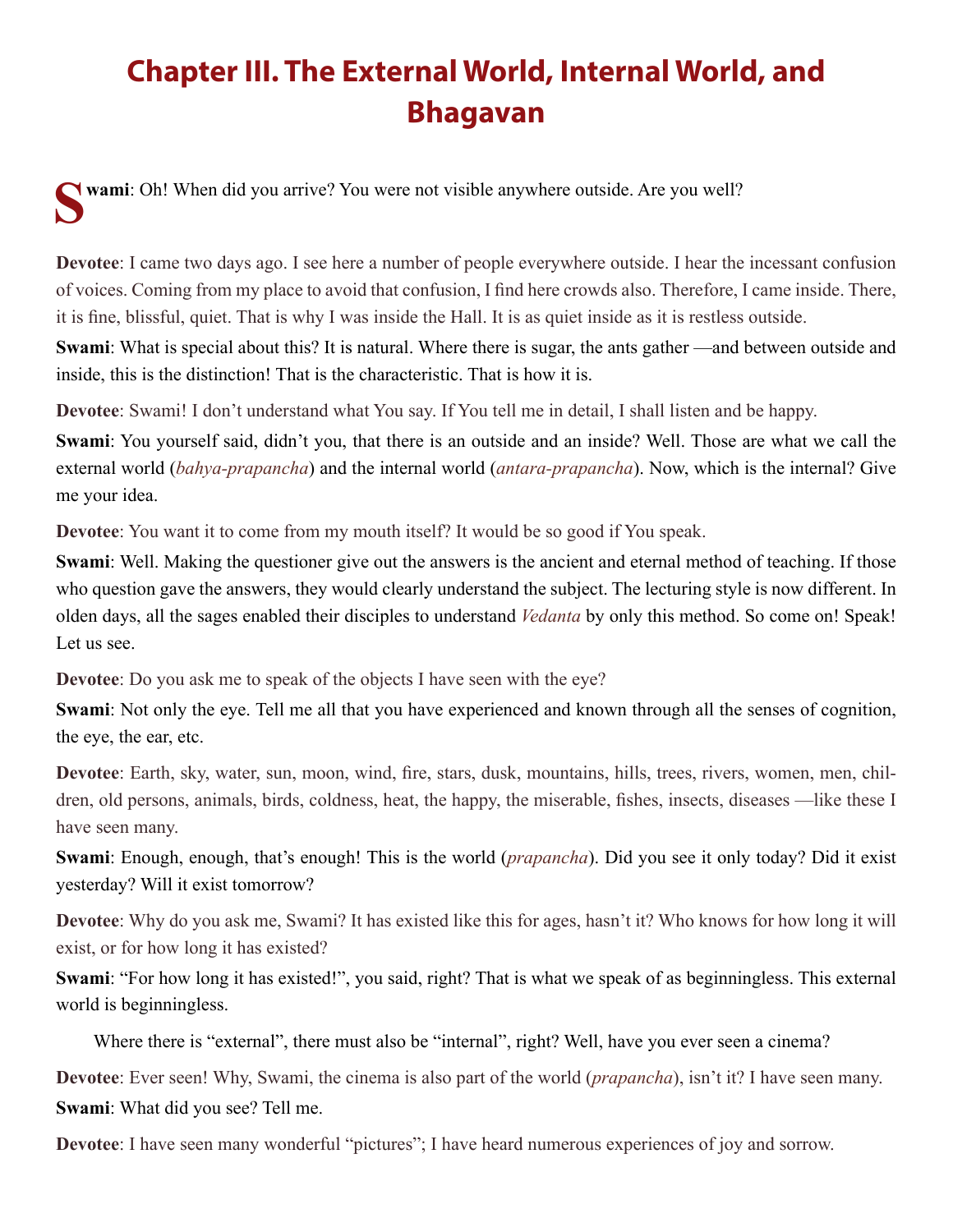**Swami**: "I have seen," you say. The screen is one; the "picture" is another. Did you see both?

**Devotee**: Yes.

**Swami**: Did you see the screen and the "picture" at the same time?

**Devotee**: How is that possible, Swami? When the picture is seen, the screen is not visible; when the screen is visible the picture is not seen.

**Swami**: Right! The screen, the pictures, do they exist always?

**Devotee**: No. The screen is permanent; the pictures come and go.

**Swami**: As you say, the screen is permanent and the pictures come and go. For this "permanent" and "impermanent", we use the words steady (*[sthira](#page-73-3)*) and unsteady (*[a-sthira](#page-66-7)*), permanent (*[nithya](#page-71-9)*) and impermanent (*[a-nithya](#page-65-4)*), imperishable (*[a-kshara](#page-65-5)*) and perishable (*[kshara](#page-69-1)*).

I'll ask questions on another subject. Does the picture project on the screen or the screen on the picture? Which is the basis for what?

**Devotee**: The pictures project on the screen, so the screen is the basis for the picture.

**Swami**: So too, the external world, which is like the picture, has no permanence; it changes. The internal world is fixed; it does not change. The external has the internal as its basis, its substratum.

**Devotee**: But, Swami! I heard you say imperishable-perishable and permanent-impermanent.

**Swami**: Yes, my boy! You were speaking now of pictures; do they have names and forms?

**Devotee**: Haven't they? It's only because they have names and forms that the story is understood. Only then do we recollect *[Ramayana](#page-72-1)* and [Bharatha](#page-66-8). There is no formless name and nameless form.

**Swami**: Good! That is well said! Where there is form there must be name; where there is name, there must be form. They are connected with each other. When we say, "separable relationship", it is to this relationship that we refer. Have you understood now the meaning of "cosmos (*[prapancha](#page-71-8)*)"?

**Devotee**: I have grasped that it is identified with name and form. But Swami, I would like to hear you describe how it originated.

**Swami**: Do not fall into the tangle now. If we engage ourselves in describing that, it would be like getting into a mango garden without eating the fruit we have plucked —calculating the number of trees in the garden, the number of twigs on each branch, the number of fruits on each twig, and what the total price of all the mangoes would be if the price of one mango were so much. Instead of senselessly wasting precious time in the collection of this information, we should, like the person who eats the fruit, find out what is of primary importance, understand that thing first, and attain contentment and joy. Leave that alone.

What did you say is the nature of this world (*[prapancha](#page-71-8)*)? This world has another name —do you know it?

**Devotee**: I said that the world is identified with name and form. I have heard that it is known by another name, creation (*[jagath](#page-68-5)*).

**Swami**: This name-form world, this creation (*[jagath](#page-68-5)*), is like magician's art: it is real only as long as you see it. So too, the world is real only as long as you experience with your senses (*[indriyas](#page-68-6)*). That is to say, anything not experienced in the wakeful stage is taken as non-existent. Under such circumstances, we say *[sat](#page-73-4)* for existence and *[a-sat](#page-65-6)* for non-existence. Now what do you say of this world? Is it existence or non-existence?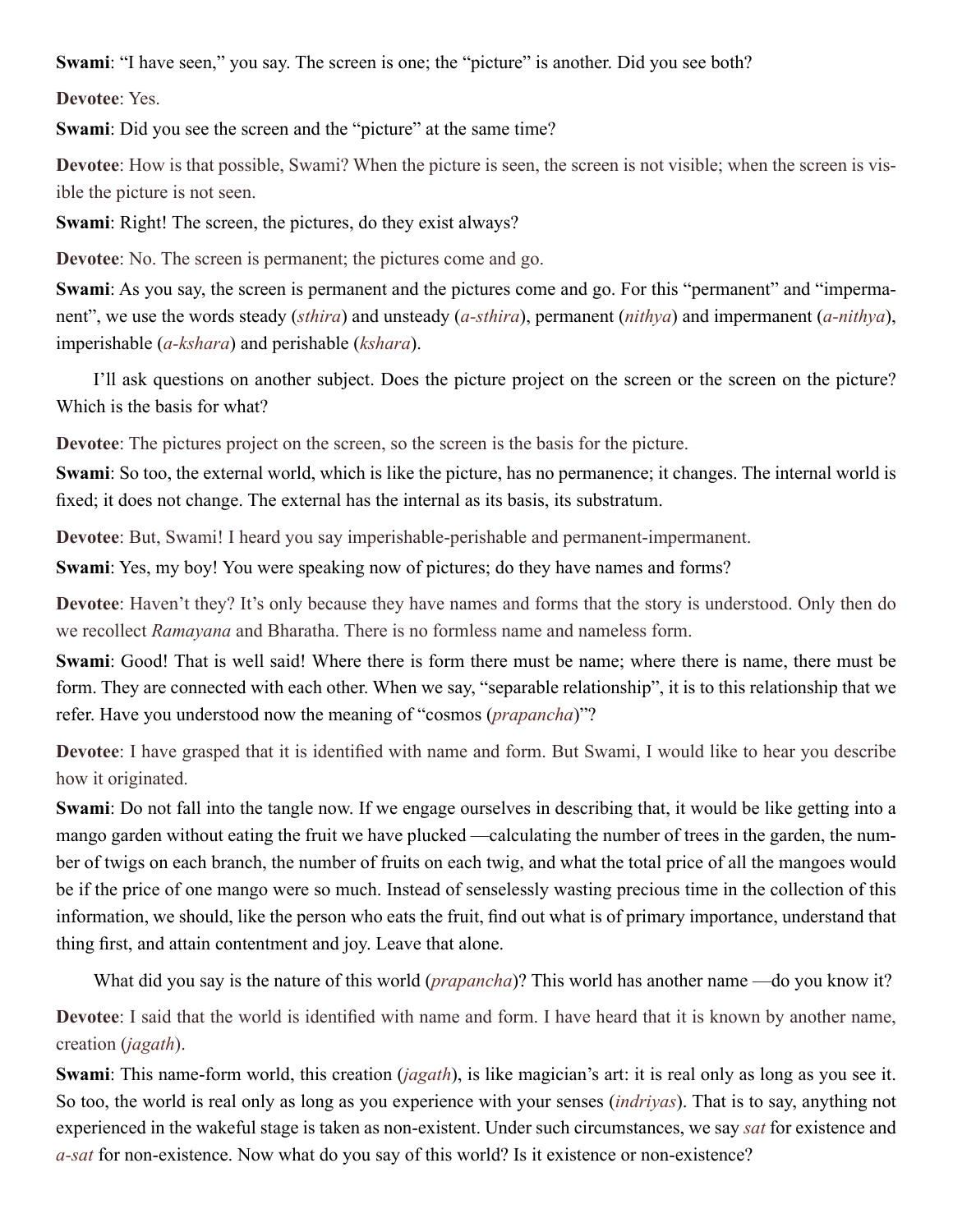**Devotee**: It exists in experience in the wakeful stage, so it is existence (*[sat](#page-73-4)*); it doesn't exist in the deep sleep stage, so it is non-existence (*[a-sat](#page-65-6)*).

**Swami**: Oh! Existence, non-existence (*[sat](#page-73-4)*, *[a-sat](#page-65-6)*), did you say? These two words together give *[sadasat](#page-72-4)*, right? This is what is spoken of by us as illusion (*[maya](#page-70-2)*), do you know?

**Devotee**: Is that illusion (*[maya](#page-70-2)*) similar to magic?

**Swami**: Is it not? "All this is magician's work (*indra-jalam idam sarvam*)." That is what the sages have been saying for ages.

**Devotee**: Then there must be a performer of all this magic, right?

**Swami**: Certainly, there is. That magician is God. He is endowed with countless auspicious attributes. The great sages have formed a name on the basis of each attribute and a form on the basis of each name and have attained Realisation meditating on those forms, making the Attributeless attributeful and the Formless formful. Is it not their experience that is being proclaimed through a thousand tongues? In the holy scriptures (*[Sastras](#page-73-0)*), *[Vedas](#page-75-0)*, and *[Upanishads](#page-74-2)* haven't they declared how they have realised God in their totally absorbed meditation (*[dhyana](#page-68-4) [sa](#page-72-5)[madhi](#page-72-5)*), each in their own way, according to their attitude and devotion and worship? Haven't they declared how each has been blessed with the vision of the Lord and the actual consummation of union with Him?

**Devotee**: Yes. Swami! I have understood that. But you said that name and form are based on attributes. Kindly explain this to me.

**Swami**: Certainly. We must now pay attention to such important topics only because the others are beyond your powers of imagination. Listen carefully. Since the Lord pleases all, He is known as [Rama.](#page-72-2) So also He is the embodiment of love (*[Prema-swarupa](#page-71-10)*); He is full of affection to His devotees; He is the ocean of mercy. In each such name and form, He has vouchsafed direct experience of the Lord (*[sakshatkara](#page-72-6)*) to devotees and blessed them with union with the Divine (*[sayujya](#page-73-5)*). The formless God assumes all forms in order to bless devotees.

**Devotee**: I am happy. I am indeed so happy, Swami! Through Your grace, I am understanding quite clearly. Just one doubt: You said that the formless Supreme Self (*[Param-atma](#page-71-0)*) has countless names. Are all names and forms equal? Is there any difference?

**Swami**: What a question! Certainly, all names and forms are equal. Whatever name and form are worshiped, the Lord is only of that unique real form (*[swa-rupa](#page-73-6)*). It is possible to realise Him through that name and form. But, the devotee should pay attention to one matter. In whichever form the Lord is worshipped, the favour prayed for, the purpose, must be one.

**Devotee**: What type of purpose, Swami?

**Swami**: Desire for liberation. The Lord alone should be loved, nothing else. Love That. Meditate on That. Concretise That. Finally, resolve to merge in That. You should have only this type of acute desire.

**Devotee**: True, Swami! I have understood well. As you said, I have heard many stories from the *[Bhagavatha](#page-66-9)* and the *[Ramayana](#page-72-1)* of people who asked the Lord all kinds of favours and brought about their own ruin. [Hiranyaksha,](#page-68-7) [Ravana](#page-72-7), [Bhasmasura](#page-66-6) and others are remembered for their ways from that day to this. You have said it clearly. It is something that devotees should carefully consider.

**Swami**: Well! There is no use simply nodding the head for everything, relishing them as "true", "true". Once it is firmly fixed in your heart that this is true and this is good, then it is necessary to put it into practice. If you say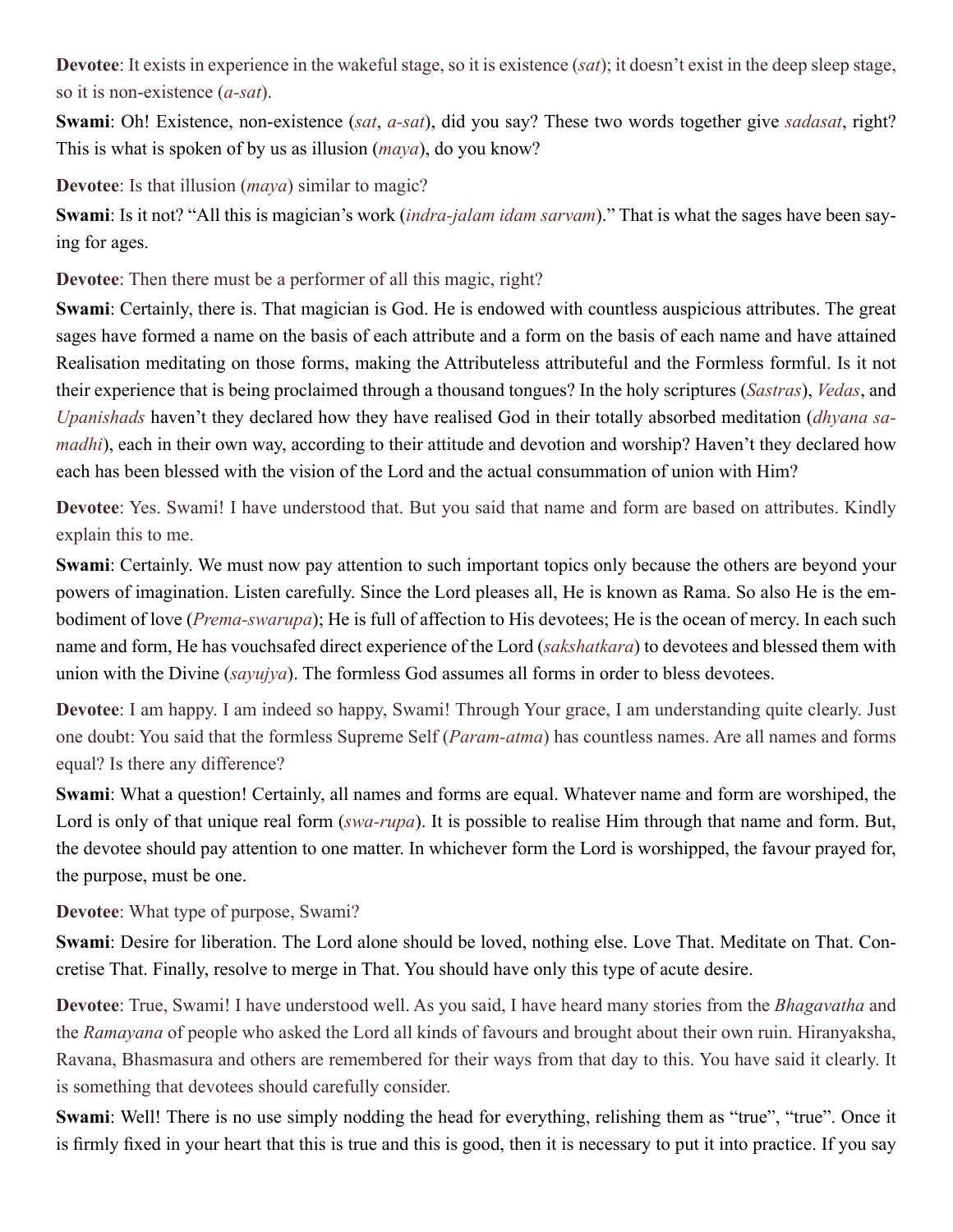that it is true as long as I speak and forget when you go away, this listening itself is useless. The food that is eaten is to remove hunger, not for being kept on the tongue, away from the stomach. Then hunger will start again. So also, hearing and not acting accordingly is useless.

**Devotee**: So far, you have discussed some important things: (1) the external world, (2) the internal world, and (3) *[Bhagavan](#page-66-10)*, the Lord. Are these separate entities, like cause and effect? Or are they connected one with the other? **Swami**: Think about it yourself! For this I have already sent the reply in *Prema Vahini*. It must have reached you today. Look into that. Look closely at what is said there of the relationship between "he that serves", "he that is served", and "the wherewithal of service".

**Devotee**: Swami, You said also perishable-imperishable (*[kshara](#page-69-1)*-*[akshara](#page-65-5)*), impermanent-permanent (*[nithya](#page-71-9)[anithya](#page-65-4)*). Are there any other names too?

**Swami**: These two are also known as the Supreme (*[Purusha](#page-72-8)*). They are said to be consciousness (*[chetana](#page-67-3)*) and unconsciousness (*[a-chetana](#page-65-7)*). They are also referred to as soul (*[jiva](#page-69-2)*) and inert matter (*[jada](#page-68-8)*). The perishableimperishable are named in another context as higher nature (*[para-prakriti](#page-71-11)*) and lower nature (*[a-para-prakriti](#page-65-8)*).

If you contemplate with a clear intelligence, you will find that only names change; the thing does not change.

**Devotee**: Then, Swami, just as perishable and imperishable have as synonym souls (*[purushas](#page-72-9)*), does *[Bhagavan](#page-66-11)[tha](#page-66-11)*, the Lord, have any synonym?

**Swami**: Why? *[Bhagavan](#page-66-10)* is well known by a very appropriate name, Supreme Lord of All (*[Purushothama](#page-72-10)*), since He is the Highest of the Supreme Spirits (*[Purushas](#page-72-8)*).

**Devotee**: Oh! How sweet! What a sweet name! Did the souls originate from the Supreme Lord of All?

**Swami**: Here comes the big problem. Once before you asked, "did it originate?" We must use correct words. Otherwise, we get wrong meanings. We should not say, "originating" from the Supreme Lord of All (*[Purushothama](#page-72-10)*). In Him they shine. I told you before that these entities (*[purushas](#page-72-9)*) are indicated by the words higher-lower nature and soul-inert matter (*[jiva](#page-69-2)*-*[jada](#page-68-8)*). The word "nature (*[prakriti](#page-71-12)*)" gives the sense of essential nature (*[swa-bhava](#page-73-7)*) and divine energy (*[sakthi](#page-72-11)*), right?

**Devotee**: It does. I understand that the Supreme Lord of All is one, and His nature (*[prakriti](#page-71-12)*) is the second.

**Swami**: No. You are mistaken. Think again. Is there any difference between a thing and its nature? Is it possible to separate and see the nature apart from the thing? Still, you said "two".

**Devotee**: It's a mistake, Swami. It's wrong. No one can separate them. The two are one.

**Swami**: In current speech we say that sugar is sweet, the sun gives light, it is hot, etc. Sweetness is in sugar, light is in the Sun. They are not separate; they are one. Sweetness cannot be known unless sugar is placed on the tongue; without seeing the sun, light and heat cannot be known. Thus, *[Bhagavan](#page-66-10)* has two characteristics. When we speak of them as two, they are referred to as spirit (*[Purusha](#page-72-8)*) and nature (*[prakriti](#page-71-12)*), but they are really one. Nature in the *[Bhagavan](#page-66-10)* (this is what is known by the name Great Illusion (*[Maha-maya](#page-70-3)*) is unmanifested and inseparable, like sweetness in sugar. "Inseparable relationship" means just this relationship. By mere willing, this illusion (*[maya](#page-70-2)*) envelops *[Bhagavan](#page-66-10)* and manifests in the form of cosmos or *[Brahma](#page-67-4)*'s egg. This is what is called Absolute-Full-World-Form. It is this Absolute that expresses itself as creation (*[jagath](#page-68-5)*), through the power of ignorance (*[a-vidya](#page-66-12)*) according to the divine will.

**Devotee**: What is this, Swami? It was all so clear so far, but this new word ignorance (*[a-vidya](#page-66-12)*) has upset my train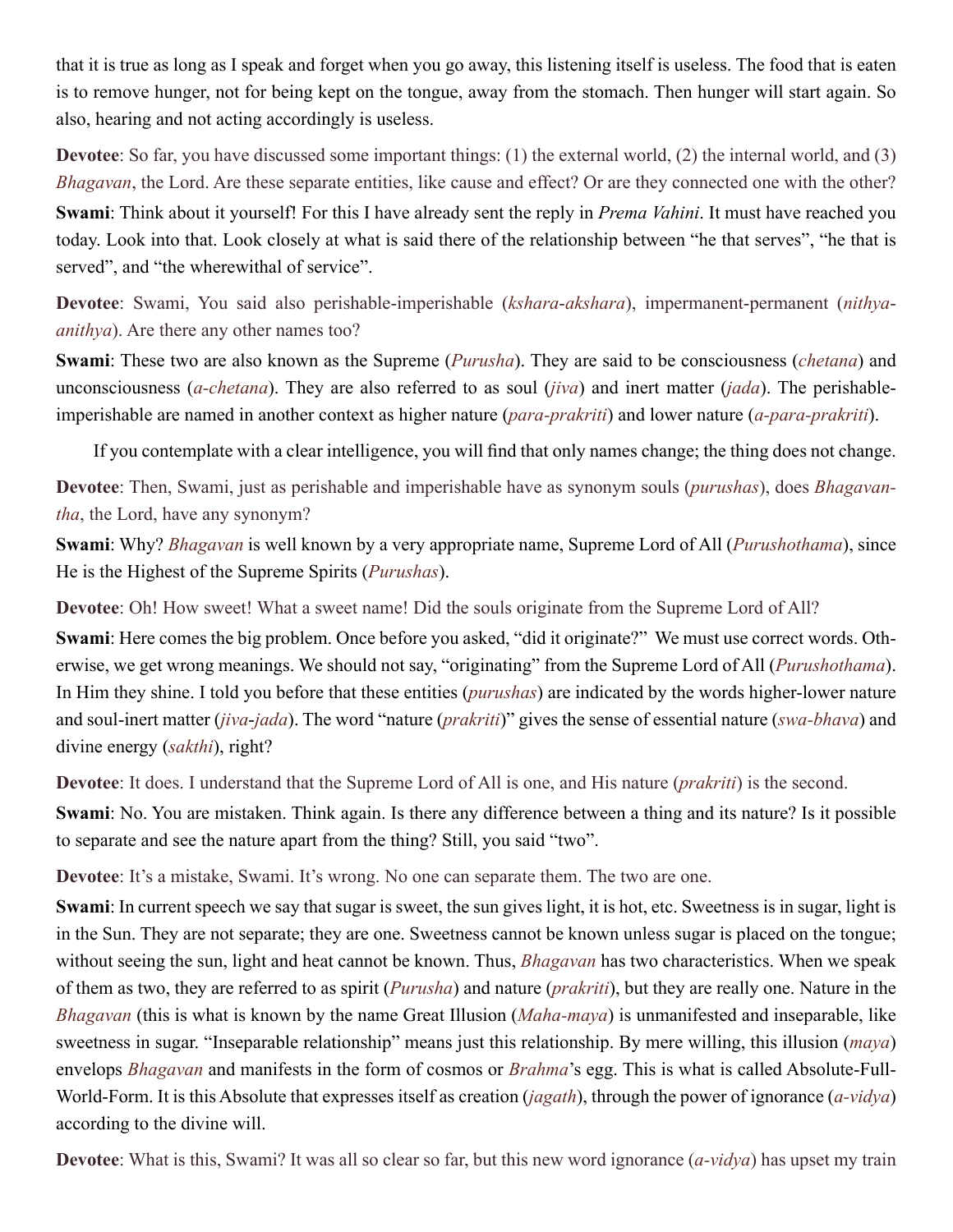of thought! I didn't understand anything. Please explain.

**Swami**: Don't be in a hurry! Have you heard the word "education (*[vidya](#page-75-2)*)"? Do you know its meaning?

**Devotee**: Certainly. *[Vidya](#page-75-2)* means study!

**Swami**: *[Vidya](#page-75-2)* means spiritual knowledge (*[jnana](#page-69-3)*). When "a" is added, it becomes *[a-jnana](#page-65-9)* (ignorance). Although one, ignorance takes multifarious forms.

**Devotee**: Yes, Swami. How did this ignorance come about? Where did it come from?

**Swami**: You know, don't you, of light and darkness. Do they both exist at the same time?

**Devotee**: There can be no darkness when there is light nor light when there is darkness.

**Swami**: When there is light, where does darkness exist? When there is darkness, where does light exist? Think well.

**Devotee**: This subject is very difficult, Swami! Still, I will reply as best as I can. Pardon me if I am wrong. Darkness must be in light; light must be in darkness; how else can it be?

**Swami**: I will ask another small question. Answer me. This light and this darkness, are they independent, or are they dependent on anything else?

**Devotee**: They are dependent on the Sun. When the Sun rises, it is light; when the Sun sets, it is darkness.

**Swami**: Well, my boy, knowledge (*[vidya](#page-75-2)*) and ignorance (*[a-vidya](#page-66-12)*) are dependent on *[Bhagavan](#page-66-10)*. Knowledge has another name: consciousness or awareness (*[chit](#page-67-5)*). I will describe all that to you if you come next month. This is enough for today. Go and come. If all is eaten at the same time, it won't be digested. It would lead to bad health. What we have heard, what we have eaten, requires time to get digested and assimilated. That is why I have given a month's interval. If within that time all this is fully digested and practised, I will gladly tell you the rest. Otherwise, you can imagine what that day would be like.

**Devotee**: Salutations (*[namaskaram](#page-71-7)*). I am indeed blessed. To digest what is heard and what is eaten —the power to do this should be vouchsafed by You alone. When everything is the Lord's, how can this alone be ours? But I will use the power and knowledge with which You have endowed me as much as possible, without any waste. Beyond that, it is all my destiny and Your grace. I will leave, with your permission.

**Swami**: Placing your burden on destiny and keeping quiet means diminution of effort. With effort and prayer, destiny can be attained. Without effort and prayer, destiny and grace are not gained. Start the effort! Well, my boy, go and come gladly again.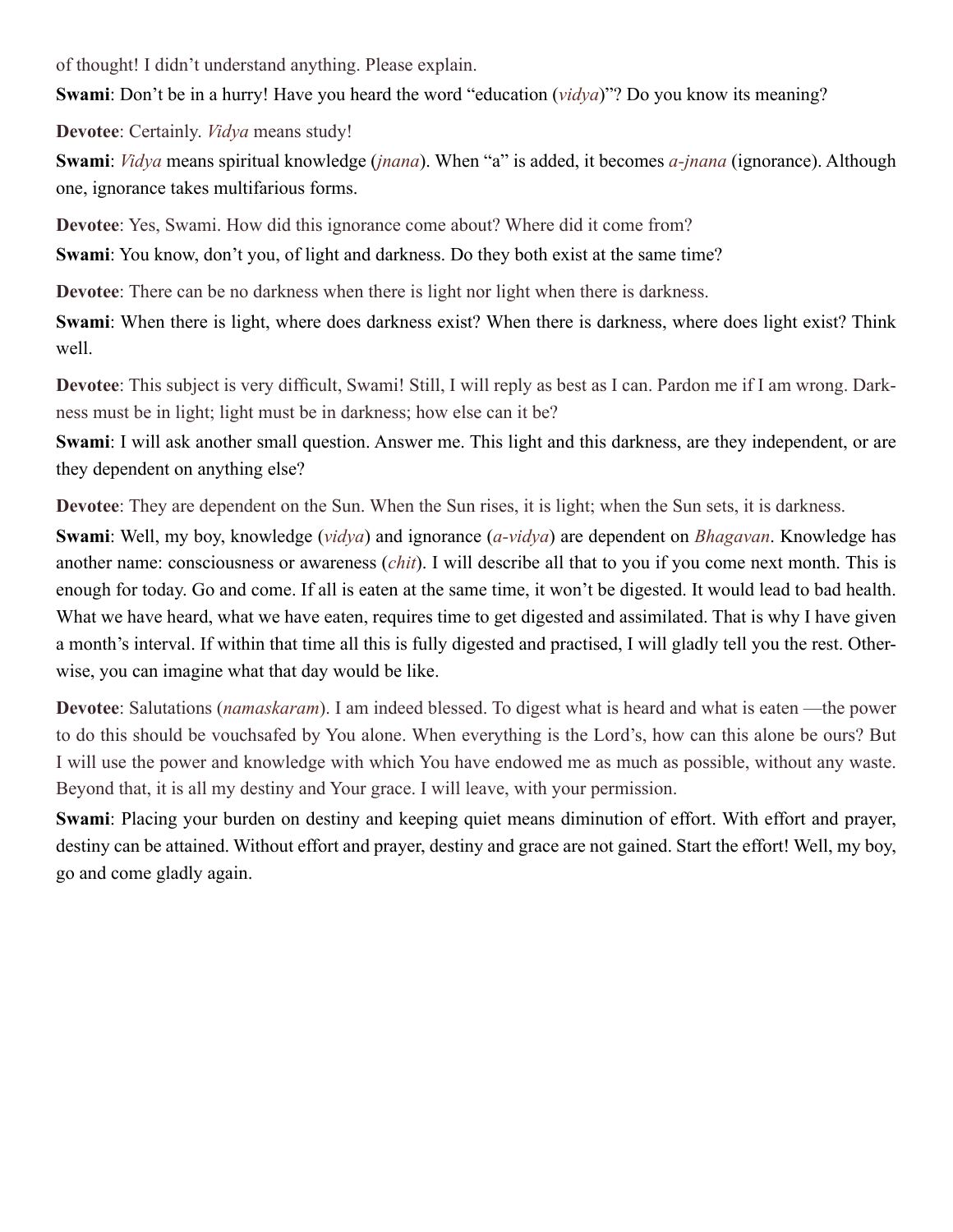#### **Chapter IV. Awareness and its Lower Form**

<span id="page-18-0"></span>**Swami**: Oh, You have come! I was watching for a long time whether you had come. I knew you are a person who comes punctually. Glad to see you.

**Devotee**: Whatever else I might disregard, would I disregard Your command, Swami? In fact, I'm eagerly looking forward to the sixteenth of every month to meet you. What greater happiness can I get? What better food can I take?

**Swami**: Very good! Such faith (*[sraddha](#page-73-8)*) and devotion (*[bhakthi](#page-67-1)*) are great helps on one's true path. Better than losing sleep and rejecting food in the fruitless pursuit of evanescent worldly pursuits, how much more joyful it is to attain the true, the meaningful, and holy goal! Leave that aside now. What do you want? Speak, let me see.

**Devotee**: Swami, last month You said something about awareness (*[chit](#page-67-5)*), and You were pleased to say that You would explain more about it this month. Since then, I have been counting the passing days in order that I may know about it from You. The day has come at last. Please tell me about it.

**Swami**: Have you understood what has been told so far? Understanding does not mean mere mugging up! By practice and experience, have you realised in thought, word, and deed, and with full equanimity, the true nature of the world, that the world is unreal?

**Devotee**: It is only by understanding that, isn't it, Swami, that one can be ever immersed in thoughts of Sai, the Lord, giving up all other activities and duties? Had I not understood that much, I would have wasted this precious time.

**Swami**: Good, my dear boy! How sad the farmer would be if the seeds he planted didn't sprout and yield a harvest! So too, if the seeds of true wisdom that I sow do not come up as good saplings and give good harvest, I am affected. On the other hand, if they grow well and fructify into a harvest of bliss (*[ananda](#page-65-1)*), how happy I am! That is My food. This is the selfless service (*[seva](#page-73-9)*) you should do to me. There is nothing higher than this. Without flinging away the good and true words, spoken for your sake, if you practise them and derive joy from them, the essence of that joy is my food. If you thus act according to My words and put them into practice, I will gladly tell you more, whatever may be the number of things you ask. When what is said is allowed to deteriorate without being put into use, if people come and ask me to speak and speak again, what is to be said? If all start practising, as you are doing, the world will not have any troubles; untruth will not manifest itself.

**Devotee**: Swami! The Lord's grace is the basic need in order to practise the divine words, just as for everything else. Without that, nothing can happen. It is ever present, as You said. Just as the Sun is hidden by fog, grace can be obstructed by the darkness of "I" and "mine". But these can be overcome by practice and discipline. That is why, if we understand well the meaning of what we hear and follow, it is so easy. This is my experience; I don't know of others.

**Swami**: True. True. What you say is correct. You have understood it well. Without grasping the meaning, if various interpretations are given, that distorts Reality. And if a wrong sense is imputed, it falsifies Reality. But if it is clearly understood, practice becomes easy. Now consider this. Are all born at the same time? Do all die at the same time? Similarly, the highest wisdom will dawn at different times in this person or that. If you go on singing song after song, you learn music. So also, if I speak and continue speaking, all will understand the Reality. It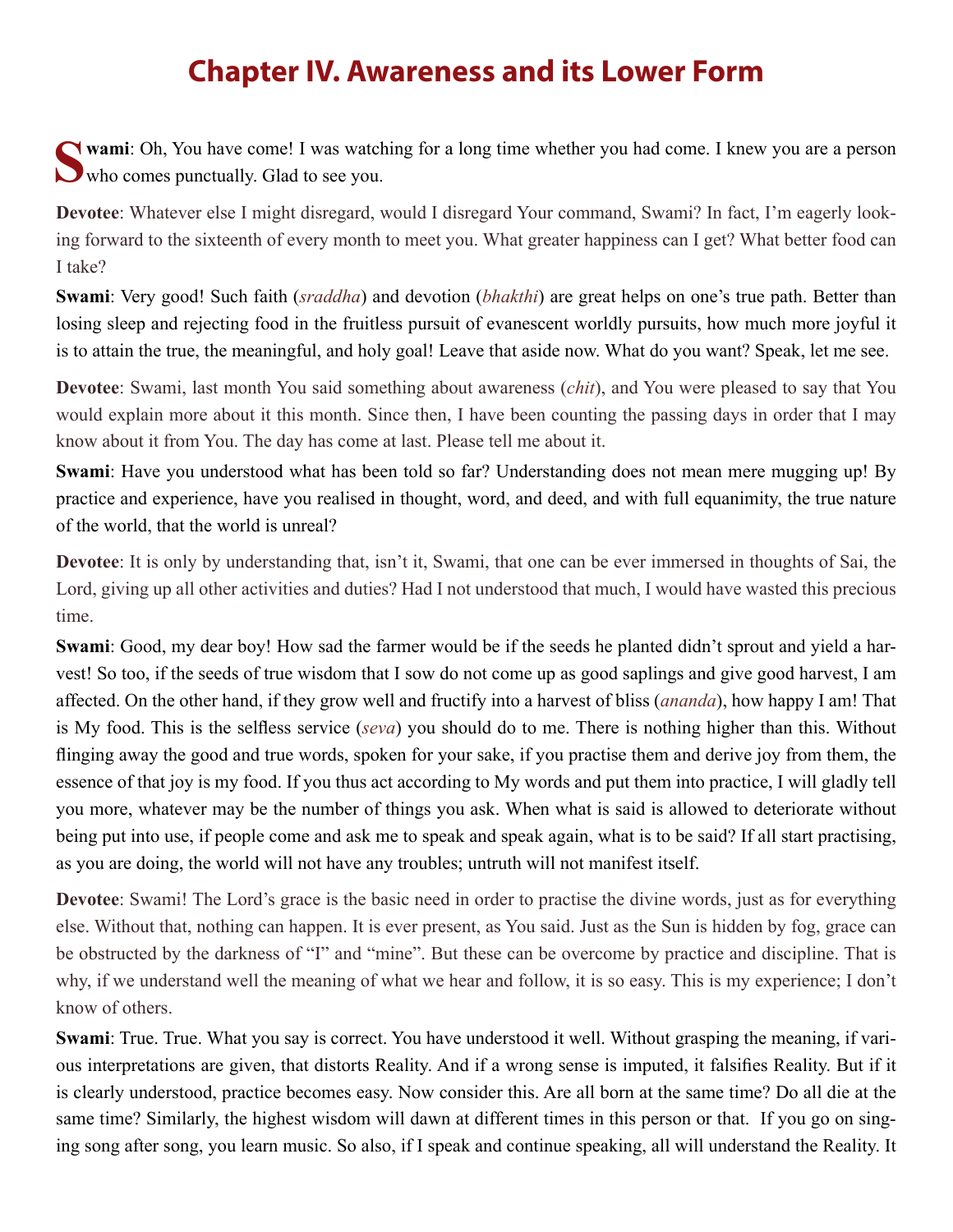is not my mission to keep silent because people are not understanding. To such, it must be communicated once, twice, and more times if necessary.

**Devotee**: Swami, we are like lumps of iron; the Lord is like the magnet. Both are related to each other. But if that lump of iron has to be changed into an article of use in God's hands, it has to be heated in the fire of anxiety and beaten by the hammer of pain, so that it may obey and respond. So, in order to shape lumps of iron like us into instruments, You have to take much trouble. You have said that this is Your mission. Now, please tell me about awareness (*[chit](#page-67-5)*), which you mentioned last month.

**Swami**: Yes. Awareness has another name: pure consciousness (*[suddha](#page-73-10) [sathwa](#page-73-2)*). It is as opposed to the impure consciousness as knowledge (*[vidya](#page-75-2)*) is to ignorance (*[a-vidya](#page-66-12)*). Impure consciousness is inherent in the pure as much as darkness is inherent in light.

Since many words are spoken, don't get confused my dear boy! Knowledge-ignorance, wisdom-stupidity (*[jnana](#page-69-3)*-*[ajnana](#page-65-9)*), pure-impure consciousness —all indicate the same idea, not different ones. I shall ask you another question. Have you heard the word that is the opposite of "nature (*[prakriti](#page-71-12)*)"?

**Devotee**: I heard it, Swami. When I studied grammar, I learned that the opposite of *[prakriti](#page-71-12)* is *[vikriti](#page-75-3)*. Swami: What does *[vikriti](#page-75-3)* mean?

**Devotee**: *[Vikriti](#page-75-3)* means changed, transformed, derived (*[vikara](#page-75-4)*). *[Agni](#page-65-10)* (fire) is the original; *aggi*, the derived word. So, too, *jama* is derived from *[yama](#page-75-5)* (control of the inner senses), *janna* from *[yajna](#page-75-6)* (ritual), and so on.

**Swami**: So also, the Lord's nature (*[prakriti](#page-71-12)*) is known as knowledge (*[vidya](#page-75-2)*), and its derived or lower form (*[vikriti](#page-75-3)*) is known as ignorance (*[a-vidya](#page-66-12)*). For knowledge or pure consciousness (*[suddha](#page-73-10)*-*[sathwa](#page-73-2)*), ignorance (*[a-vidya](#page-66-12)*) or impure consciousness is the lower form.

**Devotee**: How is that, Swami? Knowledge (*[vidya](#page-75-2)*) is effulgent in the Lord and ignorance (*[a-vidya](#page-66-12)*) is apparent only because of knowledge. That is to say, the universal cosmic principle is in the Lord, and this principle itself appears as different from individual to individual —the appearance of individuals is caused by the external characteristics of name and form. This power of ignorance (*[a-vidya](#page-66-12)*-*[sakthi](#page-72-11)*) also manifests as an inseparable entity. For the Lord is the only existence. Therefore, that one existence is the basis or foundation for the universal and the particular, the totality as well as the apparent parts. This is Your meaning, isn't it, Swami?

**Swami**: That is why the Lord is referred to as truth (*[sathya](#page-73-11)*) and *[Brahman](#page-67-6)*. This truth is indivisible (*[akhanda](#page-65-11)*). It is non-dual (*[a-dwaitha](#page-65-12)*). It is without end. In the *[Upanishads](#page-74-2)*, this truth, which is associated with the unmanifested power of illusion (*[maya](#page-70-2)*-*[sakthi](#page-72-11)*), is called the Full (*[Purna](#page-71-13)*), "That (*[Adah](#page-65-13)*)". The truth associated with the manifested power of illusion is called the Full, "This (*[Idam](#page-68-9)*)". This is the secret of the *[Upanishadic](#page-74-3) [mantra](#page-70-0)* "*Purnamadah Purnamida ...*".

**Devotee**: Oh, what fine teaching! Just like giving unto the hand a fruit peeled and ready to eat! This manifested total cosmos (*[purna](#page-71-13)*) arose out of the Fullness (*[Purna](#page-71-13)*) of unmanifested indivisible Reality —this is what you spoke of, isn't it?

**Swami**: It is on account of this that we say *Vasudevas-sarvamidam*, *Sarvamkhalvidam Brahma*, etc. The words *[Vasudeva](#page-74-4)* and *[Brahma](#page-67-4)* are different, but there is no difference in meaning at all. Did you understand?

**Devotee**: It is all like nectar, Swami. But so far, you haven't told me who I am.

**Swami**: This is enough for now. Next month, I 'll solve your doubts with illustrative examples. Grasp well what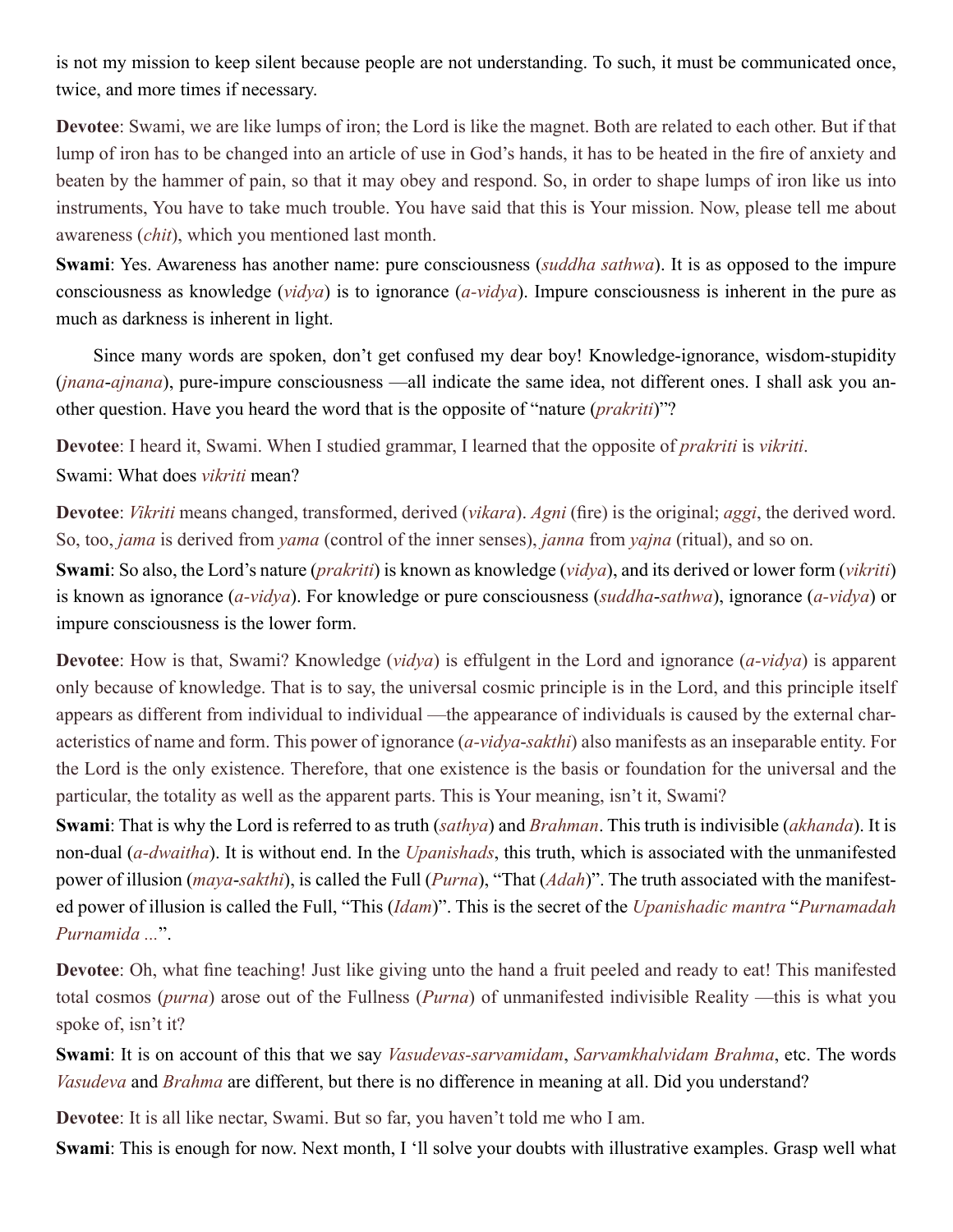has been told. Practise; don't forget and lay aside. Meditate on it. Well, you can take leave now.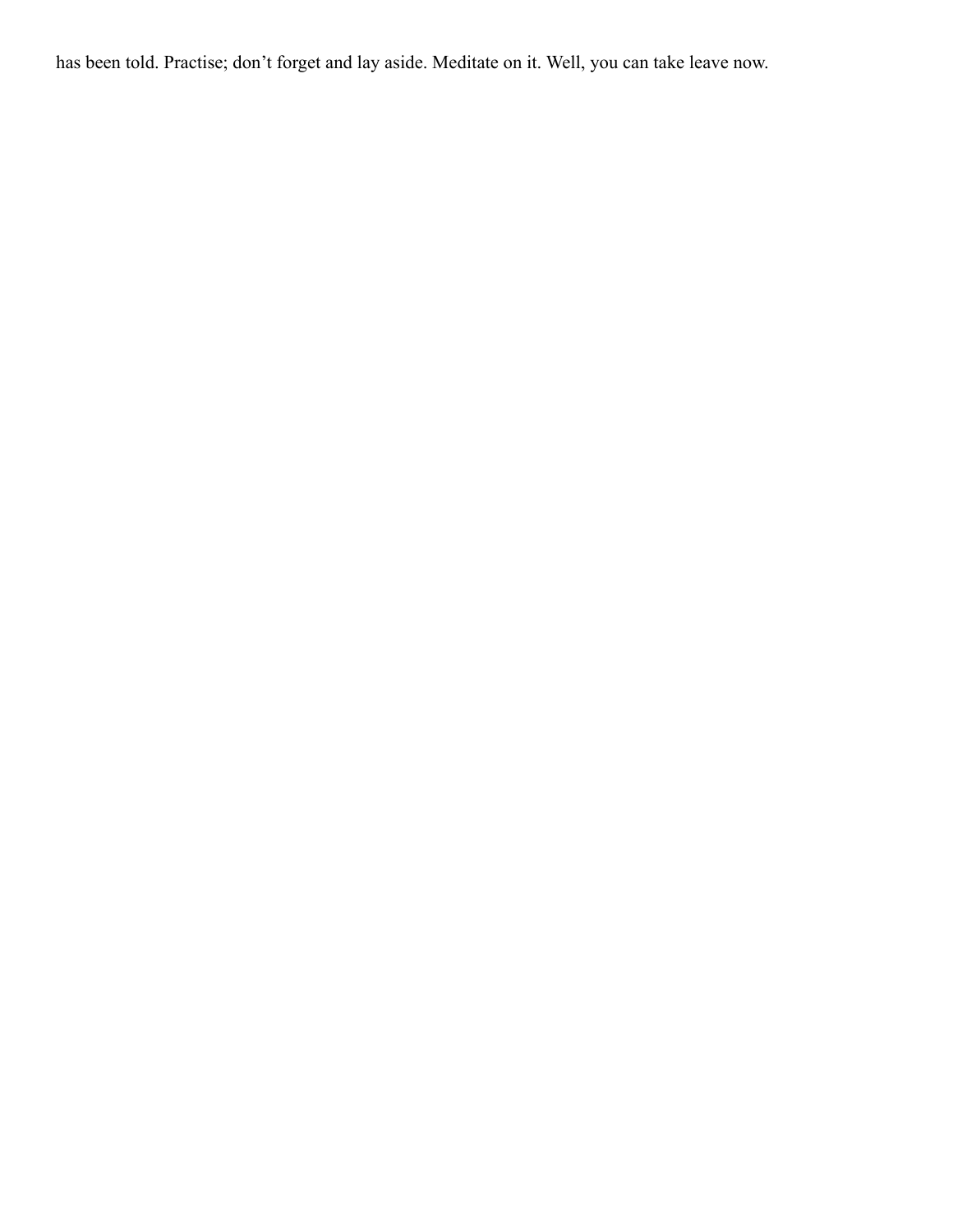#### **Chapter V. Thai! Thai! Thai! Dummy!**

<span id="page-21-0"></span>**Swami**: Well, my boy, I am glad you have come. Are you reflecting on the answers I gave last time, and are you practising with firm conviction what has been told? Are you deriving bliss (*[ananda](#page-65-1)*) from it?

**Devotee**: Swami, would any devotee like me allow your nectar-like words to go to waste? No one aspiring to attain real bliss will throw away the ambrosial words that you confer in Your grace. I don't know about others, but I reflect upon your answers night and day and practise them with courage and conviction. I am awake all the time, waiting for the next chance to meet you.

**Swami**: It is this alertness that devotees should cultivate. To attach oneself to the flimsy, paltry foolishness of the world and to run after them and worry when they slip out of the hands or jump about in glee when you get them, all this is ignorant illusion. But your counting of days, waiting for the chance, keeping awake for the opportunity to hear the words of the Lord and imbibe their essence, that is illusion of knowledge (*[vidya-maya](#page-75-1)*). If devotees fall into this illusion, they will attain fulfillment some day or other, without fail. So, since this illusion of knowledge has illumined you, you are fortunate. Develop this, that is to say, this dwelling on the thoughts of God; don't give it up or reduce it for any reason, to any extent. You will become holy without fail. You will reach fulfillment and attain the goal.

**Devotee**: Swami! Last month, You said You would explain to me who "I" am. If I understand that also, I can be rid of the little delusion that I have and, without the slightest trace of doubt, meditate on You and be blissful. What greater fortune can I have?

**Swami**: Well, my boy! To speak about the real nature of "I" is very easy, but until it is experienced, full contentment is impossible. For me to tell you to my satisfaction and for you to grasp its full meaning needs some time. This month, even the allotted hours of the day are not enough for me! Though it is like this, I am using all the time only for the bliss (*[ananda](#page-65-1)*) of devotees; I have nothing of my own. Being useful for my devotees, that is my selfish purpose. Throughout the last month, I went to Nellore, Gudur, Venkatagiri, and the surrounding villages. Afterward, I went to Bangalore and returned. I used what little time was available for writing *Prema Vahini*! This month, I visited Hyderabad, Rajahmundry, Samalkot, Chebrolu, Nuzvid, etc. So there is no spare time.

Next month, I shall tell you about who "you" are to your full satisfaction. For the present, try to grasp the meaning of this song, in folk dance style; then you will understand who this "you" is to a large extent. It is possible you will achieve detachment (*[vairagya](#page-74-5)*) to a large extent through this. Later, you will understand the meaning of what I have to say more clearly and with greater ease. Do not merely read this song but think well on the meaning of each word. The song will certainly turn your brain!

**Devotee**: All right. Give me at least that. I shall satisfy my desire; I shall drink the nectar and digest it. **Swami**: Listen, carefully.

1. Thai! Thai! Thai! Thai! Thai! Dummy! See the ignorant (*[thamas](#page-74-6)*) play of this puppet doll. O soul (*[jiva](#page-69-2)*), listen to the long long tale Of its past, its future, behind and front!

2. It rolled at first in mushy mire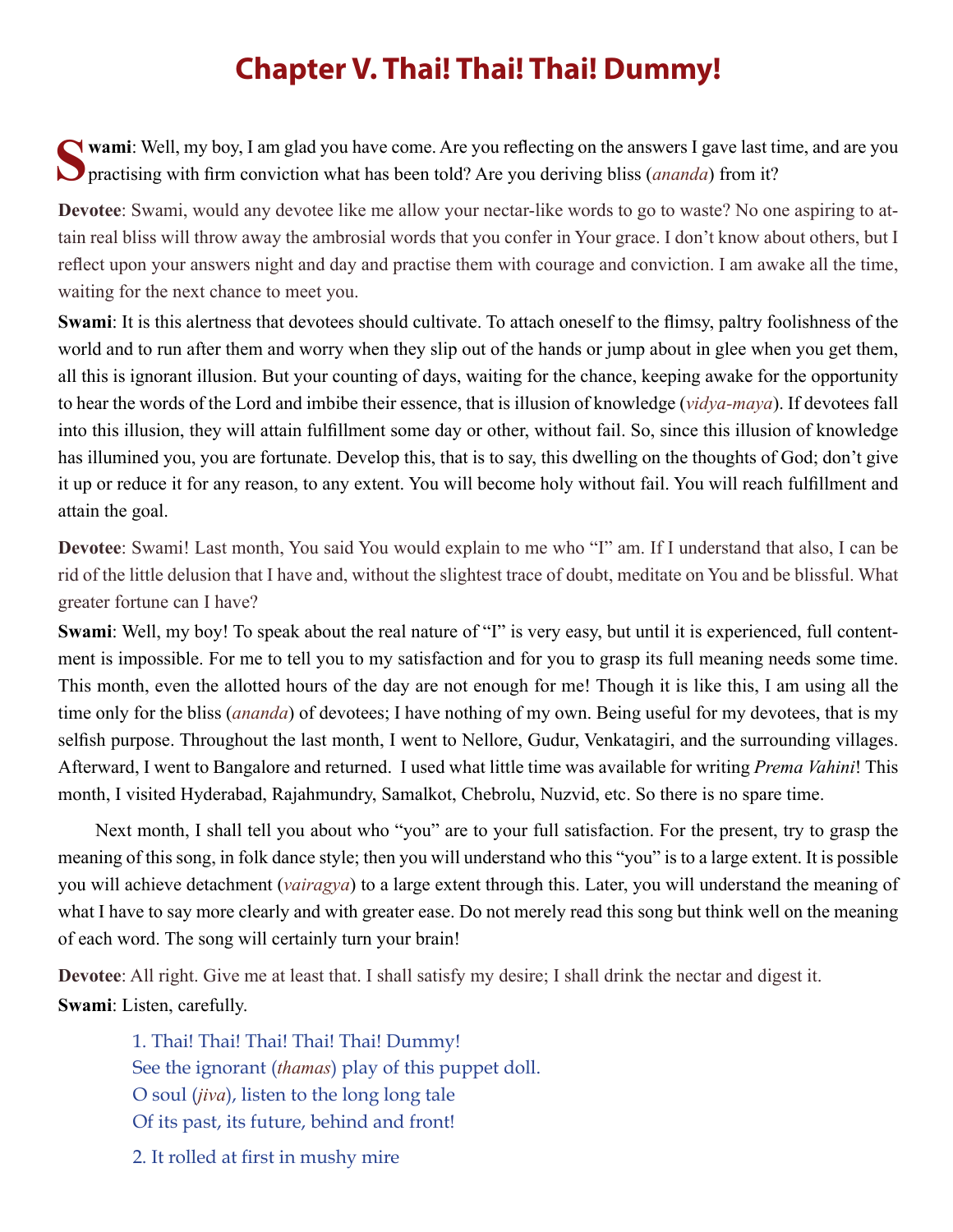Of mother's womb, its prison dark. It came with a whimper, but all around They smiled in joy and feasts galore.

3. "O tragedy! I am born again", It knew and wept, both loud and long. But all the while, they caressed it And laughed to raise a laugh!

4. In its own dirt it wallowed by day, Without a sense of shame; It rose and fell, at every step, Acting daily a childish play.

5. It runs and skips with gangs of chums And learns a hundred tricks and trades; It grows so tall and thick and broad; From year to year, very fast and fair.

6. It moves in pairs, and bills and coos In rosy rainbow style; It sings in tunes unheard before, And quaffs the cup, unique and strange.

7. 'Tis *[Brahma](#page-67-4)* who makes these dolls in pairs And dolls and dolls in millions, But this our puppet does not know When it plays with dollies: Thim! Thim! Thim!

8. This illusion (*[maya](#page-70-2)*) doll, like the holy bull, Has the slothful (*[thamas](#page-74-6)*) rope in nostril hole; Lust and anger are the scorpion whips That whack the back of the slave.

9. It gloats with glee, when others stop Before it shuddering low; It doles them pain; but cannot bear A microscopic share!

10. It swears and shouts and waves its arms And frets and fumes with blood-red eyes; It is indeed a wondrous sight-Possessed by devil ire!

11. It scans and spells, it scribbles and swots, It does not know the reason why, It runs in panic trying to glean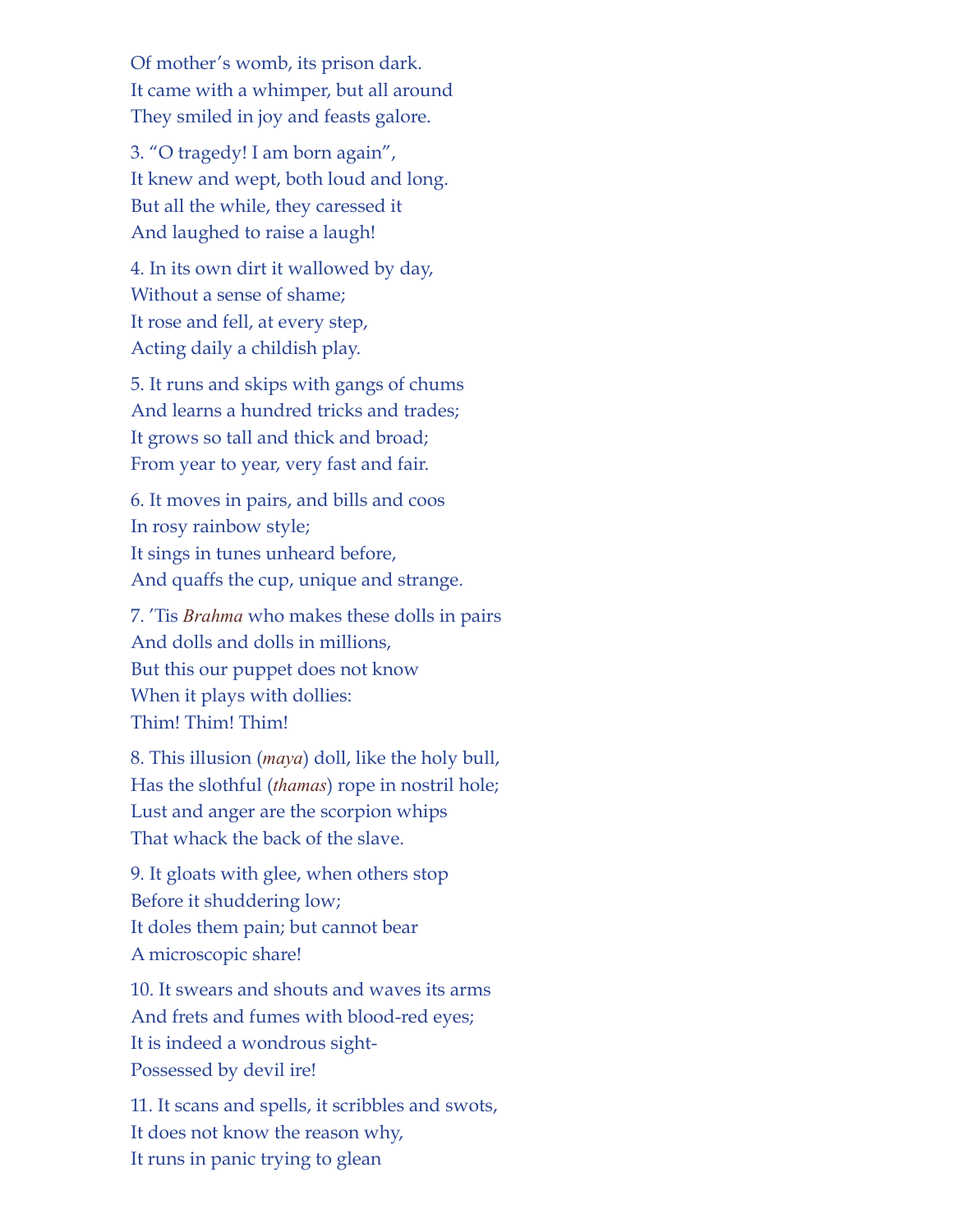Fodder for belly, willy nilly.

12. Ah, did you see this queer little dummy, With so many books in its tummy, Turning and twisting in jealousy green When a learned doll encounters it?

13 . And, you should hear its secret cluck When a shameful sensual urge, A wicked lurking greed Is satisfied in sin!

14. It proudly pats; what? —its own back! For beauty, brawn, vitality, While all the time and step by step It moves on toward senility.

15 . It totters and blinks through wrinkles and folds; And when the children cry, "Old Ape, Old Ape", It gapes and grins a toothless grin; Its bones do clatter so!

16. Unto the last, it is lost in fear, Wear and tear and many a tearsome fray! Of what avail, O dummy doll, you gasp and groan, You needs must meet the doom.

17. Aha! The bird! It shakes its wings! It flies out, brrrr, from out the cage of skin. Empty, it tightens; vacant, it straightens; O, drag it out of sight; it bloats and stinks.

18. The elements join their parents five; The doll's desires are dust and ash; Why weep, you fools, when one of you Falls on the crowded stage?

19. Uncles, cousins, aunts, and friends March in gloom until door of room! The illusion (*[maya](#page-70-2)*) doll, alas, forgot its kin, The divine name, redeemer true!

20. O soul (*[jiva](#page-69-2)*), don't lean upon this slender reed; Just a sneeze! This frail skin boat Endowed with thrice three leaks Will plunge you, middle stream!

21. This puppet weeps, it sleeps and wakes,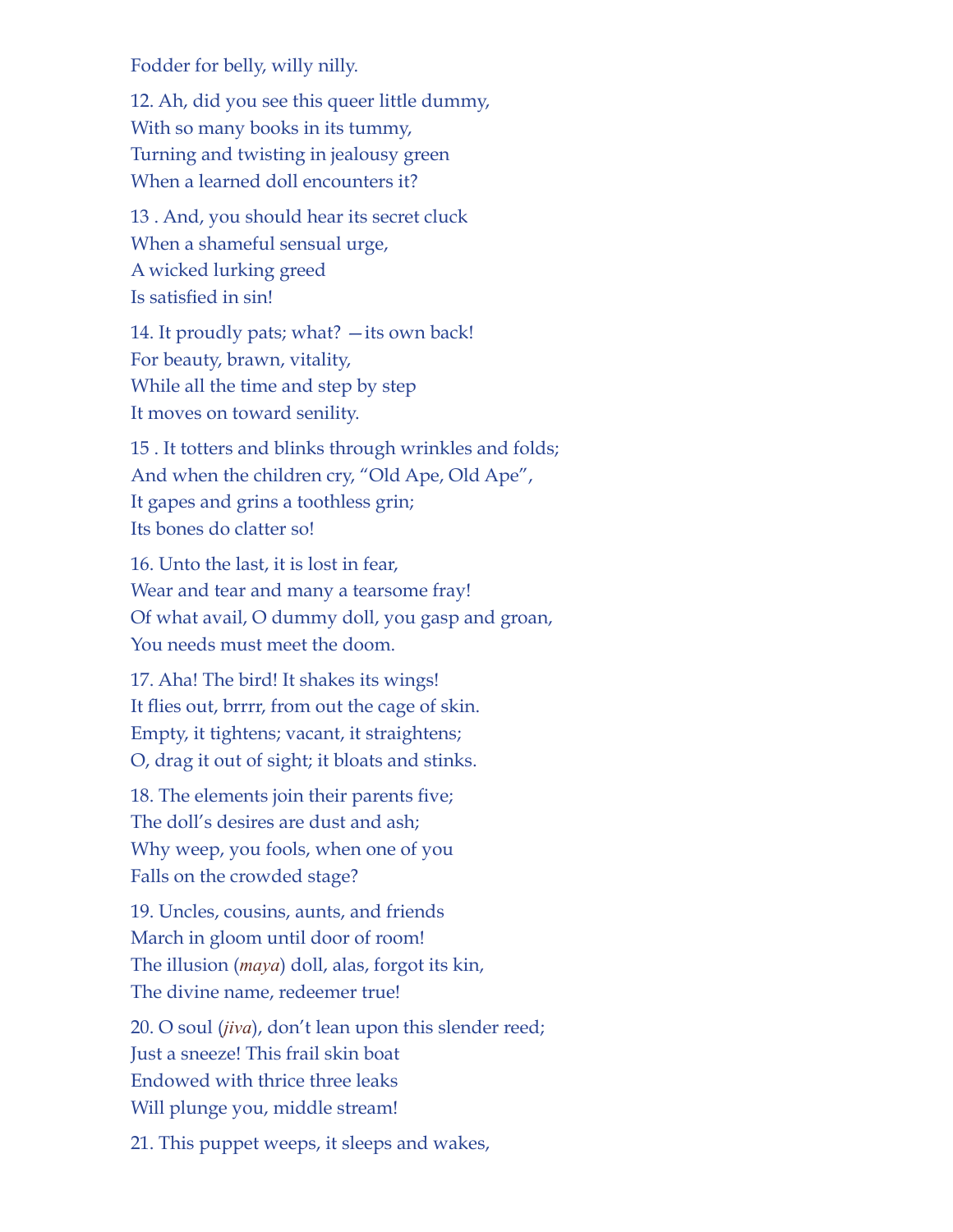When the string is pulled by unseen hand The Lord it is, who stands behind, But the dummy swears, it is I, I, I.

22. *[Dharma](#page-67-0)*, fate (*[karma](#page-69-4)*) are the hardy strings He tightens or He loosens. Unaware, the puppet swaggers Criss-cross, on the planks.

23. It takes the world as stable, This silly strutting dummy! A twinkle! He winds up the show! Exit the pomp and pride!

24. O soul (*[jiva](#page-69-2)*), you have waded Through ant and snake and bird; Seek and find without delay, The road to lasting bliss!

25. Bless your luck! You now can see Sai Krishna, He has come! Be kin with him and you will know Your what and why and how.

26. A million words so clever and nice, Can they appease your hunger's maw? Light the lamp of the soul instead, And, freed from bondage, run out and play.

27. This song that tells of dummy doll Makes soul (*[jiva](#page-69-2)*) sad and wise! I know; But (*[jiva](#page-69-2)*)! See the grand play (*[leela](#page-70-4)*) of Sathya Sai Nath and . . . know Thyself!

**Devotee**: Ah! I have understood! I have clearly understood that "I" am not the body, intellect (*[buddhi](#page-67-7)*), mind (*[ma](#page-70-5)[nas](#page-70-5)*), or memory (*[chittha](#page-67-8)*). If I am not any of these, "I" must be only the *[Atma](#page-66-1)*, and if "I" am the *[Atma](#page-66-1)*, then "I" am the Supreme *[Atma](#page-66-1)* (*[Param-atma](#page-71-0)*), so everything is the Supreme *[Atma](#page-66-1)*! All this I have understood! Believing out of ignorance that "I" is the body (*[deha](#page-67-9)*) and the intellect, we experience all these miseries. True, true. We are passing through all that you said now, one after the other, as beads in a string. Oh! What a truth! What a truth! Listening to this one song is enough; the brain, as you said, turns into detachment (*[vairagya](#page-74-5)*).

Swami! I felt very disappointed when You said first that You had no time to spare. But that was due to my ignorance. Though I knew that our Swami would never disappoint anyone or cause trouble, I feel as if You have conferred even more bliss (*[ananda](#page-65-1)*) than what I thought I would get. How is Your kindness to be described! They sing of you, "For a single drop of tear, Sai will melt." And they say you can never bear to see us suffer. This is proof of the truth of these sayings.

Shall I take leave?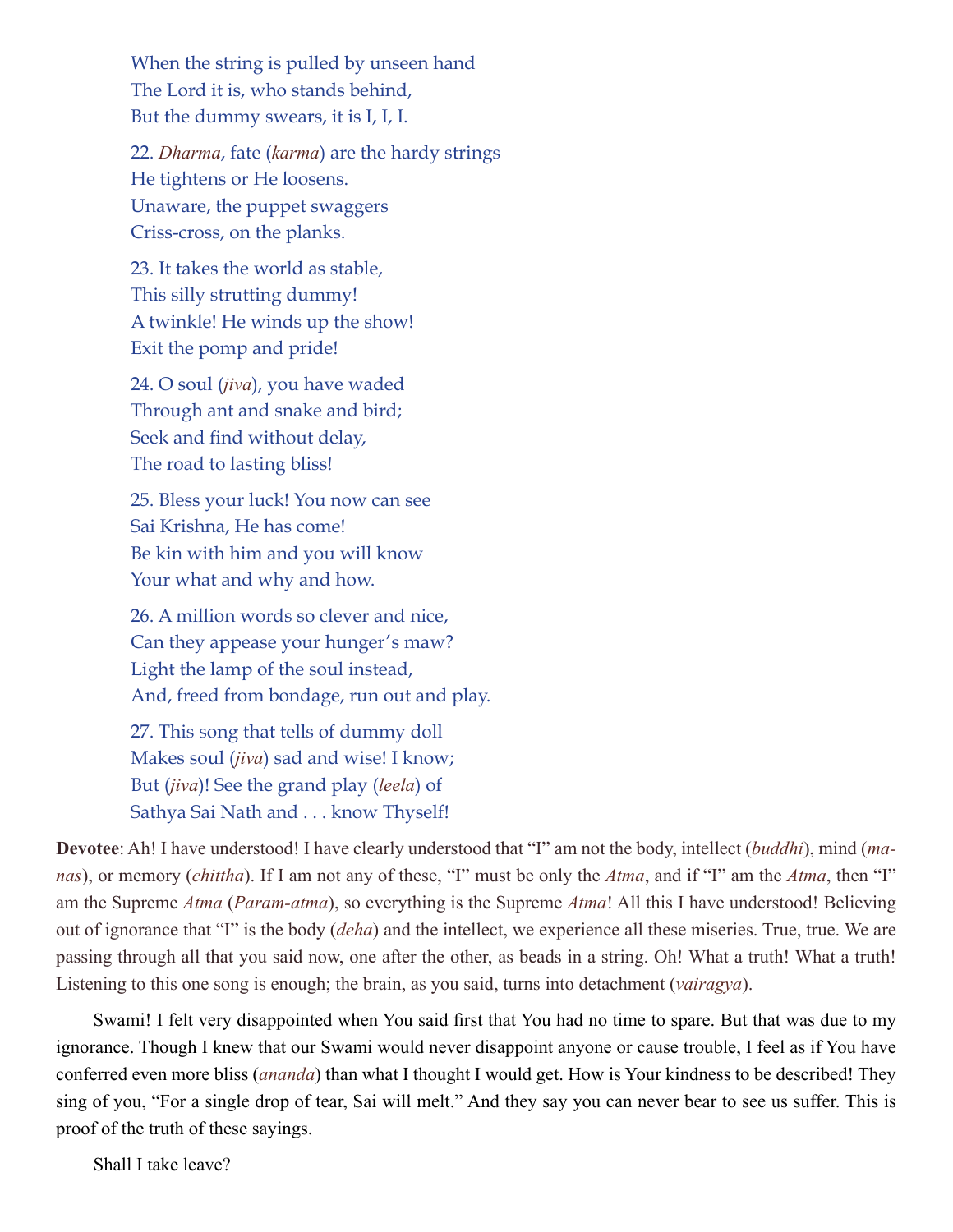**Swami**: Very good. Go and come again. I also have no time to spare. I have to see and send those who are going to their places.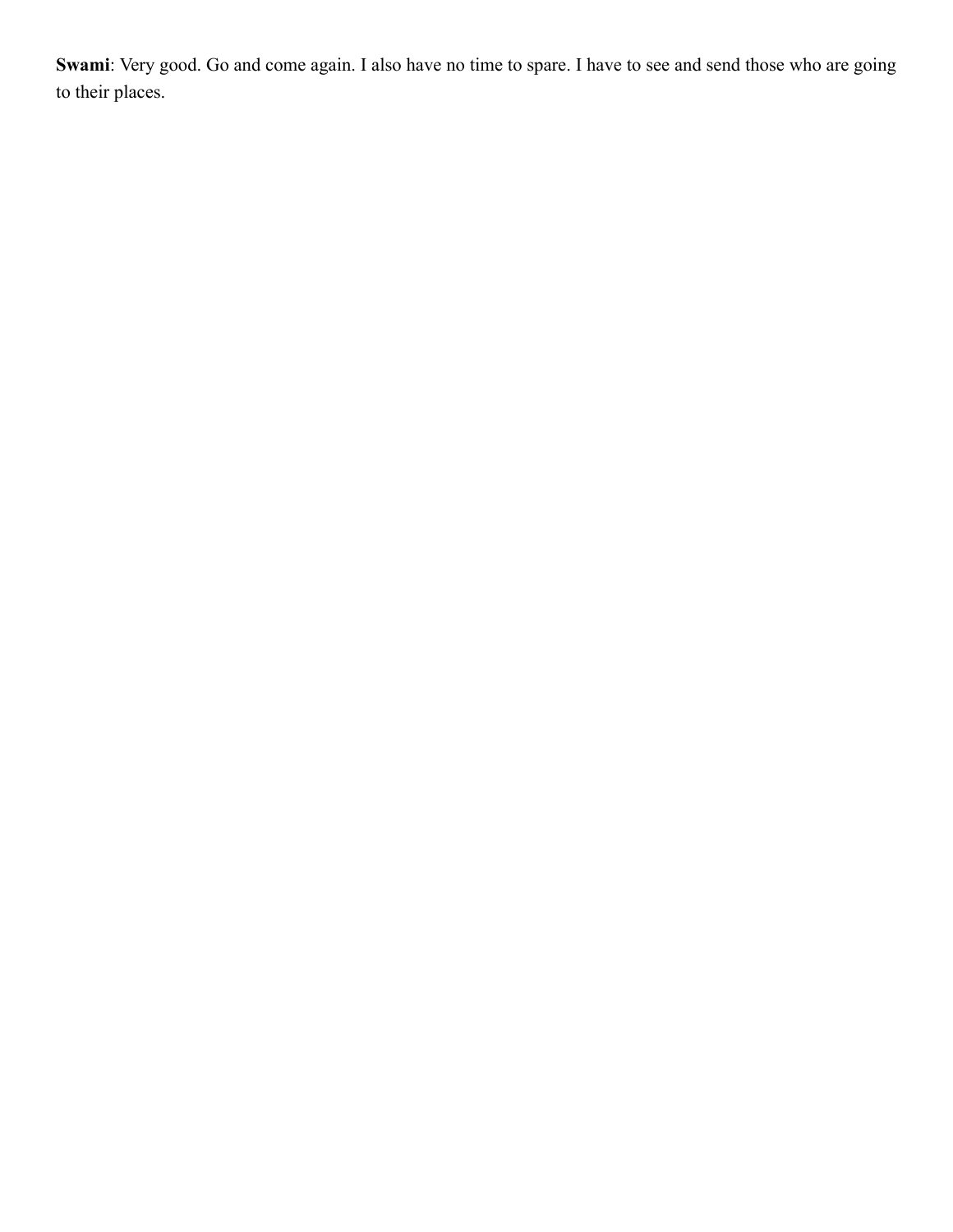#### **Chapter VI. The Internal and External Senses**

### <span id="page-26-0"></span>**Devotee**: Greetings, Swami.

**Swami**: Be well.

**Devotee**: With Your grace, everything is auspicious (*[subha](#page-73-12)*). Without it, everything is inauspicious.

**Swami**: Good, but have you realised how both of these are based on grace? In one, both subsist; both are conferred by the self-same grace. Well, let that topic stand by. Last time you had a folk poem to digest, and it must have affected your thoughts deeply. In what stage of equanimity is your brain now?

**Devotee**: Ah. Everything appears as a puppet show now, Swami. But only on and off. The mind forgets and gets caught by the fascination of objects. What mystery is this, Swami?

**Swami**: Well, the mind is associated with all kinds of activities. It always follows the trail of the impulses and instincts (*[vasanas](#page-74-7)*). This is its very nature.

**Devotee**: That is as much as to say that we cannot set it right. Then what is the hope? Ultimately, Swami, do we have to get immersed in impulses and become degraded?

**Swami**: There is hope, my boy! No need to get immersed and lost. Though it is its nature, it can be changed. Charcoal has as its nature blackening all that it gets mixed with. But you should not take that as final. When fire enters it, the charcoal becomes red. So too, though the mind is always wandering in the illusion of darkness, when through the Lord's grace the fire of spiritual wisdom (*[jnana](#page-69-3)*) enters it, its nature changes and the pure (*[sathwic](#page-73-13)*) nature pertaining to the Divine comes into it.

**Devotee**: Swami, they speak of something called *[anthah-karana](#page-65-14)*; what is it?

**Swami**: The mind is referred to like that. *Karana* means sense (*[indriya](#page-68-6)*). *[Anthah-karana](#page-65-14)* means internal sense.

**Devotee**: So are there two types, internal senses and external senses?

**Swami**: Yes, of course. The external senses are called organs of action (*[karmen-driyas](#page-69-5)*); the internal senses are called organs of perception (*[jnanen-driyas](#page-69-6)*).

**Devotee**: Swami, please tell me which are the organs of action and which the organs of perception.

**Swami**: Well, all acts done bodily are done by the organs of action. There are five of them. Those that impart wisdom (*[jnana](#page-69-3)*) from inside are the organs of perception. They are: hearing, touch, sight, taste and smell. Both kinds together are called the ten organs.

**Devotee**: What work do they do together? What's the connection between their function and the mind (*[manas](#page-70-5)*)?

**Swami**: Well, really, whatever work they do, they can't achieve anything without the meditation of mind. The organs of action perform acts in the world and receive knowledge, and the organs of perception discriminate between the good and the bad and offer them to the *[Atma](#page-66-1)*, through the mind (*[manas](#page-70-5)*). If there is no mind at all, how can these transmit? When we have to reach the other shore of a flooded river, we rely on the medium of a boat or raft. When the organs of action and the organs of perception, which are connected with nature (*[prakriti](#page-71-12)*), desire to attain the *[Atma](#page-66-1)*, they have to accept the help of the boat, the mind. Otherwise, they cannot attain.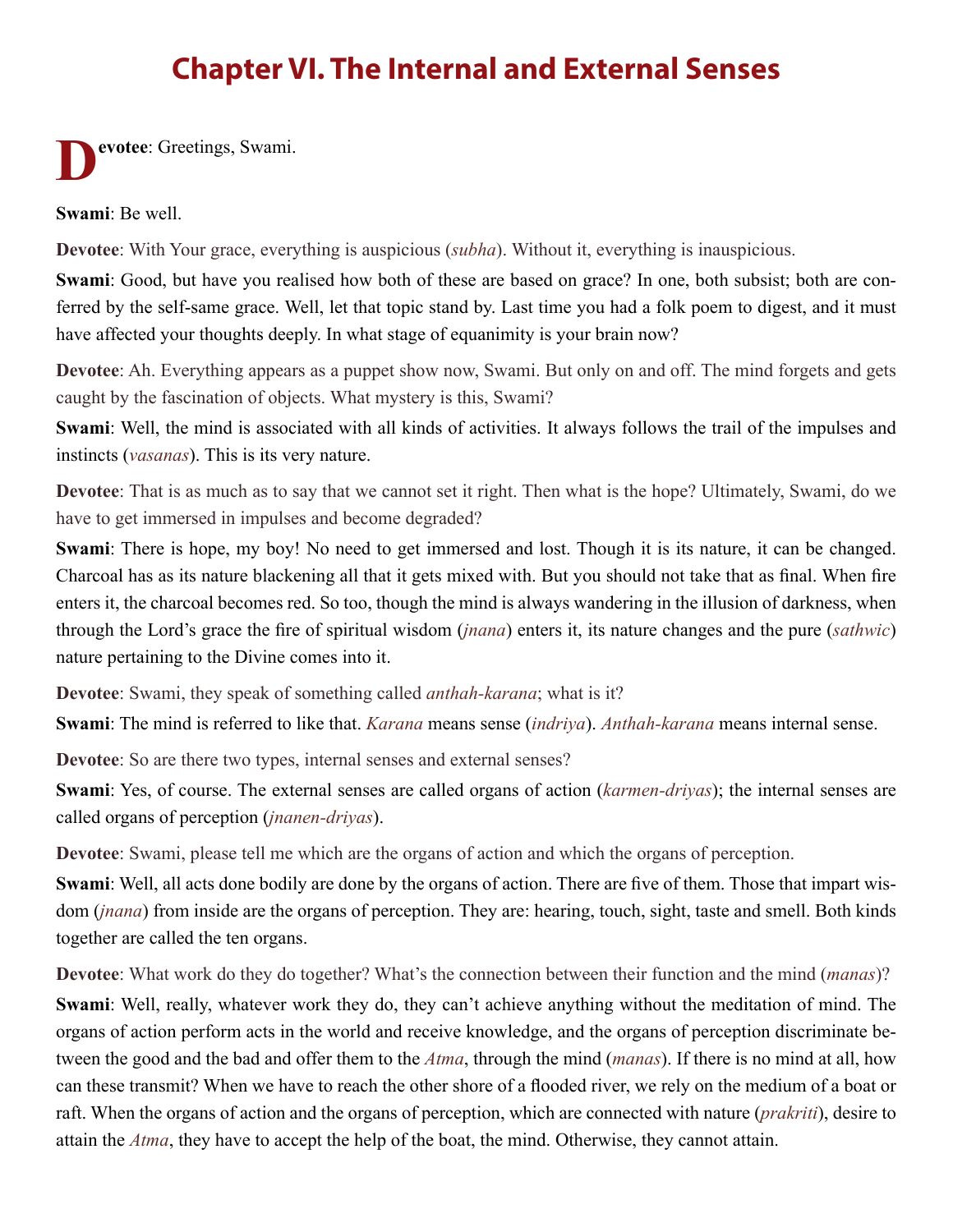**Devotee**: If so, where do these other things you spoke about —intellect (*[buddhi](#page-67-7)*), memory (*[chittha](#page-67-8)*), and ego (*[ahamkara](#page-65-15)*)— reside?

**Swami**: They too are in this only. Together, the organs of action and perception are called the ten organs. Of these, four are distinguished and referred to as the four internal senses. Those four are mind (*[manas](#page-70-5)*), intellect, memory, and ego.

**Devotee**: Very nice. That is to say, all are in the same thing. Life is indeed funny. But Swami, what is the function of these four?

**Swami**: The mind (*[manas](#page-70-5)*) grasps the object; the intellect (*[buddhi](#page-67-7)*) examines arguments for and against; the memory or subconscious mind (*[chittha](#page-67-8)*) understands the object by means of these; the ego (*[ahamkara](#page-65-15)*) changes the decision for or against and, by attachment, slackens the hold of wisdom (*[jnana](#page-69-3)*). This is what they do.

**Devotee**: Excuse me, Swami, I am asking only to know; where do they exist in the body?

**Swami**: I am glad; don't worry. The mind is in the cupola, the intellect in the tongue, the subconscious mind in the navel, and the ego in the heart.

**Devotee**: Excellent. So, the intellect and the ego are in the most important places! These are the chief causes of all the world's miseries. Then, if we examine with reference to Your words, it looks as if there will be no misery when these two places are made pure!

**Swami**: You have indeed listened to me attentively. Yes, that is right. First, the use of words in a clean and pure manner is proof of the intellect treading the right path. Second, suppression and conquering of the ego is proof of the heart being pure. Therefore, be very careful regarding these two. Then, even your mind and subconscious mind will come to have good activities. Only then will you be free from pain and misery. Pain and misery can never happen to you then.

**Devotee**: So among all these, who is the "I"? Who is the experiencer of all this?

**Swami**: We have arrived at the right point. "You" are none among all these! All these exist only as long as the feeling "This body is mine" exists. They are all associated with some activities. The *[Atma](#page-66-1)*, which observes all these activities, that is "You". The joy and sorrow, the loss and misery, the good and bad of these activities are all related only to the body, so they are not yours; they will not be yours. You are the *[Atma](#page-66-1)*. Until this truth is realised, you sleep the sleep of "I" and "Mine". In that sleep, dreams appear of loss, misery, sorrow, and joy. The dreams persist only until you awake, and after you wake up, the fear you had while dreaming and the sorrow you experienced all disappear and are no longer true. Similarly, when delusion is thrown off and you "awaken" in spiritual wisdom (*[jnana](#page-69-3)*), you will understand that all this is not "you", that you are the *[Atma](#page-66-1)*.

**Devotee**: Then, Swami, for whose sake do mind (*[manas](#page-70-5)*), intellect (*[buddhi](#page-67-7)*), subconscious mind (*[chittha](#page-67-8)*), and ego (*[ahamkara](#page-65-15)*) do all this work?

**Swami**: For no one's sake! They are engaged in their own work! The *[Atma](#page-66-1)* observes everything, and its shadow, the individual soul (*[jiva](#page-69-2)*), which is deluded by the association of the body-consciousness, plays this drama, through all these acts.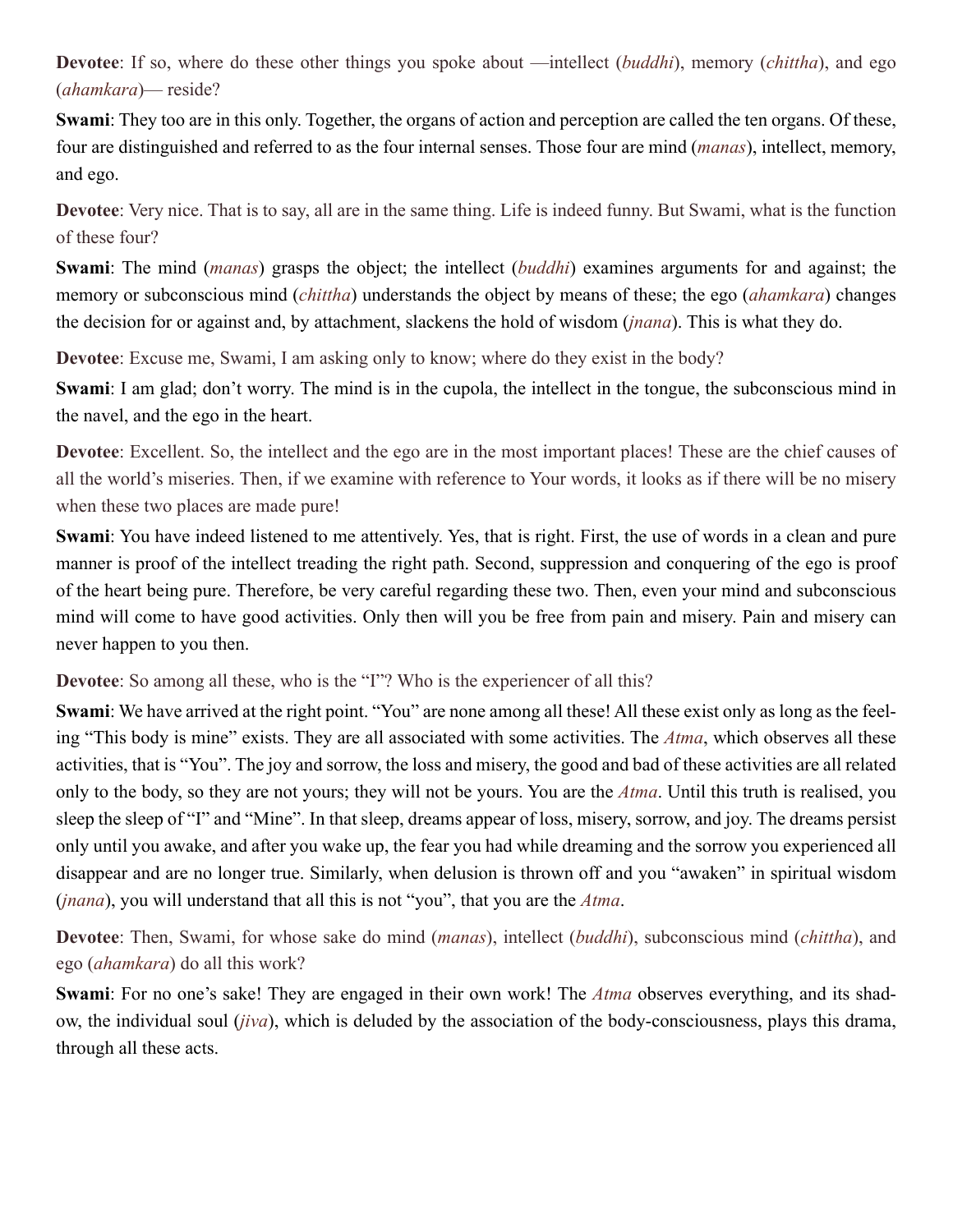#### **Chapter VII. Forty-six Maxims of Conduct**

<span id="page-28-0"></span>**Devotee**: Greetings, Swami.

**Swami**: Oh, you have come, is it? You didn't come for Dasara!

**Devotee**: The number of devotees would be large, I thought, so I was afraid I would not be able to speak to you to my heart's content. Hence, I came now, a few days prior to Your birthday, so that with Your blessings I could realise the ideal that You teach and have both devotion (*[bhakthi](#page-67-1)*) and spiritual wisdom (*[jnana](#page-69-3)*) born in my heart, on the auspicious day of the celebration of Your advent.

**Swami**: Good! Very good intention, indeed! But do you mean to say that devotion and spiritual wisdom will not be born in you on days other than my birthday? Is that your idea?

**Devotee**: No, no! That is not so! You come to this world on an auspicious day at a holy moment with an auspicious form, right? My idea is that at least on such a day I could establish Your holy words in my heart and make it pure. The day is holy; the moment auspicious.

**Swami**: Fine! What doubt do you have today?

Devotee: I came today determined to hear and put into practice Your Holy words, Swami. As the saying goes, "Even if you go to Kasi (Benares), you have Saturn by your side!" So I didn't bring the demon of doubt with me today. Nor did that demon accompany me! It is all due to Your grace.

**Swami**: Very good! Understand that when doubts do not come of themselves and are not entertained by you, then indeed the mind is pure. When these two happen, it can be called one-pointedness. When you have none, why should I remind you of doubts? Then tell me, what shall I speak to you about?

**Devotee**: Swami, tell me how we should, generally, conduct ourselves. What qualities should we possess? Which type of subjects should we try to understand? To receive divine grace and attain Your Holy Presence, what acts should we perform? Please tell me the more important of these, the essential things, the chosen jewels.

**Swami**: Oh! It seems, [Parvathi](#page-71-14) asked [Iswara](#page-68-10) once, "It is difficult to retain in memory the thousand names of God; it takes a long time to learn them and repeat them; so, please tell me one single name that is the essence of all the thousand." Similarly, you perhaps find it difficult to grasp all that I write and explain, so you are asking me to tell you about the most important, right? But you see, Names have their essence, and the subjects you ask about are different. Though their objective and final result are one, the practices, the paths of activity, cannot be one. They cannot all be summarised in one word! Still, I'll give you now some selected jewels, maxims of conduct, that are very important. Collect and treasure them well. Experience them well, put them into practice, and derive joy therefrom. Wear these jewels and beautify yourself.

**Devotee**: Exactly what I wanted! How lucky I am!

**Swami**: Then listen carefully, I shall tell you.

- 1. Divine love (*[prema](#page-71-15)*) should be considered as the very breath of life.
- 2. The love (*[prema](#page-71-15)*) that is manifest in all things equally —believe that that love is Supreme *[Atma](#page-66-1)* (*[Param](#page-71-0)[atma](#page-71-0)*).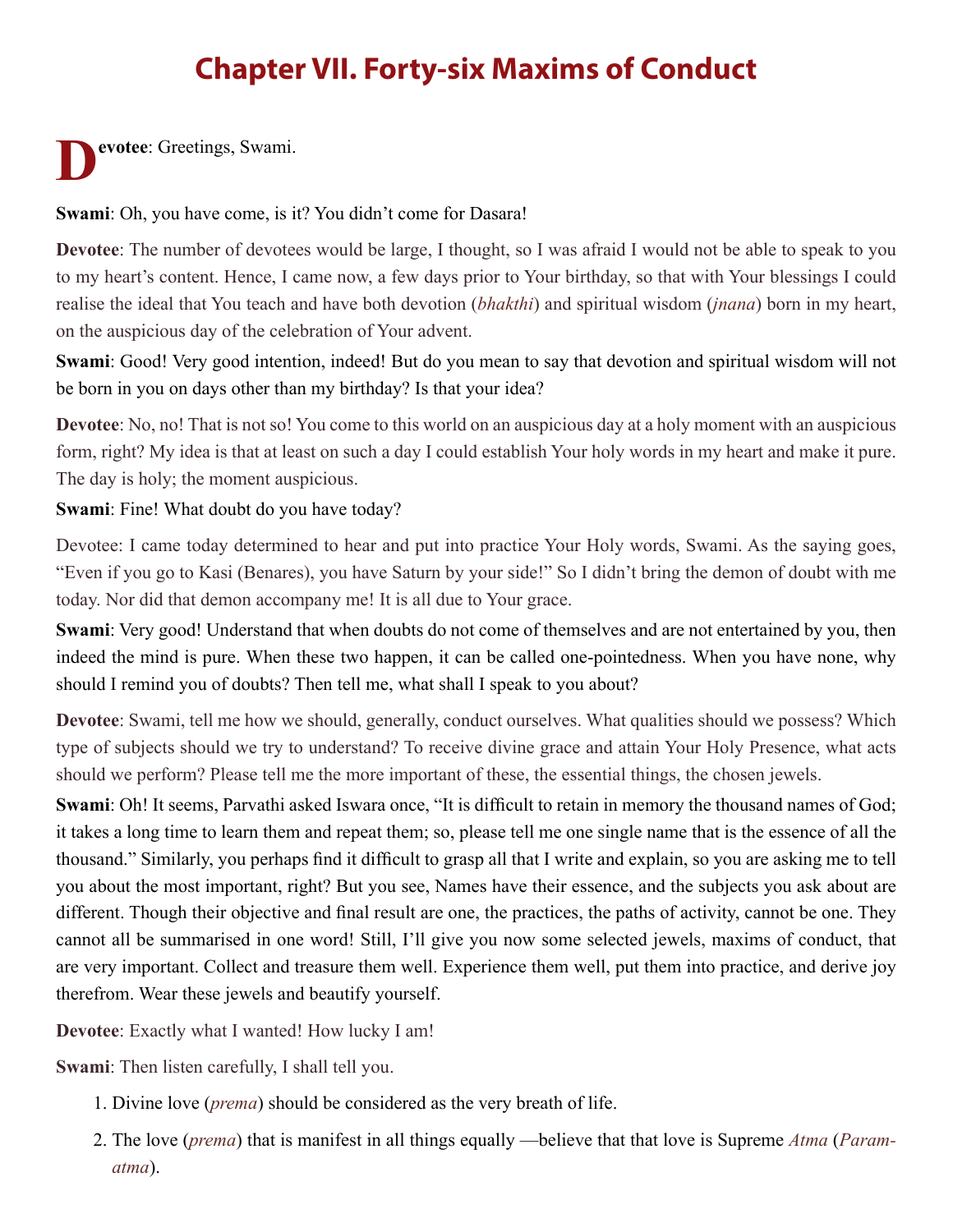- 3. The one Supreme *[Atma](#page-66-1)* is in everyone, in the form of divine love.
- 4. More than all other forms of love, one's first effort should be to fix one's love on the Lord.
- 5. Such love directed toward God is devotion (*[bhakthi](#page-67-1)*); the fundamental test is the acquisition of devotion.
- 6. Those who seek the bliss of the *[Atma](#page-66-1)* should not run after the joys of sense objects.
- 7. Truth (*[sathya](#page-73-11)*) must be treated as life-giving as breathing itself.
- 8. Just as a body that has no breath is useless and begins to rot and stink within a few minutes, so life without truth is useless and becomes the stinking abode of strife and grief.
- 9. Believe that there is nothing greater than truth, nothing more precious, sweeter, more lasting.
- 10. Truth is the all-protecting God. There is no mightier guardian than truth.
- 11. The Lord, who is the embodiment of truth (*[sathya](#page-73-11)*), grants His sight (*[darshan](#page-67-10)*) to those of truthful speech and loving heart.
- 12. Have undiminished kindness toward all beings and also the spirit of self-sacrifice.
- 13. You must possess control of the senses, an unruffled character, and non-attachment.
- 14. Be always on the alert against the four sins that the tongue is prone to commit: (1) speaking falsehood, (2) speaking ill of others, (3) back-biting, and (4) talking too much. It is best to attempt to control these tendencies.
- 15. Try to prevent the five sins that the body commits: killing, adultery, theft, drinking intoxicants, and the eating of flesh. It is a great help for the highest life if these are kept as far away as possible.
- 16. Be always vigilant, without a moment's carelessness, against the eight sins that the mind perpetrates: craving (*[kama](#page-69-7)*), anger (*[krodha](#page-69-8)*), greed (*[lobha](#page-70-6)*), attachment (*[moha](#page-70-7)*), impatience, hatred, egotism, and pride. One's primary duty is to keep these things at a safe distance from oneself.
- 17. The mind speeds fast, pursuing wrong actions. Without letting it hurry like that, remember the name of the Lord at that time or attempt to do some good deed or other. Those who do thus will certainly become fit for the Lord's grace.
- 18. First give up the evil tendency to feel impatient at the prosperity of others and the desire to harm them. Be happy that others are happy. Sympathise with those who are in adversity and wish for their prosperity. That is the means of cultivating the love for God.
- 19. Patience is all the strength one needs.
- 20. Those anxious to live in joy must always be doing good.
- 21. It is easy to conquer anger through love, attachment through reasoning, falsehood through truth, bad through good, and greed through charity.
- 22. No reply should be given to the words of the wicked. For your own good, be at a great distance from them. Break off all relations with such people.
- 23. Seek the company of good men, even at the sacrifice of your honour and life. Pray to God to bless you with the discrimination needed to distinguish between the good men and the bad. You must also endeavour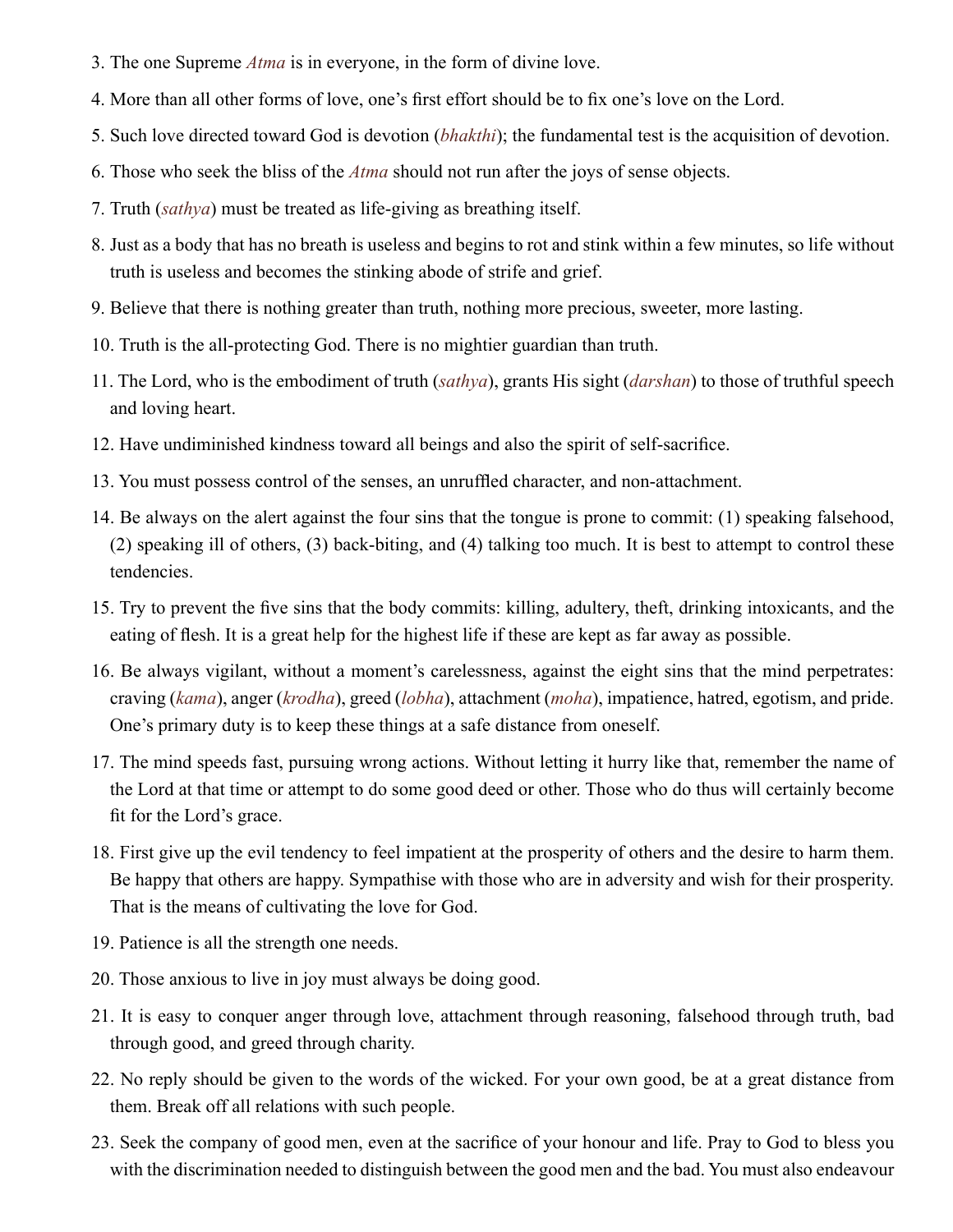to discriminate, using the intellect given to you.

- 24. Those who conquer states and earn fame in the world are hailed as heroes, no doubt, but those who have conquered the senses are heroes who must be acclaimed as the conquerors of the Universal.
- 25. Whatever acts a good or bad person may do, the fruits thereof follow them and will never stop pursuing them.
- 26. Greed yields only sorrow; contentment is best. There is no happiness greater than contentment.
- 27. The mischief-mongering tendency should be plucked out by the roots and thrown off. If allowed to exist, it will undermine life itself.
- 28. Bear both loss and grief with fortitude; try to find plans to achieve joy and gain.
- 29. When you are invaded by anger, practice silence or remember the name of the Lord. Do not remind yourself of things that will inflame the anger more. That will do incalculable harm.
- 30. From this moment, avoid all bad habits. Do not delay or postpone. They do not contribute the slightest joy.
- 31. Try, as far as possible within your means, to satisfy the needs of the poor, who are really God as poverty. Share with them whatever food you have and make them happy at least at that moment.
- 32. Whatever you feel should not be done to you by others, avoid doing such to others.
- 33. For faults and sins committed in ignorance, repent sincerely and try not to repeat them. Pray to God to bless you with the strength and courage needed to stick to the right path.
- 34. Don't allow anything to come near you that will destroy your eagerness and enthusiasm for God. Want of eagerness will cause the decay of the strength of people.
- 35. Don't yield to cowardice; don't give up bliss (*[ananda](#page-65-1)*).
- 36. Don't get swelled up when people praise you; don't feel dejected when people blame you.
- 37. If anyone among your friends hates another and starts a quarrel, don't attempt to inflame them more and make them hate each other more; instead, try, with love and sympathy, to restore their former friendship.
- 38. Instead of searching for others' faults, search for your own, uproot them, and throw them off. It is enough if you search and discover one fault of yours —that is better than discovering tens of hundreds of faults in others.
- 39. Even if you can't or won't do any good deed, don't conceive or carry out any bad deed.
- 40. Whatever people may say about the faults that you know are not in you, don't feel for it. As for the faults that are in you, try to correct them yourself, even before others point them out to you. Don't harbour anger or bitterness against people who point out your faults; don't retort, pointing out their faults, but show your gratitude to them. Trying to discover their faults is a greater mistake on your part. It is good for you to know your faults; it is no good for you to know others' faults.
- 41. Whenever you get a little leisure, don't spend it in talking about all and sundry, but utilise it in meditating on God or in doing service to others.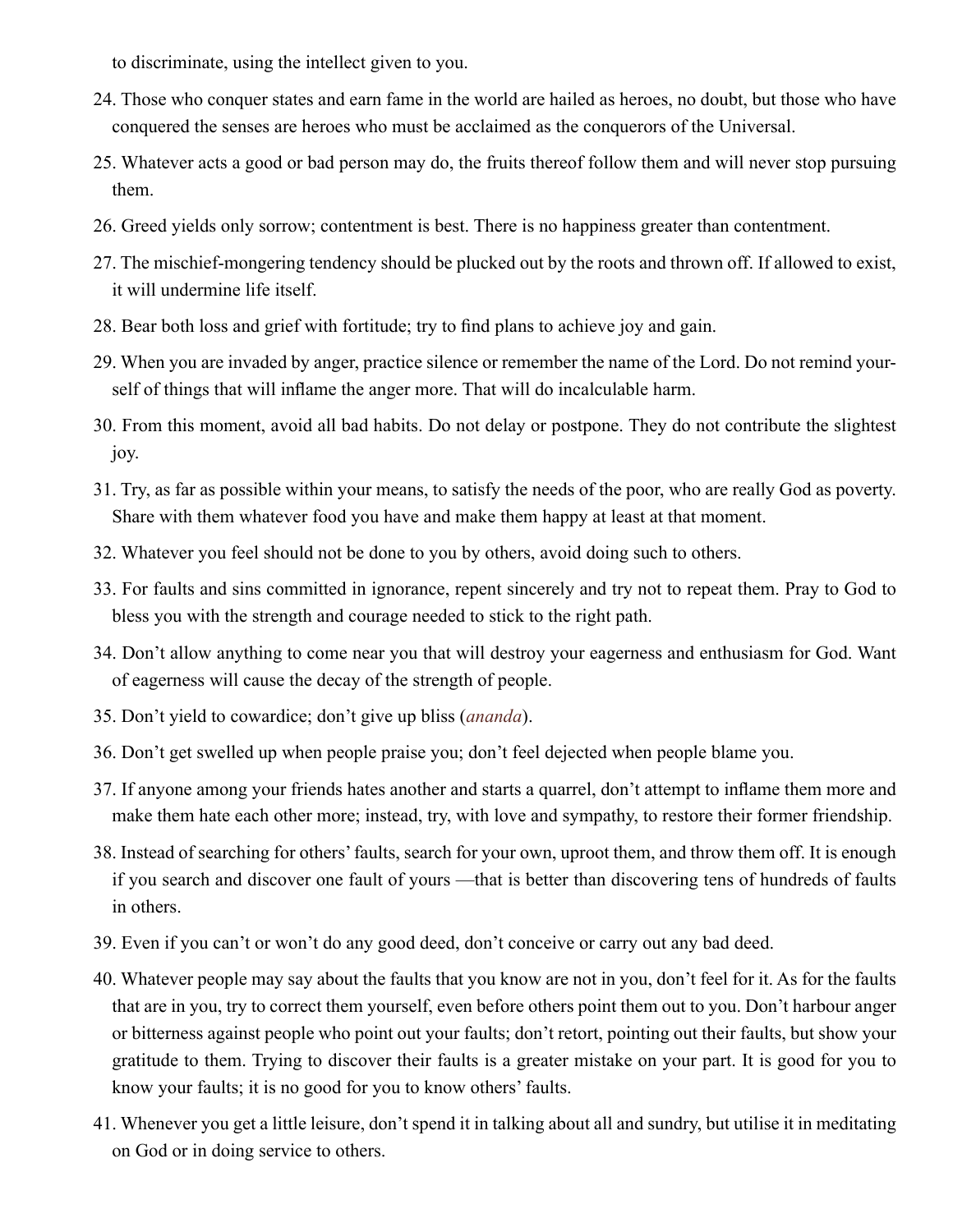- 42. The Lord is understood only by the devotee; the devotee is understood only by the Lord. Others cannot understand them. So don't discuss matters relating to the Lord with those who have no devotion. Such discussion will diminish your devotion.
- 43. If anyone speaks to you on any subject, having understood it wrongly, don't think of other wrong notions that will support that stand but grasp only the good and the sweet in what was said. True meaning is to be appreciated as desirable, not wrong meaning or many meanings, which give no meaning at all and cause only the hampering of bliss (*[ananda](#page-65-1)*).
- 44. If you desire to cultivate one-pointedness, don't, when in a crowd or bazaar, scatter your vision to the four corners and on everything, but see only the road in front of you, just enough to avoid accidents to yourself. One-pointedness will become firmer if you move about without taking your attention off the road, if you avoiding dangers, and if you don't cast your eyes on others' forms.
- 45. Give up all doubts regarding the *[guru](#page-68-0)* and God. If your worldly desires don't get fulfilled, don't blame it on your devotion, for there is no relationship between such desires and devotion to God. These worldly desires have to be given up some day; feelings of devotion (*[bhakthi](#page-67-1)*) have to be acquired some day. Be firmly convinced of this.
- 46. If your meditation (*[dhyana](#page-68-4)*) or soft prayer (*[japa](#page-69-0)*) doesn't progress properly or if the desires you have entertained don't come to fruition, don't get dispirited with God. It will dispirit you even more and you will lose the peace, however small or big, that you might have earned. During meditation and soft prayer, you should not be dispirited, desperate, or discouraged. When such feelings come, take it that it is the fault of your spiritual exercises and endeavour to do them correctly.

You can easily attain the divine principle only when you automatically behave and act in this manner and along these lines, in your daily conduct and in all actions. Therefore, hold on to these maxims firmly. Chew and digest these spoken sweets, which have been distributed on the birthday festival of your Swami, and be happy! Have you understood?

**Devotee**: Your words are like divine nectar, Swami. Yes! Divine nectar! In all these ordinary dealings of life, people does not know the road; they follow the wrong track; and there are no books to tell them the means of a happy journey. For all such strugglers like me, what you have said is the very breath! We are indeed blessed! Bless me, that these words get imprinted on my heart and are realised in practice every day. There is no good in simply listening to or reading them. It is only when Your grace accompanies them that we get strength. I shall take leave, Swami!

**Swami**: All right! Go and come for the birthday festival. There are just seven days more, right? Today is the 16th and the Birthday is on the 23rd, so there are seven days left. Till that time, let this sweetness fill and overflow your heart!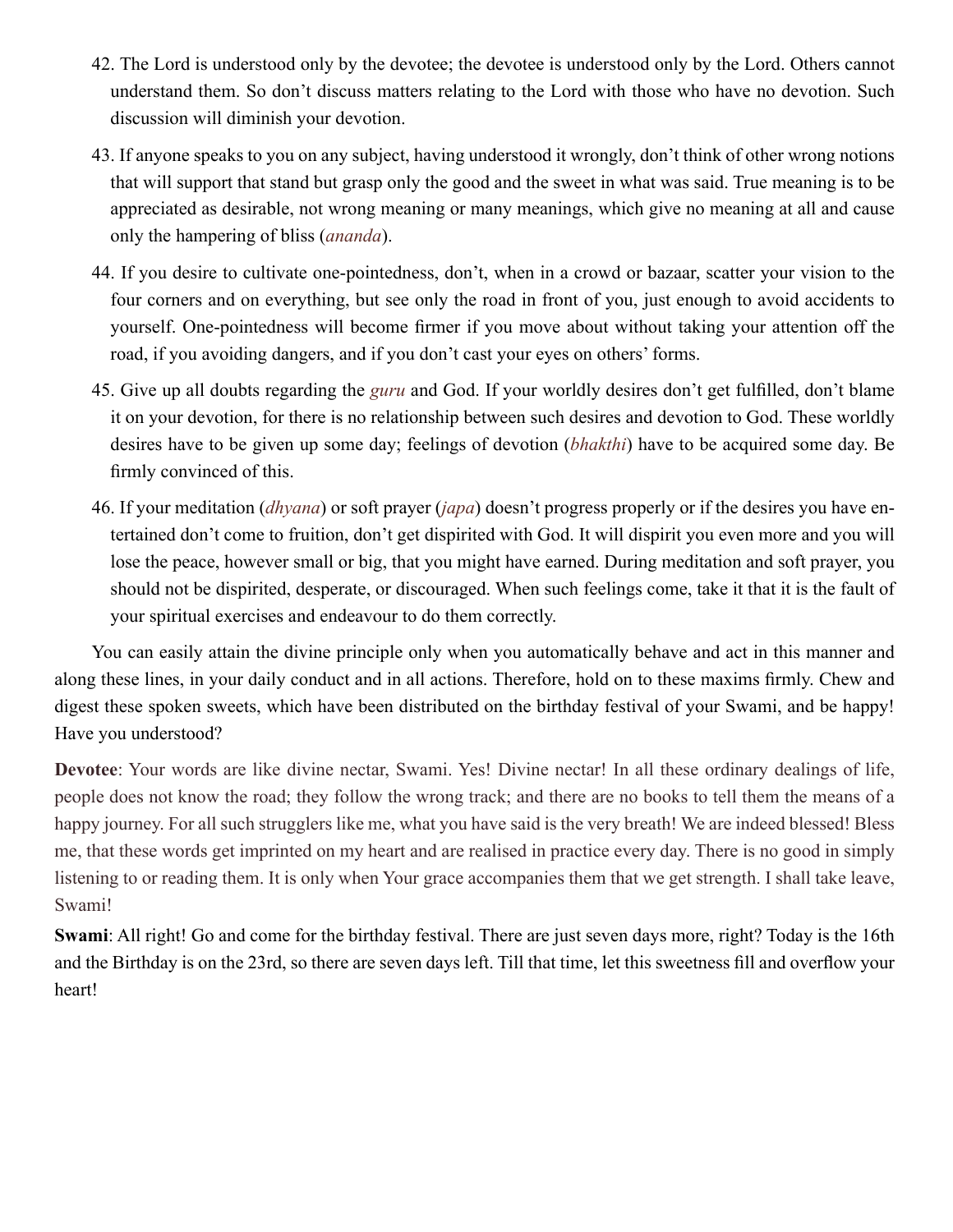#### **Chapter VIII. The Meaning of Superimposition**

#### <span id="page-32-0"></span>**Swami**: Oh! How is this? You came so early this time!

**Devotee**: You made me come, so I have come! Is there anything I can call mine?

**Swami**: That is true; but will even a scrap of paper move without some cause? So too, there must be a reason for you to come so early.

**Devotee**: Nothing else, Swami! Hearing that You are proceeding to Trivandrum on the 16th, at the invitation of Sri Ramakrishna Rao, the Governor of Kerala, I felt that I might not get much chance to speak to you if I came only on that day. So, I came now, excuse me!

**Swami**: Well done! But why do you ask Me to pardon you? Really speaking, one should not ask for pardon even when one commits wrong! Then, what is the fun of asking for it, when you have done the right thing?

**Devotee**: Why, Swami? Why should we not ask for pardon when we do wrong?

**Swami**: No, you mustn't ask either for pardon when wrong is done or for reward when right is done! Doing right is but man's duty; it is its own reward. What other reward can there be? The joy of having done one's duty is your reward! Doing wrong is against one's duty. So, one should pray repentingly for the intelligence and discrimination necessary for not repeating the wrong already committed. Beyond this, it depends on His grace, whether He punishes and protects or pardons and corrects.

**Devotee**: That is very fine. Henceforward, I shall do so, Swami.

**Swami**: Let that be. Are you treasuring the gems given before the Birthday and making good use of them?

**Devotee**: As far as possible! With my maximum effort, using the quality of intellect (*[buddhi](#page-67-7)*) granted by You, I am putting them into action.

**Swami**: What do you mean by "as far as possible"? For devotees like you, what other task is greater than this? Why is it not possible? You need only faith and will. With them, it should not be difficult at all to carry out the duty.

**Devotee**: Swami, You Yourself have said that even when there is faith and even when one has the will, putting things into practice may be difficult for want of favourable circumstances and also because the meaning of things may not be grasped clearly.

**Swami**: Oh! That means that want of both favourable circumstances and understanding are bothering you! Well if you have not understood, ask, and if you have no favourable atmosphere, tell me what the obstacle is.

**Devotee**: Doubt is the biggest obstacle; what can be bigger than that? Even after hearing so much, the demon catches hold of me on and off. I don't know why.

**Swami**: The first reason for that is lack of faith in yourself, faith born out of the conviction that you are really the embodiment of the *[Atma](#page-66-1)* (*[Atma-swarupa](#page-66-13)*). The second reason? Taking the divinity in humanity as only humanity and getting lost in the pursuit of sense enjoyment. These demons pounce on you for just these two reasons. Instead, if you establish yourself in God, understanding the divinity in people as divinity itself, this demon of doubt will not attack you. You simply must give up this superimposition (*[adhyasa](#page-65-16)*), which makes you mix things up.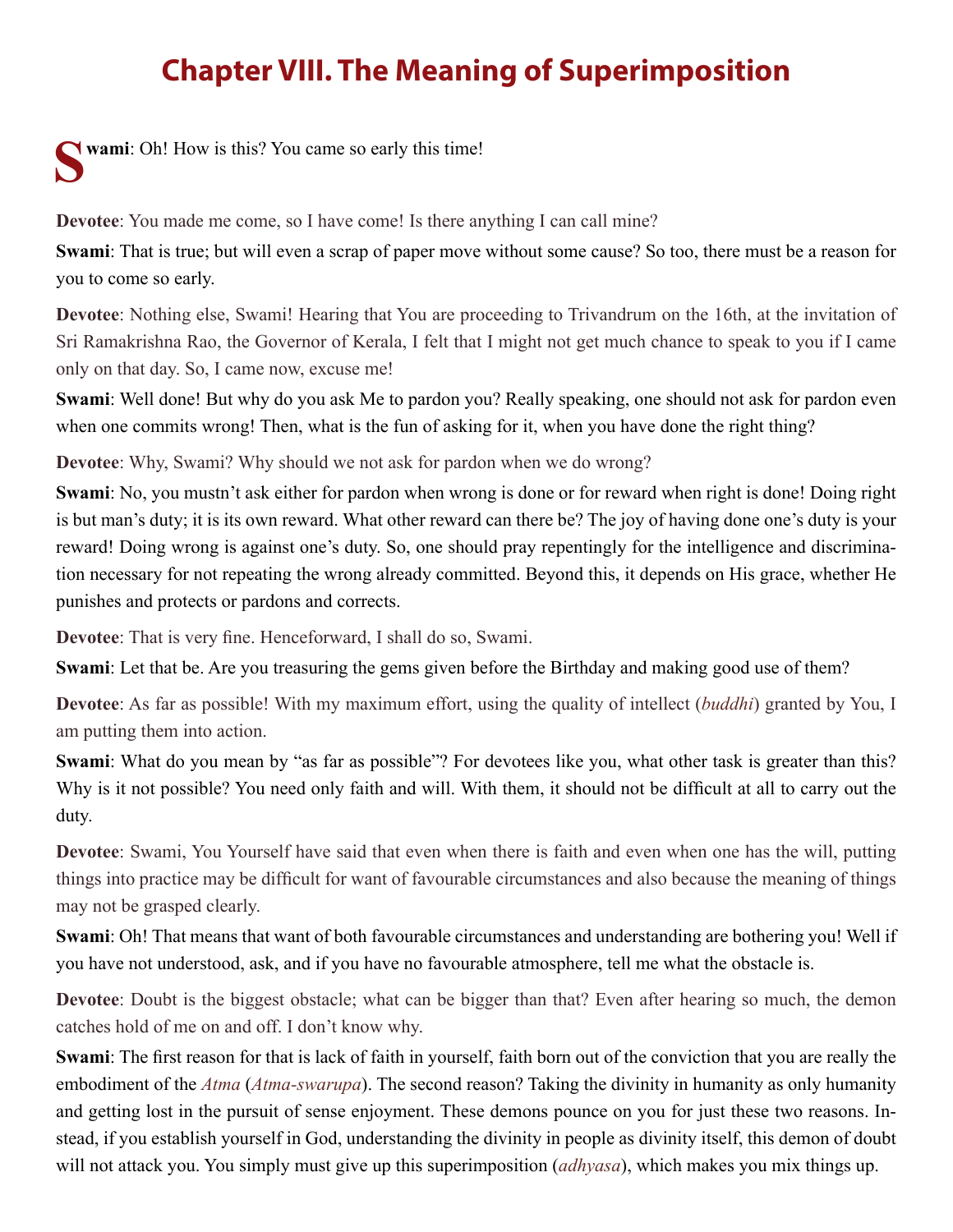**Devotee**: There! Now and then you use unintelligible words! That makes me even more confused, Swami!

**Swami**: I will never tell you unintelligible words. You have no power to understand, so you feel worried. I use them, really, in order to make you understand their meaning! Now, in what I told you, which is the difficult word?

**Devotee**: You used the word superimposition (*[adhyasa](#page-65-16)*). What does it mean, Swami?

**Swami**: What? You don't know its meaning! "Seeing one form and taking it to be another, super-imposing one thing upon another."

**Devotee**: How is that? On which object do we super-impose another? Tell me.

**Swami**: Well, seeing a rope and imagining it to be a snake; seeing waves of hot air in the sun and imagining them to be horses; seeing a mirror shining in the sun and taking it to be a lamp, ....

**Devotee**: But what do I see and what do I take it to be?

**Swami**: You see the Supreme *[Atma](#page-66-1)* (*[Param-atma](#page-71-0)*) in this form of nature (*[prakriti](#page-71-12)*) and take it to be the mere world (*[prapancha](#page-71-8)*), and you are afraid. It is on account of this delusion that you have become the victim of all these varieties of weakness and are declining through doubt and illusion. If you see it right, the delusion will vanish; the fear will disappear. The faith that it is the Supreme *[Atma](#page-66-1)* will be firmly and boldly established in you. To get that firmness, the lamp of discrimination (*[viveka](#page-75-7)*) is necessary. How much a person suffers as long as the rope is seen as a snake! How much is the fear! The delusion! Can it be realised how all that vanished as soon as it was seen in the light? Similarly, these doubts and delusions will also vanish unawares, as soon as you know that nature is Supreme *[Atma](#page-66-1)*. Imposing a delusion on a delusion, imagining one object to be another, this is called superimposition (*[adhyasa](#page-65-16)*), my boy!

**Devotee**: But, Swami, how can nature (*[prakriti](#page-71-12)*) be said to be Supreme *[Atma](#page-66-1)* (*[Param-atma](#page-71-0)*)? When you ask me to discern this cosmos, which appears as the world (*[prapancha](#page-71-8)*) to the eye, as the Supreme *[Atma](#page-66-1)*, doubt is sure to arise.

**Swami**: That is true. Still, if the reality is reasoned out, even what you now see will appear as the Supreme *[Atma](#page-66-1)*. Cloth cannot be formed without yarn, right? Yarn is essential for cloth. In fact, it is all yarn. In spite of this, yarn is not spoken of as cloth, and cloth is not called yarn. This is exactly the relationship, between nature (*[prakriti](#page-71-12)*) and Supreme *[Atma](#page-66-1)* (*[Param-atma](#page-71-0)*). Supreme *[Atma](#page-66-1)* is the yarn of which the cloth, nature, is formed. Have the yarn and the cloth become separate? No. The yarn is used in one way, the cloth in another. But for just this reason, it would be wrong to consider yarn and cloth as different.

**Devotee**: Yes, Swami. Since nature is formed of Supreme *[Atma](#page-66-1)*, it is clear that they are not separate. Now, if both these are the same, which among these is the individual soul (*[jiva](#page-69-2)*)?

**Swami**: That is exactly the doubt that is tormenting you, my boy. The individual soul (*[jiva](#page-69-2)*) is the "I" consciousness! It is associated with the limitations of body and the senses. But it is the *[Atma](#page-66-1)*, true Self (*[jivatma](#page-69-9)*), the inner "I" (*[pratyagatma](#page-71-16)*), supreme-consciousness *[Atma](#page-66-1)* (*[chidatma](#page-67-11)*), doer, enjoyer, everything.

**Devotee**: Again another word, *[jada](#page-68-8)*, is used to mean inert matter etc. What is it, this it? How does it operate? **Swami**: From intellect (*[buddhi](#page-67-7)*) to body, all transformations of nature (*[prakriti](#page-71-12)*) are inert matter (*[jada](#page-68-8)*). This is the unreal, the unconscious, the false (*[a-sat](#page-65-6)*), the non-intelligent (*[a-chetana](#page-65-7)*). You must take everything that is not being (*[sat](#page-73-4)*) and awareness (*[chit](#page-67-5)*) as inert matter. In essence the world is really inert matter and nothing else. But inert matter is inseparable from consciousness (*[chaithanya](#page-67-12)*), or awareness and being, just as air is inseparable from the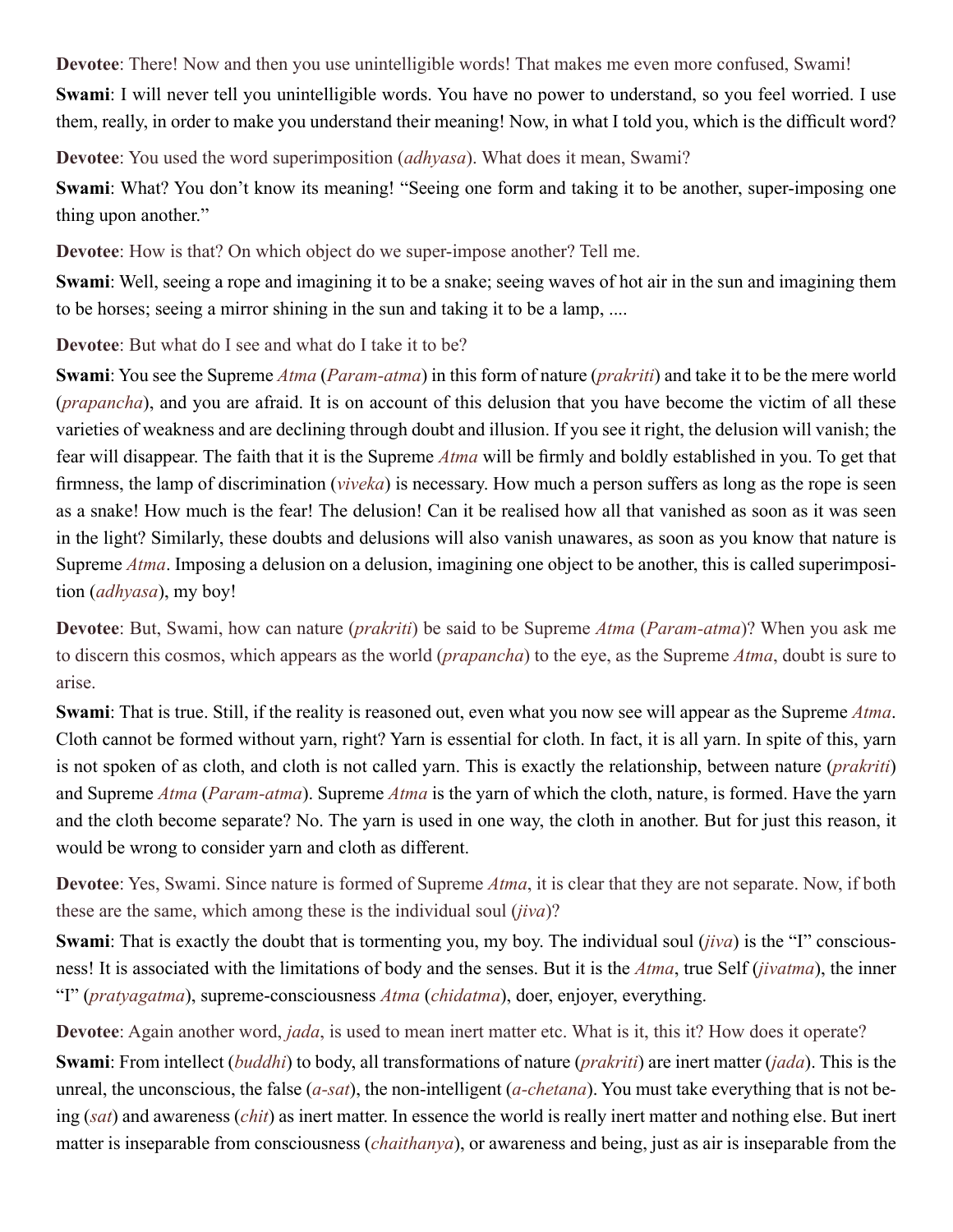atmosphere. Why, it was said in the *[Gita](#page-68-11)* that all movable and immovable creation is due to the union of nature and the Supreme Spirit (*[Purusha](#page-72-8)*), don't you know?

**Devotee**: Then what is the relationship between the intellect (*[buddhi](#page-67-7)*) and mind (*[manas](#page-70-5)*) on the one hand and *[Atma](#page-66-1)* on the other?

**Swami**: Well, really, there is no special relationship between them and the *[Atma](#page-66-1)*. *[Atma](#page-66-1)* is pure and without blemish; the intellect is also pure and without blemish. And, just as the Sun is reflected in a mirror, the splendour of the *[Atma](#page-66-1)* is reflected in the intellect. Then the shining intelligence (*[chaithanya](#page-67-12)*) of the intellect is reflected in the mind, the shining of the mind falls upon the senses, and the light from the senses falls upon the body.

Now, what is the connection between all these? The relationship of all is the splendour of the *[Atma](#page-66-1)*, isn't it? The activity of every other thing is caused by the fact that there is an intellect, which can reflect that splendour, right? So, note how the intellect is related on one side with the *[Atma](#page-66-1)* and with the mind and senses (*[indriyas](#page-68-6)*) on the other!

**Devotee**: Then what is the relation between the individual soul (*[jiva](#page-69-2)*), which says "I", and the senses and the body? **Swami**: There is no relation at all! The "I" is separate from the body, mind, etc. The "I" simply superimposes on the soul —that is, on Itself, the body consciousness and the internal behaviours of the mind, etc. "I am fair", says the soul, superimposing upon itself something with which it has no connection. "I am dumb", it says, making the same mistake about the senses. It says it has this desire and that and imposes on itself the activities of the mind, etc.

All this is mere superimposition. The basic truth is only One. The Supreme Self (*[Param-atma](#page-71-0)*), the Supreme Light (*[Param-jyothi](#page-71-17)*), The Eternal, the True, is only One! Understand this well.

**Devotee**: Ah, what superb teaching, Swami. If only this teaching of the principle of the *[Atma](#page-66-1)*, which even children can grasp, would spread over the whole world, the world would emerge from darkness to light.

**Swami**: That is the why I converse with you about every point and allow all to partake in it. The sun's light falls upon the mirror, the light from the mirror falls upon the bungalow, the light upon the bungalow falls upon the eye. Similarly, this "Dissolving Doubts (*Sandeha Nivarini*)" has been decided so that the illumination of My teaching may fall upon the mirror of the devotee and then onto the bungalow "Ancient Charioteer (*Sanathana Sarathi*)", so that from there its effulgence may shed light on the peace and harmony of the world.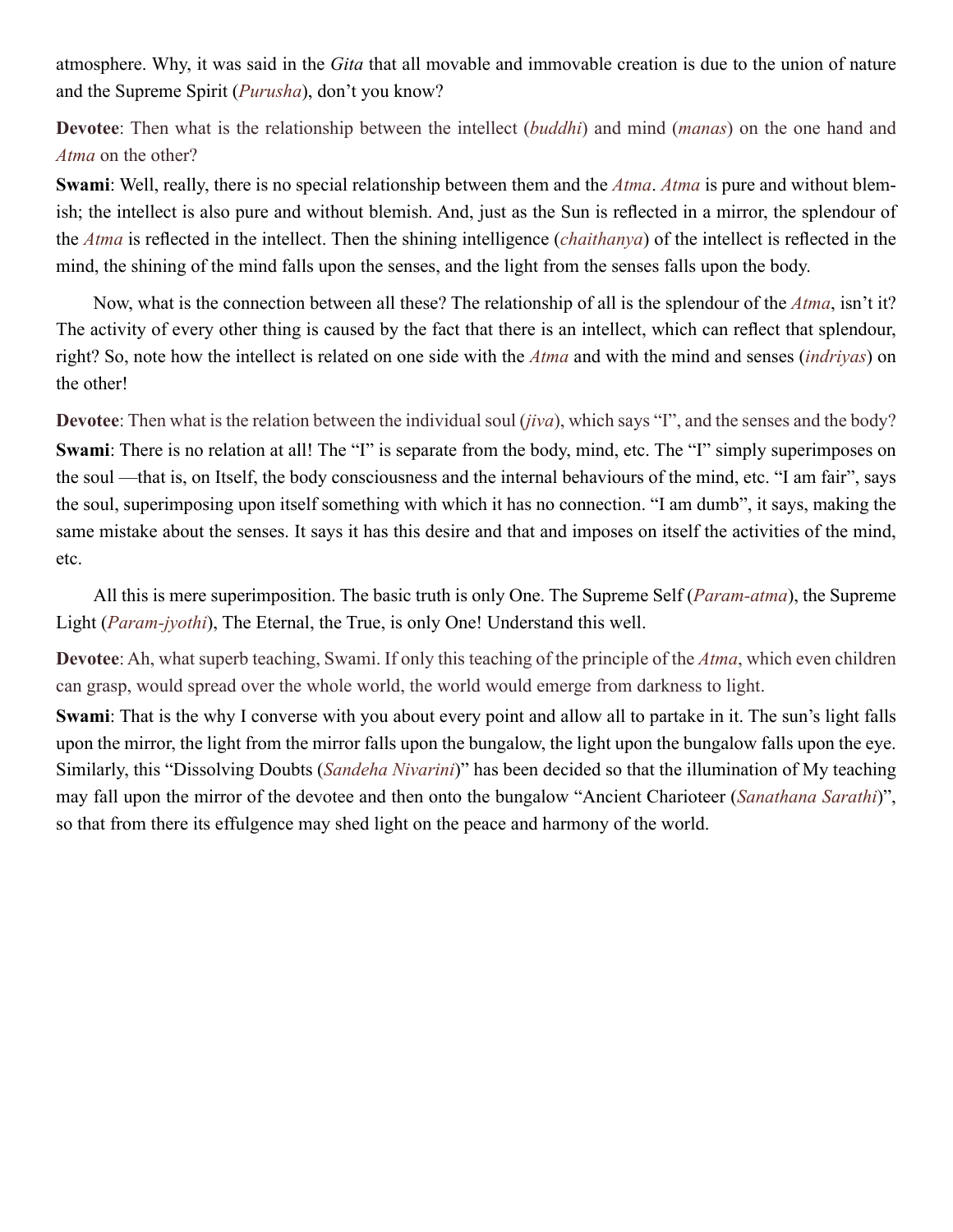#### **Chapter IX. The Supreme Soul**

<span id="page-35-0"></span>**NET WAMI:** O, you have come! Well. What is the news?

**Devotee**: What other news do we have except yours? I heard that Your Kerala tour was most pleasant and wonderful. I am sad that I was not destined to join.

**Swami**: Why are you sad for it? Listen to the account and be happy, that is all. Have the confidence and the hope that when such an opportunity next presents itself, you may be able to join. Don't brood over the past.

**Devotee**: What is the use of confidence and hope when one is not destined? Hope will cause only greater disappointment.

**Swami**: Has destiny a shape and a personality so that you can recognise it even before it shows itself? You should not hang on its favour, talking all the time of destiny, destiny, ... How can that destiny itself fructify without your will and wish, taking practical form, as action? Whatever be the destiny, it is essential to continue acting. Action (*[karma](#page-69-4)*) has to be done, even to attain one's destiny.

**Devotee**: If one is destined, everything will come of itself, right?

**Swami**: That is a big mistake. If you sit quietly with the fruit in your hand, hoping that its juice will reach the mouth, how can you take it? It is sheer stupidity to complain that destiny denied you the juice, without squeezing and swallowing the fruit. Destiny gave the fruit into your hand; action (*[karma](#page-69-4)*) alone can make you enjoy it. Action is the duty; destiny, the result. Result cannot emerge without action.

**Devotee**: So, Swami, we should not sit with folded hands, placing all burdens on destiny?

**Swami**: Listen. Never underestimate your powers. Engage yourselves in action commensurate with that power. For the rest, talk of destiny to your heart's content. It is wrong to desist from the appropriate action, placing reliance on destiny. If you do so, even destiny will slip out of your hands. Whoever one may be, one must engage oneself in action.

**Devotee**: Yes, yes, Swami. In the *[Gita](#page-68-11)*, [Krishna](#page-69-10) tells [Arjuna](#page-65-17), "Even I do action (*[karma](#page-69-4)*); the universe can't go on if I desist from action." So, if one withdraws from it, how can one realise the result? I believe now that action is the hallmark of men.

**Swami**: And of women too. It is the hallmark of nature (*[prakriti](#page-71-12)*). All beings, men or women, trees or animals, worms, insects —all have to do action; everything in the universe is bound by this law. There is no escaping this obligation. Action is the characteristic of nature. Do not refer to it as the hallmark of men. The Supreme *[Atma](#page-66-1)* (*[Param-atma](#page-71-0)*) is the one and only Soul (*[Purusha](#page-72-8)*). Nature (*[prakriti](#page-71-12)*) is all divine energy (*[sakthi](#page-72-11)*), feminine. You are all not men (*[purushas](#page-72-9)*), remember.

**Devotee**: But Swami, there is that distinction in nature; how is it correct to say that all are feminine?

**Swami**: You may imagine it to be so, guided by your natural reason, but the reality is not that. All this is just secular experience —temporal, temporary. These are not the basic truth. This is simply play-acting; mere impersonation. In some plays, men take the role of women, and sometimes women enact the role of men. Are they therefore men? In the drama nature (*[prakriti](#page-71-12)*), all the actors are feminine, though there may be men roles too.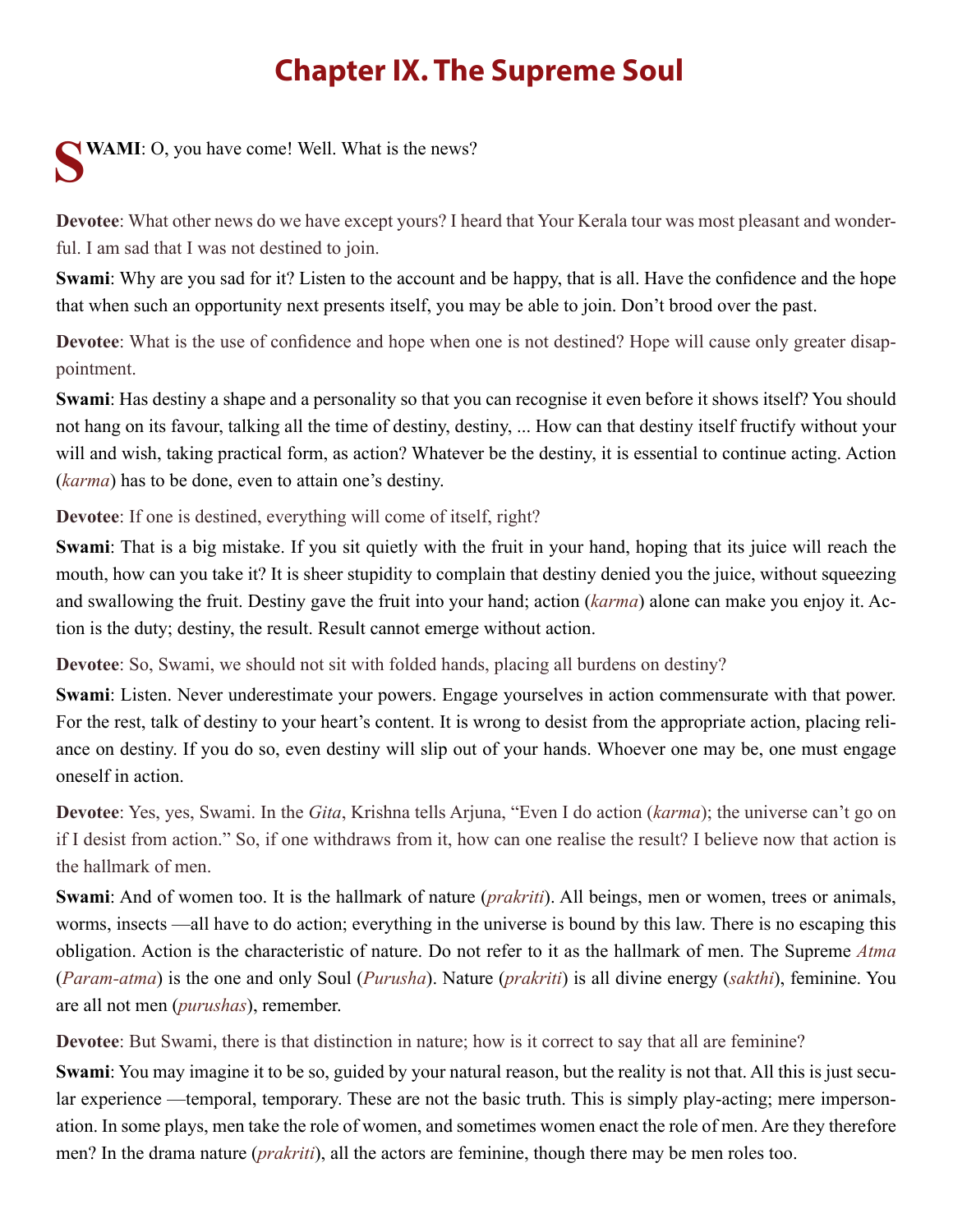The genuine Supreme Soul (*[Purusha](#page-72-0)*) is only one, that is [Siva](#page-73-0), the *[Atma](#page-66-0)*. The *[Atma](#page-66-0)* is immanent in everyone, but for this reason alone, all cannot be deemed masculine. The nature theatre is like a girls' school where all the roles of the play are taken up by girls. Divine energy (*[sakthi](#page-72-1)*), which is feminine, puts on all these parts. But don't take the drama as real, my dear fellow.

**Devotee**: Swami, even after hearing all this, the nature of the world remains an enigma to me. When one side is seen, it strikes me as real; when the other side is presented, it strikes me as unreal. Nothing is definite.

**Swami**: That is exactly the nature of the mixture of truth and falsehood (*[mithya](#page-70-0)*). It means that the world is neither truth nor untruth (*[sathya](#page-73-1)* nor *[a-sathya](#page-65-0)*); it is real as well as unreal. You are born in truth-untruth (*[mithya](#page-70-0)*). You are enmeshed in it, so you can't distinguish this from that, the truth from the untruth.

**Devotee**: Then setting aside this discussion of truth-untruth, tell me something, Swami, about that Truth (*[sathya](#page-73-1)*), that Supreme Soul (*[Purusha](#page-72-0)*), whoever He is.

**Swami**: The Supreme Soul has neither birth nor death; He undergoes no change. He is the embodiment of consciousness (*[chith](#page-67-0)*-*[swarupa](#page-73-2)*), the embodiment of spiritual wisdom (*[jnana](#page-69-0)*-*[swarupa](#page-73-2)*). Codes of social conduct (*[dharma](#page-67-1)*) are not of His nature, so He is not the embodiment of *[dharma](#page-67-1)* (*[dharma](#page-67-1)*-*[swarupa](#page-73-2)*). The wisdom that is His nature does not change; it is not corrected or supplemented from time to time; it is eternal wisdom. Light is its nature, so it does not admit of a dot of darkness. The sun does not have effulgence added to it from the world it illumines; it emits splendour whether or not there are worlds.

The Supreme Soul (*[Purusha](#page-72-0)*) is self-luminous. He is always the object of knowledge; He cognises all activities or mutations of the consciousness (*[chittha](#page-67-2)*). He is modificationless, unevolved. The consciousness changes and evolves; it changes and evolves. The Supreme Soul is sentience itself; He is not affected by apprehension or non-apprehension. No activity can affect Him. Even when unmanifested, effulgence is His nature.

The seed in the soil grows into a tree, and the tree is the manifested form of the seed. This change from seed to tree and tree to seed shows that the power (*[sakthi](#page-72-1)*) in the seed has activity. This is change. But the Supreme Soul (*[Purusha](#page-72-0)*) is unchanging, unaffected; He is the See-er. He is completely apart from nature (*[prakriti](#page-71-0)*). No deed can diminish His glory or exhaust His personality.

#### **Devotee**: Then which is nature (*[prakriti](#page-71-0)*)? Who is Supreme Soul (*[Purusha](#page-72-0)*)?

**Swami:** The principle behind the Seen is nature; the principle behind the see-er is the Supreme Soul. The root cause has no root, it is said; Causeless, both nature and Supreme Soul have no beginning.

**Devotee**: Then this objective world (*[samsara](#page-72-2)*) should also be beginningless, shouldn't it, Swami? It resulted from the union of the two.

**Swami**: That union is the result of delusion; prompted by delusion, it produces delusion again. That is the law of the seed and the tree.

#### **Devotee**: Union means what, Swami? What is the condition?

**Swami**: Union is the reflection of the Supreme Soul (*[Purusha](#page-72-0)*) in the three qualities (*[gunas](#page-68-0)*), which evolve from nature (*[prakriti](#page-71-0)*). Here is an example. The Sun is not water, and water is not Sun. Still, by their juxtaposition, reflection is produced. The image has the characteristic neither of the Sun nor of water. Nor can it be said that it is devoid of these. When the water is agitated, the image also gets agitated. The image also shines a little. Again, the magnet is distinct from the iron, but when the two are brought near, the magnet affects the iron and makes it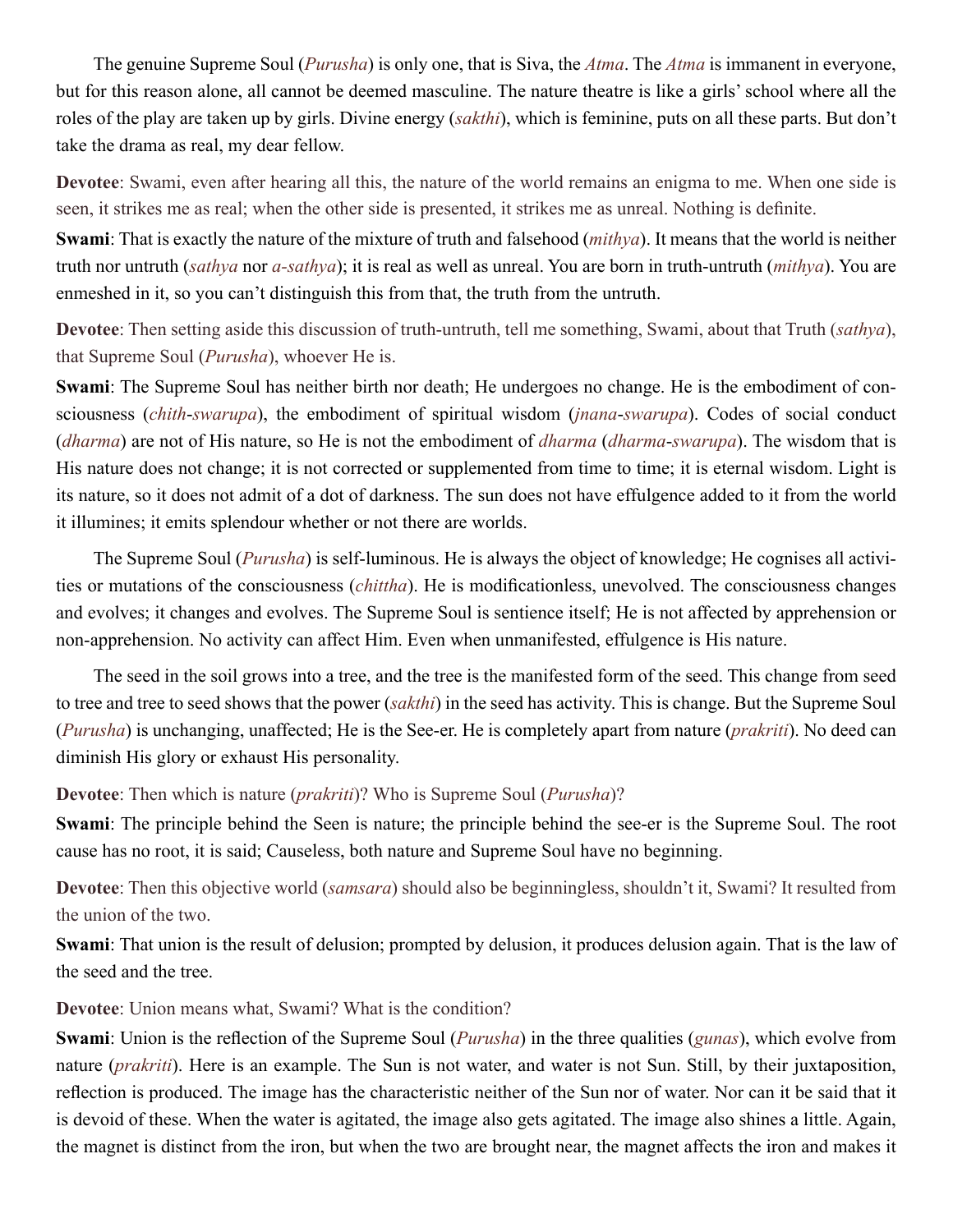similar to itself. This is the relationship called union (*[samyoga](#page-72-3)*).

**Devotee**: Of these, which is the real Supreme Soul and which is the active Supreme Soul? Please tell me.

**Swami**: Didn't I speak of the Sun and the image? The image-soul (image-*[Purusha](#page-72-0)*) is the doer, the enjoyer, the experiencer. The original, the Supreme Person is unaffected. He is the non-doer, the non-experiencer. Therefore, the image-soul is known as the changing-soul or the acceptor. The Supreme Person is the True, the Eternal, the Real, the embodiment of *[Atma](#page-66-0)* (*[Atmaswarupa](#page-66-1)*). The Acceptor is the knower and, by the act of knowing, has undergone modification.

**Devotee**: Right, Swami. Wonderful. How many books one should have conned in order to know all this! And, even then, to grasp the meaning is so hard. I have now known that the Supreme Soul (*[Purusha](#page-72-0)*) is not in the world, that all this is merely a drama, the highest *[Atma](#page-66-0)* (*[Param-atma](#page-71-1)*) being the One Supreme Soul. To attain Him, everything in nature (*[prakriti](#page-71-0)*) is striving; this is probably what is spoken of as [Siva-](#page-73-0)[Sakthi](#page-72-4). Fine, Fine.

**Swami**: You are right. It is also referred to as soul-*[Brahma](#page-67-3)* (*[jiva](#page-69-1)*-*[Brahma](#page-67-3)*) union. Everyone must strive for this union. The soul can't exist alone; spiritual exercise for liberation has to be done, willy-nilly, by every living thing. Without it, there can be no peace.

#### **Devotee**: What does *[moksha](#page-70-1)* mean exactly, Swami? And what is *[mukthi](#page-70-2)*?

**Swami**: Both mean the same. That which is burdened with the mind (*[manas](#page-70-3)*) is the soul (*[jivi](#page-69-2)*); when the mind and the name and body from out of which it spins its substance are destroyed, then the soul attains liberation (*[moksha](#page-70-1)*). Then it becomes one with *[Brahman](#page-67-4)*; that is liberation. When the [Ganga](#page-68-1) or the [Godavari](#page-68-2) rivers reach the sea, their separate names, forms, tastes, and limits all disappear and they acquire the name, form, taste, and limit of the sea itself.

Until a soul (*[jiva](#page-69-1)*) attains the end of the mind, it bears the name, body, and taste of delusion, my-ness, and I-ness. When the soul nears the sea, these characteristics begin to disappear slowly; when the qualities (*[gunas](#page-68-0)*) as well as the mutations of the mind are destroyed, then one can say that union has been accomplished with *[Brah](#page-67-4)[man](#page-67-4)*. How can the [Ganga](#page-68-1) that has merged with the ocean be sweet? If it is said that one has merged in *[Brahman](#page-67-4)*, one should have neither the three qualities nor any taste of mind. Such full union is known as ... liberation.

**Devotee**: O, how grand, Swami. Bless everyone to attain that union; then the world will really be happy.

**Swami**: What? Such blessing would go against the freedom with which you are endowed. Take up the spiritual exercise prescribed for winning that blessing and gain the blessing by effort —that is the way. It is not something that is given away. You do not pray to the Sun to make the rays fall on you, do you? Shining is His nature; He is doing it always. Remove the obstacles between you and the sun and the rays are on you. So too, when you keep the obstacles of delusion, my-ness, and I-ness between you and the rays of grace, what is the use of complaining that they don't fall on you? What can the rays do?

**Devotee**: That is as good as saying that we must remove all traces of I-ness and my-ness from our minds.

**Swami**: Why do you say, "As good as saying?" I say it emphatically, over and over again. If you seek the rays of grace, try to remove the obstacles. Remember, even if you don't strive for it now, you will feel the urge sometime later. You can't escape that urge. It has to happen some day, this shuffling off the coils of delusion. Why postpone the day of joy, the day of liberation? Strive for this from this very day, nay, this very minute.

You may leave now, my boy. But come again.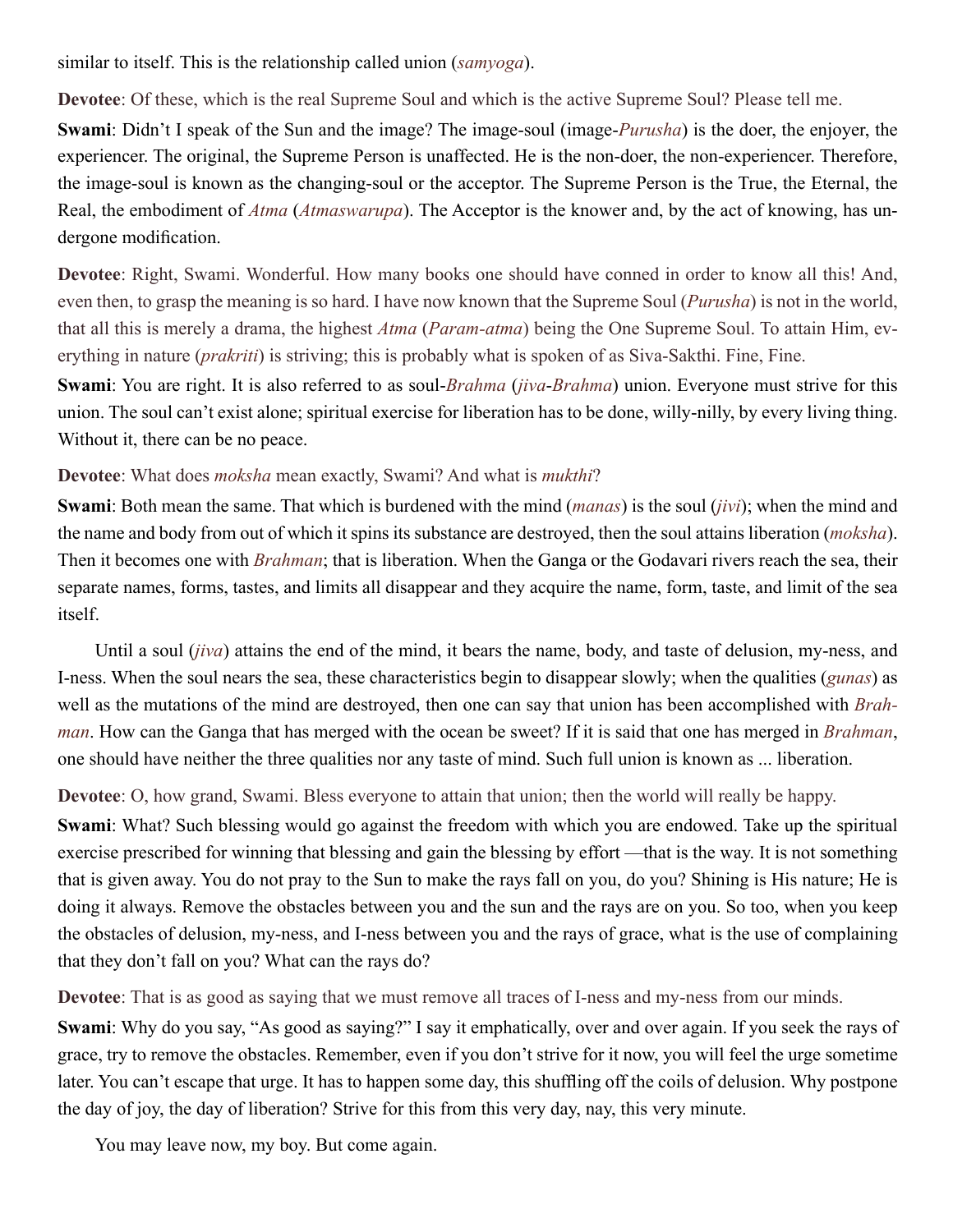I must tell you one more thing. Don't go to extremes; be steady; be patient.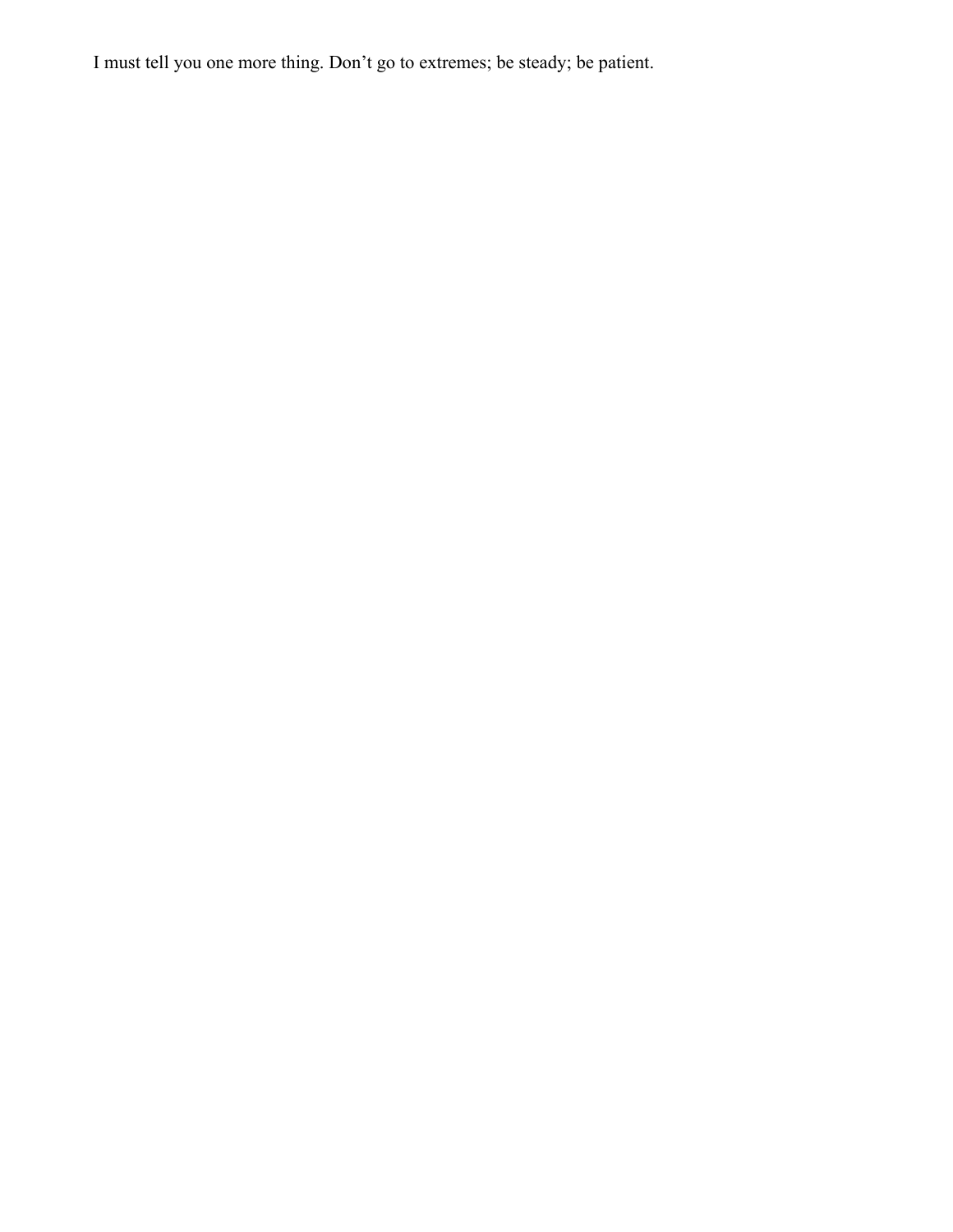# **Chapter X. Reflections on Manifesting and Merging**

**Swami**: Well! You look so full of joy today!

**Devotee**: You yourself said that people are the embodiment of joy, right? **Swami**: Then you must always be in this mood; do you remain so?

**Devotee**: I am trying as far as possible.

**Swami**: Why do you say "trying"? Doesn't sorrow flee the instant reality is known?

**Devotee**: But what is the reality, Swami?

**Swami**: All that "is" is unreal! The efforts you undertake, the words you utter, are all unreal; when you know this, the reality will be evident. Remove all the unreal ideas, opinions, and acts and the truth that is hidden can be seen. Piling up all this on top, if you ask what Reality is, how can it be seen?

**Devotee**: How is it possible to take all that is done, spoken, seen, felt, and listened to as unreal?

**Swami**: First, understand who is experiencing all these. You refer to the body as "I", don't you? That is unreal. When the experiencing "I" is itself unreal, how can the experiences be real? All have the same *[Atma](#page-66-0)*. The person who experienced is not "you", the person who listened is not "you". You only witnessed all this.

**Devotee**: Swami, You said that in everything there is *[Atma](#page-66-0)*. Is there *[Atma](#page-66-0)* in a dead man?

**Swami**: Oh! a good question indeed! Is it more to solve your doubt or the doubt of a dead person?

**Devotee**: Mine.

**Swami**: Well it is only when you have awakened from deep sleep (*[sushupti](#page-73-3)*) that you are aware there is an "I", right? In the same manner, there is the *[Atma](#page-66-0)* in the corpse also.

**Devotee**: Then how can it be called dead, how can death happen, when there is *[Atma](#page-66-0)*?

**Swami**: If you discriminate properly, there is no dying and no living. A moving body is called living and a still one dead. In dreams, any number of living bodies and corpses are seen. On waking they do not exist. Similarly, this world, both moving and still, is non-existent. Death means the fading out of the "I" consciousness. Rebirth happens when the "I" consciousness comes again. This is what is called birth and death, my boy! Ego (*[ahamkara](#page-65-1)*) is born, ego dies, that is all.

**Devotee**: So, I exist always, right?

**Swami**: Of course you do! When the "I" consciousness is there, you exist. When it is not there you also exist. You are only the base for the awareness; you are not the awareness.

**Devotee**: But they say, "attained liberation (*[mukthi](#page-70-2)*)", etc. What is that?

**Swami**: Understanding the root of death and birth, one must destroy completely the awareness of the separate "I"; that condition is "liberation (*[mukthi](#page-70-2)*)".

**Devotee**: So, when I die, I and You are One, right?

**Swami**: Who said "No"? That feeling of One when you are firmly established in it, there is nothing separate at all.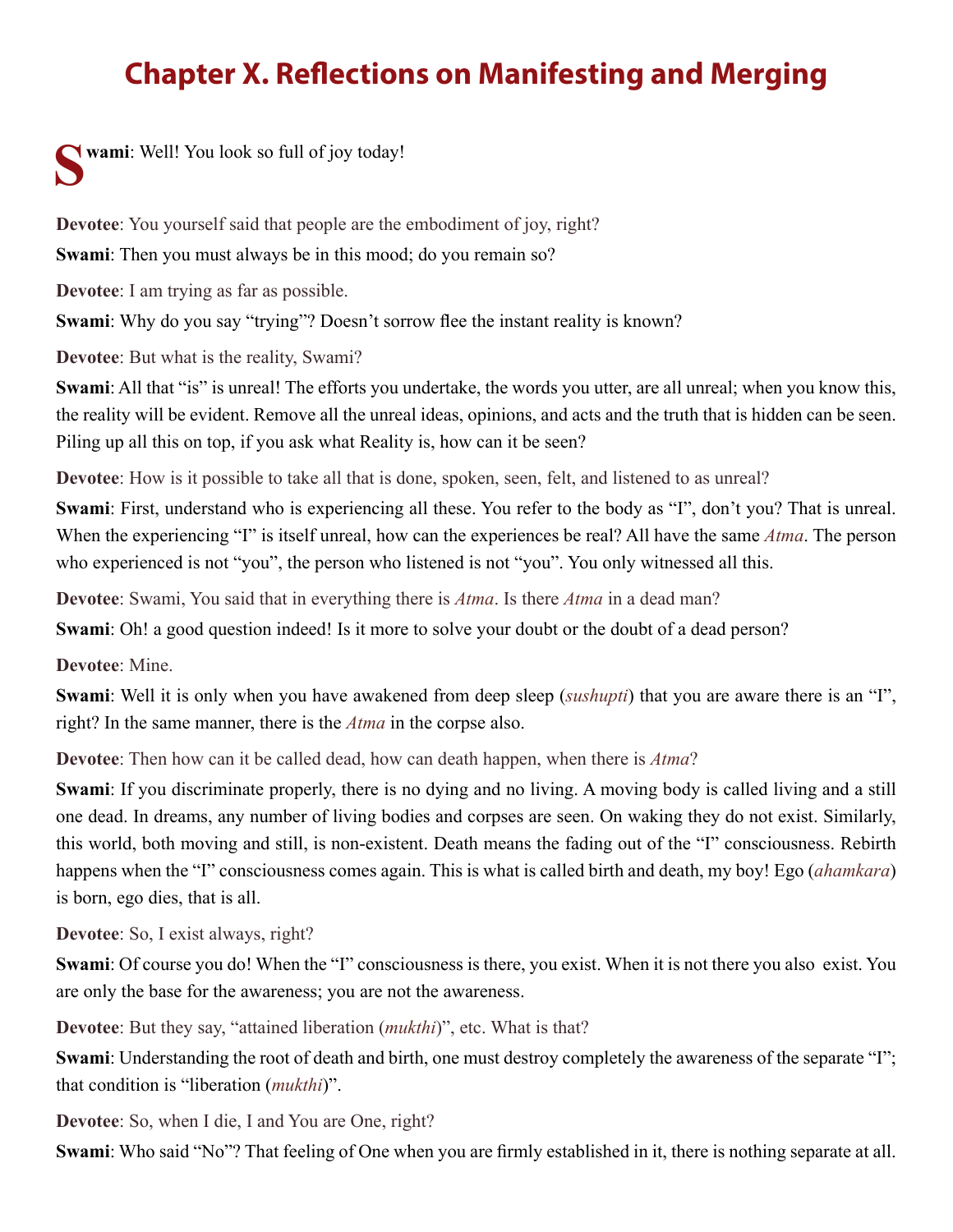**Devotee**: Until then, in order to identify the real "I" in the unreal "I", they say that the support of a *[guru](#page-68-3)* is wanted. How far is that true, Swami?

**Swami**: It is only when you have so many "I"s that you need someone's support, is it not? When all is One, why seek another? Still, until that "I" (*[aham](#page-65-2)*) fades out, this speaking "I" and this listening "You" have to be there. When that "I" is gone, whom is there to speak to? Who listens? All are one. The reflection of *[Atma](#page-66-0)*, conditioned by awareness (*[chit](#page-67-0)*) is God; God conditioned by the inner fourfold instruments (*[anthah-karana](#page-65-3)*) is the soul (*[jiva](#page-69-1)*), is it not?

**Devotee**: But what exactly is this *[chidabhasa](#page-67-5)*?

**Swami**: *[Chidabhasa](#page-67-5)* means the "I" awareness conditioned by the consciousness (*[chit](#page-67-0)*) that One became three, the three became five, the five became many. The "I" awareness (purity, *[sathwa](#page-73-4)*) became three on account of contact with passion (*[rajas](#page-72-5)*) and ignorance (*[thamas](#page-74-0)*); in these three, the five elements (*[bhuthas](#page-67-6)*) arose; and through those five, the manifold happened. This is what causes the illusion that the "I" is the body. Speaking in terms of ether (*[akasa](#page-65-4)*), there are three: *[chidakasa](#page-67-7)*, *[chitthakasa](#page-67-8)*, and *[bhuthakasa](#page-67-9)*.

**Devotee**: What is *[chidakasa](#page-67-7)*?

**Swami**: That is the *[Atma](#page-66-0)*.

#### **Devotee**: *[Chitthakasa](#page-67-8)*?

**Swami**: Its deflection. That is to say, the mind stuff (*[chittha](#page-67-2)*). When this mind stuff changes into mind (*[manas](#page-70-3)*), intellect (*[buddhi](#page-67-10)*), and ego (*[aham-kara](#page-65-1)*), it is called *[anthah-karana](#page-65-3)*, a word that means the internal senses (*[indri](#page-68-4)[yas](#page-68-4)*). The "I" awareness conditioned by consciousness (*[chidabhasa](#page-67-5)*) having the mind stuff (*[anthah-karana](#page-65-3)*) is the individual soul (*[jiva](#page-69-1)*).

#### **Devotee**: And *[bhuthakasa](#page-67-9)*?

**Swami**: *[Atma](#page-66-0)* (*[Chidakasa](#page-67-7)*) conditioned by mind stuff (*[chitthakasa](#page-67-8)*). When it sees the elemental ether (*[akasa](#page-65-4)*), it is mind-ether; when it sees the object, the real, it is pure consciousness (*[chinmaya](#page-67-11)*). That is why, my dear fellow, it is said, "The mind (*[manas](#page-70-3)*) alone is the cause of both bondage and liberation." The mind manufactures any amount of delusion.

**Devotee**: How can that delusion disappear, Swami?

**Swami**: When you grasp its secret through inquiry, the many merge in five, the three in one, and the I exists as I. You get headache, you apply ointment, it disappears, you are as you were. The delusion that "I am the Body" is similar to this. It will disappear if you apply the ointment of inquiry (*[vichara](#page-75-0)*).

**Devotee**: Can everyone adopt this path of inquiry?

**Swami**: No, my boy. It is only for those whose mind stuff (*[chittha](#page-67-2)*) has become ripe.

**Devotee**: Then what should we do to reach that ripe stage?

**Swami**: Now we have come to the place from which we started! Don't you have things like soft prayer (*[japa](#page-69-3)*), meditation (*[dhyana](#page-68-5)*), worship, and breath control (*[pranayama](#page-71-2)*) for this? Steadily, through these, you become ripe and become capable of understanding the "I" by inquiry into reality. For ripe people, the *[Atma](#page-66-0)* is not something different from themselves or yourself. All is *[Atma](#page-66-0)*!

**Devotee**: But Swami, You mentioned only soft prayer, meditation, worship, and breath control. Some advanced persons adopt the vow of silence (*[mouna](#page-70-4)*). Of what use is it? What exactly is silence?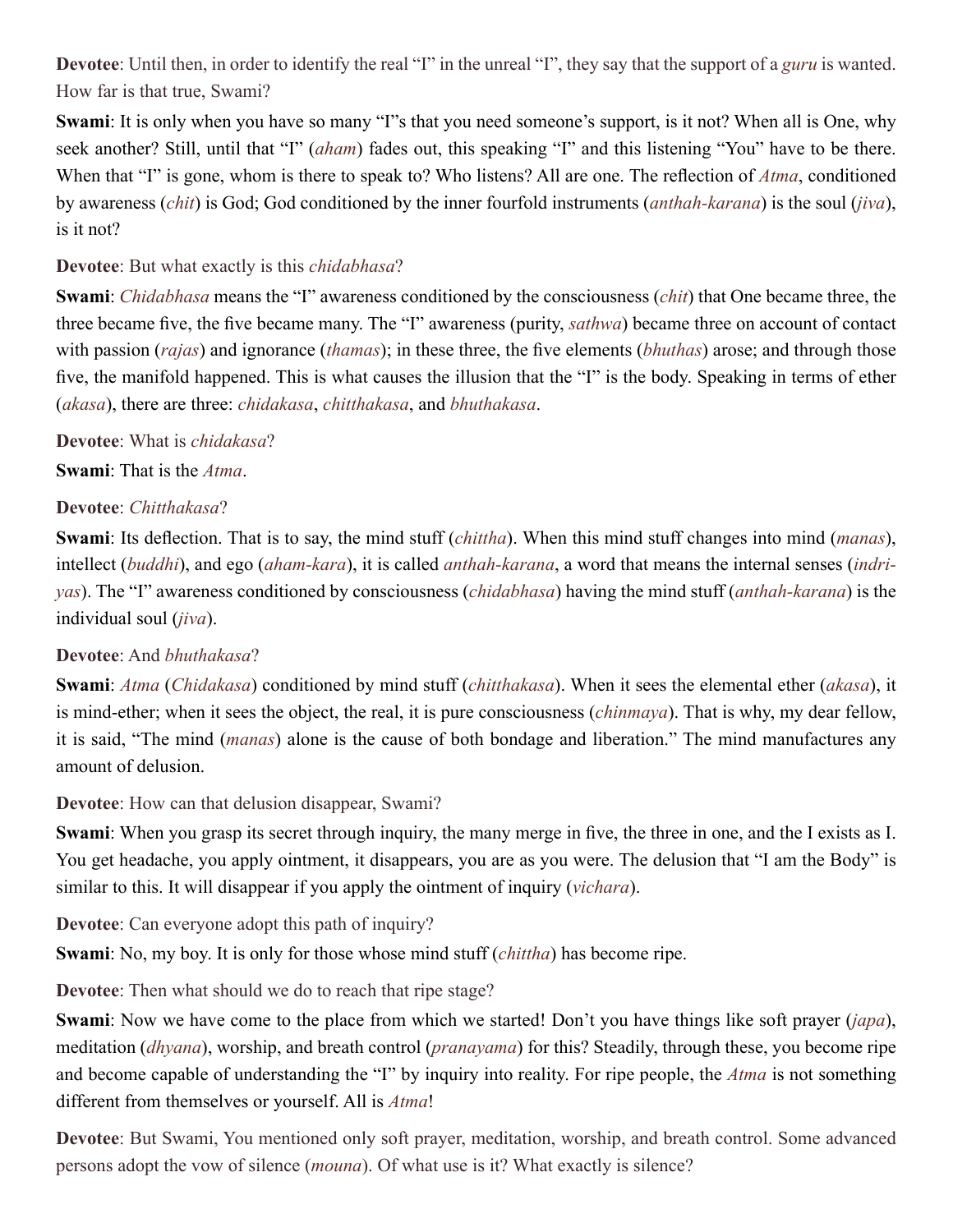**Swami**: The illumination of the soul is silence! How can there be silence without the *[Atma](#page-66-0)* being illuminated? Without that, merely keeping the mouth shut is not silence. Some adopt the vow of silence, but they communicate by writing on paper or a slate or they point successively to the letters of the alphabet on a chart! All this is pseudosilence! It is only another way of talking without interruption! There is no need to attain silence. Silence is ever with you. You have only to remove all things that disturb it!

**Devotee**: But many people don't open their mouth to speak. You mean that this is useless?

**Swami**: Who said so? If you don't use your tongue, if you are silent in order to keep out the external obstacles to spiritual exercise, you certainly can develop your thoughts, you can desist from disturbing others, you can escape criticism and worry from others, you will get concentration. Your brain will be saved from unnecessary burdens, and it can improve much. With such a brain, you carry on remembrance (*[smarana](#page-73-5)*) of the Lord's name better. You will realise all these advantages when you do spiritual exercises.

**Devotee**: Then for the fully wise person (*[jnani](#page-69-4)*) all this is unnecessary?

**Swami**: There is no fully wise person in the world! Such a person is in no need of the world itself, so why would they need all this?

**Devotee**: If that is so, who are those people called wise people?

**Swami**: The silent men I spoke about just now. "Spiritually wise one (*[jnani](#page-69-4)*) is a term applied by courtesy; a full *[jnani](#page-69-4)* is non-existent in the world. The *[jnani](#page-69-4)* must know "All as one"! Your *[jnanis](#page-69-4)* are all either experts in logic or experts in knowledge of world; they haven't known the Reality.

**Devotee**: Who are the real spiritually wise (*[jnanis](#page-69-4)*)?

**Swami**: One who knows the *[Atma](#page-66-0)* as *[Atma](#page-66-0)* will know themself as milk added to milk, oil to oil, or water to water. When the physical body dies, they likewise merge in the *[Atma](#page-66-0)*. But some may have some traits still persisting. They continue to have some resolutions and desires. Until these are exhausted, they will wander in the world, with body. Such men are called "bits of divinity born as men (*daivamsa-sambuthas*)." This is also as per the Lord's will.

**Devotee**: Why should this difference arise, Swami?

**Swami**: It arises out of each one's spiritual exercises (*[sadhana](#page-72-6)*) and resolve (*[sankalpa](#page-72-7)*). Eat a mango, and you belch its smell. How can you prevent it? The belch brings the perfume of the thing eaten.

**Devotee**: Will such people also have limitations?

**Swami**: Without limitations, how can work get on? They also have it. But only in a subtle form, until they attain transcorporeal liberation (*[videha-mukthi](#page-75-1)*).

**Devotee**: What is that, Swami?

**Swami**: Their acts are like the line drawn on water, seen while the line is being drawn but absent as soon as it is finished. While being done, you notice it; in an instant it is not noticeable anymore.

**Devotee**: Swami, you said that spiritually wise people (*[jnani](#page-69-4)*) have renunciation as their hallmark. How does this agree with that?

**Swami**: That is true! Renunciation is the hallmark. If out of the traits of previous birth one gets attached, one must know that it is only for the body and not for oneself. This attachment damages the bliss of liberation-while-alive (*[jivan-mukthi](#page-69-5)*). Spiritual wisdom (*[jnana](#page-69-0)*) is most important for transcorporeal liberation.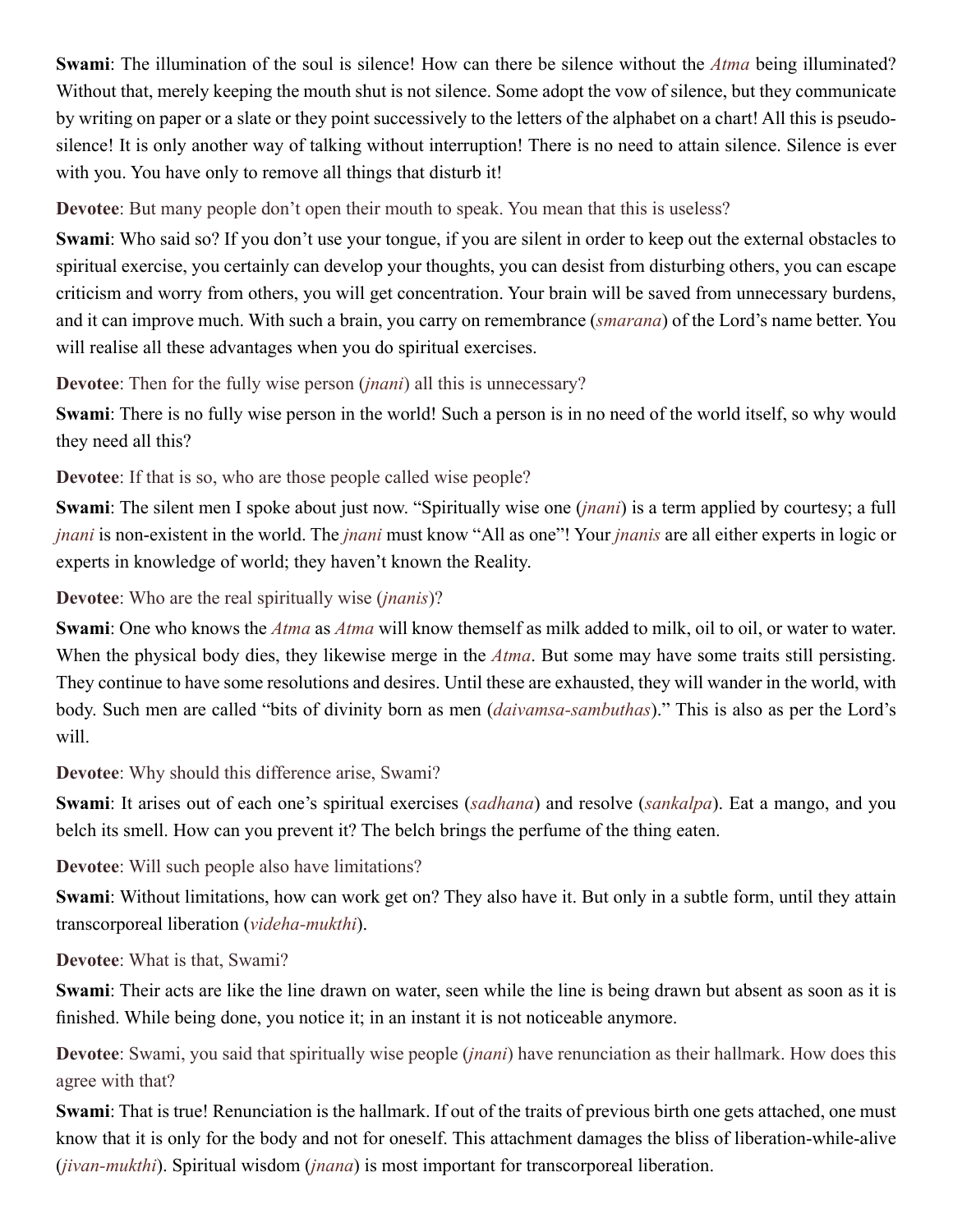### **Devotee**: Even if one has no spiritual wisdom (*[jnana](#page-69-0)*), can one attain liberation (*[mukthi](#page-70-2)*) by mere renunciation (*[vairagya](#page-74-1)*)?

**Swami**: What a foolish question! How can the fruit be sweet without ripening? Renunciation cannot arise except from spiritual wisdom. There is no liberation (*[moksha](#page-70-1)*) without renunciation. Be sure of that!

**Devotee**: Then where does devotion (*[bhakthi](#page-67-12)*) come in?

**Swami**: We have come to the very beginning again! Before spiritual wisdom (*[jnana](#page-69-0)*) comes devotion. Before devotion, affection. But all these are one. Affection is the flower, devotion the fruit, which ripens into wisdom; renunciation (*[vairagya](#page-74-1)*) is the sweet juicy final stage. Without one, you cannot have the next. In order to tend the fruit until the juice and taste are developed, you must practise daily prayer, etc., as mentioned above. But, from the first, have in view the Oneness of all. Understand that there is no "other".

**Devotee**: At least, to keep up appearances in the world one has sometime to say "this is mine." What is one to do then?

**Swami**: Of course, you may have to say so. But simply because you say so, what need is there for you to feel separateness between I and You? When you travel in a carriage, do you take the carriage as "I"? Look at the Sun. He gets reflected in a small pot filled with water, in a broad river, in a mirror, or on a polished pot. For this reason, does the Sun feel that all these things are "He"? Does He get sad when the pot breaks or the river gets dry? This is exactly like that. If you take "I" to be the body, then it is all bother! If you don't take it so, you will shine like the Sun, independent of anything else. Besides, You will be immanent everywhere.

**Devotee**: That is as much as to say that each one must first discover for oneself who one is.

**Swami**: Exactly. Inquire into that first. Of course, for those who are not competent, this will be too hard. So, those experienced in this line say that such people should not be told these things. If you say, "You are Yourself *[Brahman](#page-67-4)*, You have attained liberation (*[moksha](#page-70-1)*), You are in that stage," to those not competent, they won't do any spiritual exercises. They will act without any rule or order, and they will pay no regard to right and wrong. This must be revealed only by a *[guru](#page-68-3)* or by the Lord's command! Of course, those who have the thirst and determination to undergo the discipline can ask about it! But it must be practised; there is no use simply hearing it and repeating, "All is One." That is meaningless.

**Devotee**: Swami, [Sankara](#page-72-8) has already said,

### If you really penetrate into its inner meaning, the world is like a city seen through a mirror.

*viswam-darpana drsyamaananagaree thulyam hi anthargatham*.

This vision —that the world (*[jagath](#page-68-6)*) is unreal, that it is all illusion (*[maya](#page-70-5)*)— is this for common people or for the spiritually wise (*[jnanis](#page-69-4)*) also?

**Swami**: The eye of the spiritually wise sees all things as *[Brahman](#page-67-4)*! The ignorant person (*[a-jnani](#page-65-5)*), the person without wisdom, cannot understand whatever is said! So, all spiritual texts (*[sastras](#page-73-6)*) are intended to benefit the middlings.

**Devotee**: This means that all spiritual exercises are included in the path of inquiry (*[vichara](#page-75-0)*-*[marga](#page-70-6)*)?

**Swami**: Yes. The teaching of *[Vedanta](#page-74-2)* is about "Who am I?" Only those equipped with the four instruments are competent to make this inquiry. The purpose of the four is to realise that the *[Atma](#page-66-0)* is real and that all else is unreal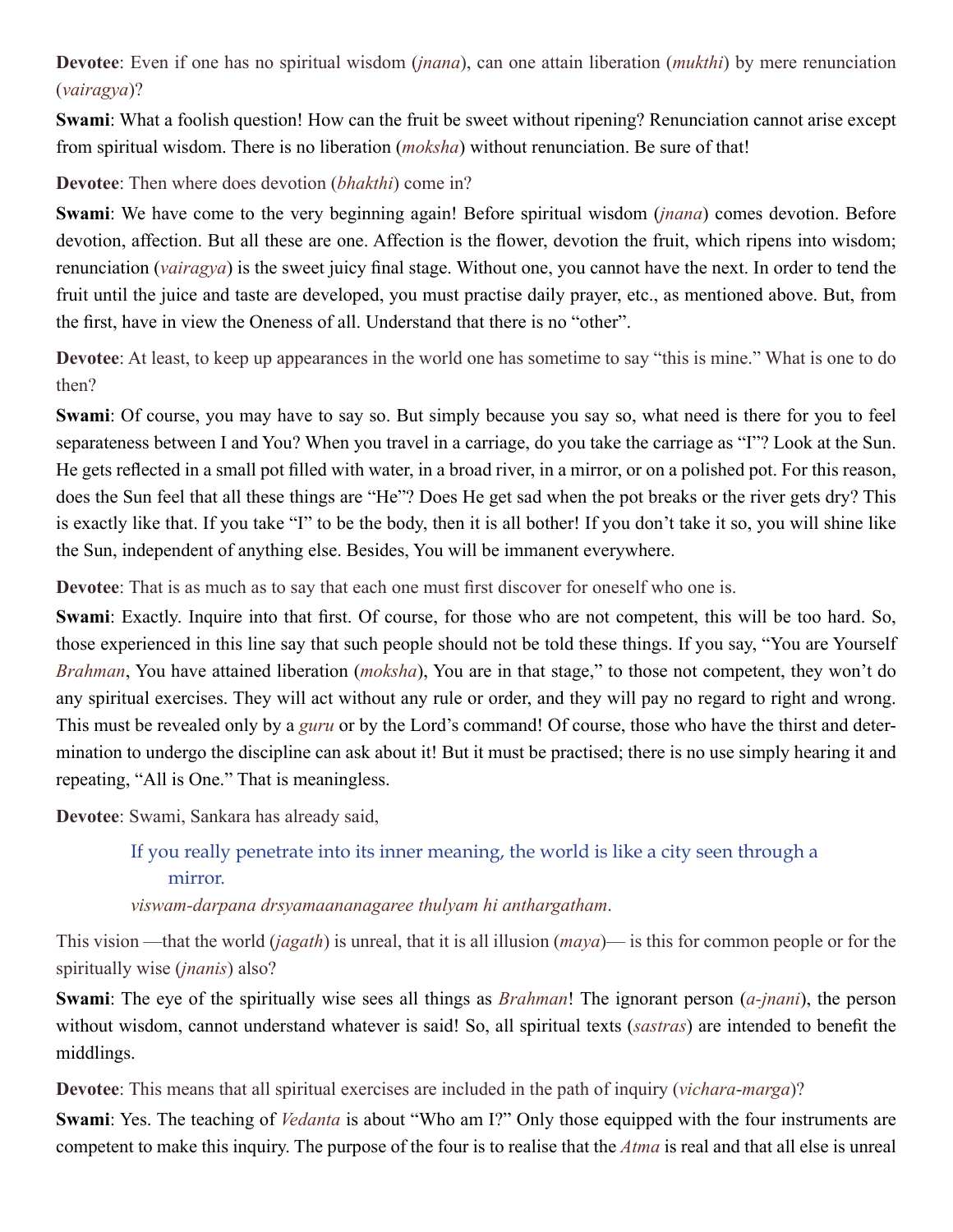and to discriminate between *[Atma](#page-66-0)* and all else.

**Devotee**: How is that to be realised, Swami?

**Swami**: By inquiring into the nature of the *[Atma](#page-66-0)*! First they do all varieties of spiritual exercises and finally enter upon this. While a child, they teach you A, B, C, right? Even M.A. and B.A. curricula consist of the A, B, C, D and their permutations and combinations! But to realise this fact, one has to complete one's studies! The spiritual texts (*[sastras](#page-73-6)*) are based on *[a-kshara](#page-65-6)*; meaning both letter and the Imperishable. All paths are based on the path of inquiry (*[vichara](#page-75-0)*-*[marga](#page-70-6)*).

**Devotee**: But there are some who attain *[samadhi](#page-72-9)*. Will they have all this enquiry, etc. in *[samadhi](#page-72-9)*?

**Swami**: Wonderful fellow! How can there be inquiry in *[samadhi](#page-72-9)*? When you sleep soundly, do you have any thoughts about the world around you? *[Samadhi](#page-72-9)* is like that.

**Devotee**: There will be no mind in *[samadhi](#page-72-9)*, will there?

**Swami**: The mind that persists in sleep will be there also.

**Devotee**: They talk of a "beyond stage (*[thuriya](#page-74-3)*)" in *[samadhi](#page-72-9)*. What is that, Swami?

**Swami**: Beyond the waking, dreaming, and deep-sleep stages.

**Devotee**: Why are those stages absent there? What are the characteristics of that stage?

**Swami**: Those three stages are the characteristics of I-ness. Ego (*[ahamkara](#page-65-1)*), the person with mind (*[manas](#page-70-3)*), who does all acts. That will not be present in the "beyond" stage. It would have disappeared long ago. For them, it is all the same, with eyes open or with eyes closed. It is all One.

**Devotee**: Swami, without that "I (*[aham](#page-65-2)*)", how can they talk?

**Swami**: What was "I" in the beginning is transformed into the true entity *([swarupa](#page-73-2))* when the reality is grasped; this is referred to as the destruction of the mind (*[mano-nasanam](#page-70-7)*).

**Devotee**: So, this undifferentiated deep communion (*[nir-vikalpa-samadhi](#page-71-3)*) is all destruction (*[naasam](#page-70-8)*)?

**Swami**: Well, my boy, all *[samadhi](#page-72-9)*s are merging (*[laya](#page-70-9)*), not destruction. The spiritual-aspirant stage is when you have both construction and destruction.

**Devotee**: This subject is very interesting, Swami.

**Swami**: Don't sit quietly, merely appreciating it. Practise it in daily life. All right, you can take leave.

**Devotee**: Very good Swami. Please bless me in that practice. I shall be back soon.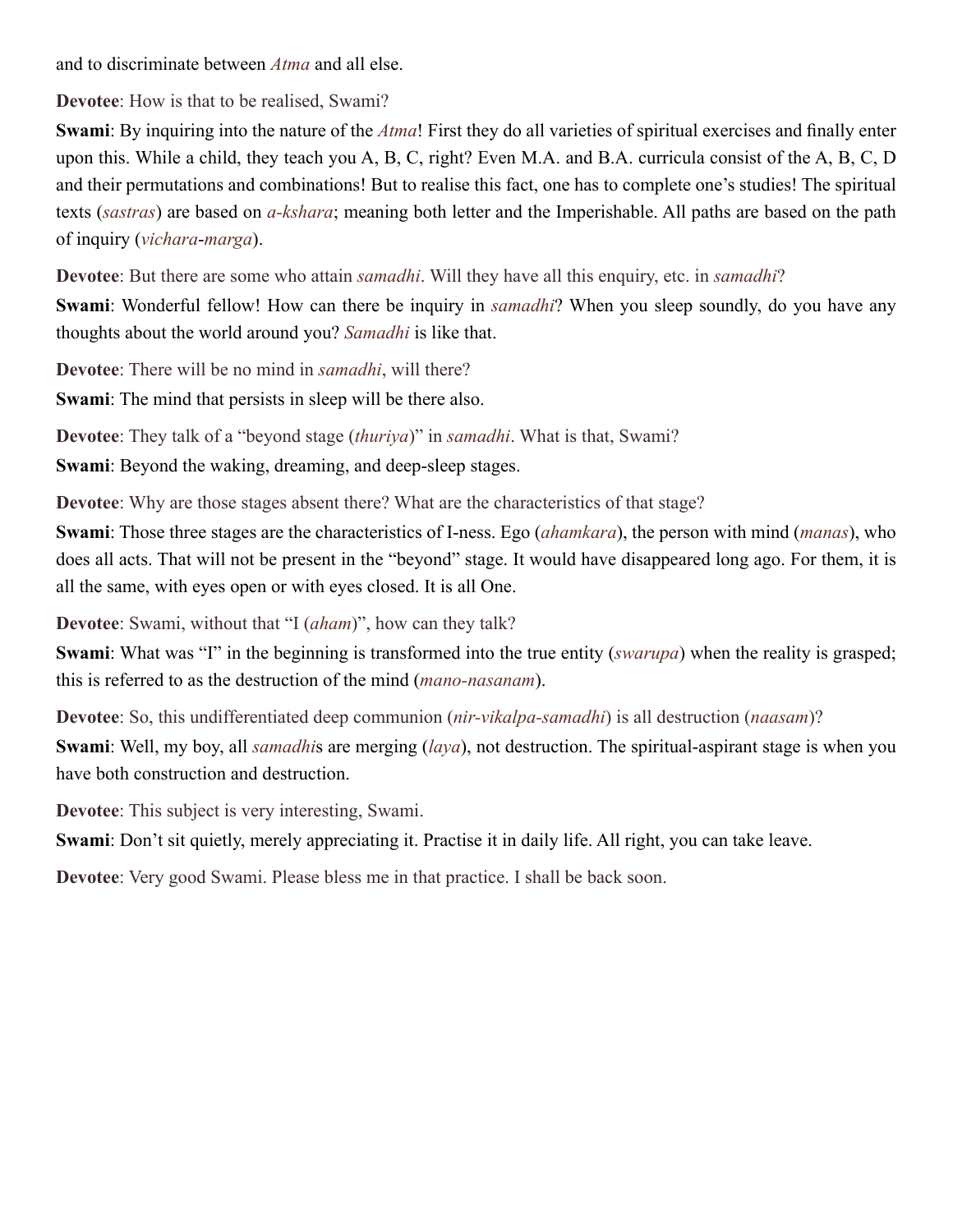### **Chapter XI. Obstructions of the Past, Present, and Future**

**Solution** wami: If you dearly love a dog, that dog is also *[Brahman](#page-67-4)*! The dog has a name and form. If you remove both your name and form and its name and form, then *Brahman* alone remains. Name and form are "past obstruc tions". The absence of name and form is *[Brahman](#page-67-4)*. Inherent in all the manifold names and forms is inherent just One, *[Brahman](#page-67-4)*. You have to recognise that "is-ness" in all. The is-ness is being (*[asthi](#page-65-7)*), the knowledge of the knower is effulgence, the shining splendour (*[bhathi](#page-67-12)*). That is also *[Brahman](#page-67-4)*.

There is a yearning, isn't there, to see it, experience it, to seek for it? That is due to the attraction (*[priya](#page-71-4)*), the charm. These three are basically characteristic of *[Brahman](#page-67-4)*, my dear boy!

**Devotee**: What is this being-awareness-bliss (*[satchidananda](#page-4-0)*) they speak of?

**Swami**: *[Atma](#page-66-0)* itself is known as being-awareness-bliss, because its nature is existence-effulgence-lovableness (*asthi*-*[bhathi](#page-66-2)*-*priya*).

**Devotee**: Swami, since "lovableness (*[priya](#page-71-4)*)" is also its nature, shouldn't everything be lovable? But scorpions, snakes, and wild animals don't evoke love!

**Swami**: You may not love them, but they love each other, don't they? A thief likes another thief, a devotee likes another devotee —each loves their own kind.

**Devotee**: I don't understand all this clearly, Swami. Give me some example, if there is any, of this existenceeffulgence-lovableness from the present world.

**Swami**: My dear boy, why say, "if there is any"? When all is *[Brahman](#page-67-4)*, which one is not an example of that? Now, you go to a picture. The picture exists on the screen; it persists, it is. That is existence (*[asthi](#page-65-7)*). Who sees it and understands it? You. So it is splendour (*[bhathi](#page-67-12)*)". The names and forms, which are lovable (*[priya](#page-71-4)*), come and go. Even if you set them aside without being deluded by them, the screen is always there.

One point has to be noted here. The pictures fall on the screen by means of a beam of light projected through a small slit in the wall of the machine room. But if it comes from the entire room without the slit, escaping from that limitation, the figures won't be seen! The screen will be fully bathed in light! So too, if the world is seen through the small slit of one's mind, the manifold multi-coloured creation will be cognizable. If the floodlight of knowledge of *[Atma](#page-66-0)* (*[Atma-jnana](#page-66-3)*) is poured, and you see it through the *[Atma](#page-66-0)*, it will be One Unlimited Light, and no individual picture can be cognised. That is to say, all will be cognised as the one indivisible *[Brahman](#page-67-4)*, do you understand?

**Devotee**: Swami! I have one doubt; can I ask you?

**Swami**: Certainly. Why do you say, "Can I ask you"?

**Devotee**: Some people describe *[Brahman](#page-67-4)* as *asthi*-*[bhathi](#page-66-2)*-*priya*. What does that mean? How are these related to *[Brahman](#page-67-4)*?

**Swami**: Is that the doubt? *[Asthi](#page-65-7)* means "that which is"; *[bhathi](#page-67-12)* means "that which shines"; and *[priya](#page-71-4)* means —of course, you know it, don't you?— pleasing, desirable, capable of satisfying. All that is dear (*[priya](#page-71-4)*) to you is *[Brah](#page-67-4)[man](#page-67-4)*!

**Devotee**: I have understood it clearly, Swami. Now I know what is meant by the "obstruction of the past". What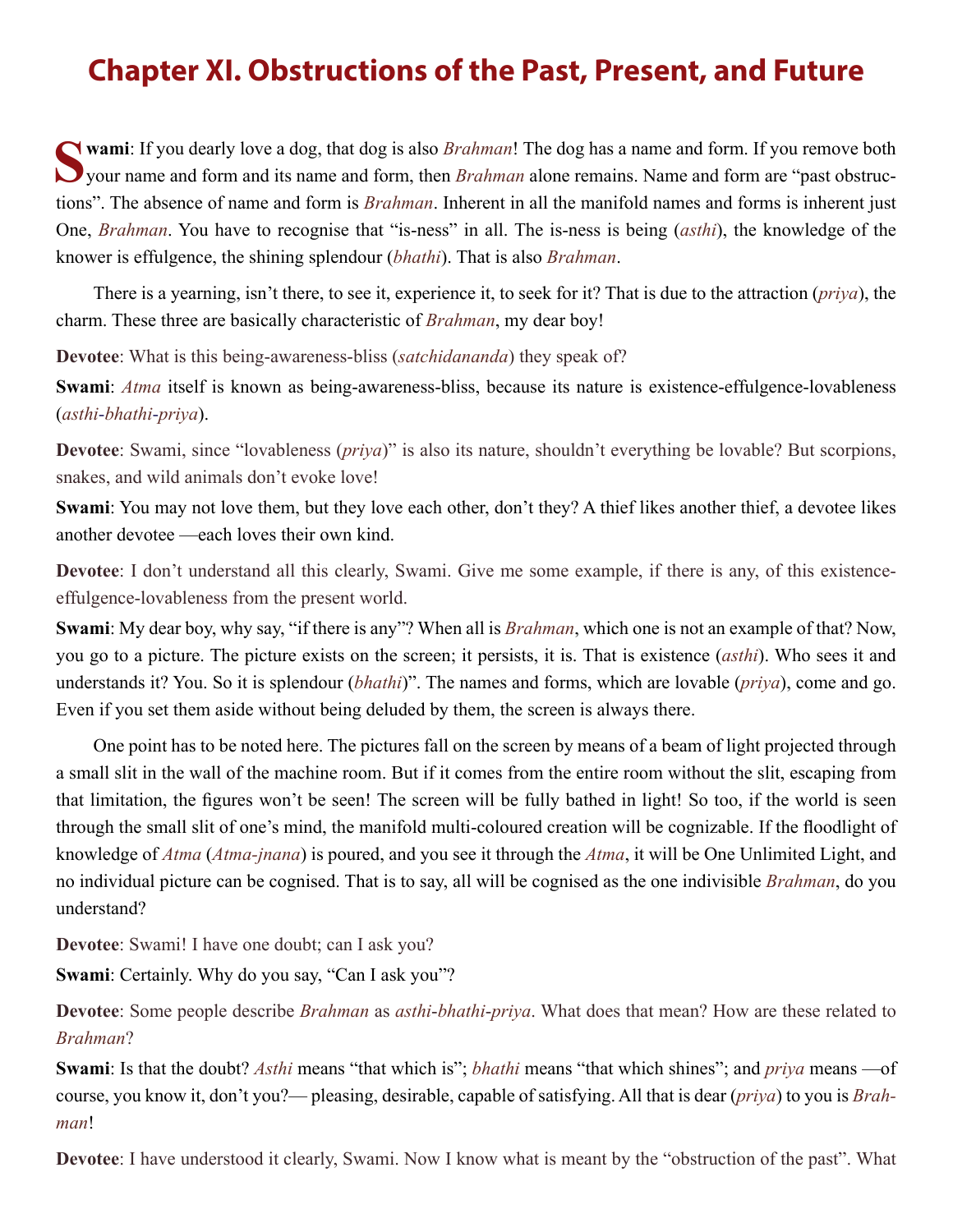are the "obstructions of the present?"

**Swami**: Good, I'll tell you. The obstructions of the present are of four types: attachment to sense objects, cynical criticism, dullness of understanding, and absurd conceit. The first is the cause of attachment to objects that attract the senses. The second makes people discover wrong meanings in the teachings of the *[guru](#page-68-3)*. The third causes confusion, because things explained by the *[guru](#page-68-3)* aren't grasped at all. The last obstruction makes one feel that one is a great scholar, *[pundit](#page-71-5)*, or ascetic, mistaking the body and the senses for the *[Atma](#page-66-0)*.

**Devotee:** And the "obstructions of the future"?

**Swami**: Oh! They come always through sinful deeds. They come and obstruct unawares!

**Devotee**: How are we to meet them, Swami?

**Swami**: It isn't possible for all. To some extent, the aspirant can be cognisant of the approaching wrong and its wiles. It creates a desire, which puts on the cloak of want. Then you must recognise it as an "obstruction of the future". It is difficult to be forewarned like this as the result of the effort of one single life. It may take many births to acquire this education.

**Devotee**: Are there any who have so learned it?

**Swami**: Why, there are. The scriptures speak of [Bharatha](#page-66-4) and [Vasudeva](#page-74-4); [Bharatha](#page-66-4) required two or three births; [Vasudeva](#page-74-4) had to be born once.

**Devotee**: That means these three obstructions cannot be overcome except after many lives. Can't we succeed without all that bother?

**Swami**: Why? The aspirant can, by reasoning out the nature of these three, escape from being worried by them. Otherwise, it may take many lives.

**Devotee**: Swami, how can we get over the "obstruction of the present"?

**Swami**: There is a way for this also. Through *[karma](#page-69-6)*, the appropriate *[karma](#page-69-6)*. There is no obstruction that cannot be surmounted. Attachment to sense objects can be removed by control of the senses (*[sama](#page-72-10)*), control of the outer senses (*[dama](#page-67-13)*), control of the mind by withdrawal of the senses (*[uparathi](#page-74-5)*), forbearance (*[thithiksha](#page-74-6)*); by developing purity, self-control, withdrawal of desires, and the ability to suffer. Dullness of understanding can be removed by listening again and again. Constant meditation on the things heard will abolish the habit of cynical criticism. All absurd conceit will vanish through the teachings one imbibes.

**Devotee**: Swami, to master all this seems impossible for everyone! To make it easy for all, tell me which is important?

**Swami**: My dear fellow, to know a thing, a discriminating intellect (*[vi-jnana](#page-75-2)*) is necessary. Stupidity (*[a-jnana](#page-65-8)*) makes one ignorant, don't you know?

**Devotee**: So many people say so many things about this highest intellect and stupidity. Please tell me the basic thing behind both.

**Swami**: Now you have come again to the very first step. Ignorance (*[a-jnana](#page-65-8)*) is the mental attitude that has reference to the external object, and highest intellect (*[vi-jnana](#page-75-2)*) is the mental attitude that has reference to the internal subject. Ignorance is known also as mind (*[manas](#page-70-3)*) and subconscious mind (*[chittha](#page-67-2)*). When activity and attitude turn inward, they are called intellect (*[buddhi](#page-67-10)*) and the inner instrument (*[anthah-karana](#page-65-3)*).

**Devotee**: Some say that the spiritually wise (*[jnani](#page-69-4)*) will have only two things, the desire to attain the other world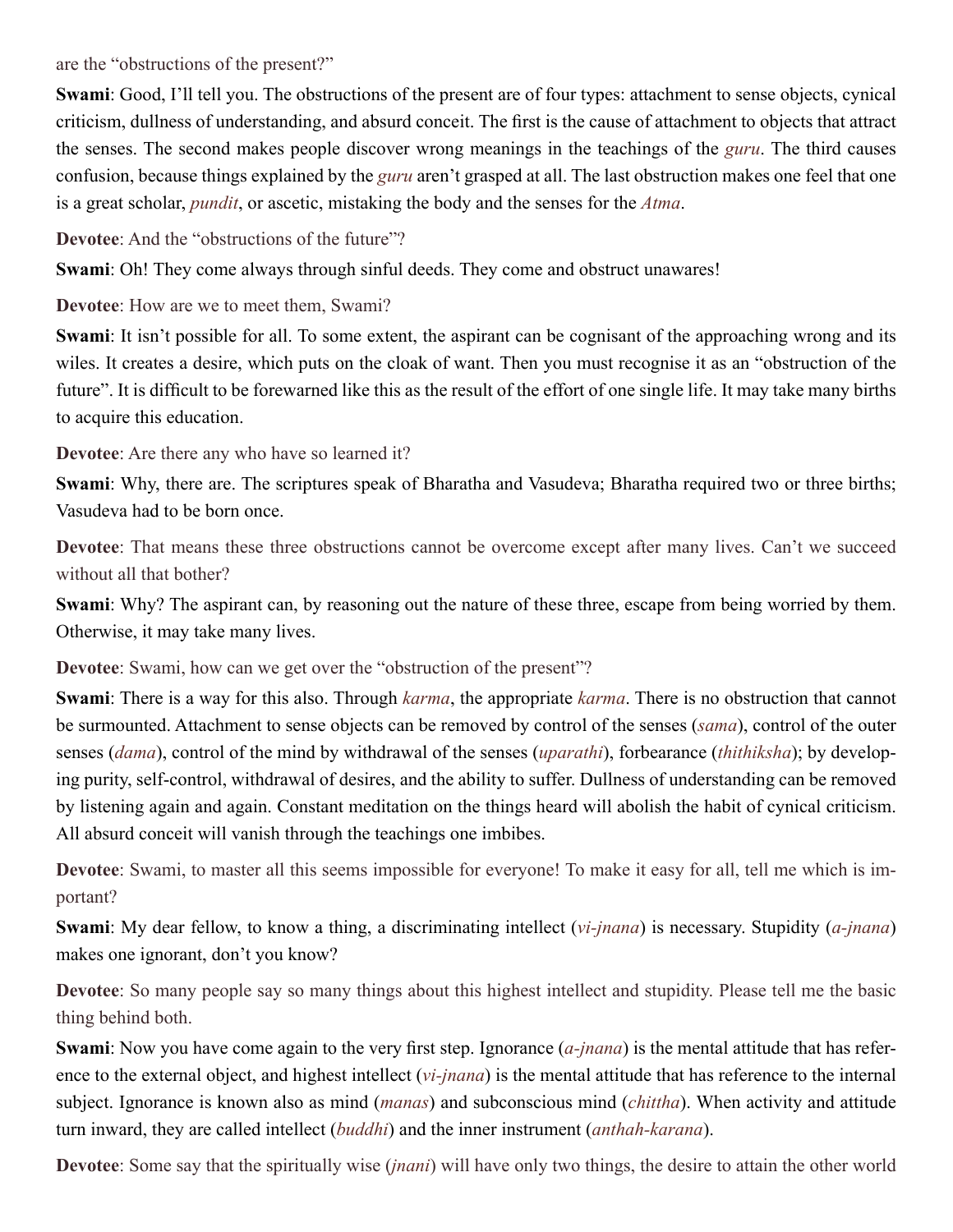and the burden of past *[karma](#page-69-6)*. Is that true?

**Swami**: Both the spiritually wise and the ignorant will have desire, absence of desire for the other world, and the burden of past *[karma](#page-69-6)*, all in equal measure. Their experiences will also be in equal measure. But the spiritually wise one will not have the consciousness of doership, so they won't be bound. The ignorant is conscious of doership and therefore gets bound. This is the distinction. I have already told you, haven't I, that "the mind" is the cause of bondage as well as of liberation? The mind is the cause of everything.

**Devotee**: Mind, mind, they keep on saying. What is it? What is its form?

**Swami**: "Cognition", "understanding" is its form. If you know the basis of that knowing, there will be no bondage at all!

**Devotee**: What is the basis?

**Swami**: The basis is what you refer to as I. Seeking for the I, if you are in that I state, however many "understandings" come or don't come, you will remain unaffected.

**Devotee**: Right. That is very good, Swami. Please make all this soak into our brains, so that we may realise the purpose of our lives. I shall take leave, Swami.

**Swami**: Do so. Depart gladly and return later. Take my blessings with you.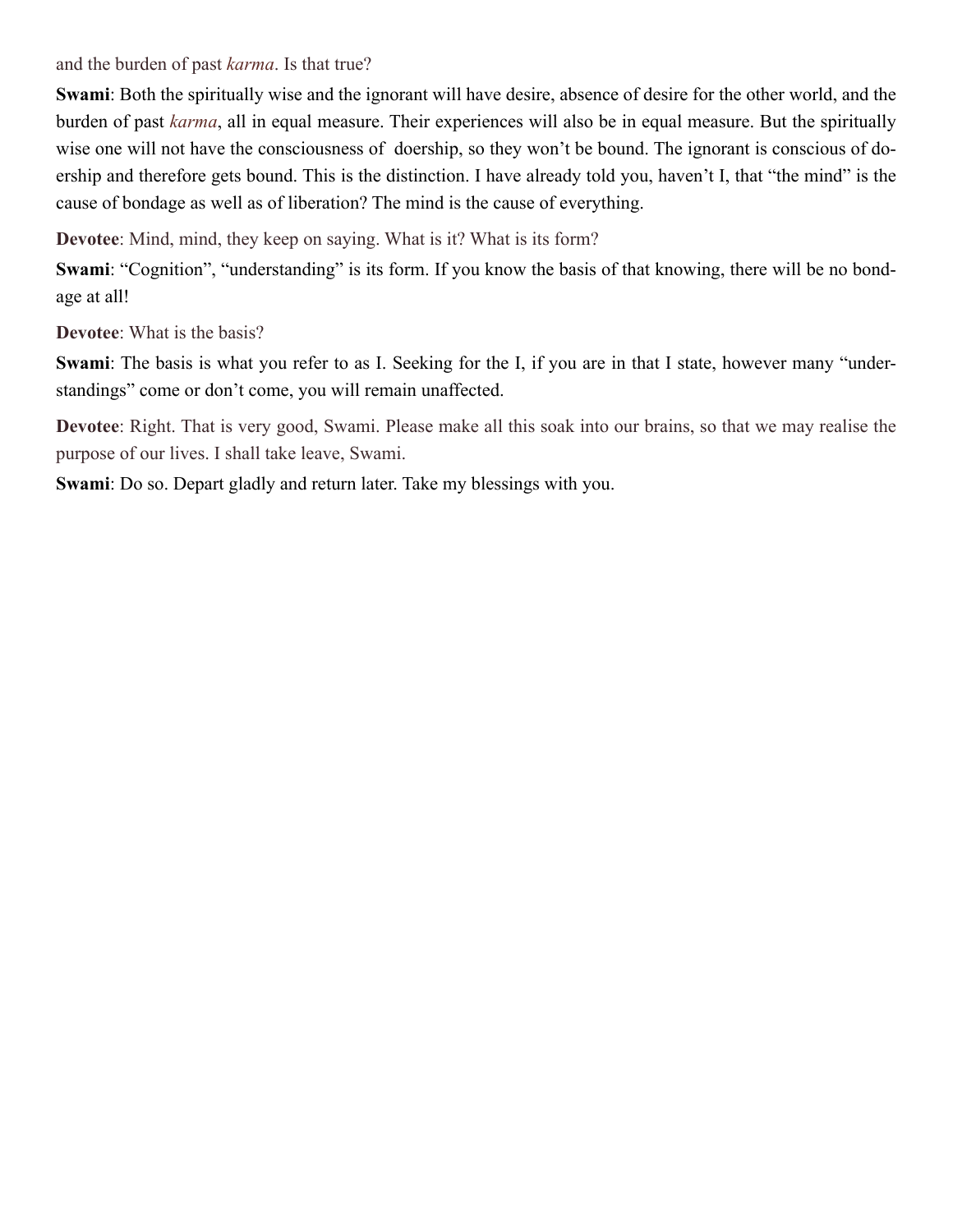### **Chapter XII. The Gross and the Subtle**

**Levotee:** Swami, at Venkat hill (Venkatagiri), during the Assembly of God, You said some things that I couldn't clearly understand. Can I ask about them now?

**Swami**: I am happy when people ask Me about things they haven't understood. Of course, you have every right.

**Devotee**: You said the gross form (*[sthula](#page-73-7)*-*[rupa](#page-72-11)*) and the subtle form (*[sukshma](#page-73-8)*-*[rupa](#page-72-11)*), didn't You? These two, are they the characteristics only of the mind (*[manas](#page-70-3)*)? Or are they related to everything?

**Swami**: They are characteristic of everything; in fact, all the names and forms found in the gross exist also in the subtle stage! Why, the gross is there only to make you understand the subtle!

**Devotee**: Well then, Swami, we see the gross firmament (*[sthula](#page-73-7)*-*[akasa](#page-65-4)*); is there also a subtle firmament? **Swami**: My dear boy, all this exists in that subtle firmament (*[akasa](#page-65-4)*). The subtle one is as imperceptible and as all-pervading as the gross one.

**Devotee**: What is its name, Swami?

**Swami**: It is known as the subtle firmament of the heart (*[sukshma](#page-73-8)*-*[hridayakasa](#page-68-7)*).

**Devotee**: How can that be all-pervading?

**Swami**: Nothing else possesses the extent, the area, the breadth that this firmament of the heart has. See how many scenes, how many feelings, how many conjectures are immersed and imbedded in it!

**Devotee**: Then do we also have a Sun in that subtle sky?

**Swami**: Of course! Who said no? Without that, how could there be all this splendour, all this light and wisdom and brightness?

**Devotee**: What is its name, Swami?

**Swami**: When the heart is the firmament (*[akasa](#page-65-4)*), naturally, the intellect (*[buddhi](#page-67-10)*) is the Sun that illuminates that sky. The effulgence of the intellect is as bright as the rays of the Sun, so the intellect is the subtle Sun.

**Devotee**: Then it is possible that the moon is also in the firmament of the heart in subtle form.

**Swami**: Why do you ask about all these, one by one? Didn't I tell you at the very beginning? Every gross name and form has its corresponding subtle name and form. The moon in its subtle form is love (*[prema](#page-71-6)*), with its cool rays pleasing to the heart. Love is the subtle form of the moon.

**Devotee**: Excuse me, Swami. The [Pandavas](#page-71-7) and the [Kauravas](#page-69-7) waged a war, didn't they? How are they supposed to have waged the "subtle" war, these "subtle" [Pandavas](#page-71-7) and their opposite number, the "subtle" [Kauravas?](#page-69-7)

**Swami**: Why do you say "supposed to have waged"? They are waging it even today in the subtle form! In this war, the evil qualities are the [Kauravas](#page-69-7) and the good qualities —truth, righteousness, peace love, and nonviolence (*[sathya](#page-73-1)*, *[dharma](#page-67-1)*, *[santhi](#page-73-9)*, *[prema](#page-71-6)*, and *[ahimsa](#page-65-9)*)— are the five [Pandava](#page-71-7) brothers. The evil qualities are many, so the [Kauravas](#page-69-7) are also a horde. Each one, under their own firmament of the heart (*[hridayakasa](#page-68-7)*), on their own earthly consciousness, is waging this struggle, every moment.

**Devotee**: Swami, they say the [Pandavas](#page-71-7) are children of King Pandu, and the [Kauravas](#page-69-7) are the offspring of King [Dhritharashtra](#page-68-8). In the "subtle" form, how are we to recognise them?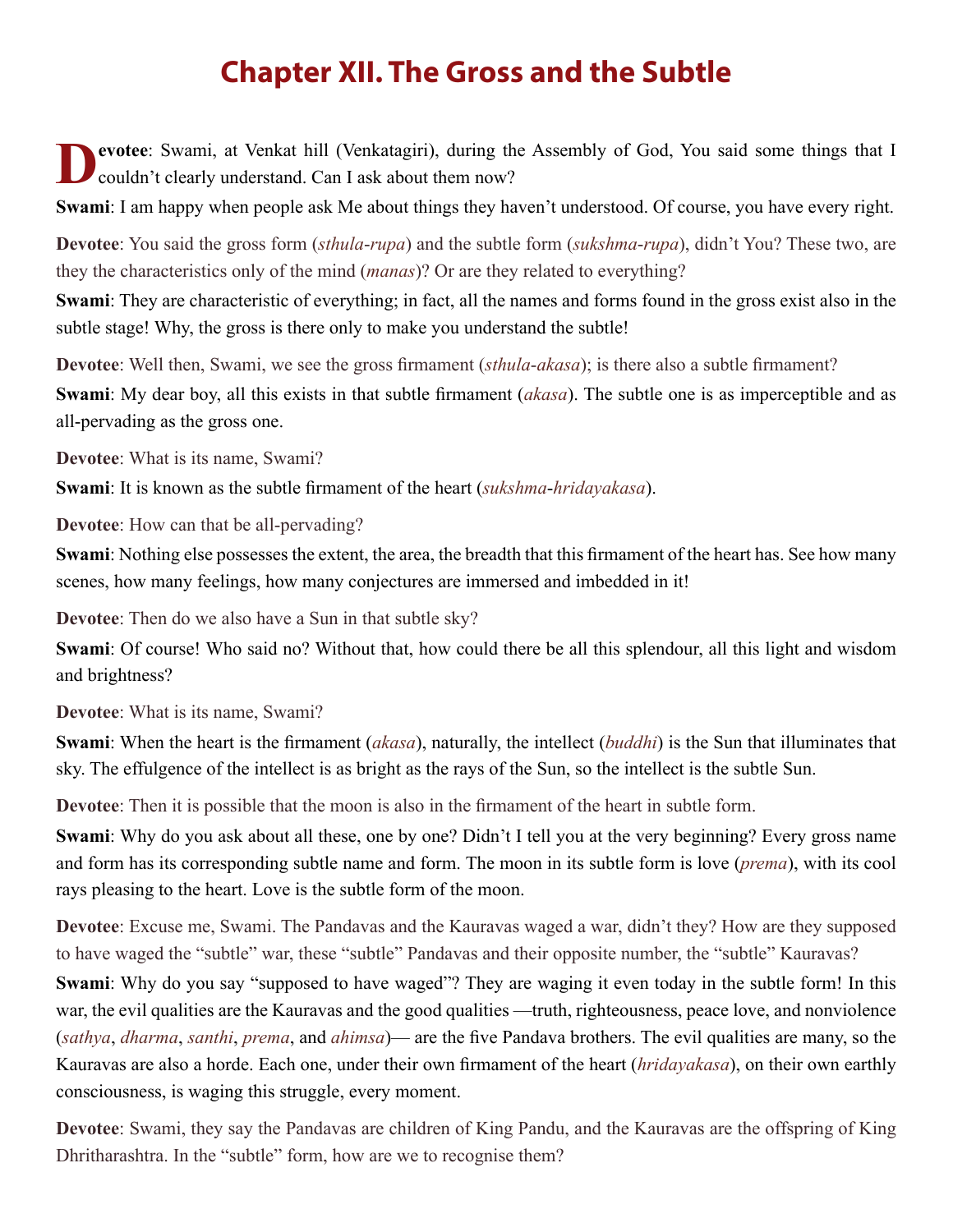**Swami**: Both are disputants for the kingship of the self-same heart; they are in everyone as the Unwise Personality and the Wise Personality. The unwise blind ruler is [Dhritharashtra](#page-68-8); the wise Pandu is the father of all good qualities. Have you understood?

**Devotee**: But then, Swami, excuse me; in that war there were millions of soldiers and chariots. And the subjects —who are they in this "subtle" conflict?

**Swami**: Of course, they are all there, in people. The million feelings and thoughts and impressions are the soldiers and subjects. The ten senses (*[indriyas](#page-68-4)*) are the regiments, and the five senses are the chariots. In everyone's heart a perpetual war is being fought between good and evil, between the [Pandavas](#page-71-7) and the [Kauravas.](#page-69-7) Is that clear?

**Devotee**: Well, who is Lord [Krishna](#page-69-8) in the subtle war; He who was then neutral in that struggle for power? **Swami**: Don't you know? He is the Witness, known as *[Atma](#page-66-0)*. He is the charioteer (*sarathi*) of the chariot of the individual soul (*[jiva](#page-69-1)*).

**Devotee**: Another question. All these people had [Hasthinapura](#page-68-9) as their capital. In people, which is the Hasthinapura?

**Swami**: The basis for all these subtle manifestations —these men, chariots, [Pandavas](#page-71-7) and [Kauravas—](#page-69-7) is, as you know, this City of Bones (*[Asthinapura](#page-66-5)*), this body. This skeleton is *[Asthinapura](#page-66-5)*! Both have nine gates. There, both the [Kauravas](#page-69-7) and the [Pandavas](#page-71-7) were born; they played and were trained there; they grew up together there. So also, in this same *[Asthinapura](#page-66-5)*, all the qualities, good and bad, are born and grow, they develop and subside, they watch and hate each other, all in the same body. Are not the warring rulers in this body also the Unwise Personality and the Wise Personality?

**Devotee**: Yes, Swami. There is an intimate connection between the *[Mahabharatha](#page-70-10)* war and the qualities and conduct of humanity. Really, the relationship is there, without a doubt. What a fine comparison! As you said, this type of warfare is taking place in everyone, even now. Well Swami, when will this war end?

**Swami**: When will this war end, you ask? When both bad and good qualities fade out and humanity becomes quality-less; only then can people have peace (*[santhi](#page-73-9)*).

**Devotee**: At that time, this battlefield, this City of Bones (*[Asthinapura](#page-66-5)*), won't exist, will it?

**Swami**: When there is a battle, there must be a battlefield. When you have no battle, why bother about a field?

**Devotee**: Can't we avoid the battle altogether?

**Swami**: Why not? Kings develop the spirit of war because they have confidence in their subjects. The subjects encourage the rulers to unleash the hounds of war. Delusions are the subjects, who push the individual into the battle. When there is a paucity of such subjects, war will not be waged. So divest yourself of such subjects as delusions, illusions, and feelings of "I" and "Mine" and you can be at peace, enjoying undisturbed divine peace (*[santhi](#page-73-9)*).

My boy! You can go now! Wait! Let me tell you one thing: entertaining doubts of all kinds is also a delusion! Strive to be free from even this trait! Well, go and come some time later.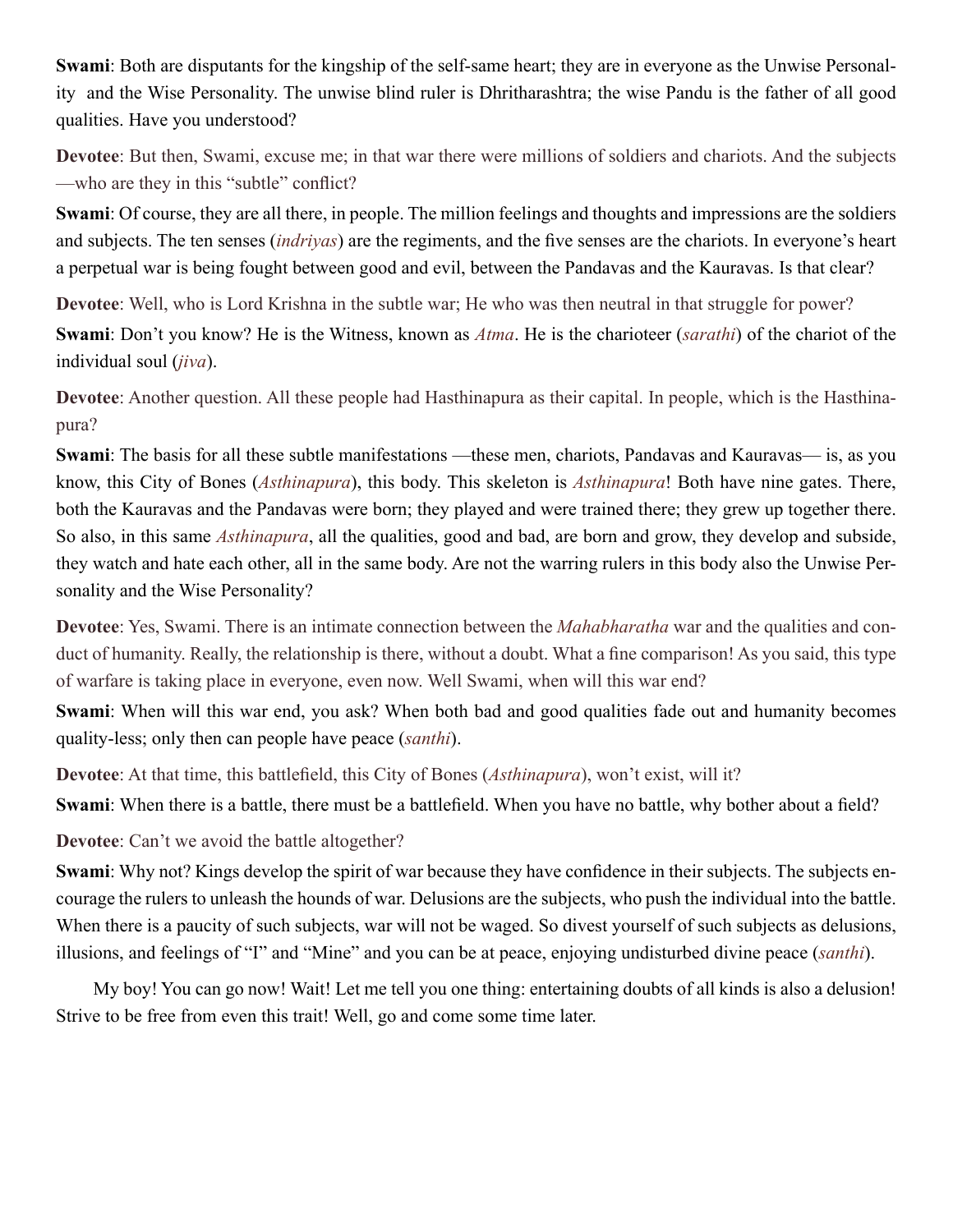# **Chapter XIII. The Ramayana in the Heart of Man**

**Devotee**: Swami, last time you spoke of the *[Mahabharatha](#page-70-10)* war; in the same manner, does the *[Ramayana](#page-72-12)* also happen in everyone's heart?

**Swami**: Undoubtedly! It takes place systematically and in the same sequence.

Devotee: Then, in what form does [Rama](#page-72-13) come in this?

**Swami**: The *[Atma](#page-66-0)* is [Rama.](#page-72-13) He has come, in the character of the soul (*[jivi](#page-69-2)*), wearing the dress called body.

**Devotee**: Then, being one whose will prevails, and being omnipotent and all powerful, why does He suffer so much?

**Swami**: It is all play, His sport (*[leela](#page-70-11)*). What can be joy for Him? And what can be suffering for Him? He is the embodiment of bliss (*[ananda](#page-65-10)*-*[swarupa](#page-73-2)*), who knows neither. By His will, He can produce everything. He enacted the *[Ramayana](#page-72-12)* on the stage of the theatre of the world, with Himself taking a role and showing each quality (*[guna](#page-68-0)*) as a separate form. Such a *[Ramayana](#page-72-12)* is taking place, in every heart. The Rama in the heart (the *[Atmarama](#page-66-6)*) is observing everything, as witness.

**Devotee**: But the inert material (*[jada](#page-68-10)*), and the individual soul (*[jivi](#page-69-2)*), how does they enter into this *[Ramayana](#page-72-12)*?

**Swami**: This inert material accepts the active consciousness (*[chaithanya](#page-67-14)*), viz. the knowledge of *[Brahman](#page-67-4)*. This consciousness is born with the name of [Sita.](#page-73-10) The inert-matter-consciousness become One. This is referred to as *Sita-rama*. As long as the inert matter and the consciousness are One, there is no trouble and no suffering. It is the separation of one of these two that gives rise to all the bother.

**Devotee**: How is that, Swami?

**Swami**: [Sita](#page-73-10), who is knowledge of *[Brahman](#page-67-4)*, goes away from the *[Atma](#page-66-0)*, which is in the form of the individual soul. Hence, falling into the darkness or jungle is inevitable. [Rama](#page-72-13) has acted in this way to show us this; if [Sita](#page-73-10), or knowledge of *[Brahman](#page-67-4)*, is allowed to be lost, one cannot escape wandering about in the jungle of darkness.

**Devotee**: Swami, then why is [Lakshmana](#page-69-9) always with Him? What does he stand for in our life?

**Swami**: One should not be alone in the dark jungle of life; one should have the mind (*[manas](#page-70-3)*), ever by one's side. It is for this that [Lakshmana](#page-69-9) is kept near, always.

**Devotee**: In the *[Ramayana](#page-72-12)*, [Vali](#page-74-7) and [Sugriva](#page-73-11) are described. Who are they?

**Swami**: When wandering in the dark jungle one gets despair when one should get discrimination. They have vengeful hatred of each other. [Vali](#page-74-7), who is despair, has to be destroyed; only then can success come. Despair is [Vali](#page-74-7); discrimination is [Sugriva](#page-73-11).

**Devotee**: [Hanuman,](#page-68-11) who appears between these two, who is he?

**Swami**: He who is of great help in the conquest of despair, viz. courage! That is [Hanuman](#page-68-11); He is courage. When associated with courage, it is possible to cross the ocean of illusion; that is why [Rama](#page-72-13) built the bridge with the help of [Hanuman](#page-68-11).

**Devotee**: After crossing the ocean of illusion, what is to be planned?

**Swami**: Don't you know what [Rama](#page-72-13) did after crossing the bridge? Conquering illusion (*[moha](#page-70-12)*), He slew the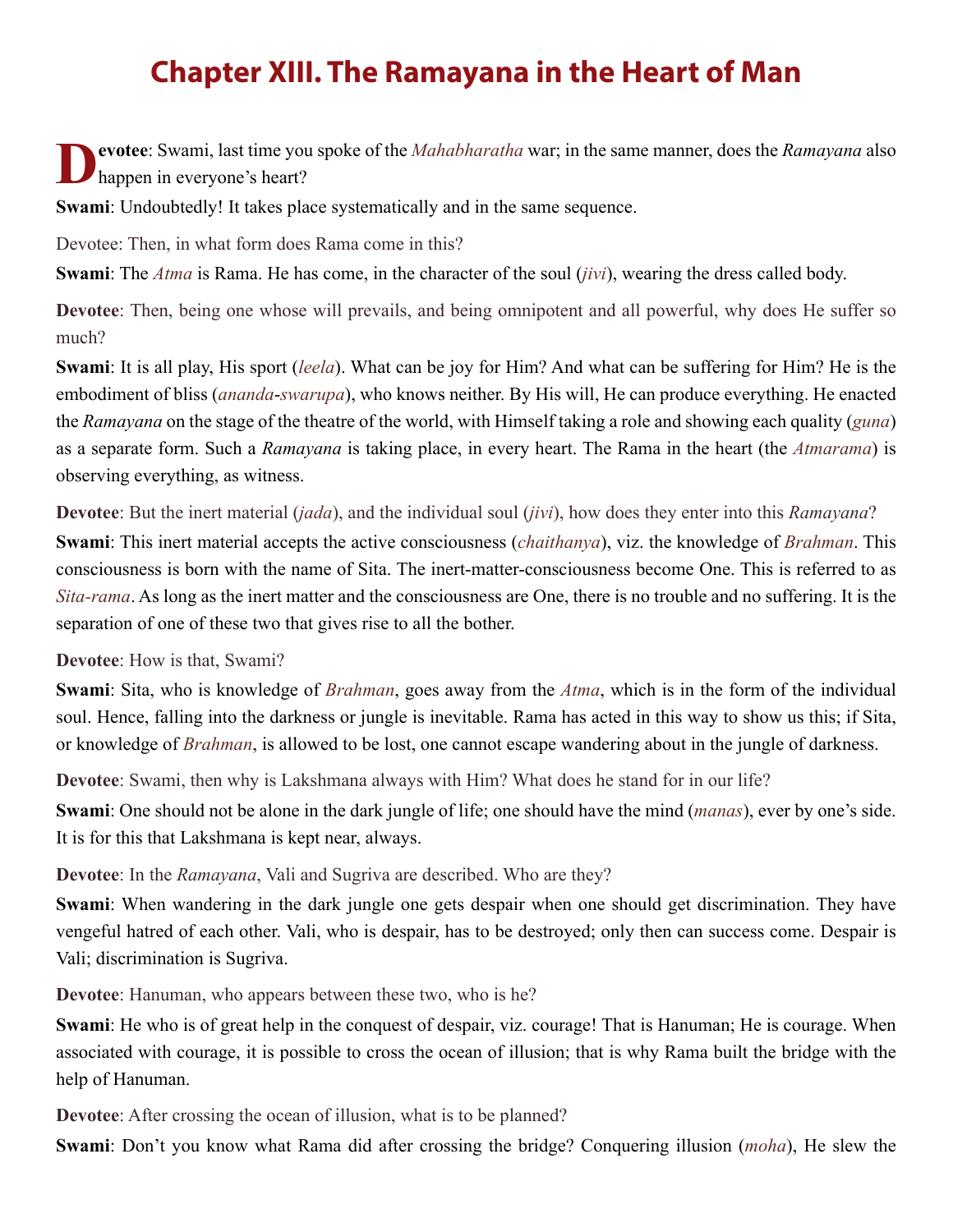qualities of passion and inertia (*[rajoguna](#page-72-14)* and *[thamoguna](#page-74-8)*) in the form of [Ravana](#page-72-15) and [Kumbhakarna.](#page-69-10) The remaining brother, the last, the quality of purity (*[sathwa](#page-73-4)*-*[guna](#page-68-0)*), viz. [Vibhishana](#page-75-3), was crowned king. The three qualities (*[gunas](#page-68-0)*) have been illustrated in the characters and careers of the three brothers [Ravana](#page-72-15), [Kumbhakarna](#page-69-10), and [Vib](#page-75-3)[hishana.](#page-75-3)

**Devotee**: After this, what has to be achieved?

**Swami**: Has to be achieved, do you say? Next is the attainment of self-experience (*[anubhava-jnana](#page-65-11)*), or [Sita](#page-73-10) —the spiritual wisdom (*[jnana](#page-69-0)*) reached after experience, wisdom realised in actual life. When both inert matter (*[jada](#page-68-10)*) and consciousness (*[chaithanya](#page-67-14)*) unite again, that is the coronation —that is to say, salvation (*[jivan-mukthi](#page-69-5)*) for the individual soul (*[jiva](#page-69-1)*). Therefore, the fundamental teaching of the *[Ramayana](#page-72-12)* is this:

The soul (*[jiva](#page-69-1)*), mind (*[manas](#page-70-3)*), spiritual wisdom (*[jnana](#page-69-0)*), despair, discrimination, courage, delusion, passion (*[rajas](#page-72-5)*), sloth (*[thamas](#page-74-0)*), and purity (*[sathwa](#page-73-4)*) —these demonstrate themselves each in a different form. It is to be learned how and in what ways each of these can be either acquired or subdued.

All this is done by the *[Atma](#page-66-0)*, who has come in the form and with the name of [Rama](#page-72-13), by His acting, behaving, directing, and guiding. So, the *[Ramayana](#page-72-12)* didn't end long ago. As long as in each life there is a struggle for achievement through these paths, and people attain the self knowledge (*[anubhava-jnana](#page-65-11)*) in the end and the quality of purity (*[sathwa](#page-73-4)*-*[guna](#page-68-0)*) is crowned at last —until then, the *[Ramayana](#page-72-12)* will continue to take place in the heart of people. On one side, the *[Mahabharatha](#page-70-10)* war, on the other, the *[Ramayana](#page-72-12)*; and on another, the *[Bhagavatha](#page-66-7)*; thus is life led perpetually. These are the subtle (*[sukshma](#page-73-8)*) forms of the *[Ramayana](#page-72-12)*, the *[Mahabharatha](#page-70-10)*, and the *[Bhagavatha](#page-66-7)*. Do you understand?

**Devotee**: That means that in the *[Ramayana](#page-72-12)* of actual life, *[Atma](#page-66-0)* is [Rama,](#page-72-13) mind (*[manas](#page-70-3)*) is [Lakshmana,](#page-69-9) and Selfknowledge (*[anubhava-jnana](#page-65-11)*) is [Sita.](#page-73-10) And when that [Sita](#page-73-10) is lost, [Rama](#page-72-13) falls into the forest of existence. There, in that forest, are despair and discrimination; if we associate ourselves with courage ([Hanuman](#page-68-11)), we can go across the sea of delusion with the army of zest, strength, and steadfastness represented by [Jambavan](#page-69-11), Angada, and other monkeys (*vanaras*). As soon as we cross the sea, we can destroy the passionate (*[rajasic](#page-72-16)*) and slothful (*[thamasic](#page-74-9)*) qualities, symbolised by [Ravana](#page-72-15) and [Kumbhakarna](#page-69-10), and the pure (*[sathwic](#page-73-12)*) quality or [Vibhishana](#page-75-3) can then be crowned, self-knowledge (*[anubhava-jnana](#page-65-11)*) or [Sita](#page-73-10) is attained. This union of inert matter (*[jada](#page-68-10)*) and consciousness (*[chaithanya](#page-67-14)*), that is, of [Sita](#page-73-10) and [Rama,](#page-72-13) is the bliss (*[ananda](#page-65-10)*), the salvation (*[jivan-mukthi](#page-69-5)*) for the soul. Ah! What a splendid *[Ramayana](#page-72-12)*! The *[Ramayana](#page-72-12)* accomplished as the son of [Dasaratha](#page-67-15) is being enacted now as the subtle *[Ramayana](#page-72-12)*, through qualities (*[gunas](#page-68-0)*) and senses (*[indriyas](#page-68-4)*) in each individual so to say.

**Swami**: There is no "so to say" in this. It is happening as the subtle *[Ramayana](#page-72-12)*!

**Devotee**: Swami, You said that each quality and each sense adopts a separate form in the *[Ramayana](#page-72-12)*. It causes some surprise to imagine that the senses also put on some form! In these, the gross and the subtle *[Ramayana](#page-72-12)*s, in what form do the senses appear? Please tell me this.

**Swami**: Whatever the quality, how can it express itself without the help of the senses? Qualities are bred in the senses. The senses of action are five; the senses of knowledge are five. These ten, with the help of the mind (*[ma](#page-70-3)[nas](#page-70-3)*), create attachment, don't they? Otherwise, there can be no merging at all. "Born in illusion (*[maya](#page-70-5)*), bred in illusion, man's mission is to master illusion," it is said. So too, born in the senses, bred in the senses, the inert consciousness (*[jada](#page-68-10)*-*[chaithanya](#page-67-14)*) has to master the senses. That is their basic duty, don't you know? Do you know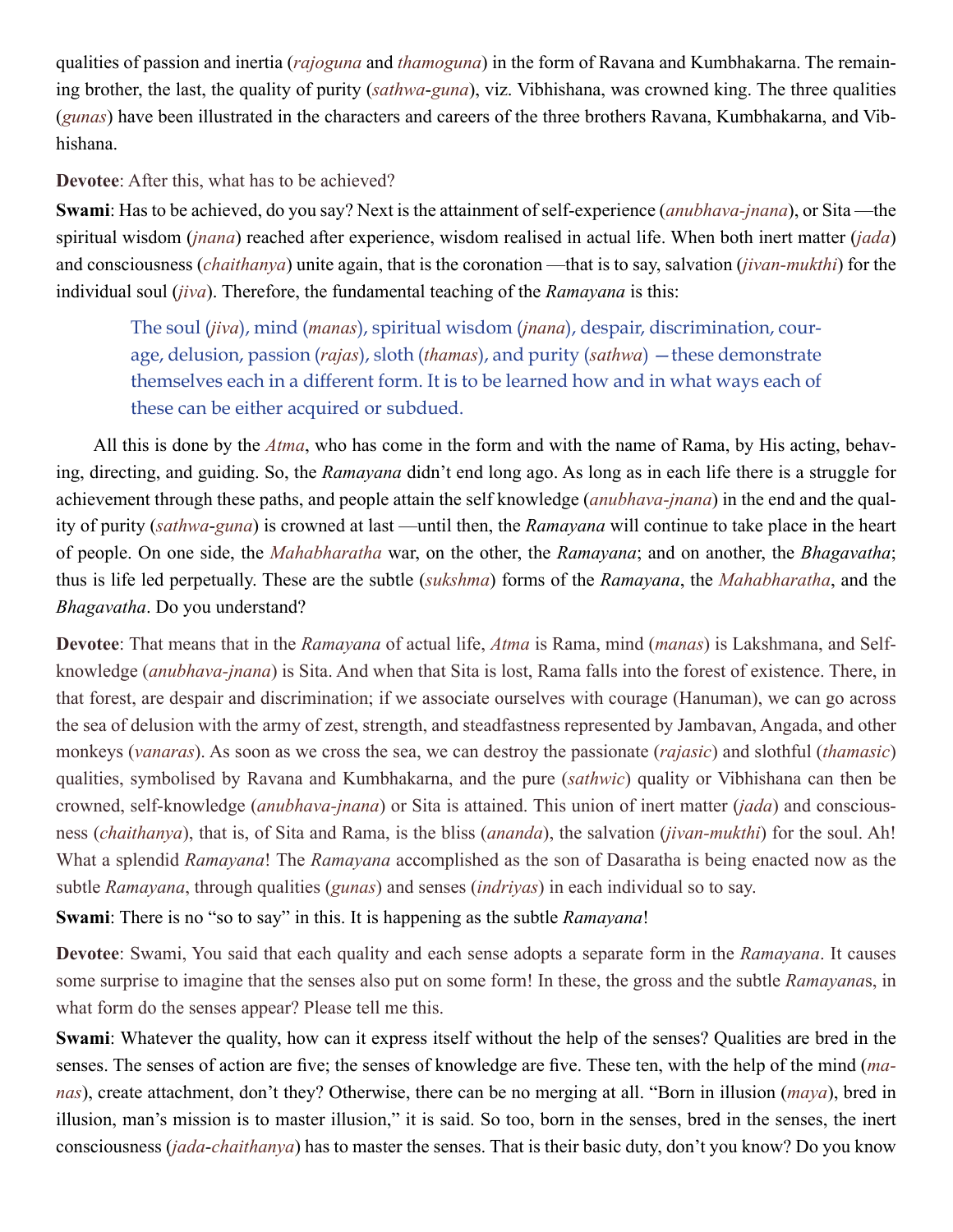where [Rama](#page-72-13), the soul (*[jivi](#page-69-2)*), was born? Whose son is He? [Dasaratha](#page-67-15) has that name because he symbolises the ten senses (*[dasendriyas](#page-67-16)*). Whichever quality (*[guna](#page-68-0)*) or form (*[rupa](#page-72-11)*) we consider, it cannot be unrelated to the ten senses of action and of knowledge, (the *[karmen-driyas](#page-69-12)* and *[jnanen-driyas](#page-69-13)*), in the form of [Dasaratha.](#page-67-15)

**Devotee**: Four sons were born of [Dasaratha](#page-67-15). Of what were they the forms, Swami?

**Swami**: From the ten senses, not only four but any number of qualities and forms can originate. But only the chief, the four symbolising the four faces of the Lord, originated by His will. They are born as [Rama](#page-72-13), [Lakshmana](#page-69-9), [Bharatha](#page-66-4), and [Satrughna](#page-73-13). In the subtle form, they are truth (*[sathya](#page-73-1)*), *[dharma](#page-67-1)*, peace (*[santhi](#page-73-9)*), and love (*[prema](#page-71-6)*). These are the Four Faces of the Lord.

**Devotee**: Who among these, Swami, is truth? Who represents *[dharma](#page-67-1)*, peace, and love?

**Swami**: Can't you discover? [Rama](#page-72-13) is truth. "The status and the honour should go to him who has the right, not to me," said [Bharatha](#page-66-4) when he was offered the crown, so he is *[dharma](#page-67-1)*. He placed complete faith in the *[Atma](#page-66-0)*, that is, [Rama,](#page-72-13) believing that there is no bliss (*[ananda](#page-65-10)*) sweeter than its uninterrupted company,

[Lakshmana](#page-69-9) followed [Rama,](#page-72-13) so he is love. Having no individual separate ambition of his own, treading the paths followed by these three, [Satrughna](#page-73-13) was calm and unperturbed, so he is peace. Is that clear?

**Devotee**: Yes, Swami, but these four were born of three mothers; who are whose mothers?

**Swami**: As I said just now, "born in illusion (*[maya](#page-70-5)*), bred in illusion, one has to transcend this illusion." So also, one is born from qualities (*[gunas](#page-68-0)*), one is brought up with qualities, and finally one has to transcend the qualities. The three mothers represent three qualities! Among them, [Kausalya](#page-69-14) is the pure quality (*[sathwa](#page-73-4)*-*[guna](#page-68-0)*); [Kaikeyi](#page-69-15), the passionate quality (*[rajoguna](#page-72-14)*); and [Sumitra,](#page-73-14) the slothful quality (*[thamoguna](#page-74-8)*); they play those roles, in the epic. [Dasaratha](#page-67-15) in the form of the ten senses (*[dasendriyas](#page-67-16)*) is associated with these qualities, so he is the embodiment of the sense-qualities. It is only because people can't easily grasp the truth through the senses and the qualities that the Lord taught them through the *[Ramayana](#page-72-12)*. The Lord is teaching this even to this day. The Lord performed that day the gross *[Ramayana](#page-72-12)*; and today, He is performing the subtle (*[sukshma](#page-73-8)*) *[Ramayana](#page-72-12)* on the stage of the hearts of people.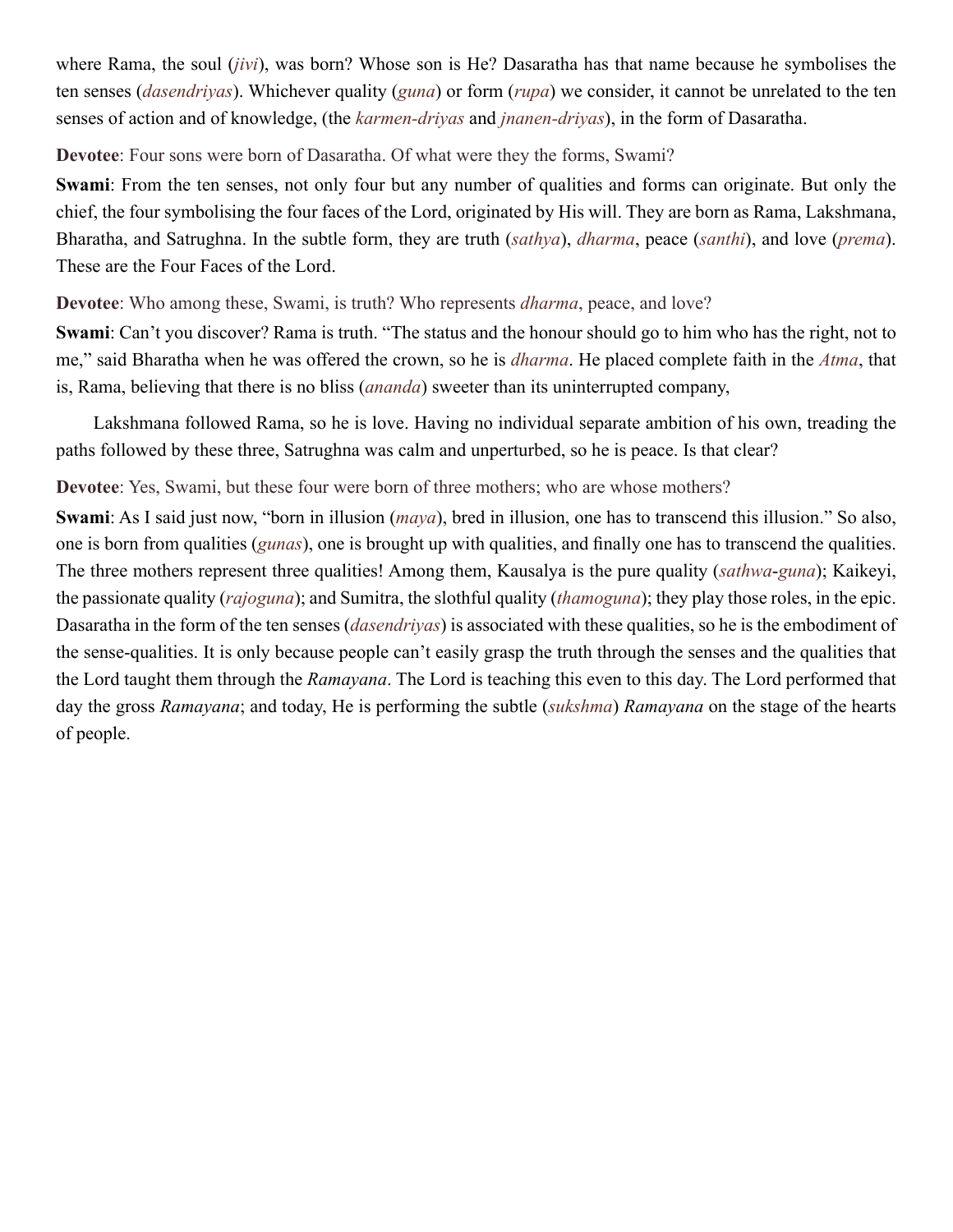### **Chapter XIV. The Bhagavatha: the Description of Atma**

**evotee**: Swami, the inner meaning of the *[Mahabharatha](#page-70-10)* and the *[Ramayana](#page-72-12)*, which You explained, is really very interesting. If only one probes deeply, what else is there in them? That kind of *[Mahabharatha](#page-70-10)* and *[Ramayana](#page-72-12)* is taking place in every heart, through the action and interaction of mind, subconscious mind, and intellect. You said that the *[Bhagavatha](#page-66-7)* also occurs in the same manner. If you will kindly explain how that is happening, we can, after knowing its inner meaning also, start following the "subtle" *[Ramayana](#page-72-12)*, *[Mahabharatha](#page-70-10)*, and *[Bhagavatha](#page-66-7)*, all three. Please tell me about the *[Bhagavatha](#page-66-7)*.

**Swami**: Well, the *[Bhagavatha](#page-66-7)* is not like the other two. It has no qualities and no form! It deals with the *[Atma](#page-66-0)*, which is beyond and behind the qualities (*[gunas](#page-68-0)*), senses (*[indriyas](#page-68-4)*), mind (*[manas](#page-70-3)*), and subconscious (*[chittha](#page-67-2)*); it deals with the powers and prowess of the *[Atma](#page-66-0)* and Its apparent activities (*[leelas](#page-70-11)*). The *[Bhagavatha](#page-66-7)* contains the stories of the incarnations of that which is the Witness of everything.

**Devotee**: What are the forms that the Witness assumed? Why did He assume those forms?

**Swami**: Really speaking, He is all forms, (*sarva-swarupee*). There is no limit to the number or nature of His forms. Still, if something must be said in conformity with what has happened, Its incarnations are [Brahma,](#page-67-3) [Vishnu,](#page-75-4) [Maheswara,](#page-70-13) [Matsya,](#page-70-14) [Kurma,](#page-69-16) [Varaha,](#page-74-10) [Vamana,](#page-74-11) [Narasimha,](#page-71-8) [Rama](#page-72-13), and [Krishna.](#page-69-8) In order to transact the creation, preservation, and destruction of the world, and to punish the wicked and protect the good, He Himself assumes the form that He designs as best at the time and purpose He has set before Himself. When that purpose is realised, He is as before, the Witness, the embodiment of *[Atma](#page-66-0)*.

**Devotee**: [Rama](#page-72-13) and [Krishna](#page-69-8) also punished the wicked and protected the good, didn't they, Swami? Then, how do you say that in the *[Ramayana](#page-72-12)* and *[Mahabharatha](#page-70-10)*, there is the embodiment of quality (*[guna](#page-68-0)*-*[swarupa](#page-73-2)*), while in the *[Bhagavatha](#page-66-7)* there is no embodiment of qualities?

**Swami**: You see, qualities have a beginning and an end, and the *[Atma](#page-66-0)* has neither. [Rama](#page-72-13) and [Krishna](#page-69-8) also have no qualities, essentially. They have demonstrated how, being above qualities, it is possible to keep all qualities under control. The *[Ramayana](#page-72-12)* and the *[Mahabharatha](#page-70-10)* stories have an end, don't they? In that sense, the *[Bhaga](#page-66-7)[vatha](#page-66-7)* has no end. It speaks of the Lord, who has no beginning or end. It tells of the forms that the Lord wore in the context of the age, time, and object. On the other hand, the other two teach the correct policies to be followed in this false, evanescent world and urge men to follow truth (*[sathya](#page-73-1)*), *[dharma](#page-67-1)*, peace (*[santhi](#page-73-9)*), and love (*[prema](#page-71-6)*). Do you understand?

#### **Devotee**: Then the *[Bhagavatha](#page-66-7)* is of no practical use to us, so to say!

**Swami**: What! The *[Bhagavatha](#page-66-7)* is of most use to the spiritual aspirants. Only it explains the real secret of the Lord. His real glory and His real path! The *[Ramayana](#page-72-12)* and *[Mahabharatha](#page-70-10)* try to some extent to uplift the commoner, the ordinary person, by moral teaching and example. They show how people can deserve the Lord's grace. But those who seek to know the nature of the *[Atma](#page-66-0)* and of the highest *[Atma](#page-66-0)* (*[Param-atma](#page-71-1)*) should study the *[Bhagavatha](#page-66-7)* more than anything else,.

**Devotee**: Swami, what is the relation between the Lord (*[Bhagavantha](#page-66-8)*), *[Bhagavatha](#page-66-7)* and the devotee (*[bhaktha](#page-66-9)*)? **Swami**: The relationship between the great king, the crown prince, and the heir apparent! The Lord is the great king, of course; the *[Bhagavatha](#page-66-7)* is second in rank because it came from the Lord as a derivative, with the status of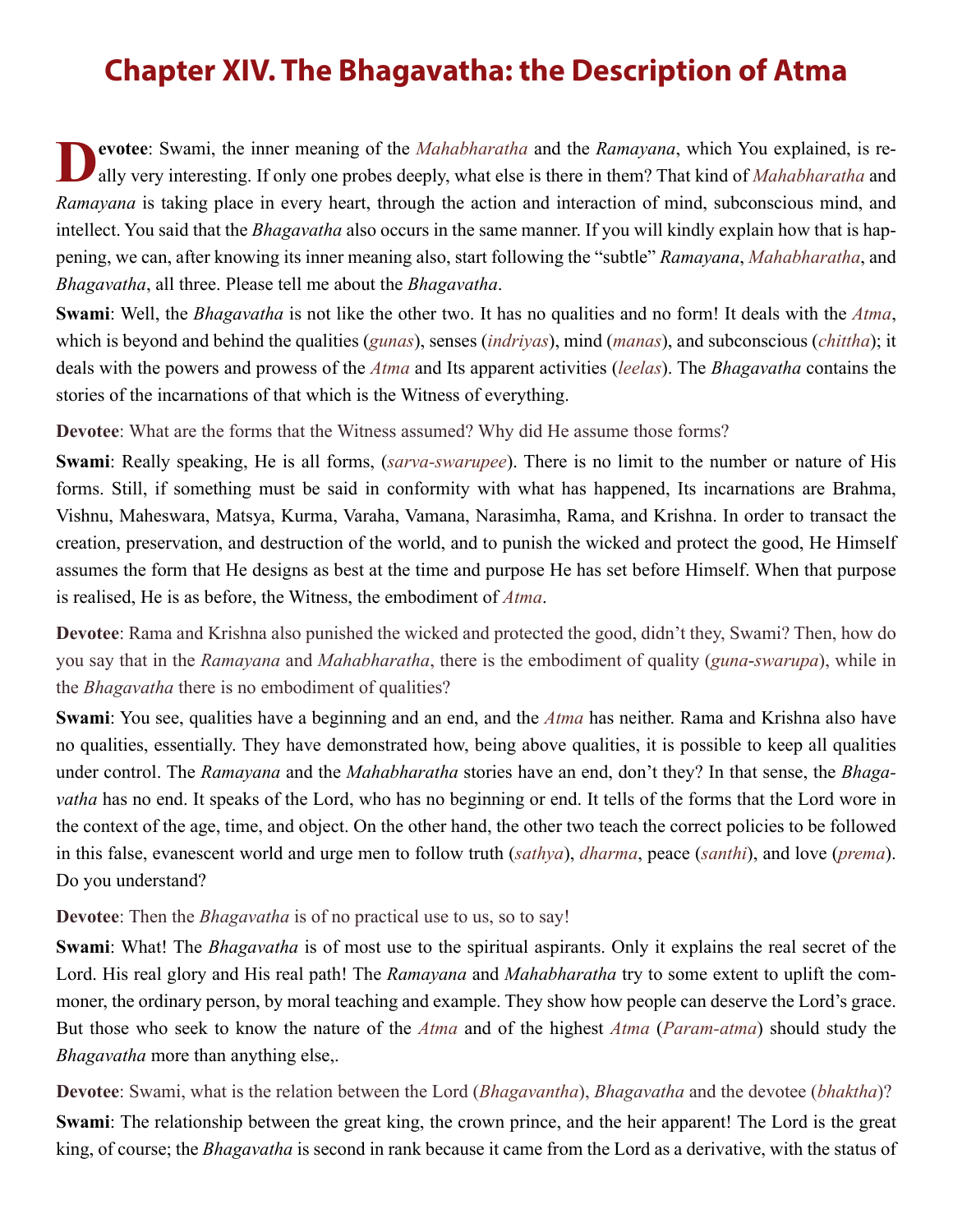crown prince; the heir apparent is dependent on both of these, and so is the devotee. The status of heir apparent is not an ordinary one, in that the heir apparent merits the position of great king. The rest are inferior to these three. Those who don't rise up to the status of devotee or heir apparent have no access to the court of the great king.

**Devotee**: Then, Swami, *[yogis](#page-75-5)*, the spiritually wise *(inanis)*, ascetics —don't they deserve that position?

**Swami**: Whoever one may be, without devotion (*[bhakthi](#page-67-12)*) and the love of the higher truth, how can they become a *[yogi](#page-75-5)*, or a spiritually wise person, or an ascetic? They also have devotion in an equal measure. Take the milk-ball sweet, orange sweet, hard candy, and a number of other sweets. In each of them, as the common cause of sweetness, there must be the one article, sugar, right? How else can they be made? So also, in these three paths, the sweetness of the Lord's Name or devotion (*[bhakthi](#page-67-12)*) is an ingredient. Without it, the very names of these objects become absurd!

**Devotee**: Another point, Swami! To approach the presence of the Lord, is it necessary to have faith in the Lord and, with that faith, perform soft prayer, meditation, devotional singing, and worship? Or is it possible to attain that position through the path of truth, the path of *[dharma](#page-67-1)*, the path of love (*[prema](#page-71-6)*), or the path of service to others?

**Swami**: Well, how can the qualities you mention originate without the fear of sin and the fear of God? Are these paths and the qualifications needed for them ordinary and common? No. They are the doors to the inner apartment of the Lord. Those that follow those paths can easily reach the precincts of the Lord.

And yet, there is a difference between friends and relatives! Those who only develop these qualities are friends, but those who practise them, along with devotion to the name and form, become relatives. That is the difference. The meditation on the name and form also helps to strengthen the qualities (*[gunas](#page-68-0)*). Without that foundation, the qualities cannot be strong and firm and pure. The Lord's name and form remove the dross from the qualities of people.

**Devotee**: But the devotee and the person with good qualities attain the same place, don't they, Swami?

**Swami**: Certainly. The merely good person becomes a candidate who deserves the place. The good one who has devotion has a title to the place and can't be passed over.

**Devotee**: Swami, many people are active, doing various things under the slogan, "Service to humanity is service to God." Do their deeds entitle them to the place?

**Swami**: Why do you ask so? Certainly —for those who do service with that attitude. But it is very hard to get that real feeling. Considering others as people, simply saying that "serving them is serving God" is not sincerity. The mind will then run in two channels.

Grasp the glory of *[Madhava](#page-70-15)* (God) fully; understand that *[Madhava](#page-70-15)* is in every human (*[manava](#page-70-16)*); believe that serving people is only serving *[Madhava](#page-70-15)*. Then, your actions will certainly entitle you to the place. What greater qualification is needed than that?

Instead, if "service" is done for name and honour and fame, and if the mind craves the fruits of one's actions, then the statement, "Service to humanity is service to God" has no meaning, and one won't get the expected result.

**Devotee**: It is very interesting, Swami! Speaking about the *[Bhagavatha](#page-66-7)* evoked many holy ideas and morals today. So if one delves into It, what invaluable truths will emanate! I am indeed blessed, this day.

**Swami**: Have you understood it all? *[Bhagavatha](#page-66-7)* is the story of the beginning-less, and ending-less *[Atma](#page-66-0)*. It is in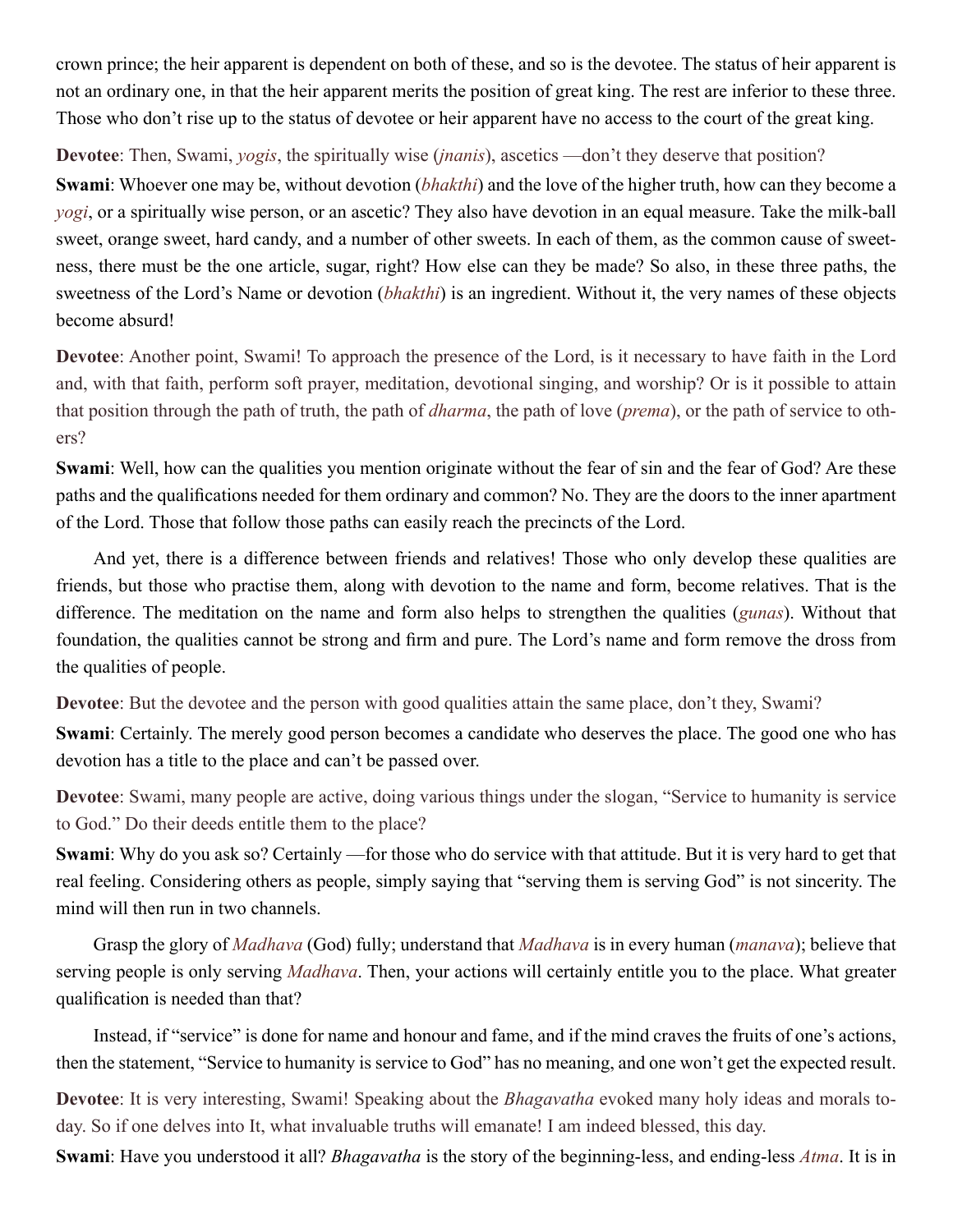both forms, subtle and gross. It is subtler than the subtlest, grosser than the grossest. It has no limit or measure. The *[Ramayana](#page-72-12)* and the *[Mahabharatha](#page-70-10)* are historical epics (*[Ithihasas](#page-68-12)*). The *[Bhagavatha](#page-66-7)* is different; it is the description of the *[Atma](#page-66-0)*; it instructs in the path of devotion (*[bhakthi](#page-67-12)*). It can never end and never has a "Finis". This is the significance of the *[Bhagavatha](#page-66-7)*.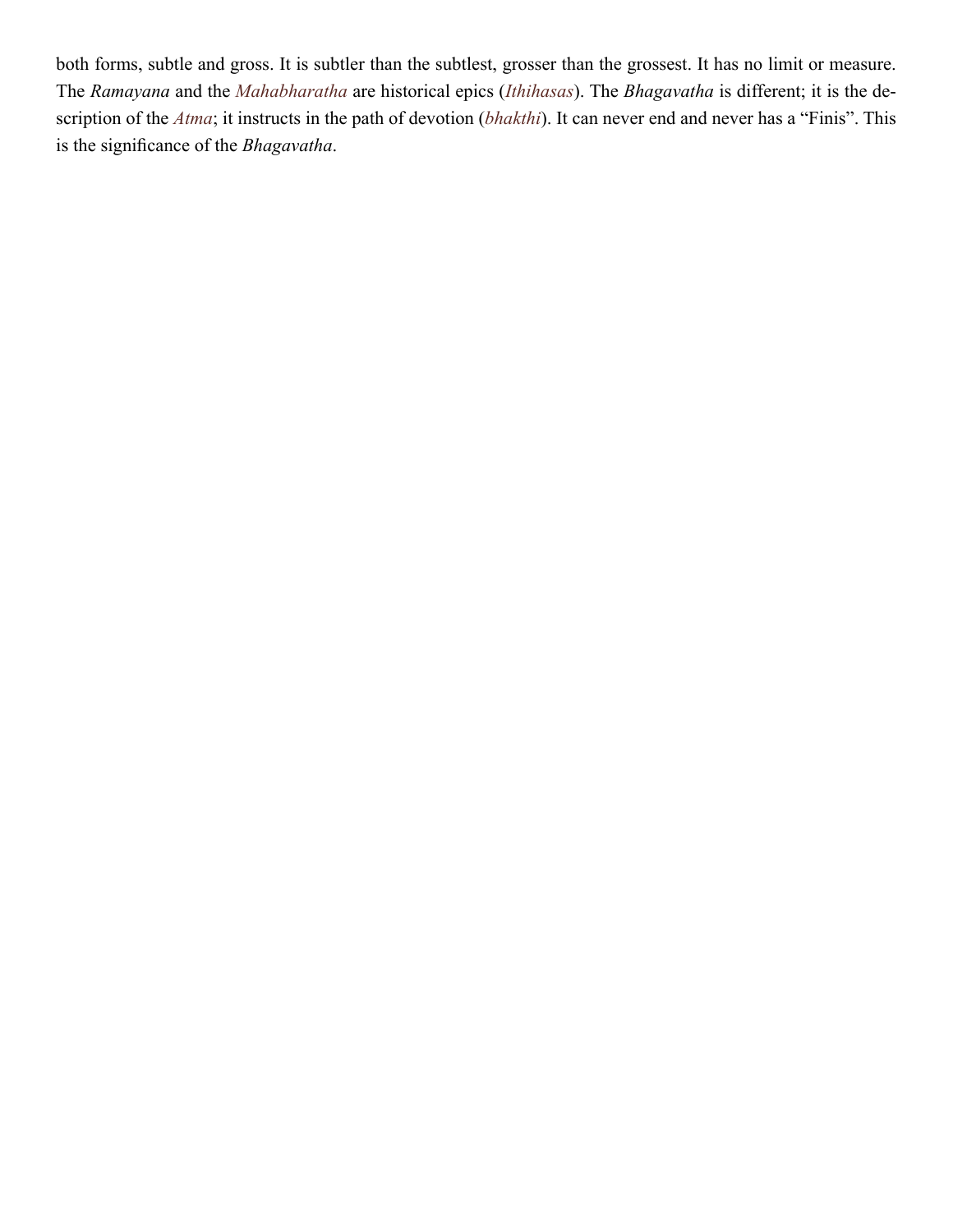### **Chapter XV. Gurus and Ashrams**

**evotee**: You must remove a big load from my head, Swami. However much I try to forget it, in whichever direction I turn, I suffer from it; I hear only that! Then how can I dismiss it from my mind? Finding it impossible, I pray to You. Please don't mistake my intention. Kindly give me a direct answer, because if you do, the weight will be lifted from the heads of all people like me, and enthusiasm will increase for spiritual exercises. Otherwise, I'm worried that we may lose even the little faith that we have in the Lord, and I'm afraid we may turn into atheists. Your answer will be of immense help, not only to me but to all devotees everywhere. Therefore, I pray to You to wipe off my doubts without hesitation and tell me the real truth, in very clear terms.

**Swami**: What is it? Tell me. What is the cause of so much headache?

**Devotee**: Swami, You told us that people have four stages of life (*[asramas](#page-65-12)*) —student, householder, hermit, and renunciant (*[brahma-charya](#page-67-17)*, *[grihastha](#page-68-13)*, *[vanaprastha](#page-74-12)*, *[sanyasin](#page-73-15)*)— and that those who reach the last stage are indeed blessed, because they attain realisation. Now, please tell us what exactly is that renunciant?

**Swami**: So this has caused you all the worry! Right? My dear fellow, the wearing of the orange cloth, the shaving of the head, these do not make a renunciant. The renunciant is a person who has given up all desires. The renunciant must be fully immersed —in desire, design, and deed— fully in the One Godhead and in the discipline to attain Him. Whoever is so immersed is a renunciant. Instead, if a person retains all kinds of desires and engages in every activity to realise the desires, then the person is a counterfeit (*[sanyasi](#page-73-16)*) instead of a renunciant (*[sanyasin](#page-73-15)*), as the saying goes. Do you understand?

**Devotee**: But Swami, now we get counterfeits very cheap for a rupee, a paisa, or even a cigarette! Whom of these should we approach, whom should we accept?

**Swami**: Why are you concerned with all this? You are concerned with your advancement, your progress. You must crave a person to point out to you the right path for your spiritual exercises (*[sadhana](#page-72-6)*). Or, if that is not possible, you approach and accept your Self —that is enough to give you what you require. Depend upon yourself, and your doubts will be destroyed.

**Devotee**: In that case, Swami, what about the statement, "*[guru](#page-68-3)*-less education (*[vidya](#page-75-6)*) is sight-less education"? It is essential to rely on some great person, isn't it? To show the way, I mean.

**Swami**: Great men have not vanished from the face of the earth, my child! Do not think that all are of the type you mention. There are many great men even now; otherwise, how could the world have daylight, as the saying goes?

**Devotee**: Great men may exist among householders, hermits, and renunciants, Swami! I haven't much experience with such, but still, I have seen among them people with big name and fame. However, I can say this: it is very difficult to discover really holy men among renunciants. It's impossible to find a single renunciant without some desire or other. When renunciants have so much desire, what is wrong if householders have them? To whichever place we go, the one demand is, "money, money, money!"

**Swami**: Really speaking, renunciants should have no desire, as you said. Lust and greed are their dreadful enemies. Renunciants should have no contact with them. Renunciants can accept only whatever little food is given, whenever it is offered, that is all. They can have no desire for more. That is the vow, the rule. They have nothing to do with money.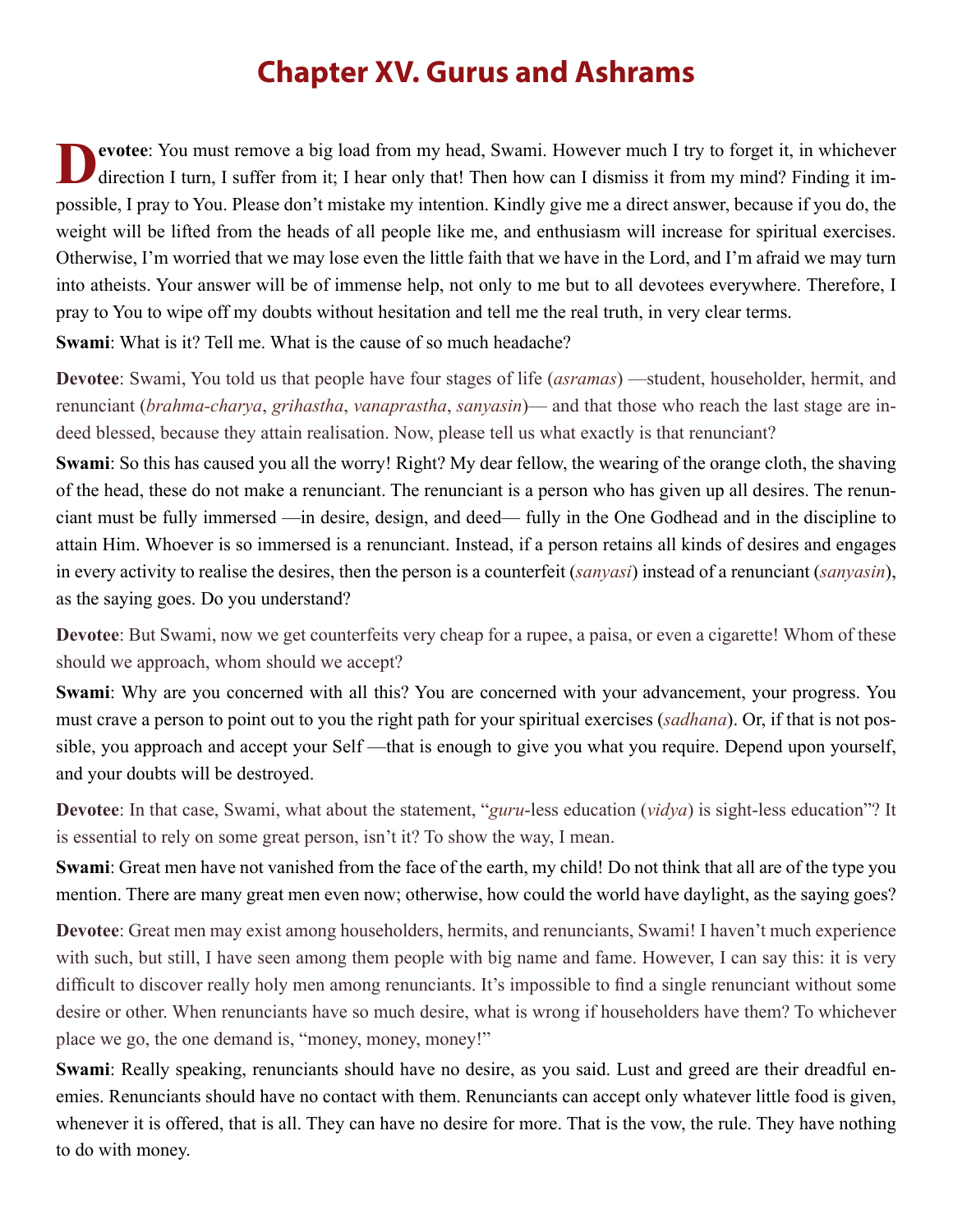**Devotee**: Well, Swami, excuse me. Renunciants are perpetually in need of money! No householder worries as much as they do about money! They exploit disciples and extract their hard-earned cash from them. Those who do not give are condemned. Is all this right, Swami? Is this just? Are these people *[guru](#page-68-3)*s?

**Swami**: No wise person will say that these things are just. How can I say it is right? Why, can't you ask such renunciants once, "Sirs, why do you need the money? Isn't it wrong for you to have this craving for the fame that comes through money?"

**Devotee**: Oh, I have asked them, Swami.

**Swami**: What did they say?

**Devotee**: Some said, they wanted money for their expenses; others said, they wanted to develop their ashrams further. Many such reasons were given. For those who have learned to argue, reason-giving is not very hard. It is only when it comes to believing that we have to choose and discriminate, isn't it?

**Swami**: The *[guru](#page-68-3)* must engage in the progress of the disciples who come for guidance, and not in the ashram; taking refuge is more important than the ashram. The excitement, the anxiety about the ashram becomes itself a huge burden (*srama*). It is on account of this that people lose even the little faith and devotion that they have and are transformed into atheists. Such *[gurus](#page-68-3)*, instead of giving up all ties, have yoked themselves tighter; they are beasts of burden. My dear fellow, listen to Me, don't cast your looks upon the *[guru](#page-68-3)* who inflicts pressure on a disciple to extract money. Keep as far away as possible from such people; don't lose faith by contact with them. Preserve faith and develop it, all by yourself.

**Devotee**: We go to such people eager to learn the higher things of life and to know the path for the attainment of the Lord; we seek and search for them, for we don't know which snake lives in which hole, but we find these cobra renunciants and are shocked! The anxious desire that they exhibit for the ashram —isn't that also wrong, Swami? If they want to serve the public like that, they can as well be just ordinary people and retain their original names and go about collecting funds and spending them, right? Calling themselves renunciants and wearing that dress, being initiated into a *[mantra](#page-70-17)* (getting *[upadesa](#page-74-13)*), taking upon themselves numerous vows at the time of initiation into monkhood, declaring that they have destroyed all desire ... if later they follow the path of accumulation, doesn't that spoil the very sacredness?

**Swami**: That individual may be spoiled, that is all, my dear fellow; the sacredness of renunciants (*[sanyasins](#page-73-15)*) can never be diminished! Don't run away with that idea. Of course, there are such men in the world today. But please don't include them in the list of renunciants or swamis. They have no relationship with these two categories. They only harm their disciples by retaining those designations. Don't spend even a single thought on them.

**Devotee**: All right, Swami. But for those who have built ashrams and established themselves as *[gurus](#page-68-3)*, this desire for money, etc., is wrong, isn't it?

**Swami**: Why do you ask? Have these people any special adornment like horns on the head? Really speaking, these people have to be even more careful. They train many disciples, so they must make a special effort to see that the trainees acquire the right attitudes and get fully immersed in contemplation of the Lord. Otherwise, much injury will be caused. If the *[guru](#page-68-3)* pays attention to the spiritual progress and inward joy of the disciples, the disciples themselves will struggle for the development of the ashram. No one need exert any pressure.

Instead, forgetting their progress, if one clamours for so much money from this disciple and so much from this devotee for the development of "his" ashram, one will lose the ashram itself! The disciple will lose devotion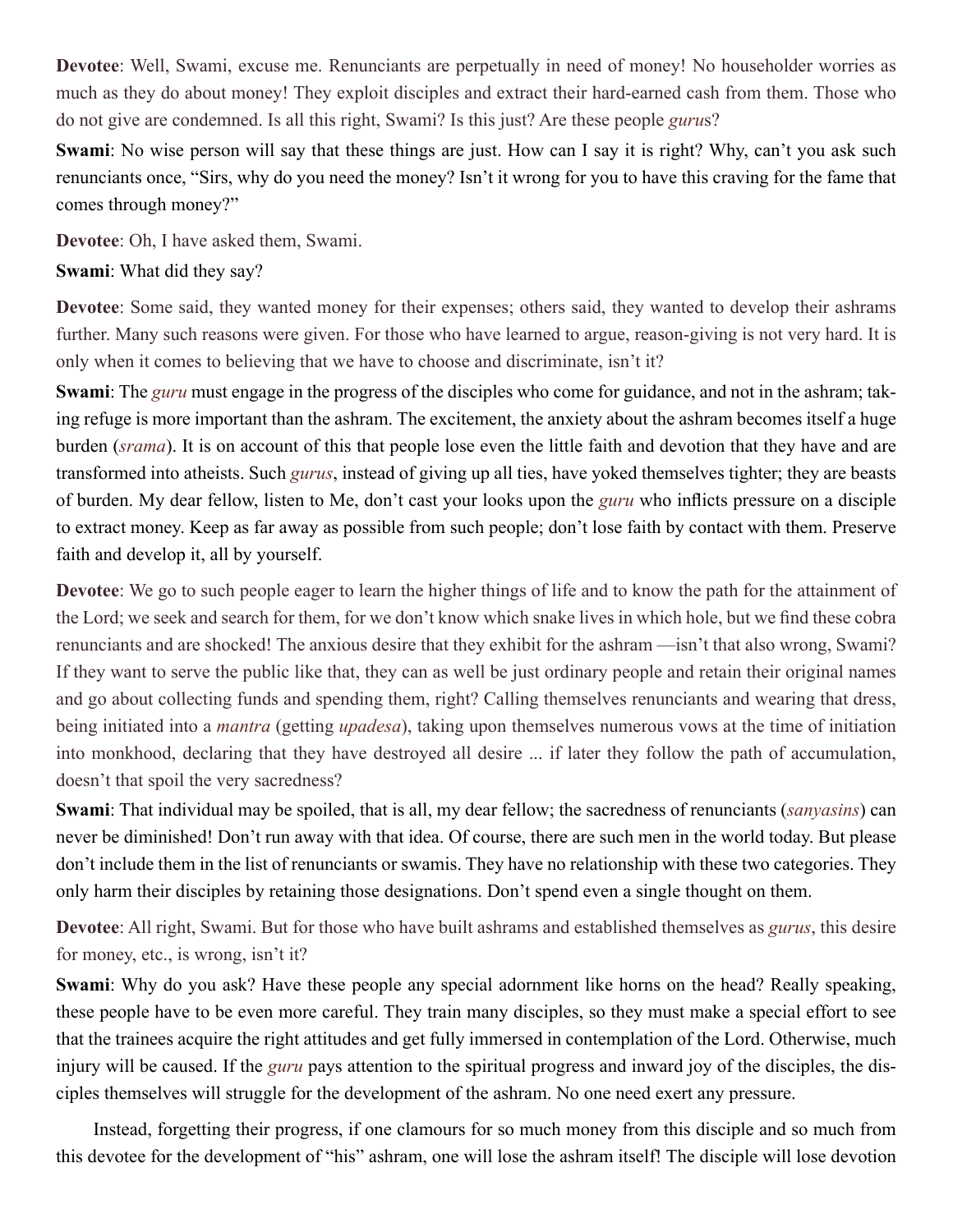and the *[guru](#page-68-3)* will lose the institution!

**Devotee**: Besides all this, Swami, if anyone points out to them that it is wrong, they get wild and threaten severe punishments. Is that right, Swami?

**Swami**: This is an additional wrong. How can it be right? It is not correct for any *[guru](#page-68-3)* to weaken the heart of any disciple; the *[guru](#page-68-3)* must please it and satisfy it. People who frighten and extract are not teachers but cheaters. They are not shepherds but sheep.

**Devotee**: Then what do you advise us to do? How are we to deal with these people? Please tell us.

**Swami**: My dear child, give up all talk of people who have lost their way. Speak of your reaching the path. Give up all contact with such people. Instead, cultivate contacts with people and places where there is neither lust, greed, nor any other desire. Seek the *[guru](#page-68-3)* who looks on all with equal love (*[prema](#page-71-6)*).

The real *[guru](#page-68-3)* must have certain qualities. Note this. If these qualities are present, go there and be happy.

If you don't find such a place, meditate on God within yourself. Do meditation and devotional singing. That is enough; you needn't search for another place at all. Whenever you have leisure, read good devotional books. Even from these books, take what you need and discard the rest. Be careful; don't get entangled in all kinds of nets and traps.

**Devotee**: What are the qualities of those great men, Swami?

**Swami**: They will neither crave wealth nor have ambition to develop their ashrams; they will neither love those who praise them nor hate those who blame them. They won't prevent their disciples from approaching them; they won't prohibit anyone from approaching them; they won't relish the defamation of others; they won't be vengeful against those who point out to them their own mistakes and wrongs. They will look upon all with equal love; they will always spread truth, righteousness, peace, and love (*[sathya](#page-73-1)*, *[dharma](#page-67-1)*, *[santhi](#page-73-9)*, and *[prema](#page-71-6)*); they will ever yearn for the joy, welfare, and progress of the devotees. Seek such people. They are the true *[gurus](#page-68-3)*.

Don't even cast a glance at those who are afflicted with anger, anxiety, hatred, envy, etc., or those who worry about name and fame and honour and status, however pompous their personality, however resounding their reputation.

**Devotee**: All right, Swami. It is all very good. But just one little doubt. These big *[gurus](#page-68-3)*, highly learned, giving long lectures for hours together, how is it that they don't realise all this? Can't these big men see their own faults and set them right?

**Swami**: Well, even an ounce of experience is useful! But a ton of learning may prove useless. Many people lecture in colleges and pour forth hour after hour things they have learned by rote. Can one become great by merely the length or grandeur of lectures one gives? That is like vomiting the swallowed meal.

You must see how much of what is spoken is practised; those who give advice must follow it themselves. If you can't avoid doing a thing, don't ask others to avoid it. So, however learned one may be, unless one has experience and practice, it will be simply a nine-days wonder, and after that one will be neither here nor there.

Of course, the qualities I mentioned are to be noted not merely in the *[guru](#page-68-3)*s but in all. So give up this talk about others being bad or wrong; develop your faith and devotion; strengthen your discipline for meditation on the Lord; engage yourself in beneficial deeds; speak only what will bring good; worship the Lord; keep Him always in the memory; do soft prayer and meditation. If you are immersed in these, you will not worry at all about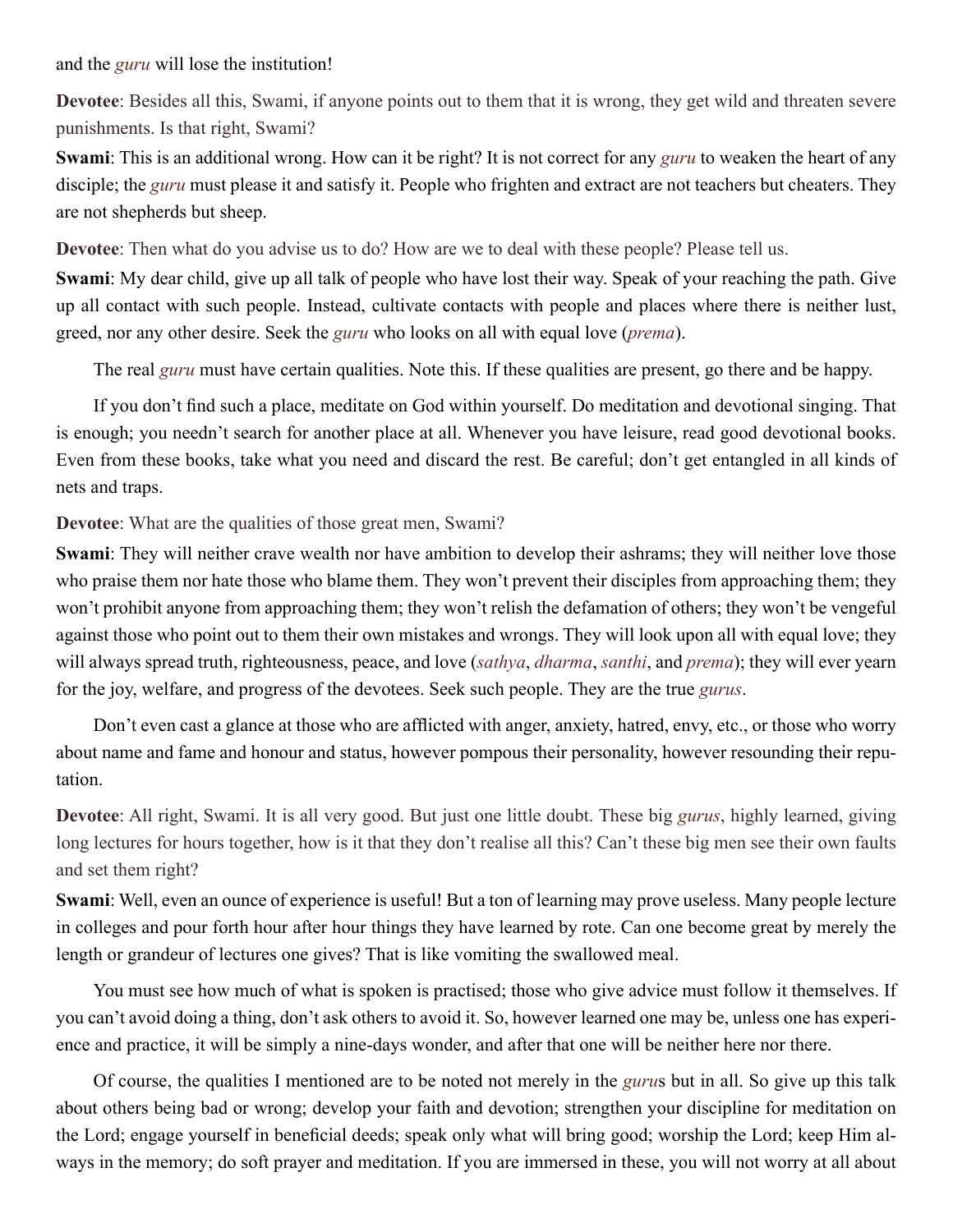the right and wrong of others.

**Devotee**: Swami, you explained the relationship of the *[guru](#page-68-3)* and pupil (*[sishya](#page-73-17)*). Looking at present conditions, one who reveals the reality is not liked at all. Many of the *[guru](#page-68-3)*s, swamis, and wise aspirants are, as you said, behaving wrongly and in many ways ruining their very name. Besides, they are acting contrary to the vows of renunciation and the *[dharma](#page-67-1)* relating to the Lord.

Such people may not appreciate your statements. They may even develop animosity, because you're laying bare their defects. Or, what is worse, they may try to justify their conduct and invent stories and arguments to make their actions appear correct. Your remarks apply only to the wrong-doers, they don't refer to those engaged in good activities. So, really good wise aspirants and those interested in upholding the ideas will be happy that You have spoken thus. But regardless of what people might say, please Swami, help spiritual aspirants to progress and reveal to us the glory of the Lord.

**Swami**: Well, what does it matter to Me how people talk? How can falsehood be supported, fearing comment? As the burden so the bearer, says the proverb. Only fakes will resent and comment adversely. The genuine *[gurus](#page-68-3)* will rejoice. As the saying goes, only a thief will feel his shoulder when someone announces the theft of a gourd, because he is afraid that the stolen gourd is actually on his shoulder! Those who don't steal gourds won't feel their shoulders. Those who are genuine will have no fear or anger. The others can learn a lesson if they develop a sense of shame and resolve to mend their ways, at least, hereafter.

For deeds done in ignorance, repentance is the way to make amends and to earn pardon. Not to repeat the same deed is the sign of the morally strong.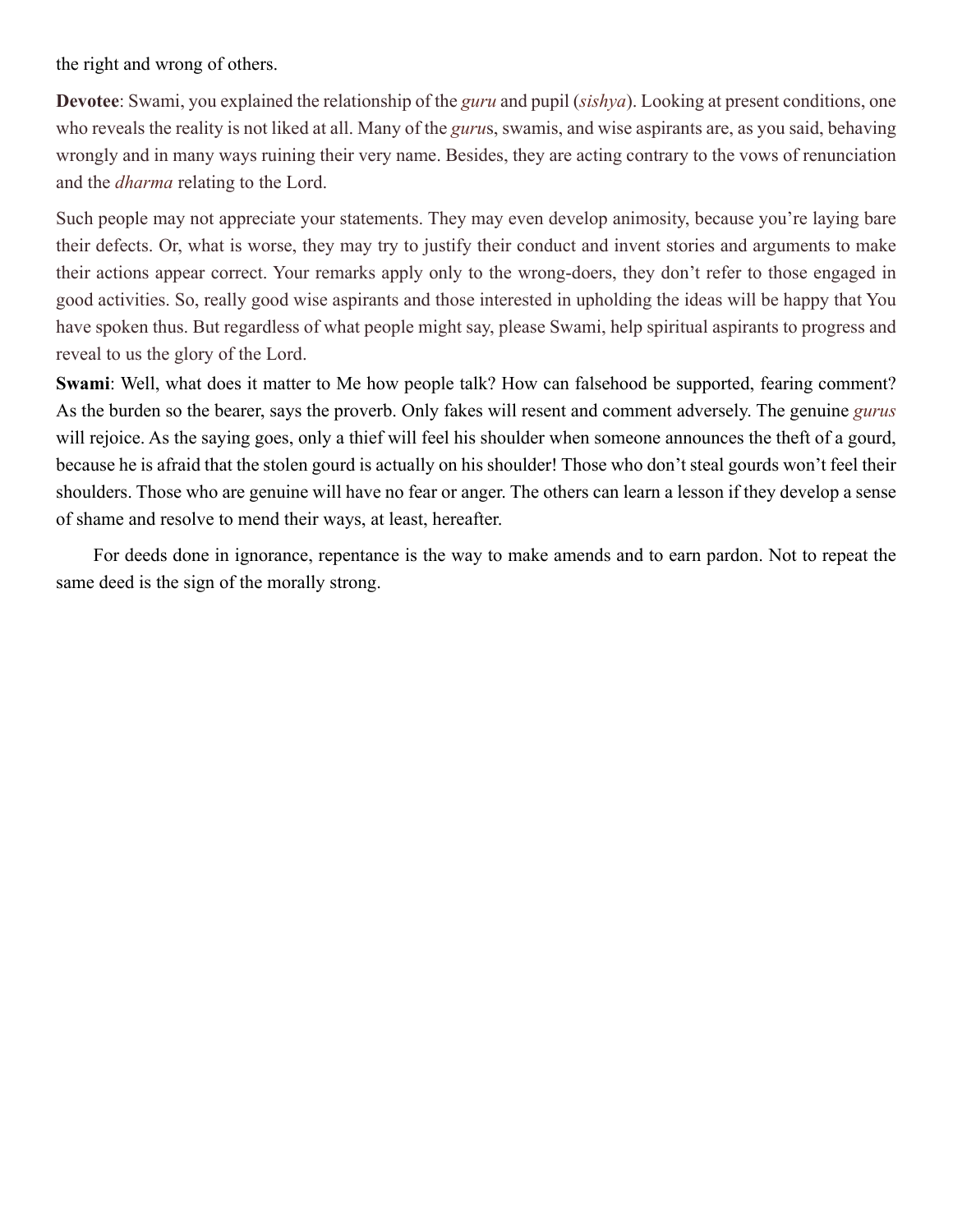# **Chapter XVI. Meditation**

**Pevotee**: Swami, I have a few doubts concerning the subject of meditation (*[dhyana](#page-68-5)*), which You are now writing about. Can I ask You?

Swami: Of course, you can ask and have your doubts removed. It is good for you and it gives Me joy.

**Devotee**: Some people practise meditation, but they are unable to know whether the mediation has progressed or not. What do You say about that?

Swami: Progress in meditation means attainment of concentration (ekagratha). Each one can judge for oneself, without doubt, how far one has been able to succeed in concentration, right?

Devotee: Some say that they see all sorts of things during meditation, and some hear all types of sounds. Do these indicate progress?

Swami: They are delusions. They handicap progress. They implant conceit and disperse concentration. The distraction of sights and sounds is no sign of meditation.

**Devotee**: Then what is to be done when such are seen?

**Swami**: Don't allow the mind to wander on to them; never lose sight of the divine form that you have pictured for yourself. Be convinced that these are but obstacles designed to scatter your attention from the divine form. If you permit these sights and sounds to creep in, the original form will be dimmed, your ego (*[ahamkara](#page-65-1)*) will increase, and you will lose your way.

**Devotee**: But Swami, some people do say that these things are signs of progress in meditation!

Swami: That means only that they themselves are not practising meditation properly! Besides, not knowing what meditation is, they delude their disciples by talking like this, to please them. That is the only profit earned.

Devotee: Well, does it mean then that, by means of meditation, we cannot see the Lord?

**Swami**: Why not? Certainly, it is possible. If you fix your attention on the sublimely beautiful form of the Lord and concentrate on That alone, you will receive His grace in that form Itself in various ways. While doing so, many a disturbance might intervene. You should not be deluded; be on your guard, never forget the auspicious form. Picture to yourself that all creation is immersed in it.

**Devotee**: But really, can we not know at anytime what stage we have reached in meditation (*[dhyana](#page-68-5)*)?

**Swami**: You can identify the progress or decline of meditation only when you know this is stage number so and so, this stage is such and such etc., right? The form of meditation (*[dhyana](#page-68-5)*-*[rupa](#page-72-11)*) is beginning-less and endless, so its fruition also cannot be declared complete and finished.

**Devotee**: Then, do You say that meditation is endless?

**Swami**: What is generally called the end is the end of the I and the merging of all in the one form. Meditation has no end.

**Devotee**: How are we to understand its stages?

**Swami**: You can have an idea of the stage if you examine daily how you are able to concentrate, how far you have subdued the wandering nature of the mind, and how deeply you taste the divine form; that is all. The stage reached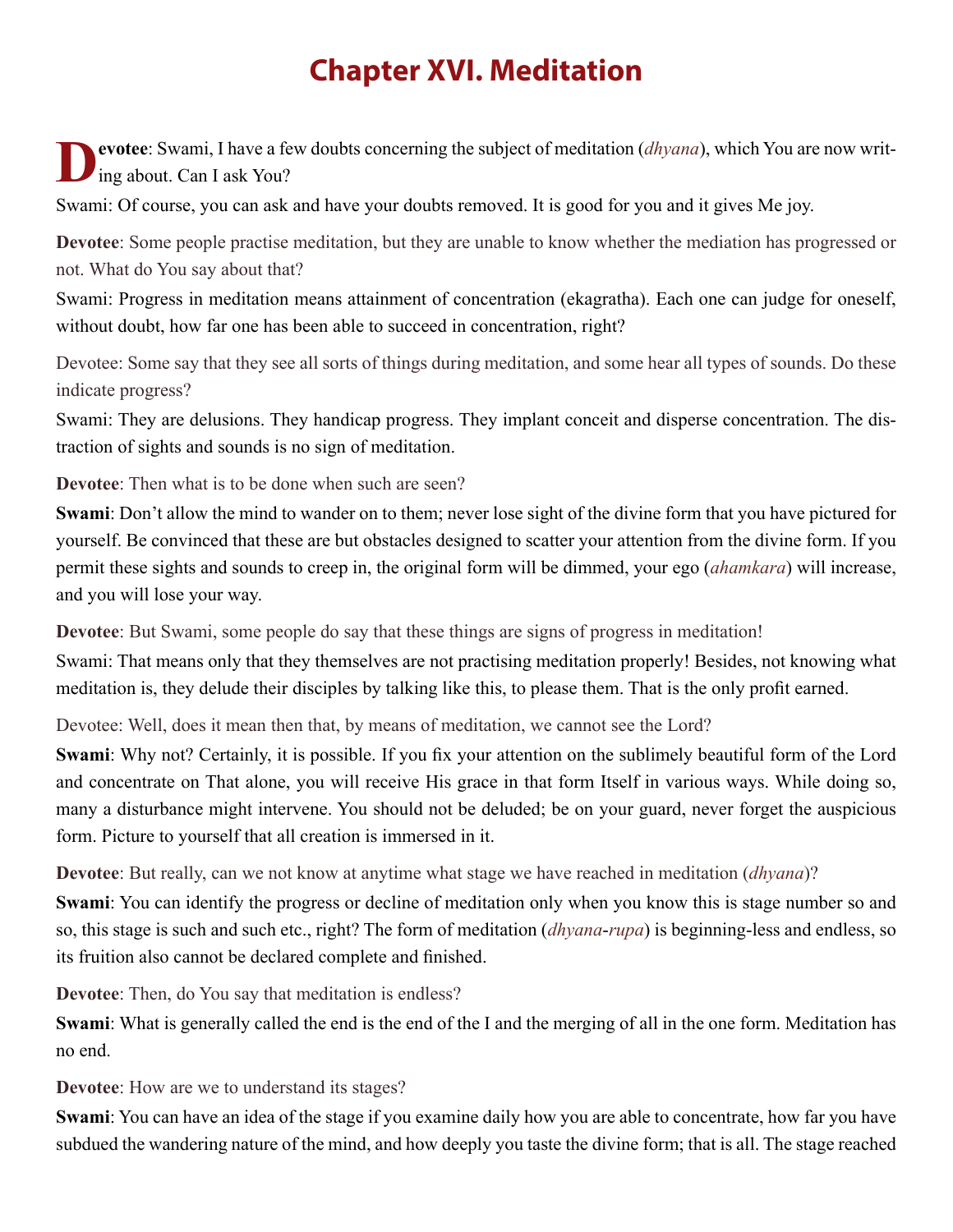cannot be cognised. What you receive, and at what time, depends on His grace. The spiritual aspirant's mission is to practise meditation, without deviating from the path. The rest is all His grace. It doesn't depend upon the number of days or the length of time. Some may require many births; others may realise the goal in a few days even. It depends on each one's faith (*[sraddha](#page-73-18)*), devotion (*[bhakthi](#page-67-12)*), and spiritual exercise (*[sadhana](#page-72-6)*). It cannot be calculated and reasoned out.

**Devotee**: So we shouldn't worry about our spiritual exercise —its progress, stage, and possible decline, etc.

**Swami**: Exactly. Worry about the discipline needed for the spiritual exercise, but not about its fruition. The reality and the realisation of the reality have no steps or limits. Don't yield to all sorts of delusions or desires for this stage and that. Stick to the goal and the journey. Never give up the discipline of the spiritual exercise. Don't change the time of meditation. With one aim and unchanging attitude, strive to attain it. That will vouchsafe the fruit. That will bless you with the bliss. Don't be led away by what others speak about their imaginary experiences. For you, nothing can be as genuine as your own experience. Therefore, first attempt to gain undeviating concentration (ekagratha); let that be your one aim.

**Devotee**: Meditation (*[dhyana](#page-68-5)*) means vision of the form of the Lord, doesn't it, Swami? When such a form is actually seen, they say it is not real and genuine! What do they mean by this?

**Swami**: Seeing the form of the Lord is the goal of meditation. To achieve that is the aim. But before that goal is reached, there are some obstacles in the way. These are to be guarded against.

**Devotee**: What kind of obstacles? How are we to guard ourselves?

**Swami**: You have boarded a train to reach a village. You have heard that the particular village has a station. Many stations of the same type come during the journey and the train halts at each of them. But just because the train halts, you don't get down at any of them with your luggage, do you? If you get down, you won't reach the place where you have to go, will you? It is no good, alighting at intermediate stations, for you miss your goal and suffer many hardships, not to speak of delay. The wiser course is to note, even before starting on the journey, the names of the intermediate stations etc., by approaching people who have traveled that route before.

**Devotee**: Everyone appears as a seasoned traveler on the route! How are we to distinguish between those who pretend and those who know?

**Swami**: Of course, this has to be pondered. Each one might have traveled by a route of their own. Some might tell you the details of the route, the stations, etc., with only the aid of maps. If that is so, you should not follow their directions on that basis. Consider wherefrom they started and wherefrom you are starting; consider the route they traversed and the route you have to take. Moreover, it is impossible to consult those who have traveled as far as the goal, for they won't come back; they won't be available for consultation at the stage where you are.

So, you need not take the trouble to search and secure people who can tell you their own experience of the route. It is best to take the help and the advice given by the veterans in the *[Gita](#page-68-14)*, the spiritual texts (*[Sastras](#page-73-6)*), the *[Vedas](#page-75-7)*, and the *[Upanishads](#page-74-14)*. Rely on the words of the Lord and follow the teaching (*[upadesa](#page-74-13)*) of the *[Avatars](#page-66-10)* of the Supreme Spirit (*Avatara [Purushas](#page-72-0)*). Besides, there are countless great men who can guide you as far as they themselves have traveled —but not beyond. For how can they tell you things they themselves haven't experienced?

**Devotee**: Well then, how can we get the opportunity to reach that path and attain that goal?

**Swami**: If one is destined for it, it won't be difficult at all; the chance will come seeking you. You must have heard the saying, "The person who went in search of a creeper tripped over it on the way." You need not doubt it; this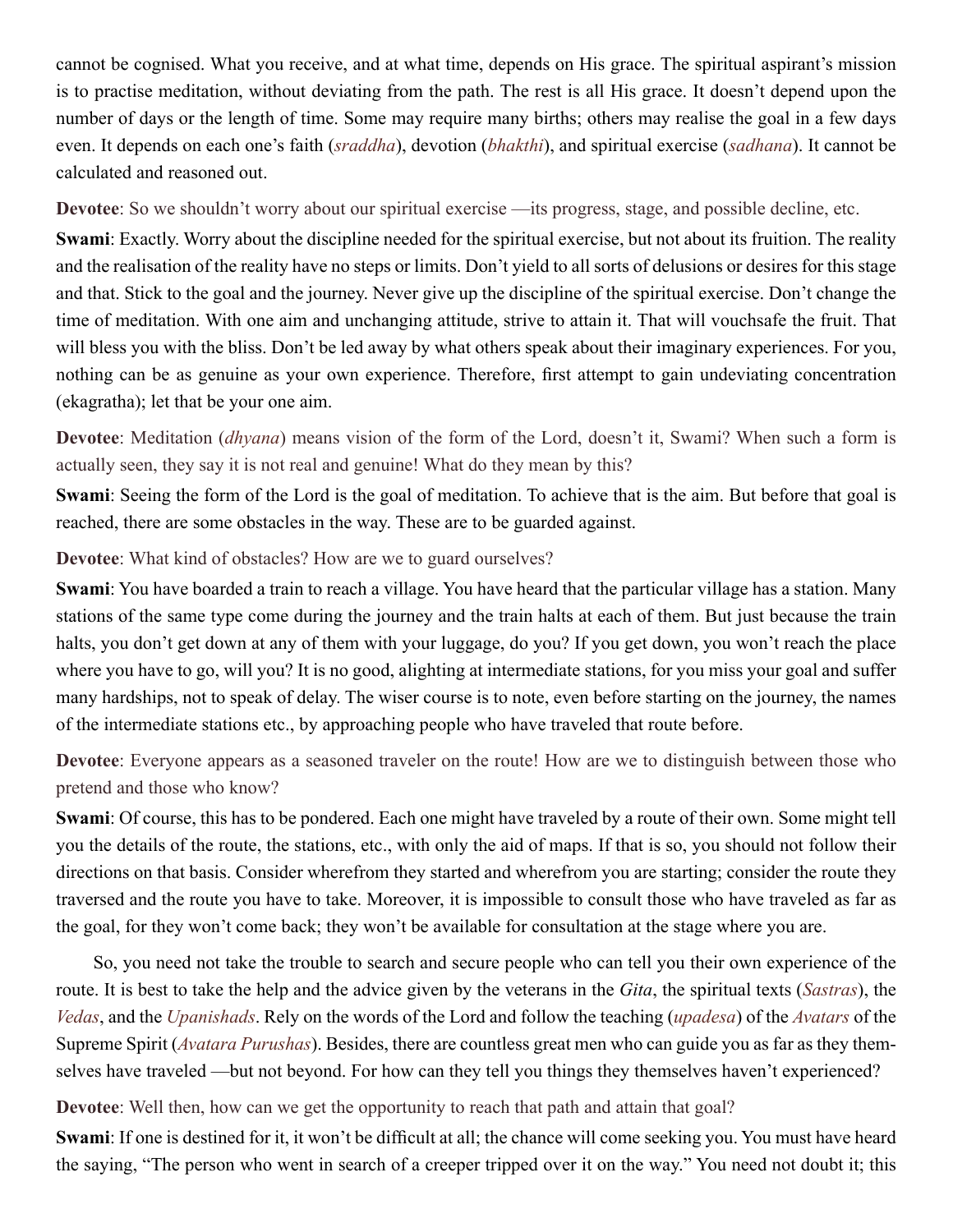will happen.

**Devotee**: Swami, some people say that if we do not get some visions and sounds and lights during meditation, we can take it that our meditation has not progressed! Do You say that they are wrong?

**Swami**: It is the image of their own idea. Perhaps they do meditation in order to get such sights and sounds! Therefore, they experience them. They are things by which each one of them is deluded; they don't analyse the truth underlying the visions! Really speaking, they should not seek these impermanent delusions.

**Devotee**: Then what are we to seek, Swami?

**Swami**: Seek and desire the Principle of everything: that which, if known, everything is known; that which, if seen, all is seen and understood. Don't seek drops in your attempt to know the flood. When you have attained the Ocean (the basis of all the drops), you won't have the delusion of the drop.

**Devotee**: Some spiritual aspirants picture the *[guru](#page-68-3)* to themselves during meditation. Is that correct?

**Swami**: The *[guru](#page-68-3)* shows the path and teaches what is beneficial. So the *[guru](#page-68-3)* has to be shown respect and gratitude. But the *[guru](#page-68-3)* should not be taken to be all-powerful and all-inclusive. Of course, the Lord is in everyone, as the *[Atma](#page-66-0)*; give each the status that is their due and no more.

**Devotee**: But some great men declare that the *[guru](#page-68-3)* is both father and mother; that the *[guru](#page-68-3)* is [Brahma,](#page-67-3) [Vishnu,](#page-75-4) and [Maheswara](#page-70-13) all in one.

**Swami**: Based on the *[Atma](#page-66-0)*, that is correct. But such *[gurus](#page-68-3)* are rare. You can speak of such a *[guru](#page-68-3)* as father, mother, God etc., on account of love and regard, that is all. How can the *[guru](#page-68-3)* be so in fact? As loving as the mother, as protective as the father, you can say. But then, what do you say of those who gave you this body and brought you up even before you got the *[guru](#page-68-3)*?

First and most important, be grateful to your mother and father. Serve them; make them happy; respect them. Respect the *[guru](#page-68-3)* as the person who shows you the path, who looks after your progress and is interested in your welfare. Worship the Lord as the witness of everything everywhere, as the master of creation, preservation, and dissolution, and as the All-Powerful One. Remember, you can consider only the Lord as the universal form and as the universal friend and protector. All others have to be treated for just their individual status —mother as mother, father as father, *[guru](#page-68-3)* as *[guru](#page-68-3)*. In truth, these cannot be one.

Ponder this. If you seek direct experience of the Lord *[Atma](#page-66-0)*, (*[Atma-sakshatkara](#page-66-11)*), you have to install in your meditation the form of the Lord (the universal *[Atma](#page-66-0)*) that you like most, and not the picture of your *[guru](#page-68-3)*. It is not proper. The Lord is of a status higher than the *[guru](#page-68-3)*, right? Of course, have His words as the foundation and try to attain the origin of all things; that will give the fruition of all efforts.

You are asked to treat the pebble as a gem and the gem as a pebble! Of course, through compulsion and bound by order, people may obey and accept, but can that feeling be genuine? It is no sign of meditation to have one idea outside and another inside. Unless this conflict is resolved and the same idea is outside as well as inside, there won't be any stability or success in meditation.

**Devotee**: Very good, Swami. Without knowing matters fully, many spiritual aspirants waste years in what they call meditation. They observe no law or limit. For all such, Your advice shows the Reality. It will establish them in the eternal. Today I am indeed blessed, Swami.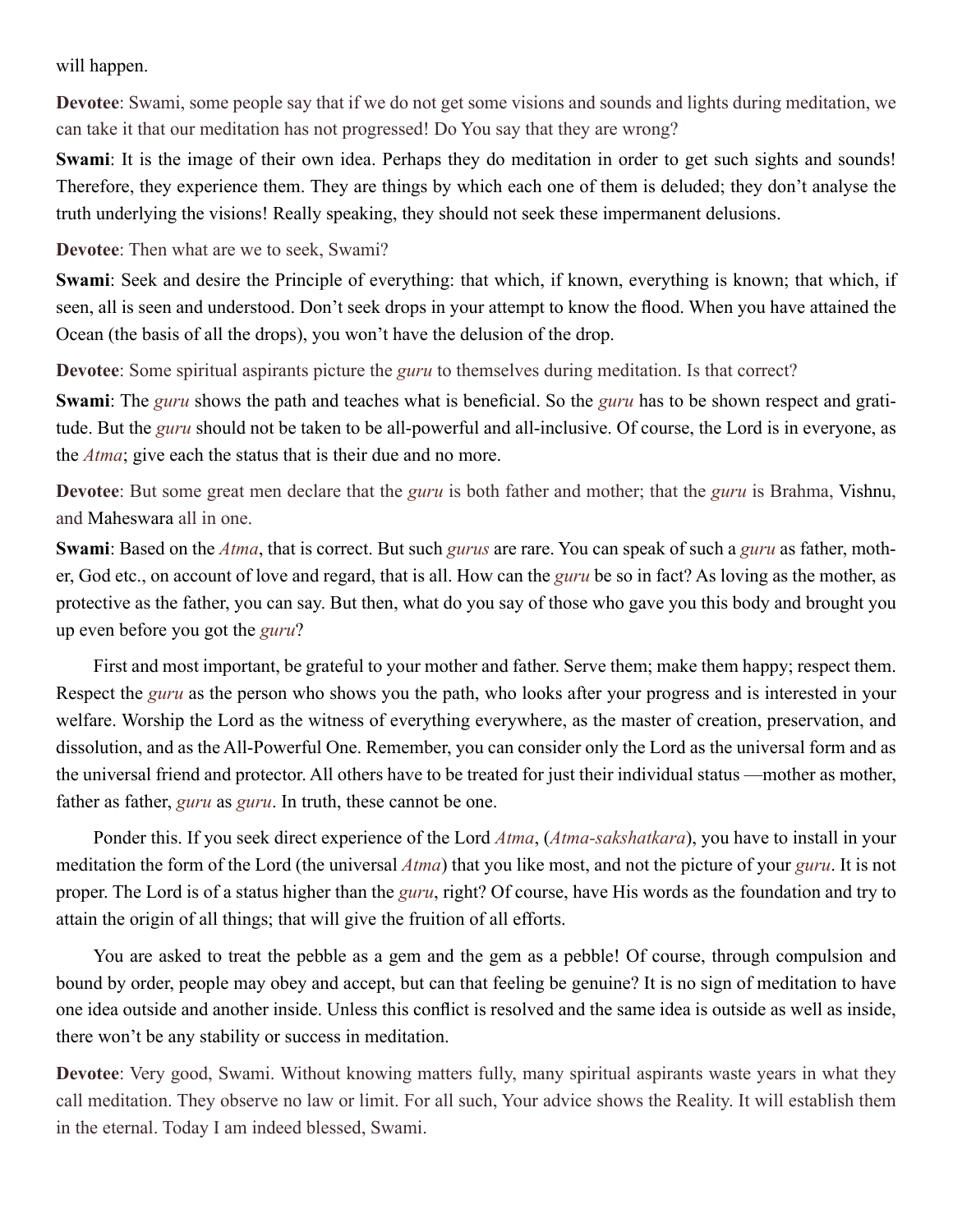### **Chapter XVII. The Power of Ignorance**

**Devote**: I have been anxious for a long time to ask You some things and to learn the answers from You. To-<br>day, I have the chance. This mind (*[manas](#page-70-3)*) and its principle are unknown categories. Their meanings don't get fixed and clear without actual experience. But Swami, this delusion of the objective world (*[samsara](#page-72-2)*) overpowers us, thick and strong, like the darkness of clouds in the rainy season. What is this mighty force that drags us along? This is what has been bothering me. I feel that people like me should understand these things clearly in the very beginning. Will you kindly enlighten me?

**Swami**: Well, my boy. What am I to say? You are suffering from fright, imagining a tree stump seen in the park to be a person. That is, you are mistaking the non-dual (*[a-dwaitha](#page-65-13)*), the full (*p[urna](#page-71-9)*), which is *[Brahman](#page-67-4)* as a separate incomplete soul (*[jiva](#page-69-1)*) and suffering from that error. That delusion is the cause of all your sufferings.

**Devotee**: How, then, did this delusion come about?

**Swami**: You slept, or you dreamed. You slept the sleep of ignorance (*[a-jnana](#page-65-8)*) and delusion (*[moha](#page-70-12)*). Therefore, you dreamed this objective world. Awake, and you will have no more dreams. When the dream is gone, the delusion also goes.

**Devotee**: Swami, what is this ignorance? What are its characteristics? How does it operate?

**Swami**: That, which is attached to the body and feels as "I" is the individual soul (*[jiva](#page-69-1)*). The soul is outwardfaced; it believes all this mutable creation (*[jagath](#page-68-6)*) and objective world; it is immersed in both. When the soul ignores and forgets its non-dual embodiment (*[a-dwaitha](#page-65-13)*-*[swarupa](#page-73-2)*), we call it ignorance (*[a-jnana](#page-65-8)*). Is that clear?

**Devotee**: But Swami, the spiritual texts, all of them, say that this objective world is caused by illusion (*[maya](#page-70-5)*). You are now saying it is due to ignorance. What is the distinction between the two?

**Swami**: Ignorance (*[a-jnana](#page-65-8)*) is known variously as illusion (*[maya](#page-70-5)*), primordial matter (*[pradhana](#page-71-10)*), nature (*[prakri](#page-71-0)[ti](#page-71-0)*), unmanifest, ignorance (*[a-vidya](#page-66-12)*), delusion (*[thamas](#page-74-0)*), etc. Hence, understand this well: the objective world is the consequence of ignorance.

**Devotee**: How can ignorance produce this objective world; I want to know from you, *[Guru](#page-68-3)*-God (*[Guru](#page-68-3)*-*[deva](#page-67-18)*).

**Swami**: Know that ignoranc has two powers: the veiling power (*[avarana-sakthi](#page-66-13)*) and the projecting power (*[vikshepa-sakthi](#page-75-8)*). It veils Reality and projects upon it the unreal. The veiling power acts in two different ways: veiling with untruth and veiling with appearance.

When a spiritually wise person (*[jnani](#page-69-4)*) and ignorant people (*[a-jnanis](#page-65-5)*) meet, even though the wise one teaches that the *[Atma](#page-66-0)* is One and non-dual, the ignorant ones deny it, because they can't grasp the reality so easily. Even when they hear the truth, they don't have the faith and steadfastness to imbibe it, so they dismiss it with a shrug of indifference. This is the veiling with untruth.

Now about veiling with appearance. Even when someone believes by study of the scriptures (*s[astras](#page-73-6)*) and by the grace of providence that there is non-dual *[Atma](#page-66-0)*, one can be carried away by cursory and superficial arguments and dismiss it as non-existent. Though one has the consciousness (*[chit](#page-67-0)*) that is aware of the very thing that one denies, the delusion (*[moha](#page-70-12)*) makes one declare that it is non-existent. This is the sinister role of veiling with appearance.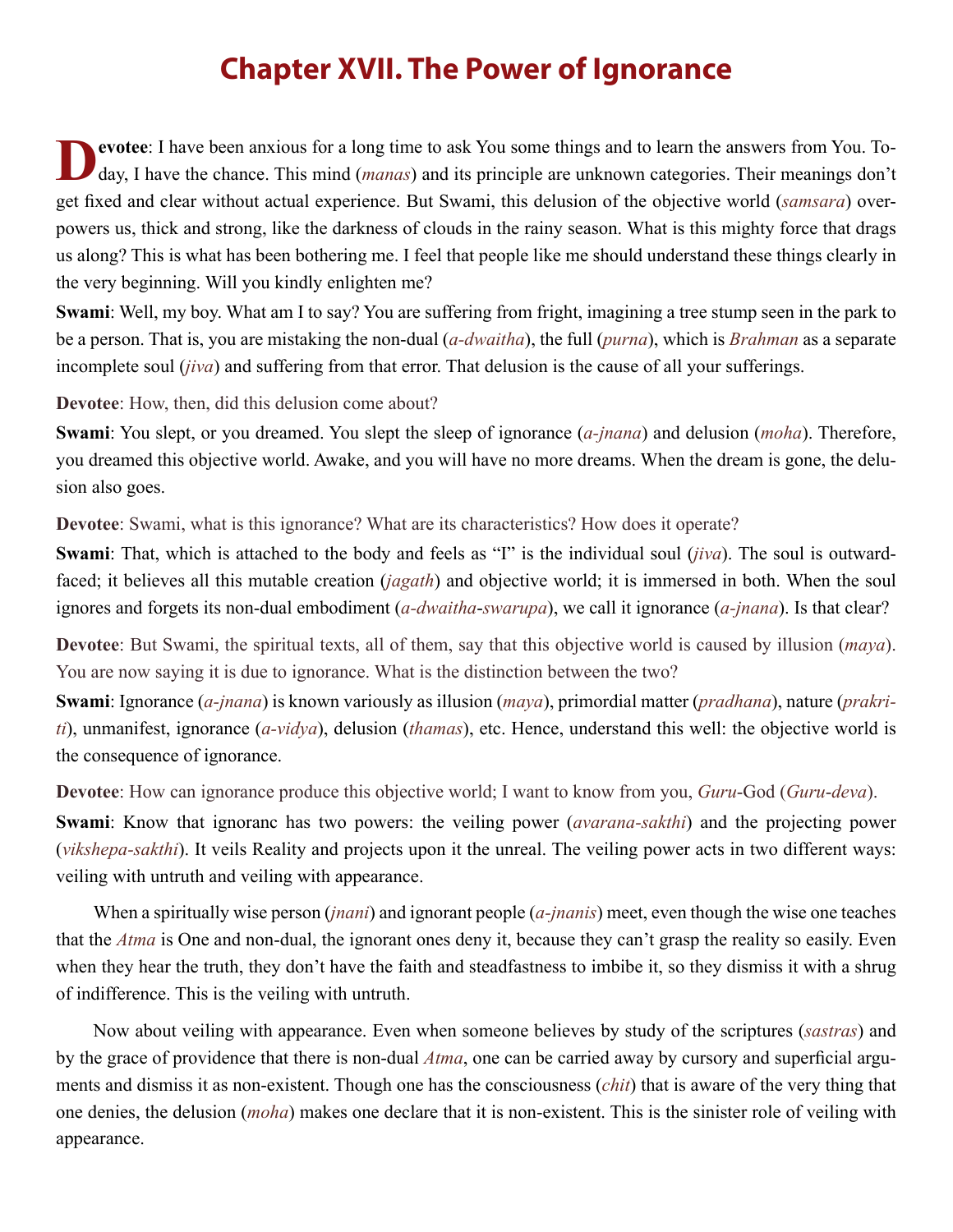**Devotee**: You also spoke of the projecting power. What is meant by that?

**Swami**: Though you are formless and changeless, and though your nature is bliss (*[ananda](#page-65-10)*), you are deluded into believing, feeling, and acting as if you are the body, which has form, which changes, and which is the seat of pain and grief. You refer to your self as the doer and enjoyer; you speak of I, you, they, this, that, etc., deluded into believing variety and multiplicity where there is only One. This illusion of projecting many on the one is called *[vikshepa-sakthi](#page-75-8)*, or superimposition.

#### **Devotee**: What is that?

**Swami**: When you superimpose the object "silver" on mother-of-pearl, when you see not the stump but the human form, you have superimposed on it. Or when instead of the stretch of desert you see a lake, you have superimposed the unreal on the real. This is superimposition.

**Devotee**: Well, Baba. What is the real, and what is the unreal? Please explain that too.

**Swami**: The one and only, non-dual, being-awareness-bliss (*[satchidananda](#page-4-0)*) absolute *[Brahman](#page-67-4)* (*[Parabrahman](#page-71-11)*) is the Real. Just as the name and the form of the snake are superimposed on a rope, this cosmos (*[jagath](#page-68-6)*) —inclusive of everything from *[Brahman](#page-67-4)* to a blade of grass, all creatures, all inert objects like the earth— is super-imposed on that Absolute, Supreme Real. The cosmos is the unreal (*[a-vastu](#page-66-14)*) —that is, the superimposed thing.

**Devotee**: This superimposition of the name-form cosmos on the non-dual Real, how is it caused?

**Swami**: By illusion (*[maya](#page-70-5)*).

**Devotee**: Illusion means ...?

**Swami**: The power of ignorance (*[a-jnana](#page-65-8)*-*[sakthi](#page-72-1)*) of the above-said Universal Absolute *[Brahman](#page-67-4)* (*[Parabrahman](#page-71-11)*).

**Devotee**: Power of ignorance means ...?

Swami: I told you, didn't I? The incapacity to understand the Supreme Being (*[Brahman](#page-67-4)*) even though you are fundamentally *[Brahman](#page-67-4)* —that is ignorance (*[a-jnana](#page-65-8)*).

**Devotee**: Well how does that ignorance produce all this cosmos (*[jagath](#page-68-6)*)?

**Swami**: The power of ignorance doesn't allow you to see the rope; instead it imposes the snake upon it; it makes you see the cosmos where there is only *[Brahman](#page-67-4)*.

**Devotee**: Swami, when there is only the non-dual One (*[A-dwaitha](#page-65-13)*), how did the creation of all these worlds happen?

**Swami**: You have come back again to where we started! Even if I tell you now, it is very hard to grasp. Still, since you have asked, I shall tell you. Listen. The power of ignorance exists in the latent form in the rope itself. That is to say, it is latent, unmanifested in the *[Brahman](#page-67-4)*. This is also called ignorance (*[a-vidya](#page-66-12)*). Its base is *[Brahman](#page-67-4)*, which is awareness (*[chit](#page-67-0)*) and bliss (*[ananda](#page-65-10)*). Of the two powers that illusion (*[maya](#page-70-5)*) has, veiling (*[avarana](#page-66-15)*) and projection (*[vikshepa](#page-75-9)*), the one veils the *[Brahman](#page-67-4)* and the other makes it manifest as mind (*[manas](#page-70-3)*). The mind creates all this panorama of name and form through the exuberance of impressions (*[vasanas](#page-74-15)*).

**Devotee**: Wonderful, Swami. How wonderful is this nature (*[prakriti](#page-71-0)*)! What is the distinction between the waking stage and the dream stage?

**Swami**: Both are of the nature of illusion. The impressions operate in both. The cosmos (*[jagath](#page-68-6)*) is the stable illusion; the dream is the unstable illusion. This is the distinction, there is no other.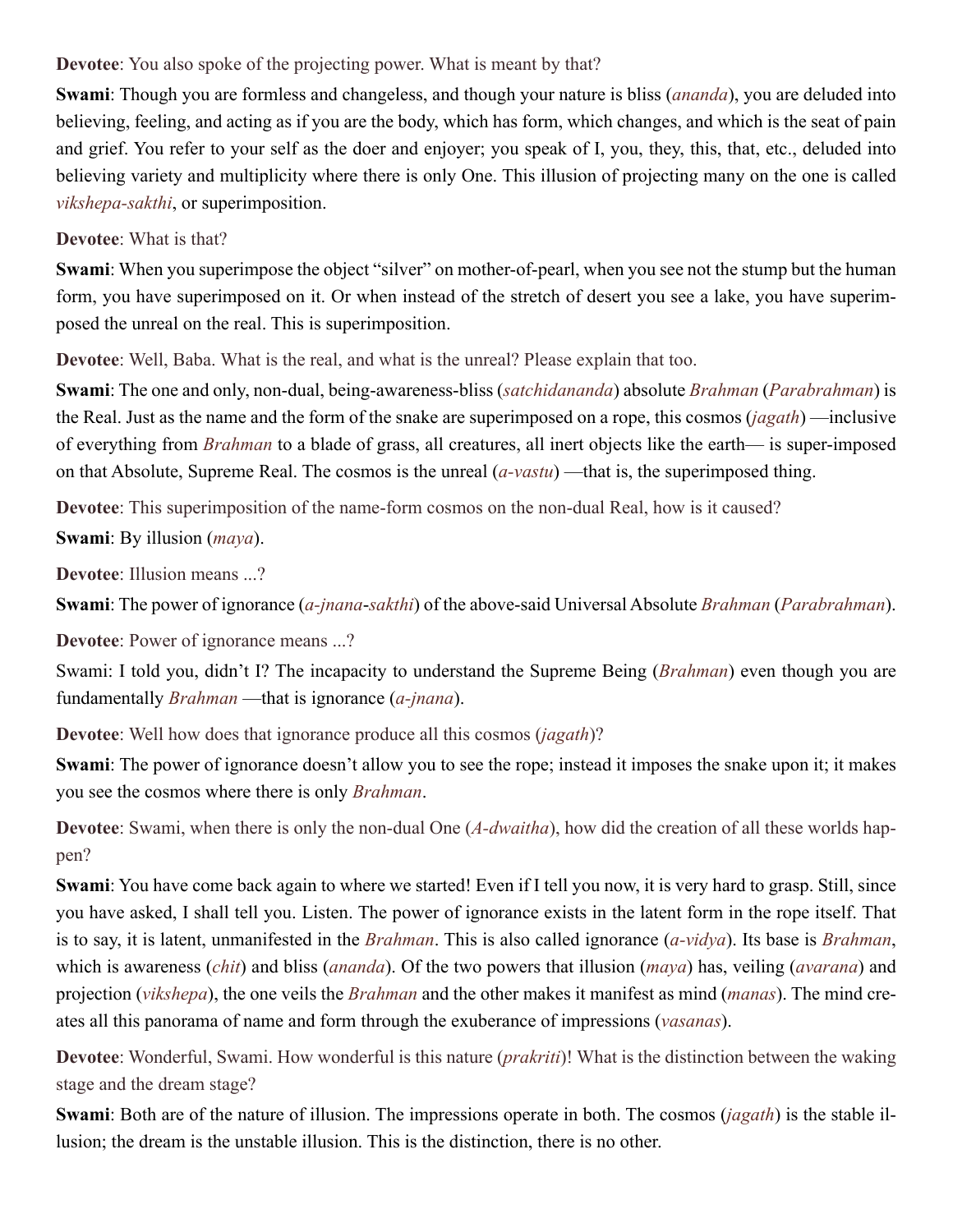**Devotee**: Swami, how can it be said that this cosmos is unreal, when it is concrete and capable of being experienced in a variety of ways?

**Swami**: It is a delusion that hides the reality from the understanding, the cosmos is as much a superimposition on *[Brahman](#page-67-4)* as a series of pictures on the wall.

**Devotee**: Ignorance (*[a-vidya](#page-66-12)*) is said to be without beginning, isn't it? Then why is it blamed so much?

**Swami**: The beginningless ignorance is ended when spiritual knowledge (*[vidya](#page-75-6)*) dawns. This is only logical. Darkness is destroyed by light. Every object has five parts: origin, nature, function, period, and result. But in the case of the Supreme *[Atma](#page-66-0)* (*[Param-atma](#page-71-1)*), these cannot be enunciated, though everything that has evolved as if from Him, has them. Only illusion (*[maya](#page-70-5)*) has no explicable origin. It is its own proof. It is there in *[Brahman](#page-67-4)*, with *[Brahman](#page-67-4)*: it is without beginning. No cause can be given to explain how it manifested itself so luxuriously. Just as a bubble rises through the force of its own nature, up from the water, a force that takes the form of name-form emerges from the Limitless, the Full, the Supreme *[Atma](#page-66-0)*. That is all. Only the ignorant will speak ill of ignorance. Really, there is no well or ill.

**Devotee**: How can it be said illusion has no origin or cause (*[hethu](#page-68-15)*)? Just as the potter's handiwork is the cause for the clay to take the form of the pot, the will (*[sankalpa](#page-72-7)*) of [Iswara](#page-68-16) (a name for [Siva\)](#page-73-0) is essential for the force latent in *[Brahman](#page-67-4)* to become patent.

**Swami**: In the final dissolution (*[maha-pralaya](#page-70-18)*), [Iswara](#page-68-16) will also become non-existent. *[Brahman](#page-67-4)* alone will exist, right? Then, how can the will of [Iswara](#page-68-16) be the origin? It can't be. While considering this subject, you should not take [Brahma,](#page-67-3) [Vishnu](#page-75-4), and [Iswara](#page-68-16) as three separate entities. These three are forms shaped by the three qualities (*[gunas](#page-68-0)*). All three are One Supreme Self (*[Param-atma](#page-71-1)*). But, since it is difficult to understand the working of the world, it is explained and grasped as three: three forms engaged in three types of actions, bearing three names. At the time of creation, dissolution is absent. Both can co-exist only beyond time. People, who exist in time, action, and cause, can never hope to grasp it. When you transcend the three qualities, you can also attain that, but not until then. So, without spending time in such un-understandable problems, engage yourself in the things you urgently need, traversing the path that will lead you to the Goal.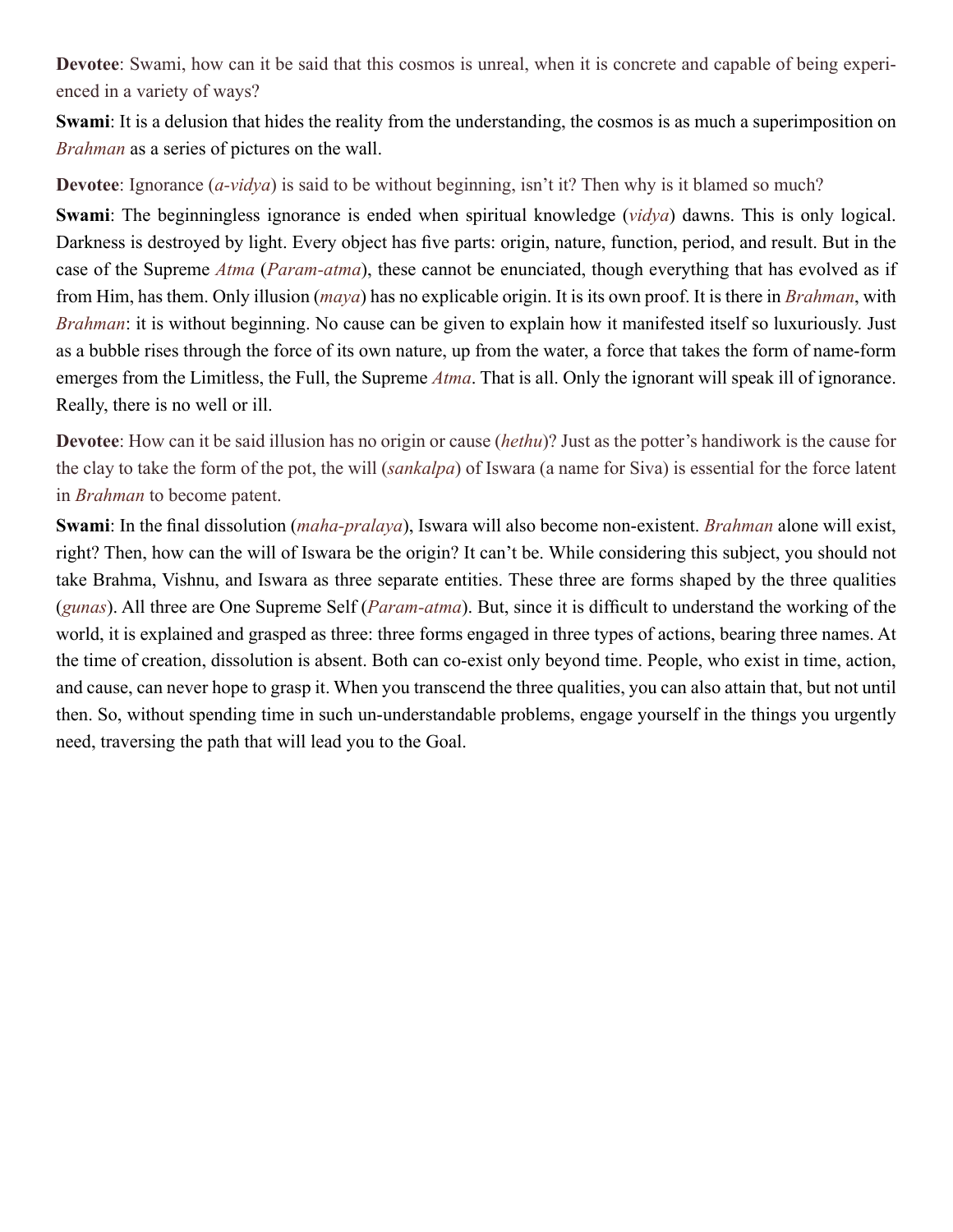### **Glossary**

This glossary contains many Sanskrit words, people, places, and literature that Sathya Sai Baba uses in His discourses, especially discourses appearing in this volume. The glossary attempts to provide comprehensive meanings and detailed explanations of the more important Sanskrit words, for the benefit of lay readers who are interested in Hindu religion and philosophy.

In an electronic version of this volume (e.g. an e-book for the Ipad, Kindle, or Nook), you can click on most names, places, people, and Sanskrit words within the text in order to immediately access the word in this glossary. Your device will also have an arrow or other link to press to get back to the text.

*a-chetana*. GRIES Non-intelligent, unconscious, inert, senseless.

*Adah*. GRIES That, *[Brahman](#page-67-4)*.

*adhyasa*. GRIES Superimposition.

<span id="page-65-13"></span>*a-dwaitha*. GRIES Nondualism, monism, the doctrine that everything is God, the philosophy of absolute oneness of God, soul, and universe.

*agni*. GRIES Fire element.

<span id="page-65-2"></span>*aham*. GRIES The knower, the "I".

<span id="page-65-1"></span>*ahamkara*. GRIES Ego, self-love, selfish individuality.

<span id="page-65-9"></span>*ahimsa*. GRIES Nonviolence.

<span id="page-65-8"></span>*a-jnana*. GRIES Ignorance, stupidity.

<span id="page-65-5"></span>*a-jnani*. GRIES Ignorant person.

<span id="page-65-4"></span>*akasa*. GRIES Space, ether, the subtlest form of matter.

*akhanda*. GRIES Eternal; continuous, indivisible.

<span id="page-65-6"></span>*a-kshara*. GRIES Imperishable, indestructible.

<span id="page-65-10"></span>*ananda*. GRIES Divine bliss. The Self is unalloyed, eternal bliss. Pleasures are but its faint and impermanent shadows.

*a-nithya*. GRIES Impermanent, transient.

*antara-prapancha*. GRIES Inner world.

<span id="page-65-3"></span>*anthah-karana*. GRIES Inner psycho-somatic fourfold instruments of mind, intellect, memory, and ego.

<span id="page-65-11"></span>*anubhava-jnana*. GRIES Self-experience; knowledge from personal experience.

*anushtana*. GRIES Undertaking, performance, action.

*a-para-prakriti*. GRIES Lower nature, world.

<span id="page-65-14"></span>**Arjuna**. GRIES [Krishna'](#page-69-8)s disciple, in the *[Bhagavad Gita](#page-66-16)*; third of five [Pandava](#page-71-7) brothers. See *[Mahabharatha](#page-70-10)*. *a-sat*. GRIES Falsehood, unreal, non-existent, bad.

<span id="page-65-0"></span>*a-sathya*. GRIES Falsehood.

<span id="page-65-12"></span>*asrama*. GRIES A stage of life, one of: student, householder, hermit, and renunciate.

<span id="page-65-7"></span>*asthi*. GRIES Being, existence; is-ness; synonym for *sat*.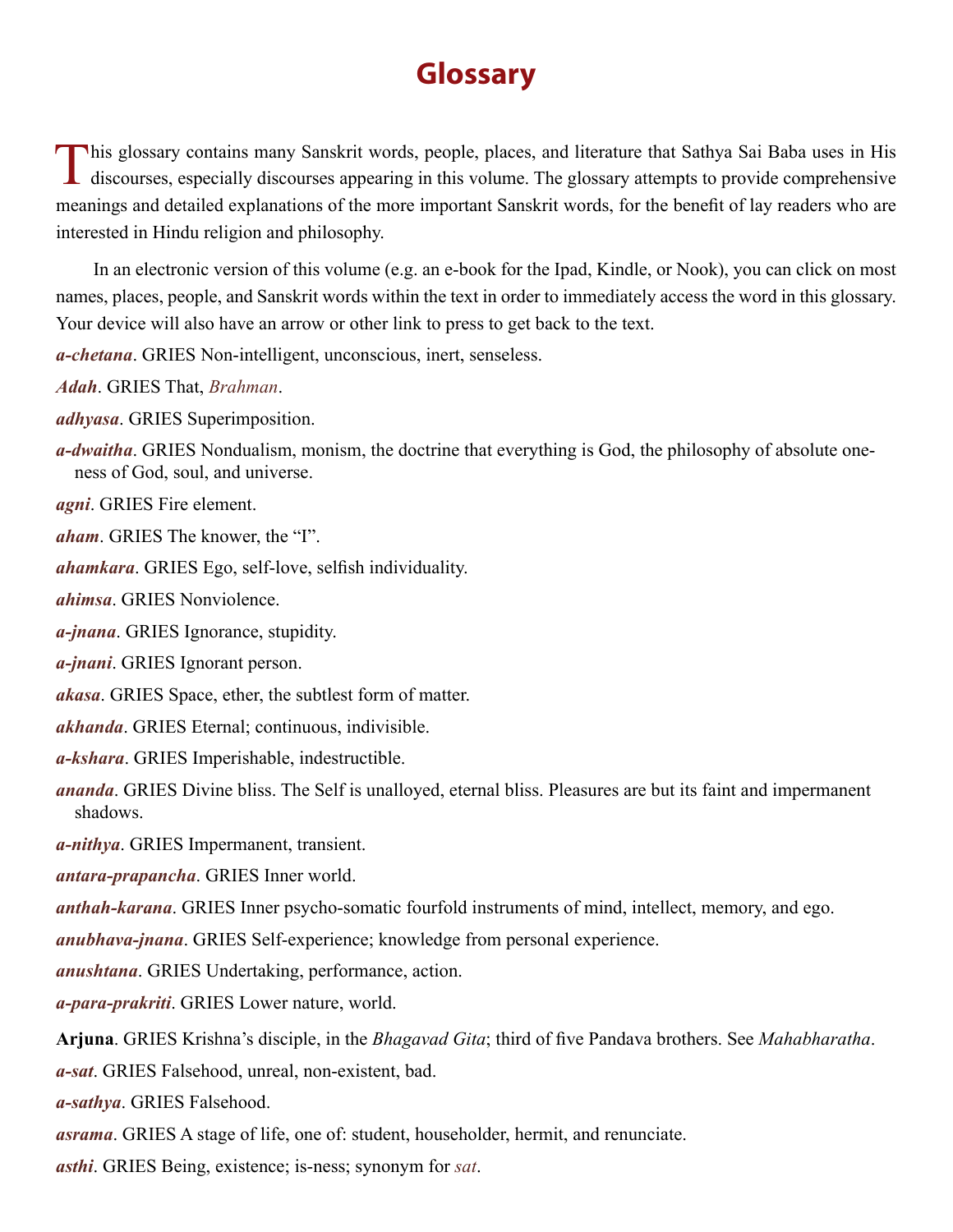<span id="page-66-2"></span>*Asthi-Bhathi-Priya*. GRIES Being, existence –that which shines, illumines, awareness – love, dearness.

*asthika*. GRIES Believer; theist; God-revering person.

<span id="page-66-5"></span>*Asthinapura*. GRIES City of bones.

*a-sthira*. GRIES Unsteady, unstable.

- <span id="page-66-0"></span>*Atma*. GRIES Self; Soul. Self, with limitations, is the individual soul. Self, with no limitations, is [Brahman](#page-67-4), the Supreme Reality.
- <span id="page-66-3"></span>*Atma-jnana*. GRIES Knowledge of Self-realization; awareness of *[Atma](#page-66-0)*.

<span id="page-66-6"></span>*Atmarama*. GRIES Eternal bliss; [Rama](#page-72-13) in the heart.

<span id="page-66-11"></span>*Atma-sakshatkara*. GRIES Direct vision of the *[Atma](#page-66-0)*; Self-realisation.

<span id="page-66-1"></span>*Atma-swarupa*. GRIES Embodiment of the all-pervading divine Self.

*Atma-vichara*. GRIES Inquiry into the *[Atma](#page-66-0)*..

*Atmic*. GRIES Of or relating to the *[Atma](#page-66-0)*.

*Aum*. *[Om](#page-71-12)*; GRIES Designation of the Universal [Brahman;](#page-67-4) sacred, primordial sound of the universe.

<span id="page-66-15"></span>*avarana*. GRIES Veiling.

<span id="page-66-13"></span>*avarana-sakthi*. GRIES Veiling power.

<span id="page-66-14"></span>*a-vastu*. GRIES The unreal.

<span id="page-66-10"></span>*Avatar*. GRIES Incarnation of God. Whenever there is a decline of *[dharma](#page-67-1)*, God comes down to the world assuming bodily form to protect the good, punish the wicked and re-establish *[dharma](#page-67-1)*. An *Avatar* is born and lives free and is ever conscious of His mission. By His precept and example, He opens up new paths in spirituality, shedding His grace on all.

<span id="page-66-12"></span>*a-vidya*. GRIES Ignorance.

*a-vidya-maya*. GRIES Ignorance-based illusion.

- <span id="page-66-17"></span>**Ayodhya**. GRIES City where Rama was born and ruled.
- **Bali**. GRIES Emperor of demons; grandson of [Prahlada](#page-71-13) and son of the demon Virochana. Humiliated by dwarf [Vamana,](#page-74-11) who was an incarnation of [Vishnu](#page-75-4).
- <span id="page-66-16"></span>*Bhagavad Gita*. GRIES Literally, Song of God. Portion of the *[Mahabharatha](#page-70-10)* that is a dialogue between [Arjuna](#page-65-14), one of the [Pandava](#page-71-7) brothers, and [Krishna](#page-69-8).

**Bhagavan**. GRIES Divinity; term of reverential address; Sathya Sai Baba is called *Bhagavan* by his devotees.

<span id="page-66-8"></span>*Bhagavantha*. GRIES The Lord.

- <span id="page-66-7"></span>*Bhagavatha*. GRIES A sacred book composed by Sage [Vyasa](#page-75-10) dealing with [Vishnu](#page-75-4) and His incarnations, especially [Krishna.](#page-69-8) It also means those with attachment to God, or the Godly.
- *bhajans*. GRIES Congregational chant group worship by devotees with devotional music in which repetition of holy names predominates.

<span id="page-66-9"></span>*bhaktha*. GRIES Devotee of the Lord.

*bhakthi*. GRIES Devotion to God.

<span id="page-66-4"></span>**Bharatha**. GRIES Son of [Dasaratha](#page-67-15) and [Kaika;](#page-69-15) brother of [Rama.](#page-72-13) "Bharatha" means "he who rules".

**Bhasmasura**. GRIES Sage who reduced himself to ashes through misuse of boons from [Siva.](#page-73-0)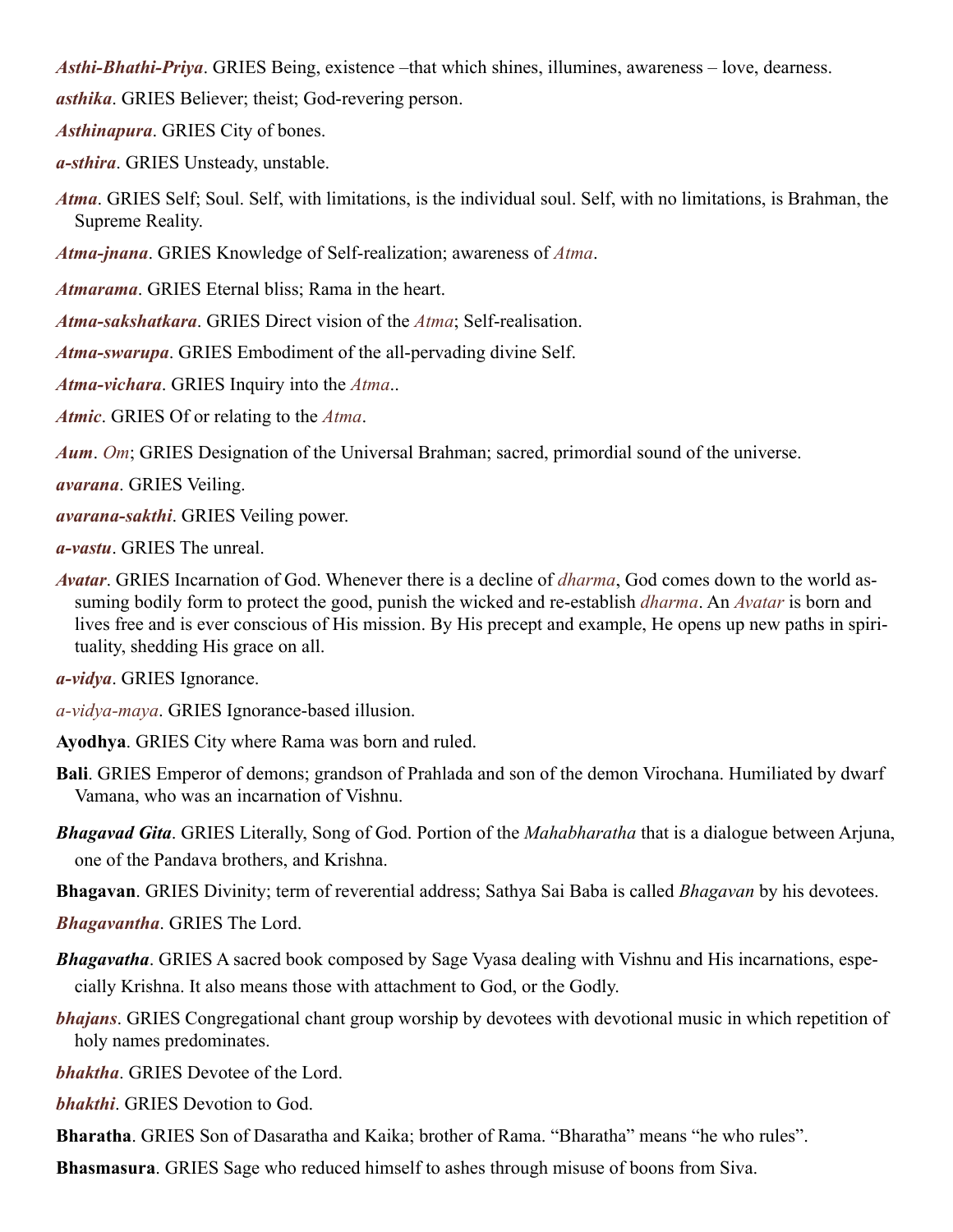<span id="page-67-12"></span>*bhathi*. GRIES That which shines, illumines; *chit*.

*bahya-prapancha*. GRIES External world.

<span id="page-67-21"></span>**Bhima**. Second of five [Pandava](#page-71-7) brothers; named for his size and strength. See *[Mahabharatha](#page-70-10)*.

<span id="page-67-6"></span>*bhutha*. GRIES Any of the five elementary constituents of the universe; spirit; monster.

<span id="page-67-9"></span>*bhuthakasa*. GRIES *Atma* conditioned by the mind stuff; elemental ether.

- <span id="page-67-3"></span>**Brahma**. GRIES The Creator, the First of the Hindu Trinity of Brahma (the Creator), [Vishnu](#page-75-4) (the Preserver), and [Siva](#page-73-0) (the Destroyer).
- <span id="page-67-17"></span>*brahma-charya*. GRIES Path to knowledge of [Brahman;](#page-67-4) state of an unmarried religious student; first stage of life of a *[brahmin](#page-67-19)*; spiritual studentship.
- <span id="page-67-4"></span>**Brahman**. GRIES The Supreme Being, the Absolute Reality, Impersonal God with no form or attributes. The uncaused cause of the Universe, Existence, Consciousness-Bliss Absolute (*[Sat-Chit-Ananda](#page-4-0)*); The Eternal Changeless Reality — not conditioned by time, space, and causation.
- *Brahma Sutra*. GRIES Spiritual text of *[Vedantic](#page-75-11)* teachings in short maxims, attributed to Badharayana or [Vyasa](#page-75-10).
- <span id="page-67-19"></span>*brahmin*. GRIES First of four [castes](#page-67-20) of social order, the priestly or teacher caste; a person belonging to this [caste.](#page-67-20)
- *Brihadaranyaka Upanishad*. GRIES The *[Upanishad](#page-74-14)* that sets forth teachings maintained by [Yajnavalkya](#page-75-12) regarding [Brahman.](#page-67-4)
- <span id="page-67-10"></span>*buddhi*. GRIES Intellect, intelligence, faculty of discrimination.
- <span id="page-67-20"></span>**caste**. GRIES The four castes of social order are: *brahmin* (priestly or teacher), *kshatriya* (warrior, protector), *vaisya* (trader, merchant, agriculturist), and *sudra* (worker, helper). See *[varna dharma](#page-67-20)*.

<span id="page-67-14"></span>*chaithanya*. GRIES Consciousness, intelligence, spirit.

*chetana*. GRIES Super-consciousness, consciousness.

<span id="page-67-5"></span>*chidabhasa*. GRIES "I" awareness conditioned by consciousness.

<span id="page-67-7"></span>*chidakasa*. GRIES *Atma*.

*chidatma*. GRIES Supreme Consciousness *Atma*.

<span id="page-67-11"></span>*chinmaya*. GRIES Consisting of pure consciousness.

<span id="page-67-0"></span>*chit*. GRIES Consciousness, knowledge, awareness.

<span id="page-67-2"></span>*chittha*. GRIES Mind stuff, memory, subconscious mind.

<span id="page-67-8"></span>*chitthakasa*. GRIES The deflect *Atma*, the mind stuff.

<span id="page-67-13"></span>*dama*. GRIES Control of the outer senses.

*darshan*. GRIES Sight of a holy person.

<span id="page-67-15"></span>**Dasaratha**. GRIES Son of Aja and father of [Rama;](#page-72-13) King of [Ayodhya](#page-66-17); the name means "ten chariot hero".

<span id="page-67-16"></span>*dasen-driyas*. GRIES The ten organs (of action and perception).

*deha*. GRIES Body.

<span id="page-67-18"></span>*deva*. GRIES Deity, celestial being, God.

<span id="page-67-1"></span>*dharma*. GRIES Righteousness, religion, code of conduct, duty, essential nature of a being or thing. It holds together the entire Universe. Man is exhorted to practise *dharma* to achieve material and spiritual welfare. The *[Vedas](#page-75-7)* contain the roots of *dharma*. God is naturally interested in the reign of *dharma*.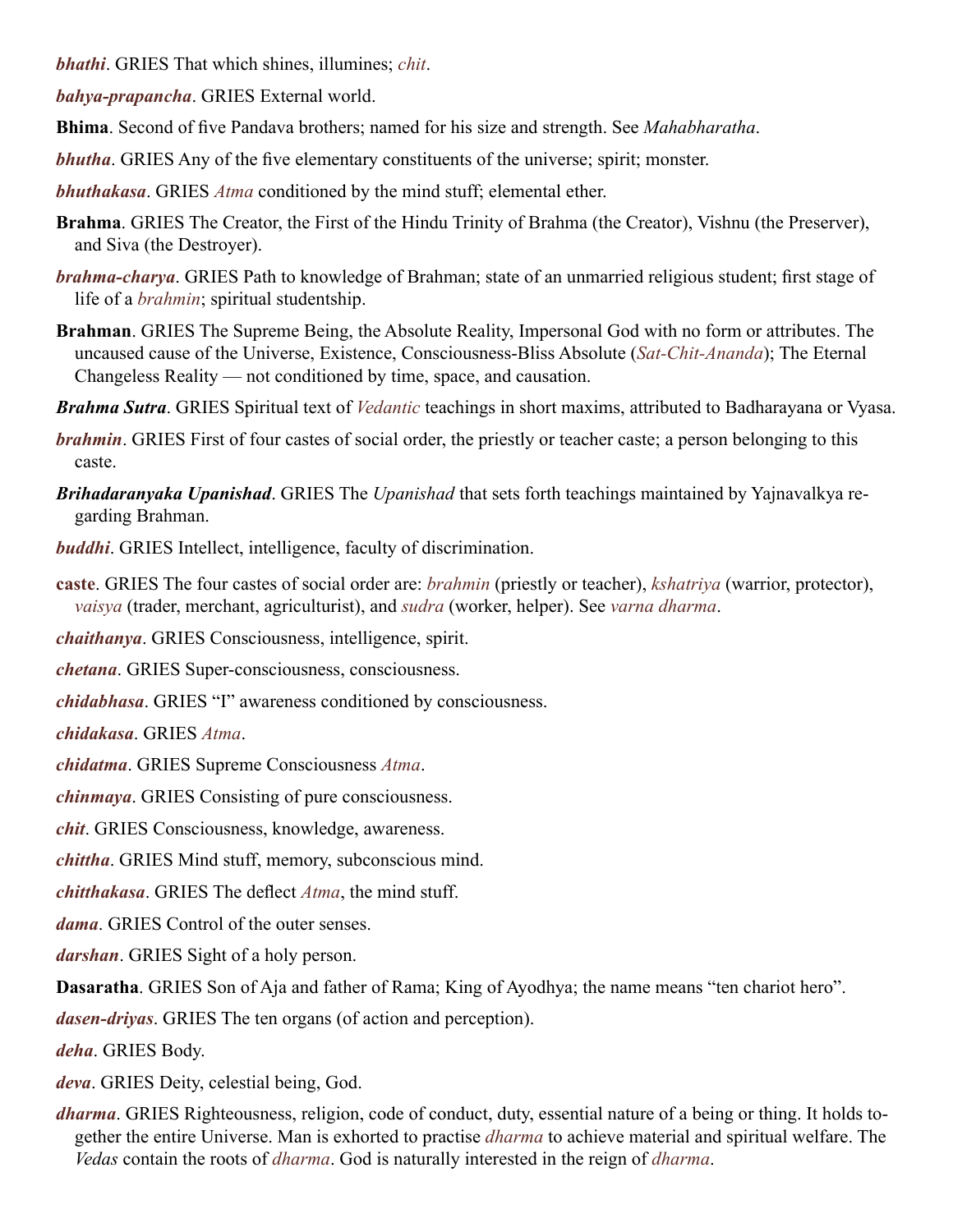**Dharmaraja**. Name for [Yudhistira,](#page-75-13) eldest of the five [Pandava](#page-71-7) brothers. Born to [Kunthi](#page-69-17) by the grace of [Yama](#page-75-14)  [Dharmaraaja,](#page-75-14) Lord of Death. Named for adherence to *[dharma](#page-67-1)*. See *[Mahabharatha](#page-70-10)*.

<span id="page-68-17"></span>*dharmic*. According to *[dharma](#page-68-17)*, righteous.

<span id="page-68-8"></span>**Dhritharashtra**. GRIES Father of [Kauravas](#page-69-7); holder of ruling power.

<span id="page-68-5"></span>*dhyana*. GRIES Meditation.

<span id="page-68-18"></span>**Dronacharya**. GRIES Drona, the teacher of archery and war tactics for the [Pandavas](#page-71-7) and [Kauravas](#page-69-7).

*Dwapara-yuga*. Third in the cycle of four ages. See *[yuga](#page-75-15)*.

**Ekalavya**. GRIES Son of the king of foresters; refused as a student by [Drona](#page-68-18) because he was a labourer.

- <span id="page-68-1"></span>**Ganga**. GRIES The 1560-mile-long Ganges river; starts in the Himalayas and flows generally east into the Bay of Bengal; the most sacred river of India.
- *Gayatri mantra*. A very sacred *[Vedic](#page-75-16)* prayer for self-enlightenment; it is repeated piously at dawn, noon, and twilight devotions.
- <span id="page-68-14"></span>*Gita*. GRIES See *Bhagavad Gita*.

<span id="page-68-2"></span>Godavari. GRIES Sacred river of south India; cuts across central south India, flowing from west to east.

<span id="page-68-13"></span>*grihastha*. GRIES Householder, one of the four stages of life.

- <span id="page-68-0"></span>*guna*. GRIES Quality, property, trait; one of the three constituents of nature (*[sathwa](#page-73-4)*, *[rajas](#page-72-5)*, and *[thamas](#page-74-0)*). They bind the soul to the body. Man's supreme goal in life is to transcend the *gunas* and attain liberation from the cycle of birth and death.
- <span id="page-68-3"></span>**guru**. GRIES Spiritual guide; a knower of [Brahman,](#page-67-4) who is calm, desireless, merciful, and ever ready to help and guide spiritual aspirants who approach him.

<span id="page-68-11"></span>**Hanuman**. GRIES Son of the Wind God and a great "devotee servant'' of [Rama](#page-72-13). He was part man, part monkey.

<span id="page-68-9"></span>**Hasthinapura**. GRIES Capital city of the [Pandavas](#page-71-7) (and earlier the [Kauravas\)](#page-69-7).

<span id="page-68-15"></span>*hethu*. GRIES Origin, cause.

<span id="page-68-19"></span>**Hiranyakasipu**. A demonic person who forbade mention of [Vishnu'](#page-75-4)s name, wicked father of [Prahlada](#page-71-13), who was a great devotee of the Lord; killed by the man-lion [Narashimha](#page-71-8), an *[Avatar](#page-66-10)* of [Vishnu](#page-75-4).

**Hiranyaksha**. GRIES Wicked brother of [Hiranyakasipu;](#page-68-19) killed by the wild boar *[Avatar](#page-66-10)* of [Vishnu](#page-75-4).

*hridaya*. Heart.

<span id="page-68-7"></span>*hridayakasa*. GRIES Firmament of the heart.

*idam*. GRIES This.

<span id="page-68-4"></span>*indriyas*. GRIES Senses.

<span id="page-68-16"></span>**Iswara**. GRIES Easwara. The Supreme Ruler, the Personal God. He is [Brahman](#page-67-4) associated with illusion (*[maya](#page-70-5)*) but has it under His control, unlike the individual soul, who is illusion's slave. He has a lovely form, auspicious attributes, and infinite power to create, sustain, and destroy. He dwells in the heart of every being, controlling it from within. He responds positively to true devotion and sincere prayer.

<span id="page-68-12"></span>*ithihasa*. GRIES Historical legend, traditional account of former events.

<span id="page-68-10"></span>*jada*. GRIES Inert matter.

<span id="page-68-6"></span>*jagath*. GRIES Cosmos, world of change, creation.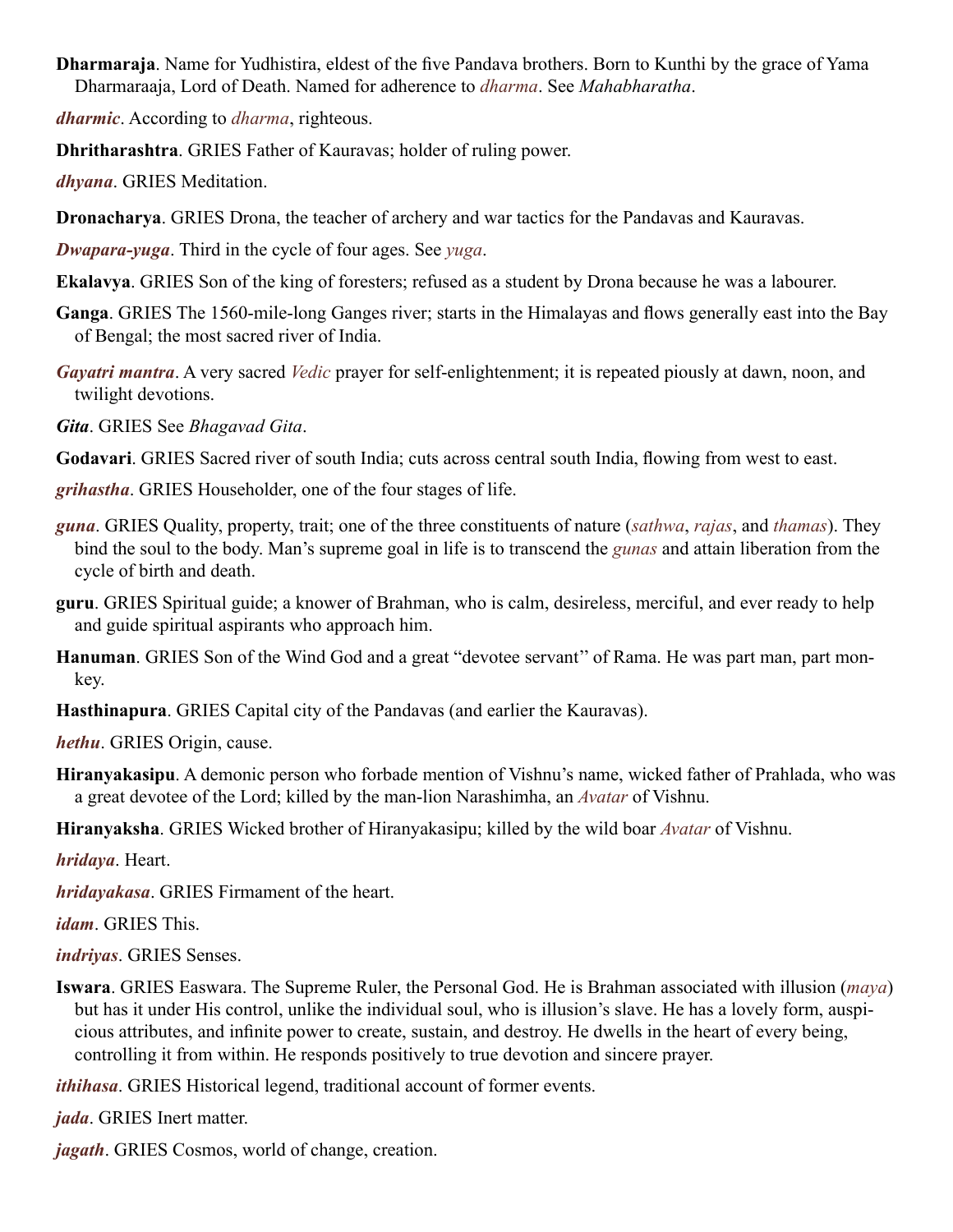<span id="page-69-11"></span>*Jambavan*. GRIES Old monkey leader of extraordinary might; the ruler of the bears.

- **Janaka**. GRIES A self-realized king; [Sita](#page-73-10)'s father and [Rama](#page-72-13)'s father-in-law. His ancestor was Nimi, a great emperor.
- <span id="page-69-3"></span>*japa*. GRIES Soft prayer or repetition of the name of God.
- <span id="page-69-1"></span>*jiva*. GRIES Individual or soul, in a state of non-realisation of its identity with [Brahman.](#page-67-4) It is unaware of its own nature and is subjected to sensations of pain and pleasure, birth and death, etc.
- <span id="page-69-5"></span>*jivan-mukthi*. GRIES Liberation while alive.
- *jivatma*. GRIES Soul or true Self, at the individual level.
- <span id="page-69-2"></span>*jivi*. GRIES Individual or soul.
- <span id="page-69-0"></span>*jnana*. GRIES Sacred knowledge; knowledge of the spirit, pursued as a means to Self-realisation. It is direct experience of God, as the Soul of the souls. *Jnana* makes a man omniscient, free, fearless, and immortal.
- *Jnana-kanda*. GRIES Portion of the *[Vedas](#page-75-7)* that deals with knowledge of [Brahman](#page-67-4) through the path of spiritual wisdom or discriminative knowledge.
- <span id="page-69-13"></span>*jnanen-driyas*. GRIES Five organs of perception: eye, ear, tongue, nose, and skin.

<span id="page-69-4"></span>*jnani*. GRIES Wise man, realized soul.

<span id="page-69-15"></span>**Kaikeyi**. GRIES Also **Kaika**. A princess of Kekaya (Kashmir), third wife of [Dasaratha](#page-67-15), and mother of [Bharatha](#page-66-4).

*Kali-yuga*. Fourth in a cycle of four ages; the evil age; the one we are now in. See *[yuga](#page-75-15)*.

<span id="page-69-19"></span>*kama*. GRIES Desire, lust, worldly fulfillment; one of four goals of humans.

<span id="page-69-6"></span>*karma*. GRIES Action, deed, work, religious rite, the totality of innate tendencies formed as a consequence of acts done in previous lives. Every *karma* produces a lasting impression on the mind of the doer, apart from affecting others. Repetition of a particular *karma* produces a tendency (*[vasanas](#page-74-15)*) in the mind. *Karma* is of three kinds: (i) *praarabdha*, which is being exhausted in the present life: (ii) *aagami*, which is being accumulated in the present life, and (iii) *samchitha*, which is being accumulated or stored to be experienced in future lives. *Akarma* is action that is done without any intention to gain the consequences; *vikarma* is action that is intentionally done.

<span id="page-69-12"></span>*karmen-driyas*. GRIES Organs of action: larynx, hands, feet, anus, sex organs.

<span id="page-69-7"></span>**Kauravas**. GRIES Family that fought [Pandavas](#page-71-7). See *[Mahabharatha](#page-70-10)*.

<span id="page-69-14"></span>**Kausalya**. GRIES Daughter of the King of Kosala, first wife of [Dasaratha](#page-67-15), and mother of [Rama.](#page-72-13)

<span id="page-69-8"></span>**Krishna**. GRIES The *[Avatar](#page-66-10)* of [Vishnu](#page-75-4) in the *[Dwapara yuga](#page-75-15)*, prior to the present *[Kali yuga](#page-75-15)*.

*kritha-yuga*. First age of man, Golden age of truth. See *[yuga](#page-75-15)*.

*krodha*. GRIES Anger.

*kshara*. GRIES Perishable; the destructible world.

<span id="page-69-10"></span>**Kumbhakarna**. GRIES Younger brother of [Ravana,](#page-72-15) who slept for six months at a time.

- <span id="page-69-17"></span>**Kunthi**. Also **Kunthi Devi**. Mother of [Pandavas](#page-71-7), wife of King Pandu (the younger brother of emperor Dhritharashtra), and sister of [Krishna](#page-69-8)'s father [\(Vasudeva](#page-74-4)).
- <span id="page-69-16"></span>**Kurma**. GRIES Second incarnation of [Vishnu](#page-75-4), as a Tortoise.

<span id="page-69-9"></span>**Lakshmana**. GRIES Brother of [Rama](#page-72-13) and son of [Sumitra](#page-73-14); represents intellect.

<span id="page-69-18"></span>**Lakshmi**. GRIES Consort of [Vishnu,](#page-75-4) goddess of wealth.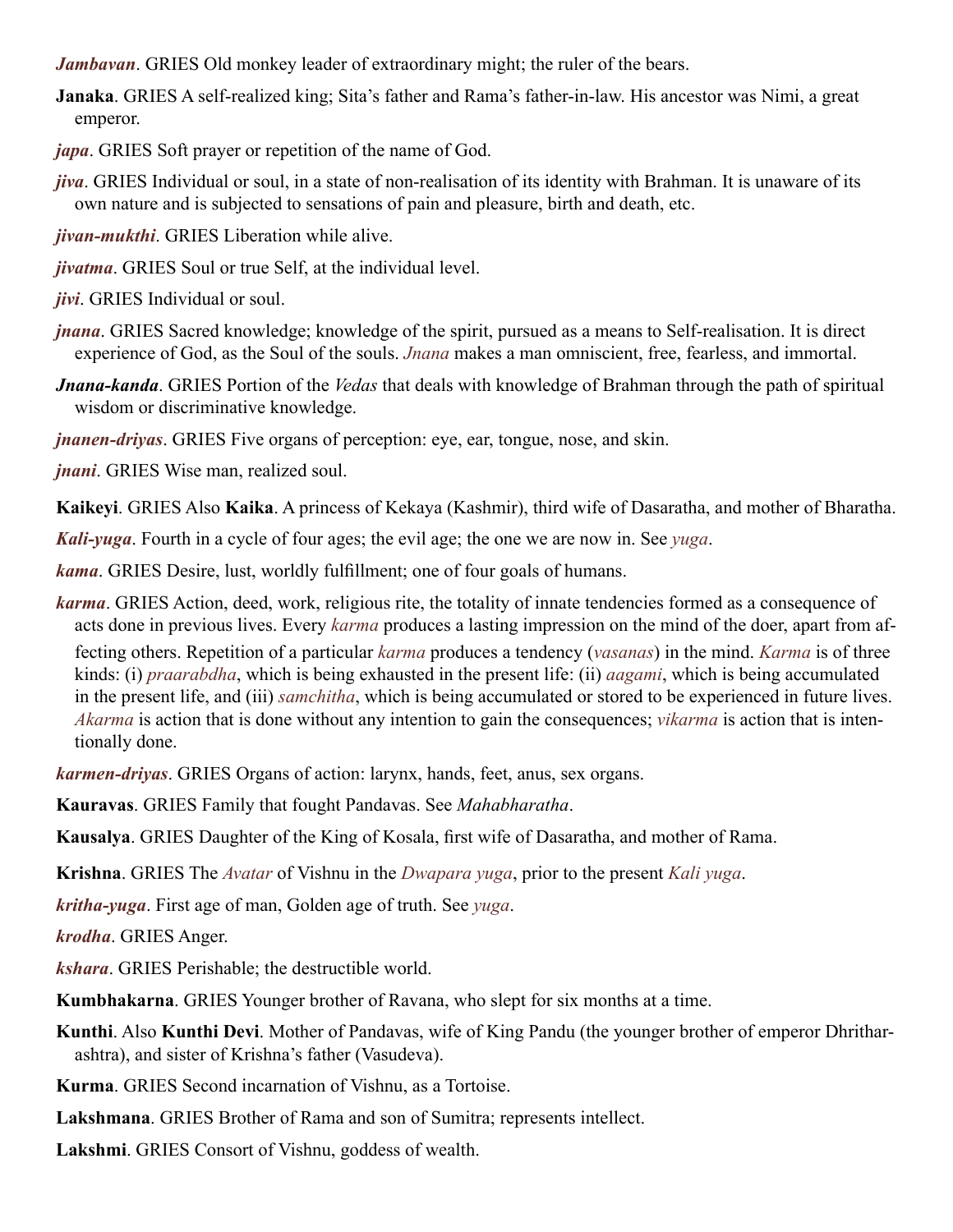<span id="page-70-9"></span>*laya*. GRIES Merging, dissolution, absorption.

<span id="page-70-11"></span>*leela*. GRIES Divine sport or play.

*lobha*. GRIES Greed.

<span id="page-70-15"></span>**Madhava**. GRIES God (name for [Krishna\)](#page-69-8); Master of illusion (*[maya](#page-70-5)*), Lord of [Lakshmi.](#page-69-18)

<span id="page-70-10"></span>*Mahabharatha*. GRIES The Hindu epic composed by Sage [Vyasa](#page-75-10), which deals with the deeds and fortunes of the cousins (the [Kauravas](#page-69-7) and [Pandavas](#page-71-7)) of the Lunar race, with Lord [Krishna](#page-69-8) playing a significant and

decisive role in shaping the events. The *[Bhagavad Gita](#page-66-16)* and *Vishnu Sahasranama* occur in this great epic. It is considered to be the Fifth *[Veda](#page-75-7)* by devout Hindus. Of this great epic, it is claimed that "what is not in it is nowhere.

*maha-maya*. GRIES Great illusion.

<span id="page-70-18"></span>*maha-pralaya*. GRIES Final dissolution.

<span id="page-70-13"></span>**Maheswara**. GRIES Name for [Siva;](#page-73-0) the great Lord.

<span id="page-70-3"></span>*manas*. GRIES Mind, the inner organ, which has four aspects: (i) mind (*manas*), which deliberates, desires, and feels; (ii) intellect (*[buddhi](#page-67-10)*), which understands, reasons, and decides; (iii) the 'I' sense, and (iv) memory (*[chitha](#page-67-2)*). The mind, with all its desires and their broods, conceals the Divinity within man. Purification of the mind is essential for realisation of the Self.

<span id="page-70-16"></span>*manava*. GRIES Human being.

<span id="page-70-7"></span>*manonasanam*. GRIES Destruction of the mind.

<span id="page-70-17"></span>*mantra*. GRIES A sacred formula, mystic syllable or word symbol uttered during the performance of the rituals or meditation. They represent the spiritual truths directly revealed to the *[rishis](#page-72-17)* (seers). The section of the *[Veda](#page-75-7)* that contains these hymns (*mantras*) is called the *Samhitha*.

<span id="page-70-6"></span>*marga*. GRIES Path.

<span id="page-70-14"></span>**Matsya**. GRIES First and foremost incarnation of [Vishnu](#page-75-4).

- <span id="page-70-5"></span>*maya*. GRIES Delusion. The mysterious, creative, and delusive power of [Brahman](#page-67-4) through which God projects the appearance of the Universe. *Maya* is the material cause and [Brahman](#page-67-4) is the efficient cause of the Universe. [Brahman](#page-67-4) and *maya* are inextricably associated with each other like fire and its power to heat. *Maya* deludes the individual souls in egoism, making them forget their true spiritual nature.
- <span id="page-70-0"></span>*mithya*. GRIES Mixture of truth and falsehood; neither true nor untrue, but something in between. The world is not untrue (*asat*) but *mithya*.

<span id="page-70-12"></span>*moha*. GRIES Delusion caused by false identification, infatuation.

<span id="page-70-1"></span>*moksha*. GRIES Liberation from all kinds of bondage, especially the one to the cycle of birth and death. It is a state of absolute freedom, peace, and bliss, attained through Self-realisation. This is the supreme goal of human endeavour, the other three being, righteousness (*[dharma](#page-67-1)*), wealth and power (*artha*), and sense-pleasure (*[kama](#page-69-19)*).

<span id="page-70-4"></span>*mouna*. GRIES Silence.

<span id="page-70-2"></span>*mukthi*. GRIES See *[moksha](#page-70-1)*.

<span id="page-70-8"></span>*naasa*. GRIES Destruction.

<span id="page-70-19"></span>**Nakula**. One of the [Pandava](#page-71-7) brothers. See *[Mahabharatha](#page-70-10)*.

*nama*. GRIES name.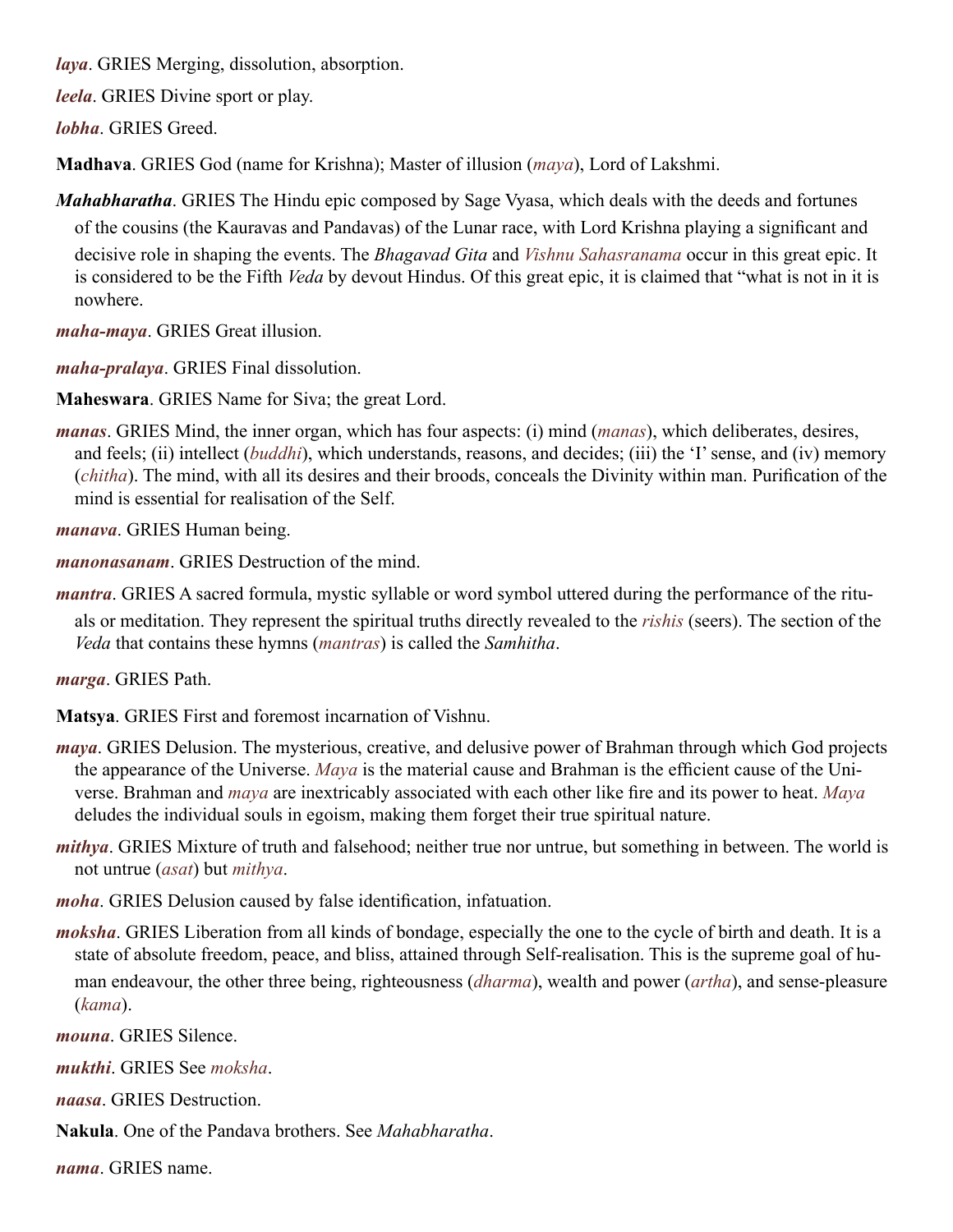*nama-skaram*. GRIES Respectful salutation.

*nama-smarana*. GRIES Remembrance of God's name — one of the important steps of spiritual discipline to obtain God's grace and to make progress in the spiritual journey.

<span id="page-71-8"></span>**Narasimha**. GRIES Man-lion. One of the ten *[Avatars](#page-66-10)* of [Vishnu.](#page-75-4)

<span id="page-71-14"></span>**Narayana**. The Primal Person, the Lord, [Vishnu](#page-75-4).

*nasthika*. GRIES Atheist.

- <span id="page-71-3"></span>*nir-vikalpa-samadhi*. GRIES Undifferentiated deep communion, transcendental absorption.
- *nithya*. GRIES Eternal, permanent.

<span id="page-71-12"></span>*Om*. GRIES Designation of the Universal [Brahman;](#page-67-4) sacred, primordial sound of the Universe.

- <span id="page-71-7"></span>**Pandavas**. GRIES Sons of Pandu; family of 5 brothers that fought the [Kauravas:](#page-69-7) [Dharmaraja,](#page-75-13) [Bhima,](#page-67-21) [Arjuna](#page-65-14), [Nakula,](#page-70-19) and [Sahadeva.](#page-72-18) See *[Mahabharatha](#page-70-10)*.
- <span id="page-71-11"></span>*Para-brahman*. GRIES Universal Absolute [Brahman](#page-67-4).

<span id="page-71-1"></span>*Param-atma*. GRIES Supreme Self, Supreme *[Atma](#page-66-0)*.

- *Param-jyothi*. GRIES Highest revelation, supreme light, divine intelligence.
- *para-prakriti*. GRIES Higher world, nature.

**Parvathi**. GRIES [Siva'](#page-73-0)s consort. Also known as Gauri (fair complexioned) and by other names.

<span id="page-71-10"></span>*pradhana*. GRIES Primordial matter; source of material world according to *[sankhya](#page-72-19)*.

- <span id="page-71-13"></span>**Prahlada**. GRIES Son of the demon king [Hiranyakasipu](#page-68-19). As a boy, he was beaten, trampled, and cast into fire and water. But he saw only God everywhere, and repetition of the Name of God saved him. Once, Prahlada asserted that God was everywhere, and [Narayana](#page-71-14) appeared in his man-lion form from within a pillar to destroy the king.
- <span id="page-71-0"></span>*prakriti*. GRIES Nature, the Divine Power of Becoming. Also known as *[maya](#page-70-5)*, *avidya*, and *[sakthi](#page-72-1)*; the world of matter and mind as opposed to the spirit. *Prakriti* has three dispositions or *[gunas](#page-68-0)* (*[sathwa](#page-73-4)*, *[rajas](#page-72-5)*, and *[thamas](#page-74-0)*), which go into the make-up of all living and non-living beings in the Universe, in varying proportions leading to the appearance of infinite multiplicity in form, nature, and behaviour.
- *Pranava*. GRIES *Om*; the sacred seed-sound and symbol of [Brahman](#page-67-4). "The most exalted syllable in *[Vedas](#page-75-7)*". It is used in meditation on God. It is uttered first before a *[Vedic](#page-75-16) mantra* is chanted.
- <span id="page-71-2"></span>*pranayama*. GRIES Breath control.
- *prapancha*. GRIES Cosmos; created world composed of the five elements.
- *pratyagatma*. GRIES The inner ' I '.
- <span id="page-71-6"></span>*prema*. GRIES Ecstatic love of God; divine love of the most intense kind.
- *prema-swarupa*. GRIES Embodiment of love.
- <span id="page-71-4"></span>*priya*. GRIES Also *priyam*. Love, dearness.
- <span id="page-71-5"></span>*pundit*. GRIES Learned scholar, wise man.
- *Puranas*. GRIES Any of a number of collections of ancient legends and lore embodying the principles of the universal, eternal religion and ethics. There are 18 *Puranas*, the most famous being the *Mahabhagavatham* and the *Devi Bhagavatham*.

<span id="page-71-9"></span>*purna*. GRIES Complete, full, the Full.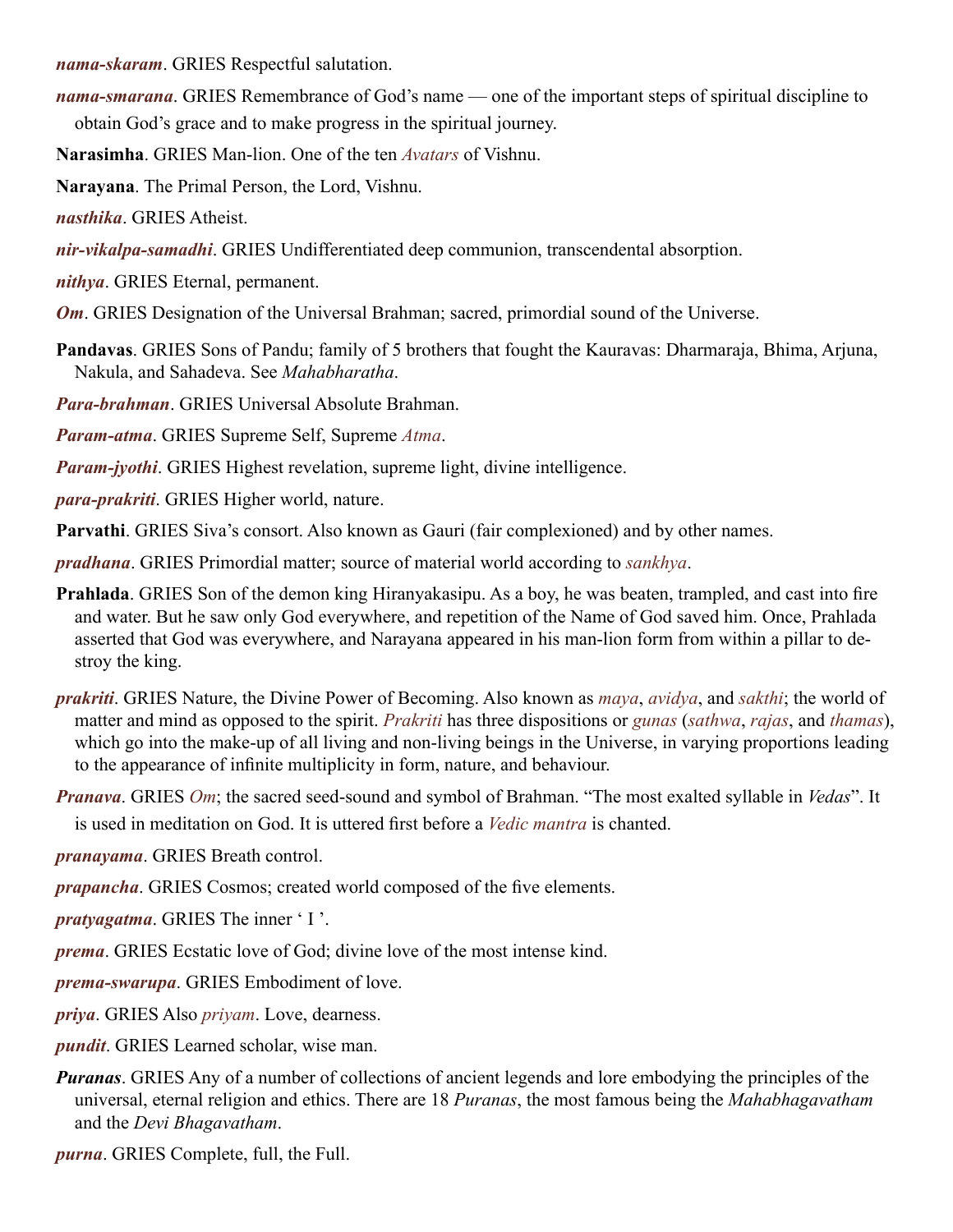*purusha*. GRIES Perfect person, supreme lord, soul, self, indweller.

**Purusha**. GRIES Primeval Person, Supreme Spirit, Lord, God..

*Purushothama*. GRIES The supreme Lord of all.

<span id="page-72-0"></span>*rajas*. GRIES One of the three *[gunas](#page-68-0)* (qualities or dispositions) of *[maya](#page-70-0)* or *[prakriti](#page-71-0)*. Passion, restlessness, aggressiveness, emotions such as anger, greed, grief. Associated with colour red. See *[guna](#page-68-0)*.

*rajasic*. GRIES Adjective form of *[rajas](#page-72-0)*, passionate, emotional.

*rajoguna*. GRIES Quality of passion, restlessness, aggressiveness. Associated with colour red. See *[guna.](#page-68-0)*

<span id="page-72-3"></span>**Rama**. GRIES *[Avatar](#page-66-0)* of the *[Thretha yuga](#page-75-0)*. Hero of the *[Ramayana](#page-72-1)*; killed the wicked [Ravana](#page-72-2) to rescue his wife [Sita,](#page-73-0) who had been kidnapped. "Rama" means "he who pleases".

<span id="page-72-1"></span>*Ramayana*. GRIES This sacred epic, composed by Sage [Valmiki,](#page-74-0) deals with the incarnation of [Vishnu](#page-75-1) as Sri [Rama,](#page-72-3) who strove all his life to reestablish the reign of *[dharma](#page-67-0)* in the world. The *Ramayana* has played an important role in influencing and shaping the Hindu ethos over the centuries.

<span id="page-72-2"></span>**Ravana**. GRIES Lord of demons and king of Lanka, who abducted [Sita](#page-73-0) ([Rama'](#page-72-3)s wife)..

<span id="page-72-6"></span>*Rig-veda*. First *[Veda](#page-75-2)* composed by the sages, consisting of 1028 hymns. Oldest religious text in world..

<span id="page-72-5"></span>*rishi*. GRIES Sage, wise man.

*rupa*. GRIES Form, figure, appearance.

*sadasat*. GRIES Existent-nonexistent.

*sadguru*. GRIES True teacher to be followed.

*sadhaka*. GRIES Spiritual aspirant.

*sadhana*. GRIES Spiritual discipline or exercise; self effort.

**Sahadeva**. One of the [Pandava](#page-71-1) brothers. See *[Mahabharatha](#page-70-1)*..

*sakshatkara*. GRIES Divine spiritual experience or vision; direct experience of the Lord.

*sakthi*. GRIES Great universal power, divine energy, strength. *Maha* means *Great*, so *Mahasakthi* is great *sakthi*.

**Sakthi**. GRIES Female consort of [Siva](#page-73-1)..

*sama*. GRIES Control of the senses, peace, equanimity, tranquility.

<span id="page-72-4"></span>*samadhi*. GRIES Literally, total absorption. The state of super consciousness resulting in union with or absorption in the ultimate reality, the *[Atma](#page-66-1)*; perfect equanimity. The state that transcends the body, mind, and intellect. In that state of consciousness, the objective world and the ego vanish and Reality is perceived or communed with, in utter peace and bliss. When people realise in this state their oneness with God, it is called *nirvikalpa samadhi*..

*samsara*. GRIES Worldly life; life of the individual soul through repeated births and deaths. Liberation means getting freed from this cycle.

*sam-yoga*. GRIES Union.

*sankalpa*. GRIES Will, resolve.

**Sankara**. GRIES Also **Sankaracharya**. Celebrated philosopher, preceptor of non-dualistic *[Vedanta](#page-74-1)*. Defeated all religious opponents in debates throughout India.

*sankhya*. GRIES One of six leading systems of spiritual *[Vedic](#page-75-3)* philosophy, attributed to sage Kapila. Its chief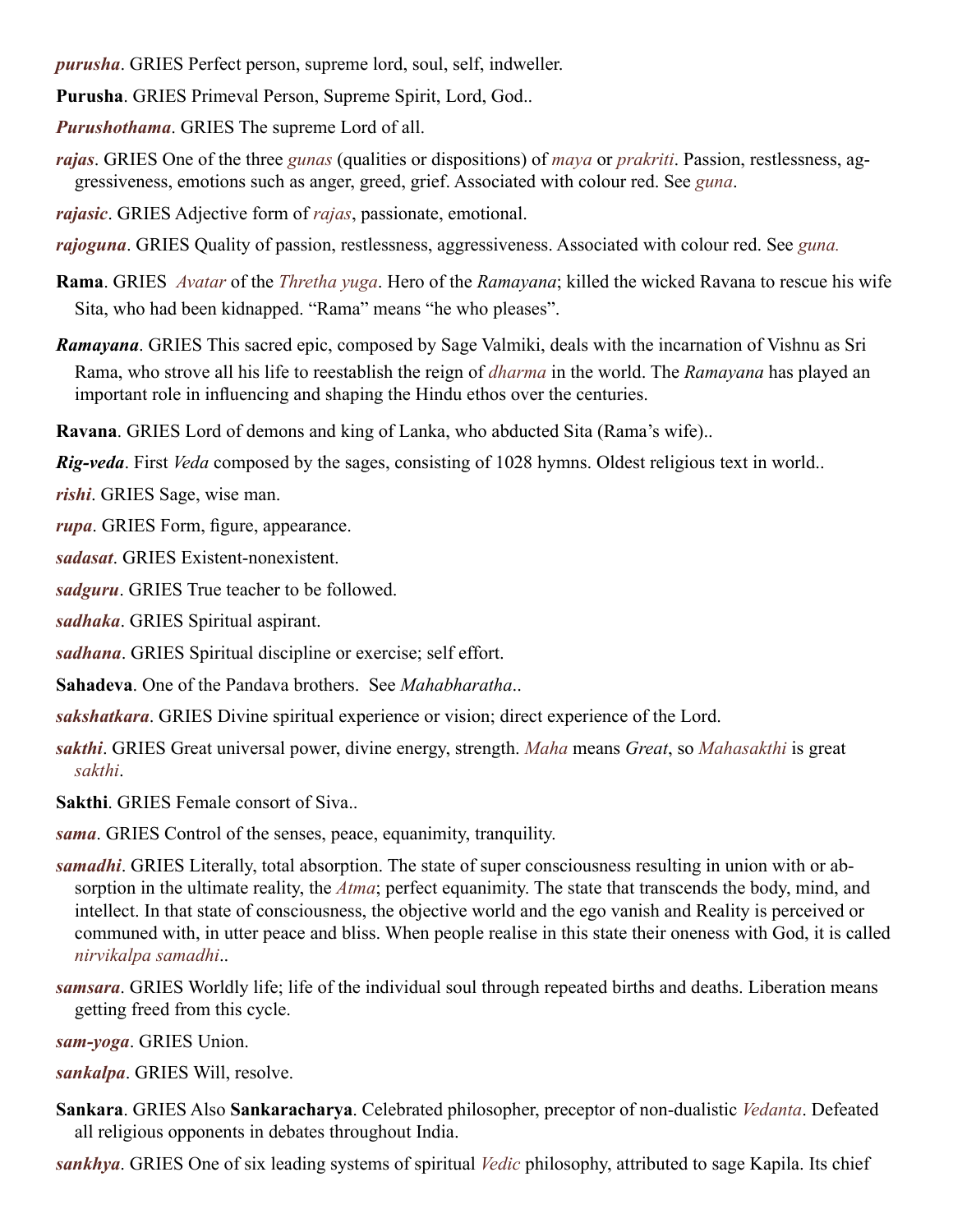object is the emancipation of the soul from the bonds of worldly existence.

*santhi*. GRIES Peace, equanimity, serenity, tranquility.

*sanyasi*. GRIES Counterfeit.

*sanyasin*. GRIES Renunciant, mendicant.

*sarathi*. GRIES Charioteer.

*Sastras*. GRIES The Hindu scriptures containing the teachings of the sages. The *[Vedas](#page-75-2)*, the *[Upanishads](#page-74-2)*, the *[ithi](#page-68-1)[hasas](#page-68-1)* (epics), the *[Puranas](#page-71-2)*, the *Smrithis* (codes of conduct), etc., form the *Sastras* of the Hindus. They teach us how to live wisely and well with all the tenderness and concern of the Mother.

*sat*. GRIES Existence, being, good, real.

*sat-chit-ananda*. GRIES Existence-knowledge-bliss, or being-awareness-bliss.

*sathwa*. GRIES One of the three *[gunas](#page-68-0)* (qualities and dispositions) of *[maya](#page-70-0)* or *prakriti*. It is the quality of purity, brightness, peace, and harmony. It leads to knowledge. Man is exhorted to overcome *[thamas](#page-74-3)* by *[rajas](#page-72-0)* and *rajas* by *sathwa* and finally to go beyond *sathwa* itself to attain liberation.

*sathwic*. GRIES Adjective form of *sathwa*; serene, pure, good, balanced.

*sathya*. GRIES Truth.

<span id="page-73-3"></span>**Satrughna**. GRIES [Sumitra'](#page-73-2)s son, twin of [Lakshmana](#page-69-0) and brother of [Rama.](#page-72-3) The name means "slayer of enemies".

*sayujya*. GRIES Union, merger with the Divine.

*seva*. GRIES Selfless service; service to others while trying to serve the God within them.

*sishya*. GRIES Pupil, student, disciple.

- <span id="page-73-0"></span>**Sita**. GRIES Wife of [Rama;](#page-72-3) brought up by King [Janaka](#page-69-1) who found her in a box in the earth. Also, a tributary of the Ganga, flowing westward.
- <span id="page-73-1"></span>**Siva**. GRIES The Destroyer, the Third of the Hindu Trinity of [Brahma](#page-67-1) (the Creator), [Vishnu](#page-75-1) (the Preserver), and Siva (the Destroyer).
- *smarana*. GRIES Remembering the name of the Lord.

*sraddha*. GRIES Faith..

- *sthira*. GRIES Steady, firm, fixed, permanent.
- *sthula*. GRIES Gross, material, superficial.
- *subha*. GRIES Good, beautiful, auspicious.

*suddha*. GRIES Pure.

<span id="page-73-4"></span>**Sugriva**. GRIES Monkey-king, brother of [Vali;](#page-74-4) with his army of monkeys headed by [Hanuman](#page-68-2), assisted [Rama](#page-72-2) in defeating [Ravana.](#page-72-2)

*sukshma*. GRIES Subtle.

<span id="page-73-2"></span>**Sumitra**. GRIES Second wife of [Dasaratha](#page-67-2) and mother of [Lakshmana](#page-69-0) and [Satrughna.](#page-73-3)

*sushupti*. GRIES Deep sleep state.

*swa-bhava*. GRIES Essential nature, essence, reality, truth.

*swa-rupa*. GRIES Form, essential nature, true nature of Being, embodiment.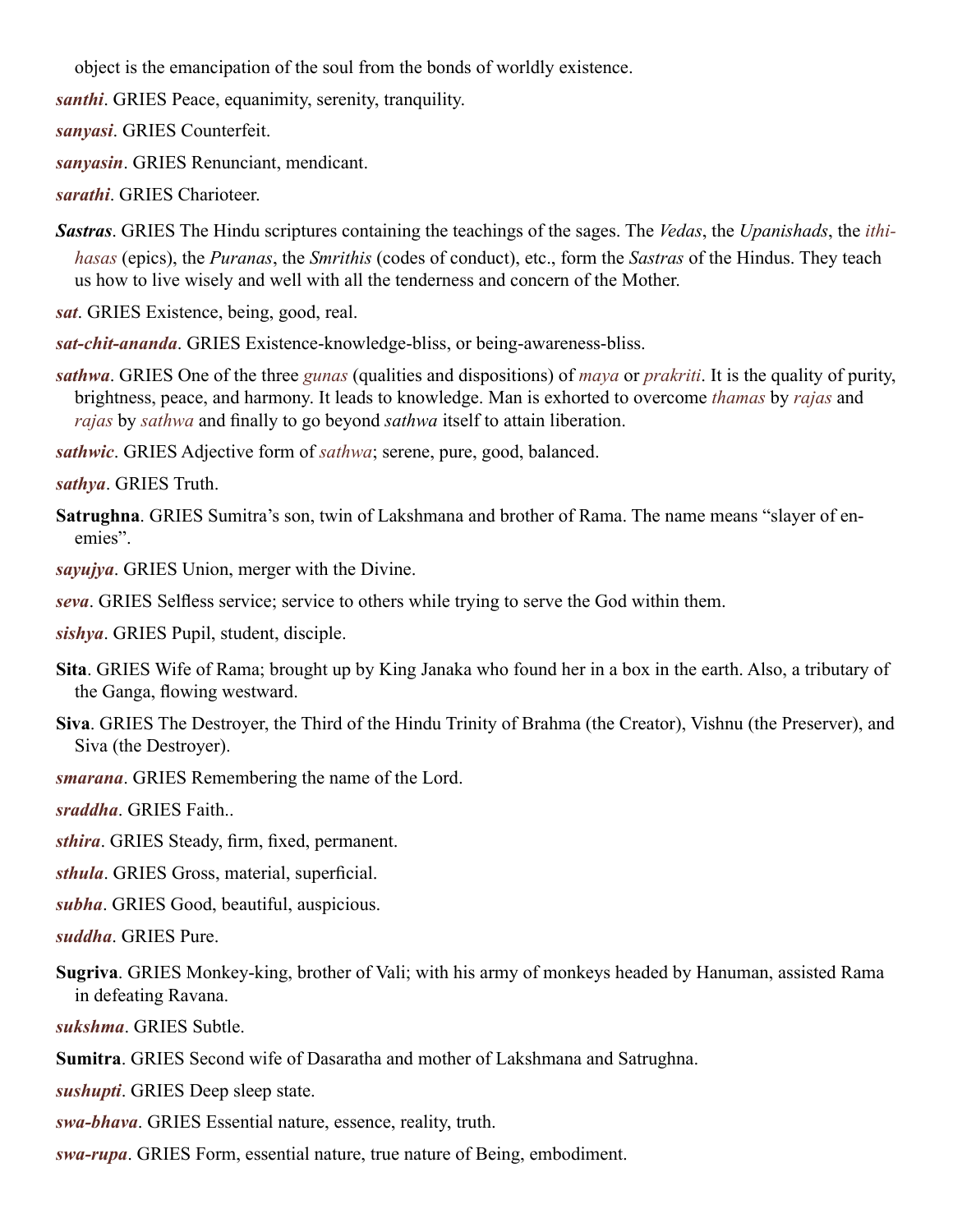- <span id="page-74-3"></span>*thamas*. GRIES One of the *[gunas](#page-68-0)* (qualities and dispositions) of *[maya](#page-70-0)* or *[prakriti](#page-71-0)*. It is the quality of dullness, inertia, darkness and tendency to evil. It results in ignorance.
- *thamasic*. GRIES Adjective form of *thamas*, dull, ignorant, passive.
- *thamoguna*. GRIES Quality of dullness, ignorance, delusion, inactivity, inertia, sloth. Associated with colour black. See *[guna](#page-68-0)*.
- *thithiksha*. GRIES Fortitude, forbearance.
- *Thretha-yuga*. The second in the cycle of four eras. See *[yuga](#page-75-0).*
- *thuriya*. GRIES "Beyond" stage in *[samadhi](#page-72-4)*; fourth stage beyond waking, dream, and deep sleep. Superconscious state.
- *upadesa*. GRIES Teaching; advice; initiation; communication of an initiatory mantra or formula..
- *Upanishadic*. GRIES Relating to the *[Upanishads](#page-74-2)*.
- <span id="page-74-2"></span>*Upanishads*. GRIES The very sacred portions of the *[Vedas](#page-75-2)* that deal with God, humanity, and universe, their nature and interrelationships. Spiritual knowledge (*[jnana](#page-69-2)*) is their content, so they form the *[Jnana-kanda](#page-69-3)* of the *[Vedas](#page-75-2)*.
- *uparathi*. GRIES Control of mind by withdrawal from senses.
- *Vaasudeva*. GRIES Son of Vasudeva. Name for Krishna.
- *vahini*. Stream or flow.
- *vairagya*. GRIES Detachment, renunciation.
- <span id="page-74-4"></span>**Vali**. GRIES A great monkey-king; brother and enemy of [Sugriva.](#page-73-4)
- <span id="page-74-0"></span>**Valmiki**. GRIES The saint-poet who wrote the *[Ramayana](#page-72-1)*.
- **Vamana**. GRIES Dwarf incarnation of [Vishnu](#page-75-1), who asked for three feet of land from Emperor [Bali](#page-66-2) and humbled [Bali'](#page-66-2)s pride.
- *vanaprastha*. GRIES Forest-dweller, hermit; third of the four stages of life.
- **Varaha**. GRIES Boar incarnation of [Vishnu](#page-75-1).
- *varna*. [Caste](#page-67-3).
- *varna dharma*. GRIES The Hindu community is divided into four social groups, or [castes](#page-67-3) (*varnas*), based on qualities (*[gunas](#page-68-0)*) and vocations: (1) *Brahmana* (the *[brahmins](#page-67-4)*), the custodian of spiritual and moral role), (2) *kshatriya*, the warrior group, which rules and defends the land), (3) *vaisya*, the group dealing with commerce, business, and trade, and (4) *sudra*, the group devoted to labour and service to the community. Each *varna* has its own *[dharmic](#page-68-3)* restrictions and regulations that strive to canalise impulses and instinct into fields that are special to their place in society, controls pertaining to the duties of the caste.
- *vasana*. GRIES Inclination, impression of anything remaining in the subconscious mind from past action.
- <span id="page-74-5"></span>**Vasishta**. One of the greatest *[rishis](#page-72-5)* (sages) of ancient times; priest of the solar race of kings; revealer of several *[Vedic](#page-75-3)* hymns. Had sacred, wishfulfilling cow called Nandini.
- **Vasudeva**. Father of [Krishna.](#page-69-4)
- *Veda*. Knowledge, wisdom. This knowledge is generally viewed as being given in the *Vedas*.
- <span id="page-74-1"></span>*Vedanta*. GRIES Means "the end of the *Vedas*". It is the essence of the *Vedas* enshrined in the *[Upanishads](#page-74-2)*. The philosophy of non-dualism, or qualified non-dualism, or dualism based on the *[Upanishadic](#page-74-2)* teachings, is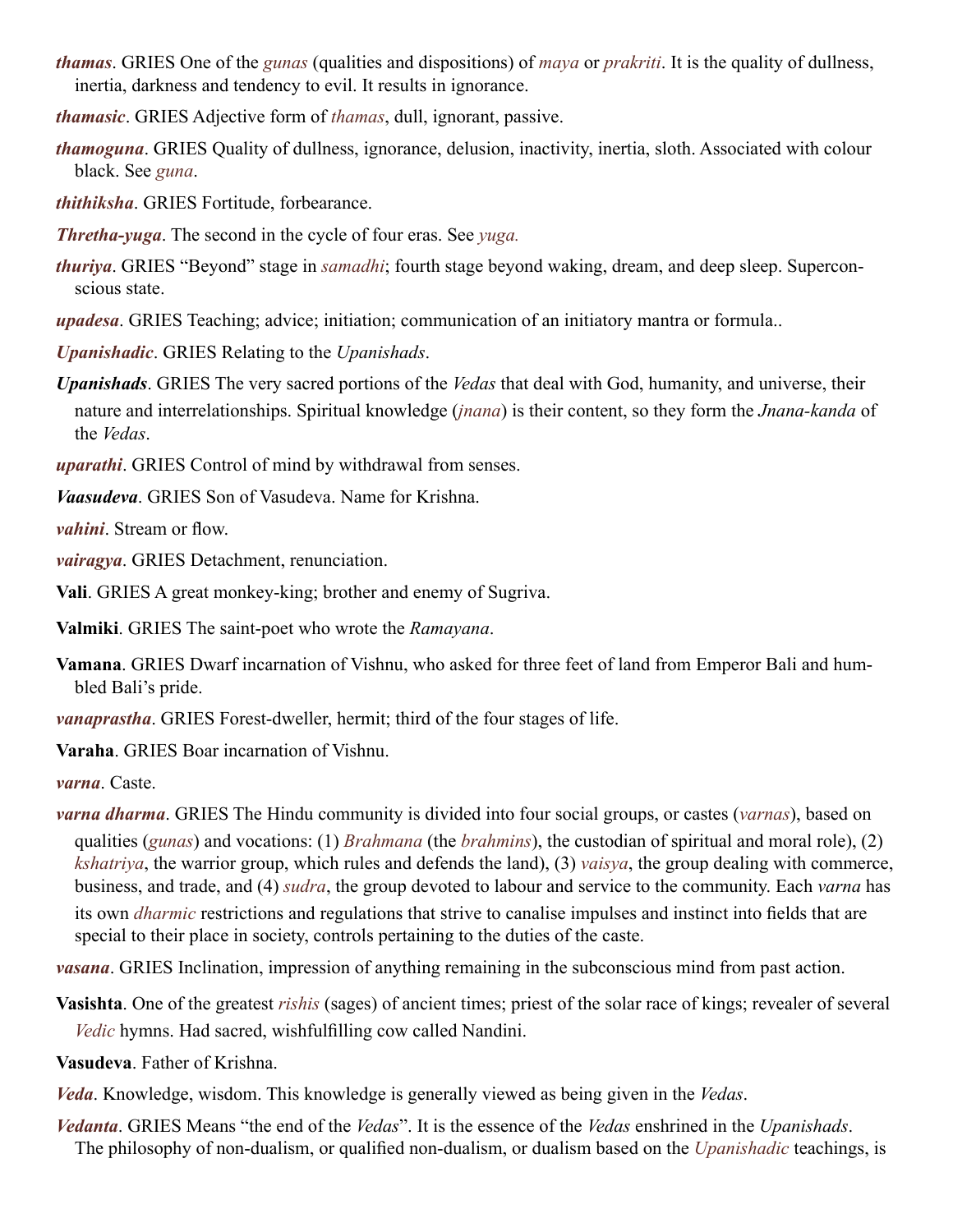denoted by this term.

*Vedantic*. GRIES Of or pertaining to *[Vedanta](#page-74-1)*.

- <span id="page-75-2"></span>*Vedas*. GRIES The oldest and the holiest of the Hindu scriptures, the primary source of authority in Hindu religion and philosophy. They are four in number: the *[Rig-Veda](#page-72-6)*, *Sama-Veda*, *Yajur-Veda*, and *Atharva-Veda*.
- <span id="page-75-3"></span>*Vedic*. Of your relating to the *Vedas*.
- **Vibhishana**. GRIES Brother of [Ravana;](#page-72-2) Demon chief who represented pure mindedness and sided with [Rama](#page-72-3).

*vichara*. GRIES Inquiry, analysis and reflection of the nature of the Self or truth.

*videha-mukthi*. GRIES Transcorporeal liberation.

- *vidya*. GRIES Spiritual education, spiritual knowledge, learning, that which illumines, that which gives light, supreme teaching.
- *vidya-maya*. GRIES Knowledge-based illusion.
- *vi-jnana*. GRIES Highest wisdom; discriminating faculty of the intellect; spiritual wisdom beyond the material plane.
- *vi-kara*. GRIES Modification, adaptation, change.
- *vi-kriti*. GRIES Changed, transformed.
- *vi-kshepa*. GRIES Waywardness; distracted or diffused mind that obstructs concentration; projecting.
- *vi-kshepa-sakthi*. GRIES Projectying power.
- <span id="page-75-1"></span>**Vishnu**. GRIES The Preserver, the Second of the Hindu Trinity of [Brahma](#page-67-1) (the Creator), Vishnu (the Preserver), and [Siva](#page-73-1) (the Destroyer).
- **Viswamitra**. Sage; known for his efforts to equal [Vasishta](#page-74-5). Born as warrior Kausika who by the power of the *[Gayatri](#page-68-4)* transformed himself spiritually. Early counselor of the young [Rama](#page-72-3).
- *viveka*. GRIES Discrimination.
- **Vyasa**. Compiler of *[Vedas](#page-75-2)* and author of the *[Mahabharatha](#page-70-1)*, *Mahabhagavatham*, and *[Brahma Sutra](#page-67-5)*.
- *yajna*. GRIES Holy ritual, sacrifice, or rite. Also, personification of rite (when capitalized).
- **Yajnavalkya**. Great Upanishadic person. Priest and guru of King [Janaka.](#page-69-1) Taught monistic *[adwaithic](#page-65-0)* doctrine of identity of *[Atma](#page-66-1)* and *[Brahman](#page-67-6)* in *[Brihadaranyaka Upanishad](#page-67-7)*.
- *yama*. GRIES Control of inner senses.
- **Yama**. God of Death; death personified.
- <span id="page-75-4"></span>*yoga*. GRIES (a) Union of individual self or *[Atma](#page-66-1)* with Supreme Being or Universal Self; act of yoking. (b) Spiritual discipline or exercise aimed at control of the senses. (c) Science of divine communion. (d) self control. Patanjali's Yoga-sutras define *yoga* as a series of 8 steps leading to union with God..
- *yogi*. GRIES One who practices *[yoga](#page-75-4)*.
- **Yudhistira**. Eldest [Pandava](#page-71-1) brother; also called Dharmaraja.
- <span id="page-75-0"></span>*yuga*. Era or age. There is a cycle of four *yugas*: the *Kritha yuga*, *Thretha yuga*, *Dwapara yuga*, and *Kali yuga*. Present age is the *Kali yuga*.